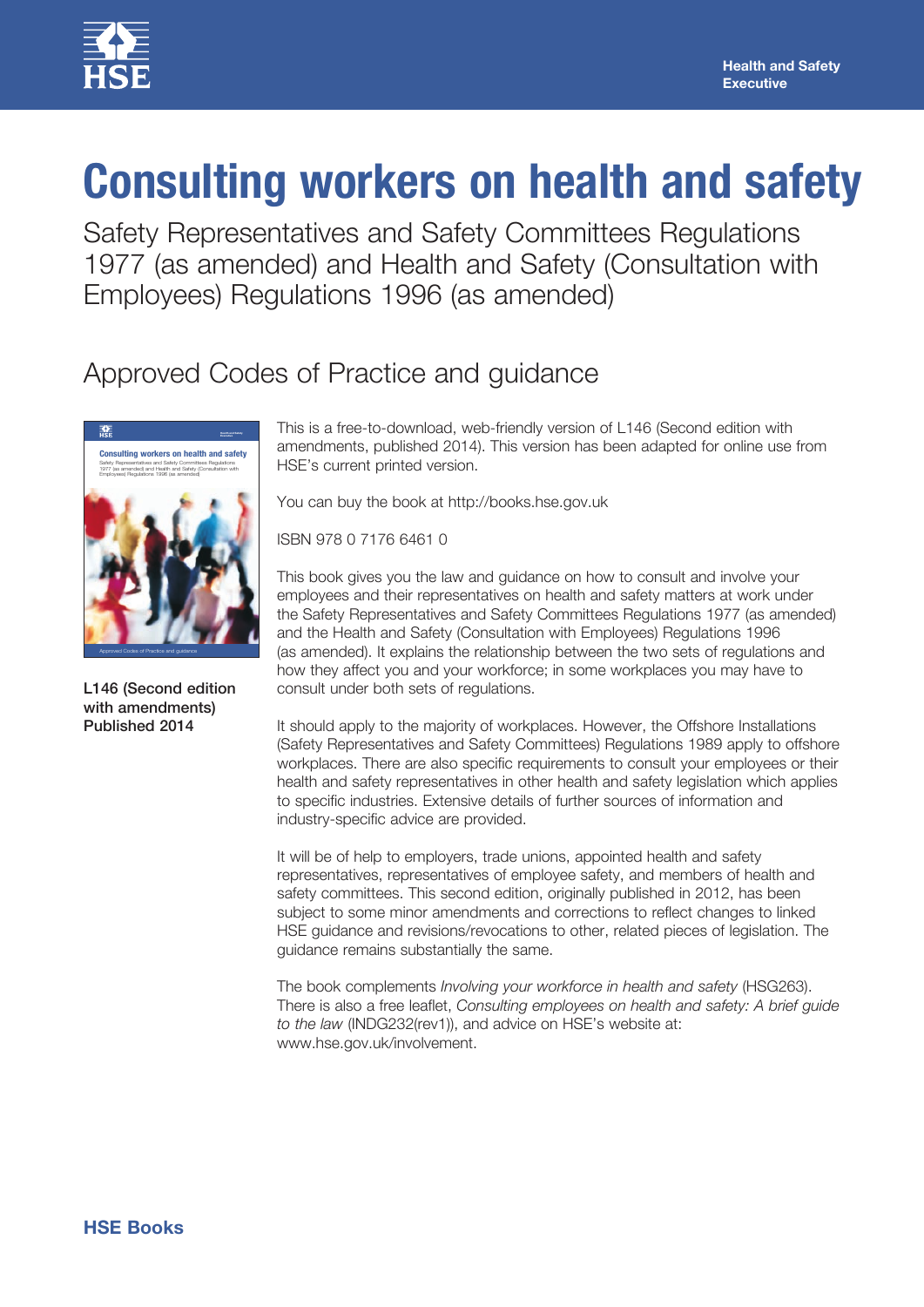© *Crown copyright 2014*

First published 2008 Second edition 2012 Second edition with amendments 2014

ISBN 978 0 7176 6461 0

You may reuse this information (excluding logos) free of charge in any format or medium, under the terms of the Open Government Licence. To view the licence visit [www.nationalarchives.gov.uk/doc/open-government-licence/](http://), write to the Information Policy Team, The National Archives, Kew, London TW9 4DU, or email [psi@nationalarchives.gsi.gov.uk](http://).

Some images and illustrations may not be owned by the Crown so cannot be reproduced without permission of the copyright owner. Enquiries should be sent to [copyright@hse.gsi.gov.uk.](http://)

In this second edition with amendments, references to the Health and Safety Commission have been amended to the Health and Safety Executive, as per the Legislative Reform (Health and Safety) Order 2008.

### **Approved Code of Practice**

This Code has been approved by the Health and Safety Executive, with the consent of the Secretary of State. It gives practical advice on how to comply with the law. If you follow the advice you will be doing enough to comply with the law in respect of those specific matters on which the Code gives advice. You may use alternative methods to those set out in the Code in order to comply with the law.

However, the Code has a special legal status. If you are prosecuted for breach of health and safety law, and it is proved that you did not follow the relevant provisions of the Code, you will need to show that you have complied with the law in some other way or a Court will find you at fault.

### **Guidance**

This guidance is issued by the Health and Safety Executive. Following the guidance is not compulsory, unless specifically stated, and you are free to take other action. But if you do follow the guidance you will normally be doing enough to comply with the law. Health and safety inspectors seek to secure compliance with the law and may refer to this guidance.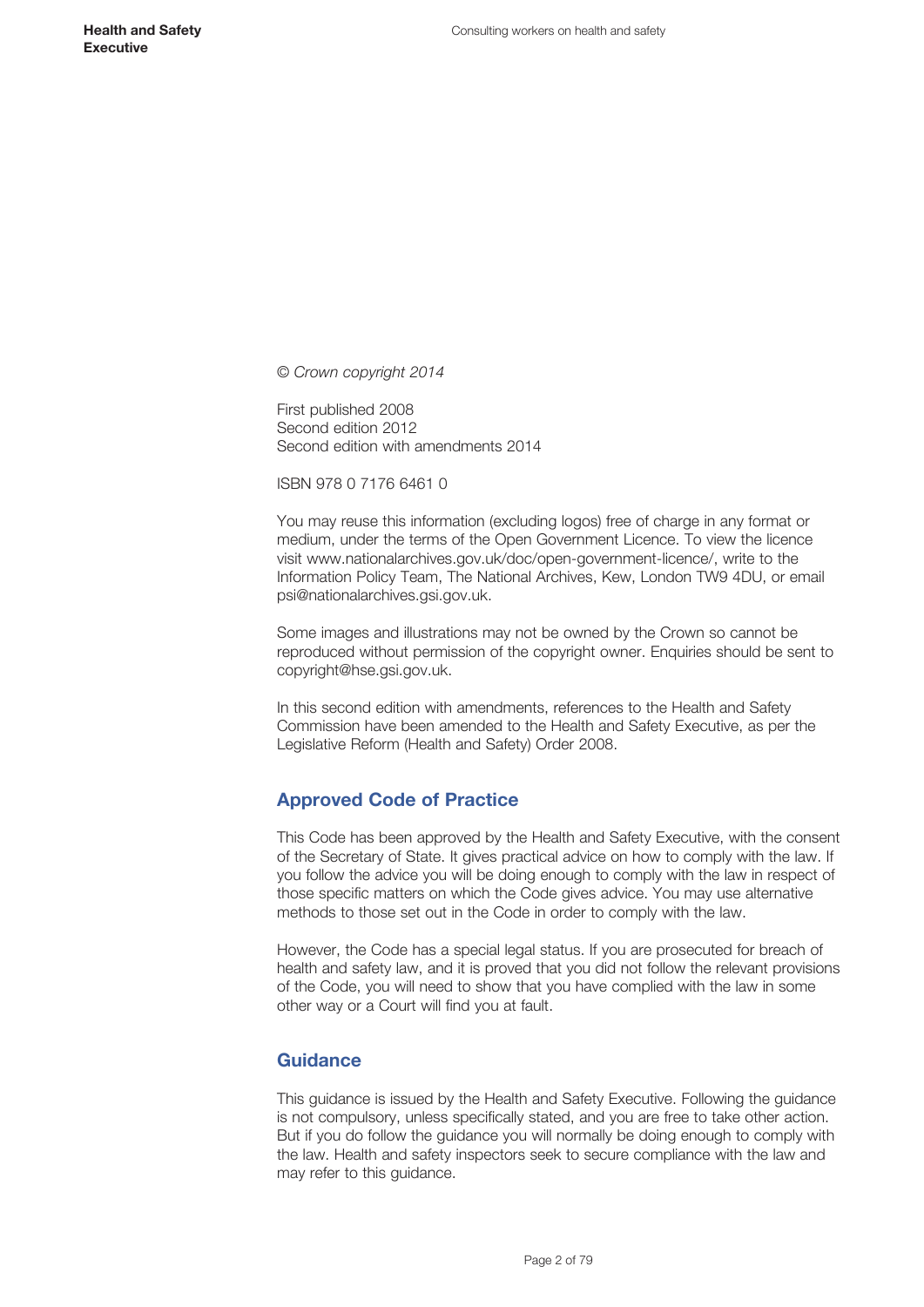# **Contents**

| <b>Preface</b>       | 9                                                                                                             |
|----------------------|---------------------------------------------------------------------------------------------------------------|
| <b>Background</b>    | 11                                                                                                            |
| <b>Introduction</b>  | 12                                                                                                            |
| <b>PART 1</b>        | <b>Safety Representatives and Safety Committees</b><br><b>Regulations 1977 (as amended)</b><br>14             |
| <b>Regulation 1</b>  | <b>Citation and commencement</b><br>14                                                                        |
| <b>Regulation 2</b>  | <b>Interpretation</b><br>15                                                                                   |
| <b>Regulation 3</b>  | <b>Appointment of safety representatives</b><br>16                                                            |
| <b>Regulation 4</b>  | <b>Functions of safety representatives</b><br>19                                                              |
| <b>Regulation 4A</b> | Employer's duty to consult and provide facilities and<br>assistance<br>20                                     |
| <b>Schedule 2</b>    | Pay for time off allowed to safety representatives<br>21                                                      |
| <b>Regulation 5</b>  | <b>Inspections of the workplace</b><br>29                                                                     |
| <b>Regulation 6</b>  | <b>Inspections following notifiable accidents, occurrences</b><br>and diseases<br>31                          |
| <b>Regulation 7</b>  | Inspection of documents and provision of information<br>32                                                    |
| <b>Regulation 8</b>  | Cases where safety representatives need not be<br>employees<br>34                                             |
| <b>Regulation 9</b>  | <b>Safety committees</b><br>34                                                                                |
| <b>Regulation 10</b> | <b>Power of Health and Safety Executive to grant</b><br>exemptions<br>39                                      |
| <b>Regulation 11</b> | Provisions as to [employment tribunals]<br>39                                                                 |
| <b>PART 2</b>        | <b>Health and Safety (Consultation with Employees)</b><br><b>Regulations 1996 (as amended)</b><br>40          |
| <b>Regulation 1</b>  | <b>Citation, extent and commencement</b><br>40                                                                |
| <b>Regulation 2</b>  | Interpretation<br>40                                                                                          |
| <b>Regulation 3</b>  | Duty of employer to consult<br>41                                                                             |
| <b>Regulation 4</b>  | Persons to be consulted 44                                                                                    |
| <b>Regulation 5</b>  | Duty of employer to provide information<br>46                                                                 |
| <b>Regulation 6</b>  | <b>Functions of representatives of employee safety</b><br>47                                                  |
| <b>Regulation 7</b>  | Training, time off and facilities for representatives of<br>employee safety and time off for candidates<br>47 |
| <b>Schedule 1</b>    | Pay for time off<br>48                                                                                        |
| <b>Schedule 2</b>    | <b>Provisions as to industrial tribunals</b><br>49                                                            |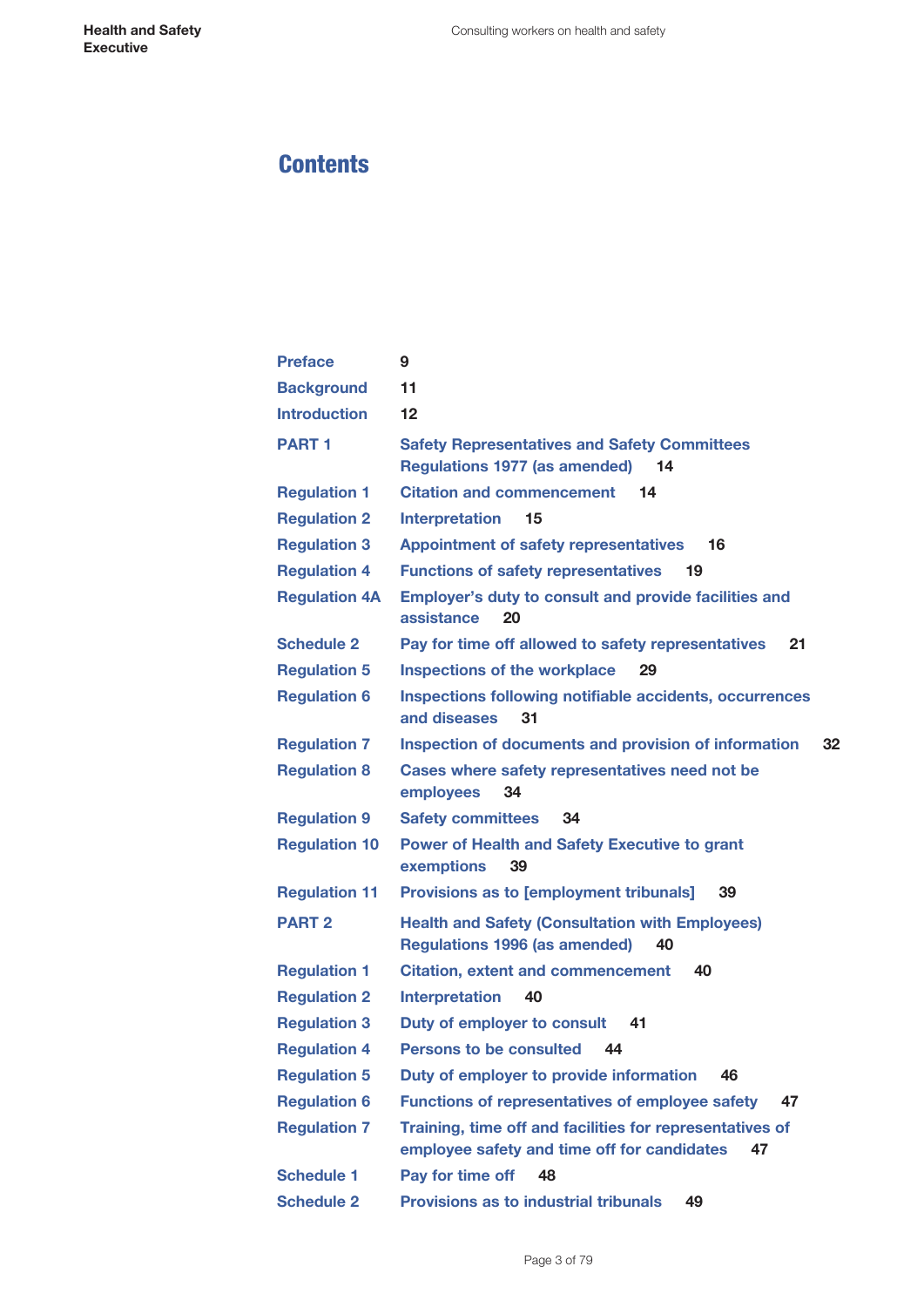**[Regulation 8 Amendment of the Employment Rights Act 1996 53](#page-52-0) [Regulation 9 Exclusion of civil liability 53](#page-52-0) [Regulation 10 Application of health and safety legislation 53](#page-52-0) [Regulation 11 Application to the Crown and armed forces 54](#page-53-0) [Regulation 12 Disapplication to sea-going ships 54](#page-53-0) [Regulation 13 Amendment of the 1977 Regulations 54](#page-53-0) [Appendix 1 Requirements for information for employees in existing](#page-54-0)   [health and safety legislation 55](#page-54-0)** [General health and safety](#page-54-0) **55**

*[Health and Safety at Work etc Act 1974](#page-54-0)**55 [Management of Health and Safety at Work Regulations](#page-54-0)  [1999 \(SI 1999/3242\)](#page-54-0)**55 [Employers' Liability \(Compulsory Insurance\) Act 1969](#page-55-0)**56 [Health and Safety \(First Aid\) Regulations 1981](#page-55-0)  [\(SI 1981/917\)](#page-55-0)**56 [Health and Safety \(Safety Signs and Signals\) Regulations](#page-55-0)  [1996 \(SI 1996/341\)](#page-55-0)**56 [Health and Safety Information for Employees Regulations](#page-55-0)  [1989 \(SI 1989/682\)](#page-55-0)**56 [Health and Safety \(Consultation with Employees\)](#page-55-0)  [Regulations 1996 \(SI 1996/1513\)](#page-55-0)**56 [Safety Representatives and Safety Committees Regulations](#page-55-0)  [1977 \(SI 1977/500\)](#page-55-0)**56*

### [Health hazards](#page-55-0) **56**

*[Control of Asbestos Regulations 2012](#page-55-0)  [\(SI 2012/632\)](#page-55-0)**56 [Control of Lead at Work Regulations 2002](#page-56-0)  [\(SI 2002/2676\)](#page-56-0)**57 [Control of Noise at Work Regulations 2005](#page-56-0)  [\(SI 2005/1643\)](#page-56-0)**57 [Control of Substances Hazardous to Health Regulations](#page-57-0)  [2002 \(SI 2002/2677\)](#page-57-0)**58 [Control of Vibration at Work Regulations 2005](#page-57-0)  [\(SI 2005/1093\)](#page-57-0)**58 [Health and Safety \(Display Screen Equipment\) Regulations](#page-58-0)  [1992 as amended by the Health and Safety \(Miscellaneous](#page-58-0)  [Amendments\) Regulations 2002 \(SI 1992/2792\)](#page-58-0)**59 [Ionising Radiations Regulations 1999](#page-58-0)  [\(SI 1999/3232\)](#page-58-0)**59 [Radiation \(Emergency Preparedness and Public](#page-58-0)  [Information\) Regulations 2001 \(SI 2001/2975\)](#page-58-0)**59 [Manual Handling Operations Regulations 1992](#page-58-0)  [\(SI 1992/2793\)](#page-58-0)**59*

### [Safety hazards](#page-58-0) **59**

*[Provision and Use of Work Equipment Regulations 1998](#page-58-0)  [\(SI 1998/2306\)](#page-58-0)**59 [Personal Protective Equipment at Work Regulations 1992](#page-59-0)  [\(SI 1992/2966\)](#page-59-0)**60*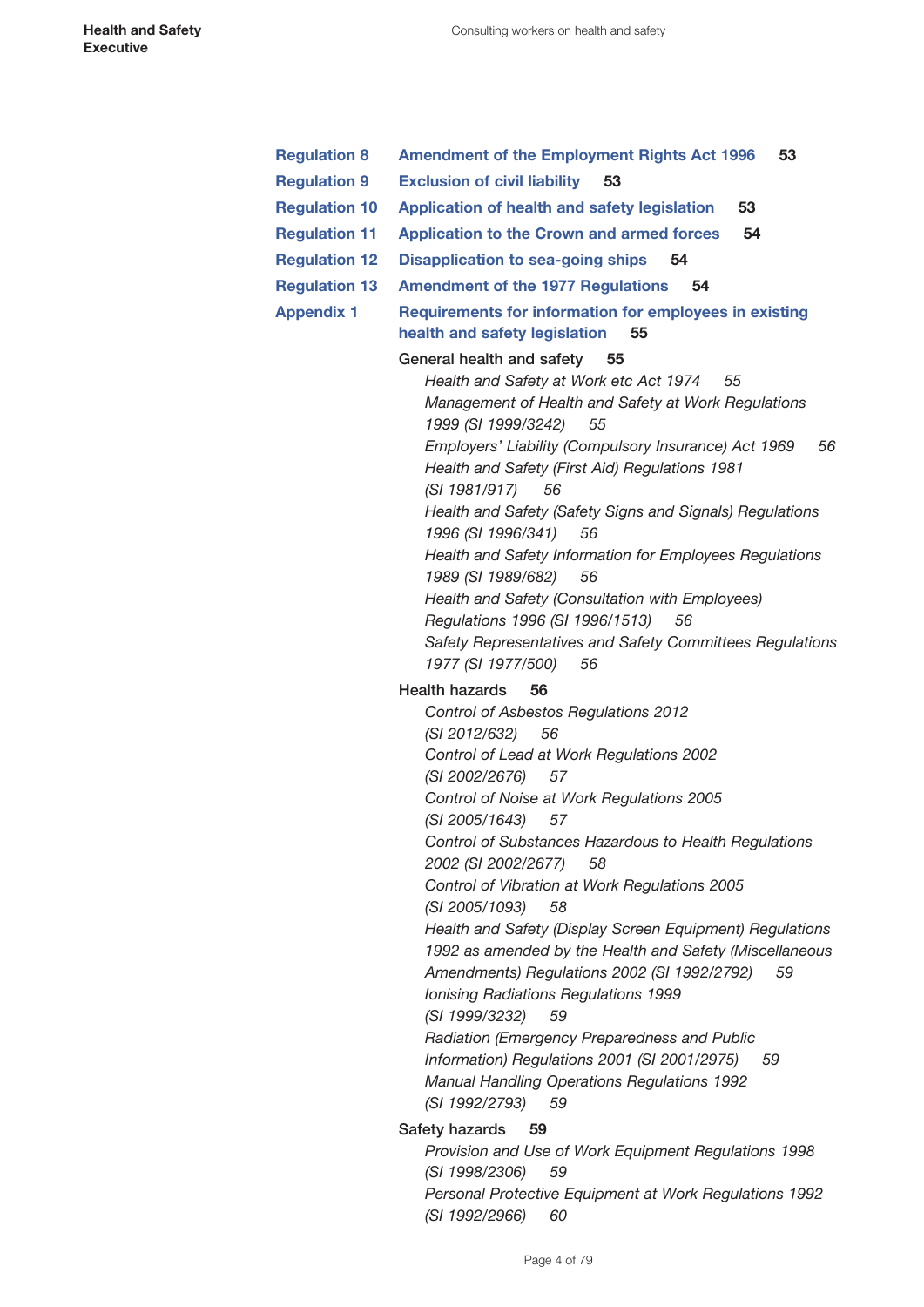[Special hazards](#page-59-0) **60** *[Borehole Sites and Operations Regulations 1995](#page-59-0)  [\(SI 1995/2038\)](#page-59-0)**60 [Construction \(Design and Management\) Regulations 2007](#page-59-0)  [\(SI 2007/320\)](#page-59-0)**60 [Dangerous Substances and Explosive Atmospheres](#page-60-0)  [Regulations 2002 \(SI 2002/2776\)](#page-60-0)**61 [Dangerous Substances in Harbour Areas Regulations 1987](#page-60-0)  [\(SI 1987/37\)](#page-60-0)**61 [Mines and Quarries Act 1954](#page-60-0)**61 [Management and Administration of Safety and Health at](#page-60-0)  [Mines Regulations 1993 \(SI 1993/1897\)](#page-60-0)**61 [Mines Miscellaneous Health and Safety Provisions](#page-60-0)  [Regulations 1995 \(SI 1995/2005\)](#page-60-0)**61 [Quarries Regulations 1999 \(SI 1999/2024\)](#page-61-0)**62 [Merchant Shipping and Fishing Vessels \(Provision and Use](#page-61-0)  [of Work Equipment\) Regulations 2006 \(SI 2006/2183\)](#page-61-0)**62 [Nuclear Installations Act 1965 \(as amended\)](#page-62-0)**63 [Offshore Installations \(Safety Representatives and Safety](#page-62-0)  [Committees\) Regulations 1989 \(SI 1989/971\)](#page-62-0)**63 [Pressure Systems Safety Regulations 2000](#page-62-0)  [\(SI 2000/128\)](#page-62-0)**63 [Railways and Other Guided Transport \(Safety\) Regulations](#page-62-0)  [2006 \(SI 2006/599\)](#page-62-0)**63 [Work in Compressed Air Regulations 1996](#page-62-0)  [\(SI 1996/1656\)](#page-62-0)**63*

### **[Appendix 2 Requirements for instruction and training for employees in](#page-63-0)   [existing health and safety legislation 64](#page-63-0)**

### [General health and safety](#page-63-0) **64**

*[Health and Safety at Work etc Act 1974](#page-63-0)**64 [Health and Safety \(First Aid\) Regulations 1981](#page-63-0)  [\(SI 1981/917\)](#page-63-0)**64 [Health and Safety \(Safety Signs and Signals\) Regulations](#page-63-0)  [1996 \(SI 1996/341\)](#page-63-0)**64 [Health and Safety \(Consultation with Employees\)](#page-63-0)  [Regulations 1996 \(SI 1996/1513\)](#page-63-0)**64 [Safety Representatives and Safety Committees Regulations](#page-64-0)  [1977 \(SI 1977/500\)](#page-64-0)**65*

### [Health hazards](#page-64-0) **65**

*[Control of Asbestos Regulations 2012 \(SI 2012/632\)](#page-64-0)**65 [Control of Lead at Work Regulations 2002](#page-64-0)  [\(SI 2002/2676\)](#page-64-0)**65 [Control of Noise at Work Regulations 2005](#page-65-0)  [\(SI 2005/1643\)](#page-65-0)**66 [Control of Substances Hazardous to Health Regulations](#page-65-0)  [2002 \(SI 2002/2677\)](#page-65-0)**66 [Control of Vibration at Work Regulations 2005](#page-65-0)  [\(SI 2005/1093\)](#page-65-0)**66*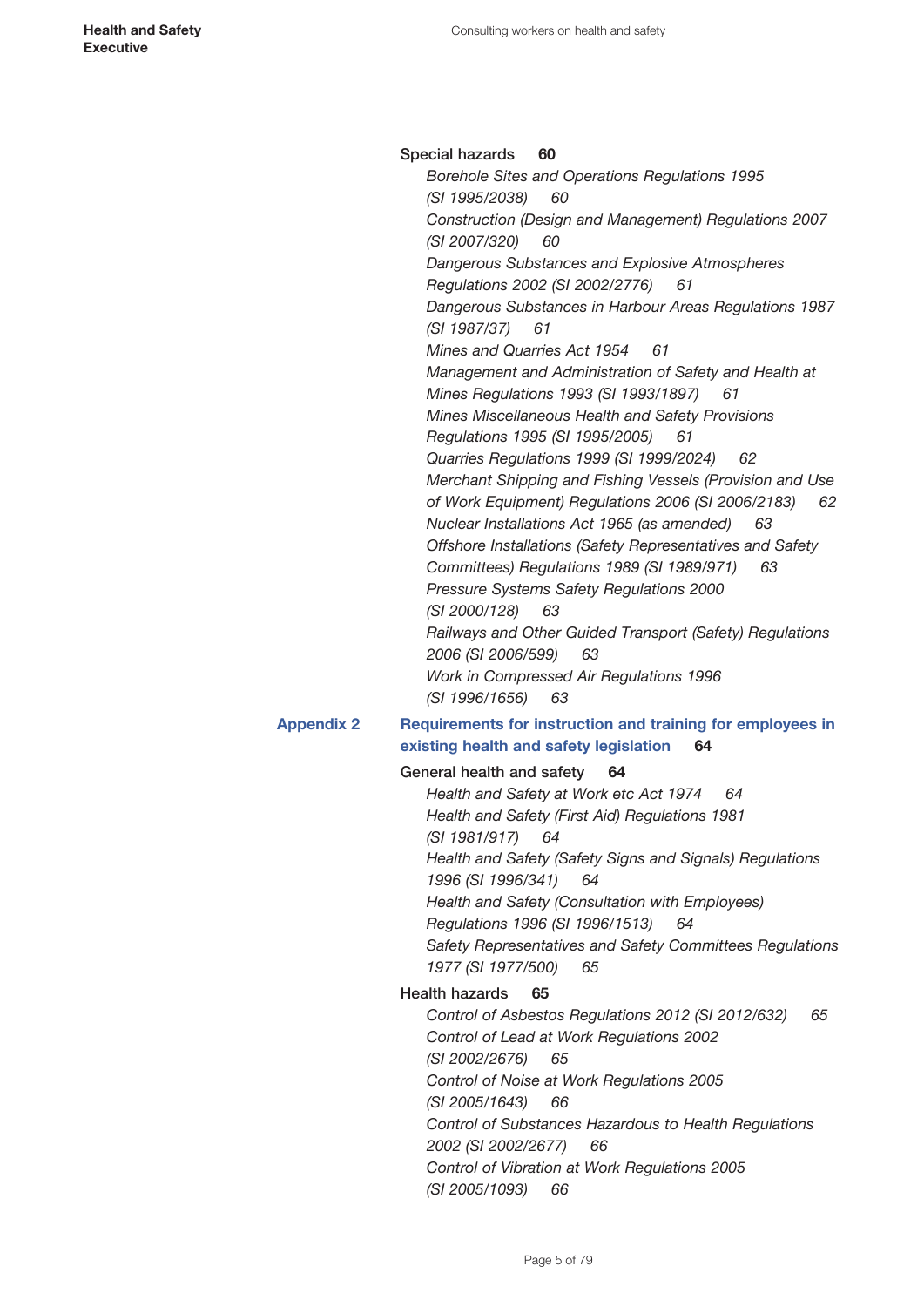*[Genetically Modified Organisms \(Contained Use\)](#page-66-0)  [Regulations 2014 \(SI 2014/1663\)](#page-66-0)**67 [Health and Safety \(Display Screen Equipment\) Regulations](#page-66-0)  [1992 \(SI 1992/2792\)](#page-66-0)**67 [Ionising Radiations Regulations 1999 \(SI 1999/3232\)](#page-66-0)**67 [Radiation \(Emergency Preparedness and Public](#page-66-0)  [Information\) Regulations 2001 \(SI 2001/2975\)](#page-66-0)**67 [Registration, Evaluation, Authorisation of Chemicals](#page-66-0)  [Regulation \(REACH\)](#page-66-0)**67* [Safety hazards](#page-66-0) **67** *[Provision and Use of Work Equipment Regulations 1998](#page-66-0) [\(SI 1998/2306\)](#page-66-0)**67 [Personal Protective Equipment at Work Regulations 1992](#page-67-0)  [\(SI 1992/2966\)](#page-67-0)**68 [Work at Height Regulations 2005 \(SI 2005/735\)](#page-67-0)**68* [Special hazards](#page-67-0) **68** *[Borehole Sites and Operations Regulations 1995](#page-67-0) [\(SI 1995/2038\)](#page-67-0)**68 [Construction \(Design and Management\) Regulations 2007](#page-67-0)  [\(SI 2007/320\)](#page-67-0)**68 [Control of Major Accident Hazards Regulations 1999](#page-68-0)  [\(SI 1999/743\)](#page-68-0)**69 [Carriage of Dangerous Goods and Use of Transportable](#page-68-0)  [Pressure Equipment Regulations 2007 \(SI 2007/1573\)](#page-68-0)**69 [Dangerous Substances and Explosive Atmospheres](#page-68-0)  [Regulations 2002 \(SI 2002/2776\)](#page-68-0)**69 [Dangerous Substances in Harbour Areas Regulations 1987](#page-68-0)  [\(SI 1987/37\)](#page-68-0)**69 [Management and Administration of Safety and Health at](#page-68-0)  [Mines Regulations 1993 \(SI 1993/1897\)](#page-68-0)**69 [Quarries Regulations 1999 \(SI 1999/2024\)](#page-68-0)**69 [Merchant Shipping and Fishing Vessels \(Provision and Use](#page-69-0)  [of Work Equipment\) Regulations 2006 \(SI 2006/2183\)](#page-69-0)**70 [Nuclear Installations Act 1965 \(as amended\) – Nuclear Site](#page-69-0)  [License Conditions](#page-69-0)**70 [Offshore Installations \(Safety Representatives and Safety](#page-69-0)  [Committees\) Regulations 1989 \(SI 1989/971\)](#page-69-0)**70 [Pressure Systems Safety Regulations 2000](#page-69-0)  [\(SI 2000/128\)](#page-69-0)**70 [Work in Compressed Air Regulations 1996](#page-69-0)  [\(SI 1996/1656\)](#page-69-0)**70* **[Appendix 3 Requirements to consult health and safety representatives](#page-70-0)   [and/or employees in existing health and safety](#page-70-0)   [legislation 71](#page-70-0)**

### [General health and safety](#page-70-0) **71**

*[Health and Safety \(Consultation with Employees\)](#page-70-0)  [Regulations 1996 \(SI 1996/1513\)](#page-70-0)**71 [Safety Representatives and Safety Committees Regulations](#page-70-0)  [1977 \(SI 1977/500\)](#page-70-0)**71*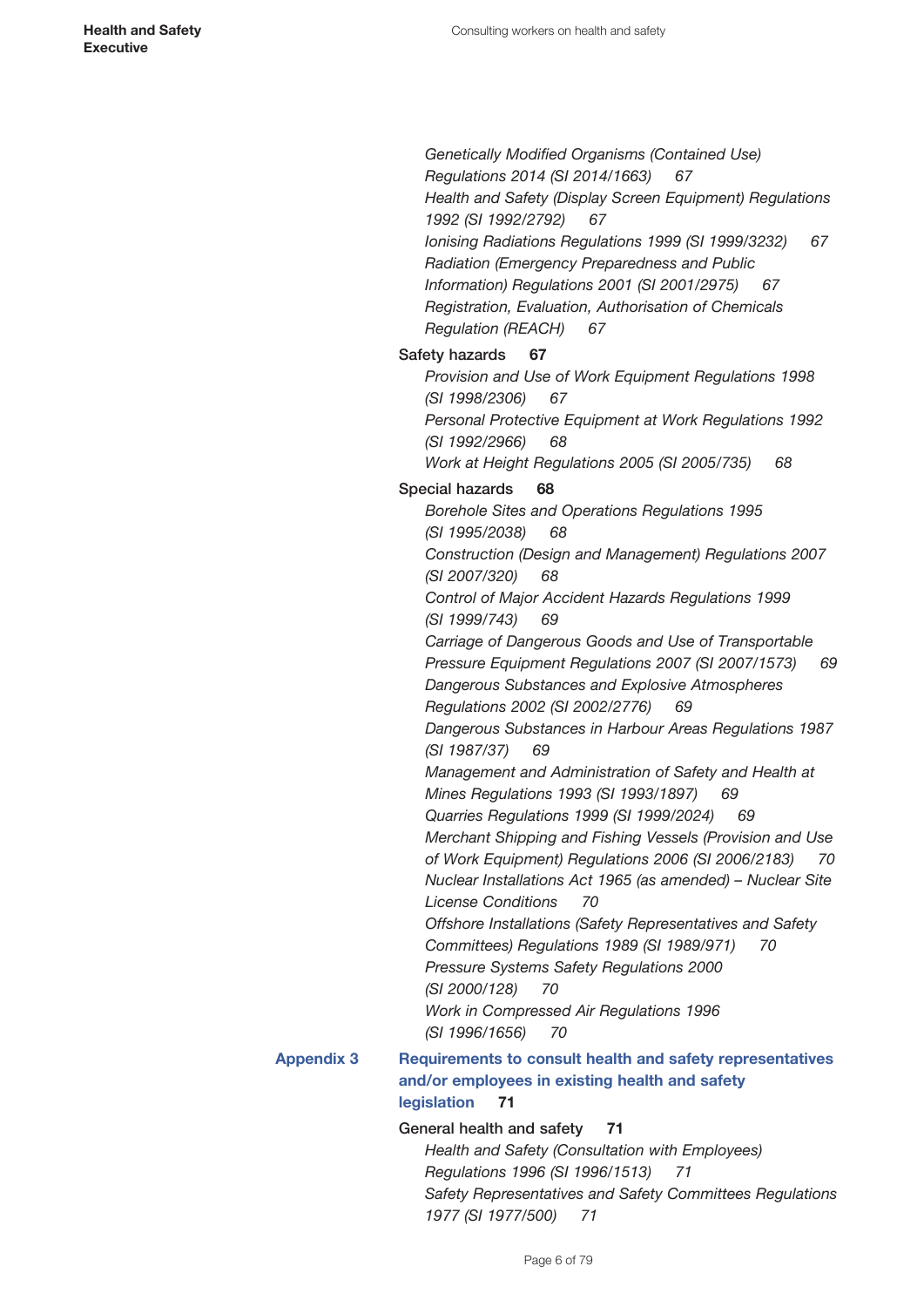### [Health hazards](#page-70-0) **71**

*[Control of Asbestos Regulations 2012 \(SI 2012/632\)](#page-70-0)**71 [Control of Noise at Work Regulations 2005](#page-70-0)  [\(SI 2005/1643\)](#page-70-0)**71 [Control of Substances Hazardous to Health Regulations](#page-71-0)  [2002 \(SI 2002/2677\)](#page-71-0)**72 [Control of Vibration at Work Regulations 2005](#page-71-0)  [\(SI 2005/1093\)](#page-71-0)**72 [Ionising Radiations Regulations 1999 \(SI 1999/3232\)](#page-71-0)**72 [Radiation \(Emergency Preparedness and Public](#page-71-0)  [Information\) Regulations 2001 \(SI 2001/2975\)](#page-71-0)**72*

### [Special hazards](#page-71-0) **72**

*[Construction \(Design and Management\) Regulations 2007](#page-71-0)  [\(SI 2007/320\)](#page-71-0)**72 [Control of Major Accident Hazards Regulations 1999](#page-71-0)  [\(SI 1999/743\)](#page-71-0)**72 [Offshore Installations \(Safety Representatives and Safety](#page-72-0)  [Committees\) Regulations 1989 \(SI 1989/971\)](#page-72-0)**73 [Quarries Regulations 1999 \(SI 1999/2024\)](#page-72-0)**73 [Railways and Other Guided Transport Systems \(Safety\)](#page-72-0)  [Regulations 2006 \(SI 2006/599\)](#page-72-0)**73 [Confined Spaces Regulations 1997 \(SI 1997/1713\)](#page-73-0)**74*

**[References 75](#page-74-0)**

**[Further information 79](#page-78-0)**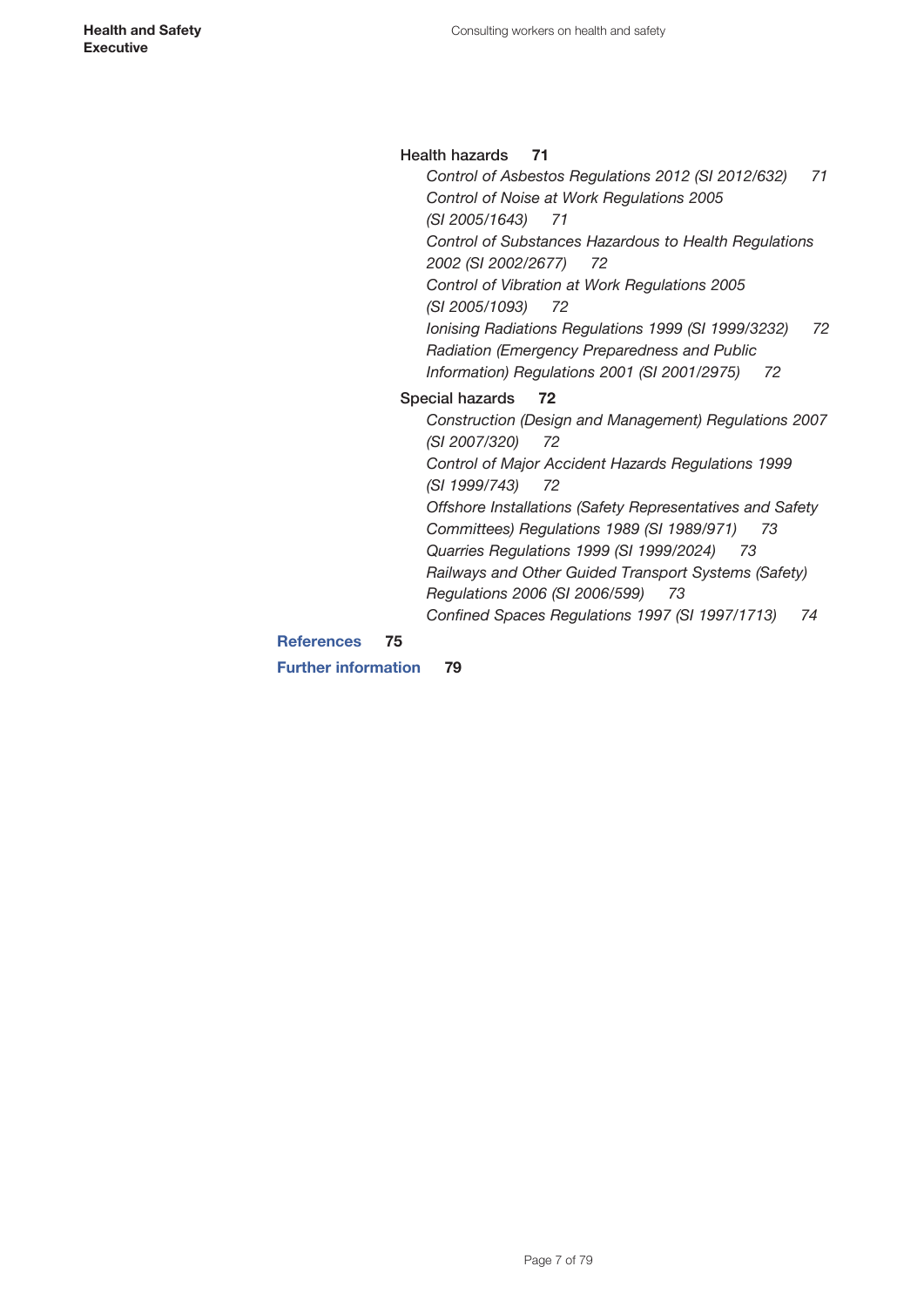**Health and Safety Executive**

Consulting workers on health and safety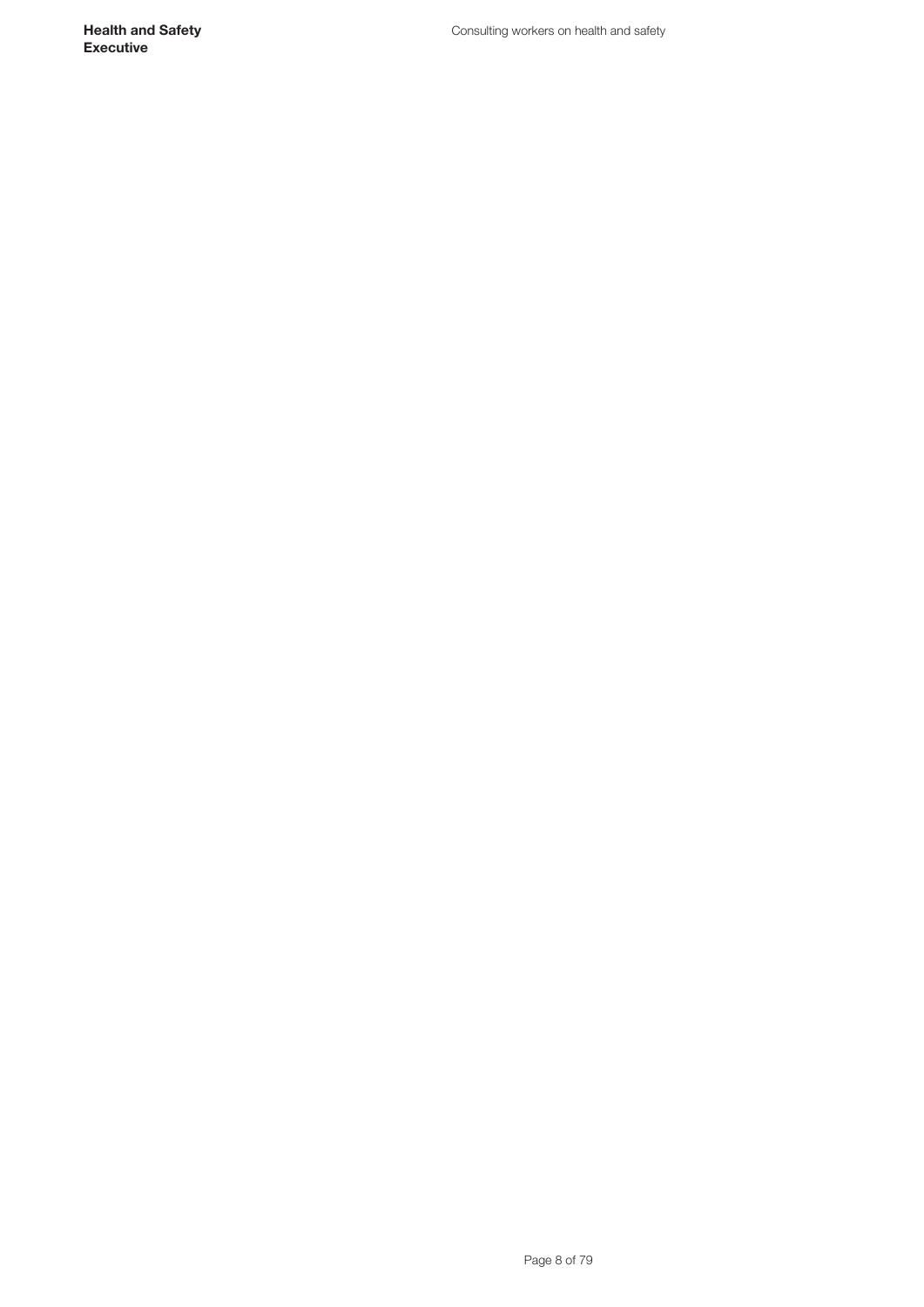# <span id="page-8-0"></span>Preface

The law requires you to consult your employees on matters that affect their heath and safety. There are two sets of regulations that deal with this subject according to the circumstances in your workplace, so this book is split into two parts. Part 1 contains:

- (a) the Safety Representatives and Safety Committees Regulations 1977 (SI 1977/500), as amended by the Employment Rights (Dispute Resolution) Act 1998 Chapter 8, the Management of Health and Safety at Work Regulations 1992 (SI 1992/2051), the Health and Safety (Consultation with Employees) Regulations 1996 (SI 1996/1513), the Fire Precautions (Workplace) Regulations 1997 (SI 1997/1840), the Police (Health and Safety) Regulations 1999 (SI 1999/860), the Quarries Regulations 1999 (SI 1999/2024), the Management of Health and Safety at Work Regulations 1999 (SI 1999/3242), the Serious Organised Crime and Police Act 2005 (Consequential and Supplementary Amendments to Secondary Legislation) Order 2006 (SI 2006/594) and the Regulatory Reform (Fire Safety) Order 2005 (SI 2005/1541), the Reporting of Injuries, Diseases and Dangerous Occurrences Regulations 2013 (SI 2013/1471) and the Energy Act 2013 (Office for Nuclear Regulation) (Consequential Amendments, Transitional Provisions and Savings) Order (2014/469);
- (b) the Code of Practice on safety representatives;
- (c) the Code of Practice on time off for the training of safety representatives;
- (d) guidance on the Regulations.

Part 2 contains:

- (a) the Health and Safety (Consultation with Employees) Regulations 1996 (SI 1996/1513), as amended by the Employment Rights (Dispute Resolution) Act 1998 Chapter 8, the Fire Precautions (Workplace) Regulations 1997 (SI 1997/1840), the Management of Health and Safety at Work Regulations 1999 (SI 1999/3242), and the Regulatory Reform (Fire Safety) Order 2005 (SI 2005/1541);
- (b) guidance on the Regulations.

The regulations are shown in *italics*, the Codes of Practice on the Safety Representatives and Safety Committees Regulations 1977 are shown in **bold**, and the guidance on regulations is in plain text. The relevant Code and guidance appear alongside each regulation.

The legal status of Approved Code of Practice and guidance text is given on page 2.

The Safety Representatives and Safety Committees Regulations were made under sections 2(4), 2(7), 15(1), 15(3)(b), 15(5)(b), 80(1) and 80(4) of the Health and Safety at Work etc Act 1974 (1974 Act), as amended by paragraphs 2, 6 and 19 of Schedule 15 to the Employment Protection Act 1975.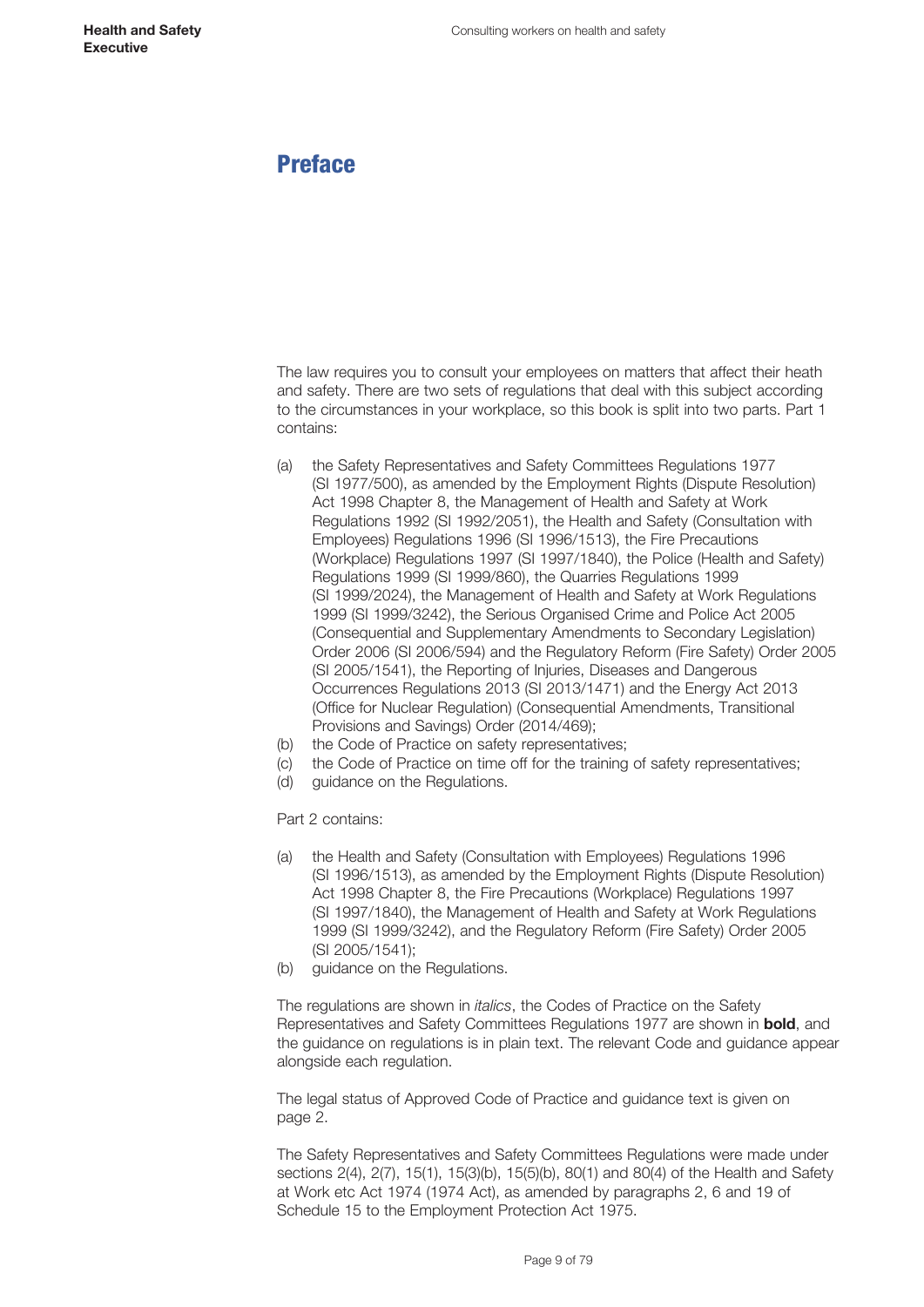The Health and Safety (Consultation with Employees) Regulations were made under powers in section 2 of the European Communities Act 1972.

The Approved Codes of Practice were made under section 16 of the 1974 Act and under the Safety Representatives and Safety Committees Regulations 1977 by the then Health and Safety Commission to give some practical guidelines on those Regulations.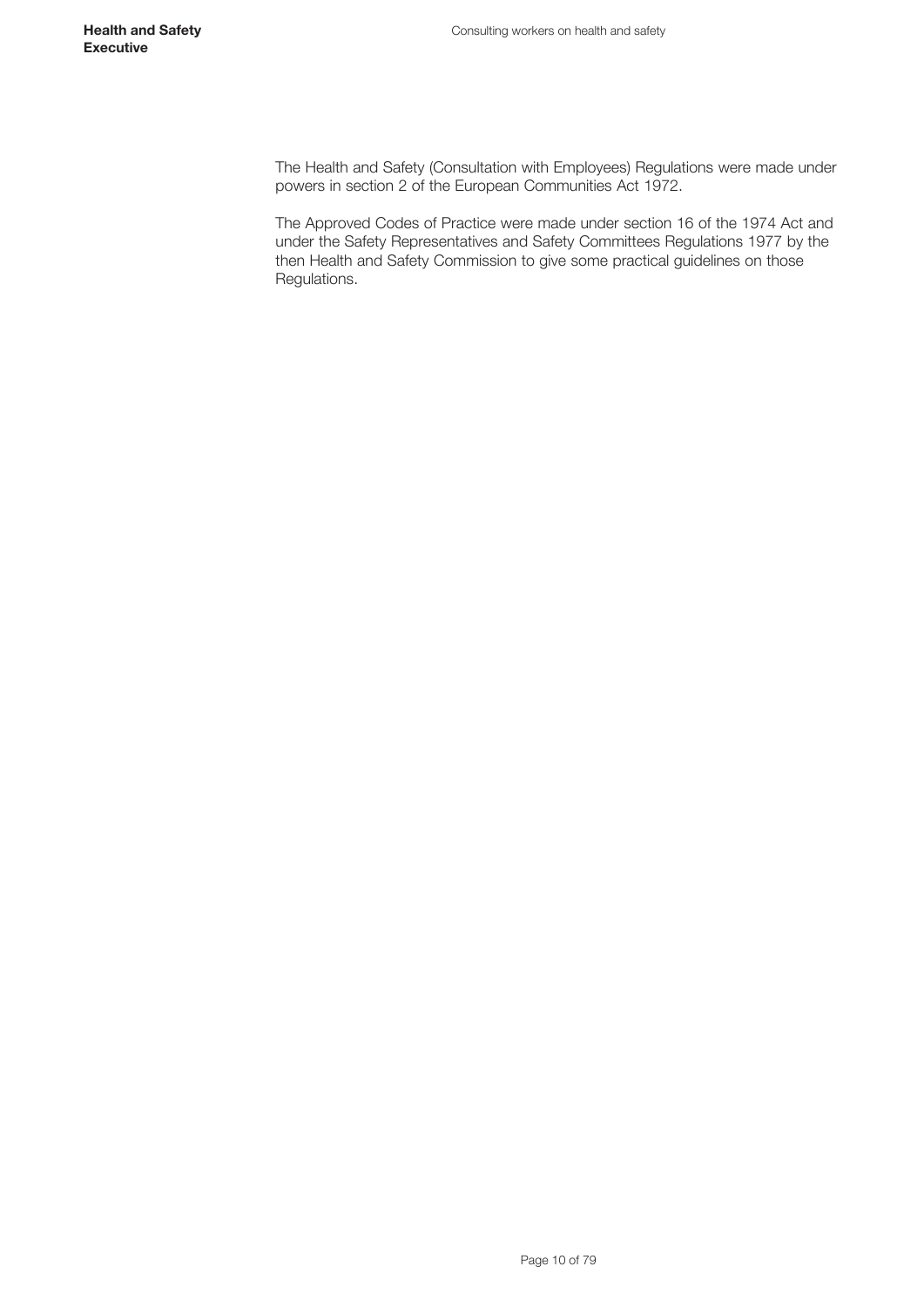# <span id="page-10-0"></span>**Background**

The former Health and Safety Commission decided that it would be wrong to try and make regulations which cater in detail for the wide variety of circumstances in which they will have to be applied. Accordingly, the purpose of the Safety Representatives and Safety Committees Regulations and Codes of Practice is to provide a legal framework for employers and trade unions to reach agreement on arrangements for health and safety representatives and health and safety committees to operate in their workplace.

The Health and Safety (Consultation with Employees) Regulations set out the legal framework which will apply if employers have employees who are not covered by representatives appointed by recognised trade unions. It is possible therefore that in some workplaces employers may have to consult under both sets of regulations. The purpose of both sets of regulations is to provide a framework within which employers can develop effective working arrangements to suit their business.

To supplement the statutory framework, the revised guidance helps to clarify what the law means. The Health and Safety Executive (HSE) hope it will be of help to employers, trade unions, appointed and elected health and safety representatives, representatives of employee safety, and members of health and safety committees. This second edition, originally published in 2012, has been subject to some minor amendments and corrections to reflect changes to linked HSE guidance and revisions/revocations to other, related pieces of legislation. The guidance remains substantially the same.

Further good practice guidance for employers is available in *Involving your workforce in health and safety* (HSG263).1

Employers and employees can agree to alternative arrangements for joint consultation on health and safety at work as long as such arrangements do not detract from the rights and obligations created by the above regulations. Recognised trade unions can at any time invoke the rights given by the Safety Representatives and Safety Committees Regulations and the obligations on the employer would then apply.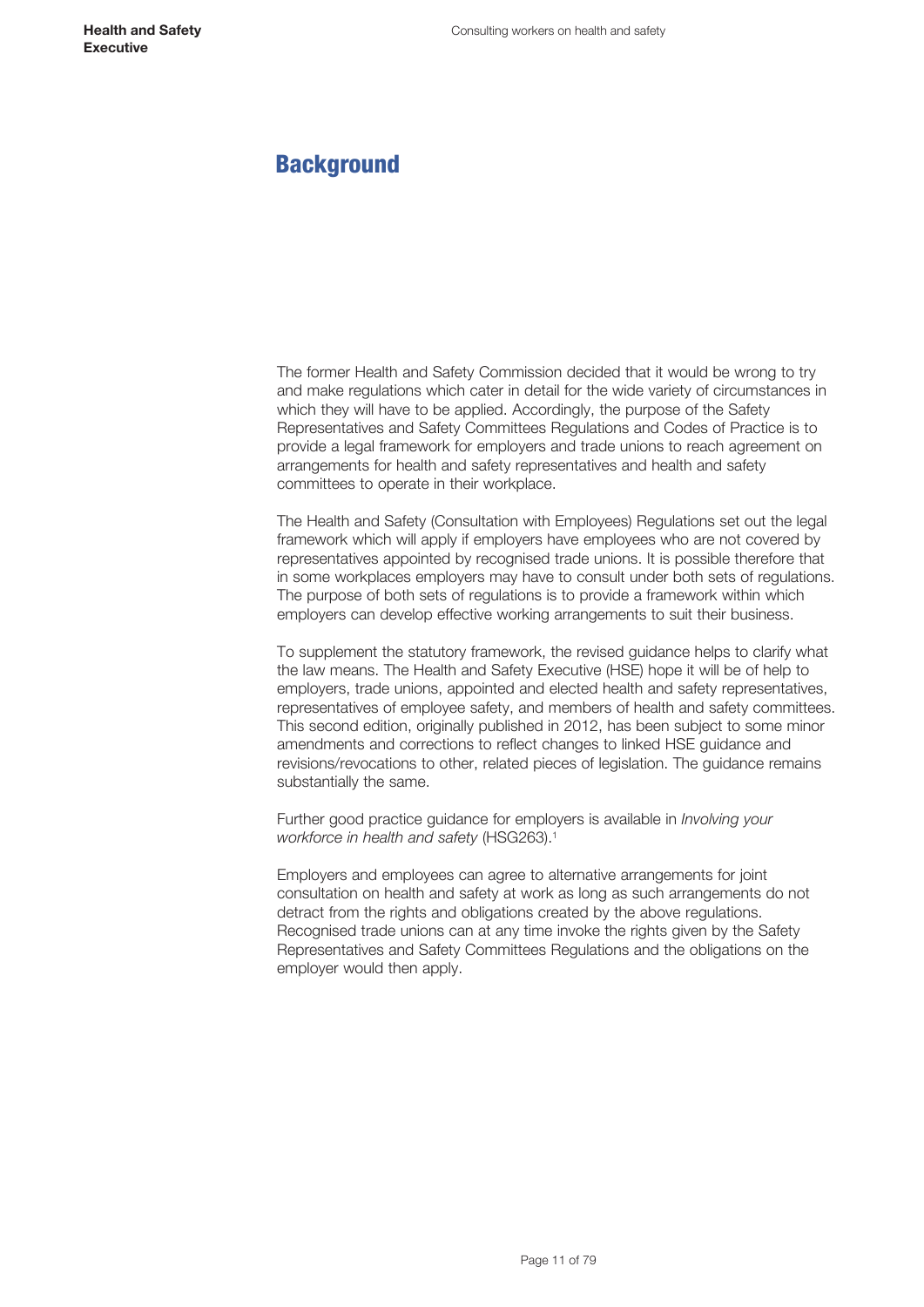# <span id="page-11-0"></span>Introduction

1 This book gives you advice on how to consult and involve your employees and their representatives on health and safety matters at work under the Safety Representatives and Safety Committees Regulations 1977 (as amended) and the Health and Safety (Consultation with Employees) Regulations 1996 (as amended).

2 It complements the guide *Involving your workforce in health and safety*  (HSG263).1 There is also a free leaflet, *Consulting employees on health and safety: A brief guide to the law* (INDG232(rev1)),2 as well as advice on HSE's website at www.hse.gov.uk/involvement.

This book should apply to the majority of workplaces. However, the Offshore Installations (Safety Representatives and Safety Committees) Regulations 19893 apply to offshore workplaces. There are also specific requirements to consult your employees or their health and safety representatives in other health and safety legislation which applies to specific industries. Where it is more appropriate and relevant, you should refer to industry-specific guidance for your workplace.

4 The law sets out how you must consult your employees in different situations and the different choices you have to make. In some workplaces you may have to consult under both sets of regulations. There is more advice on the relationship between the two sets of regulations and how they affect you and your workforce in *Involving your workforce in health and safety* (HSG263).1

### **Consulting where both sets of regulations apply**

5 A range of workforce structures and arrangements exist in workplaces so it is not unusual to have some parts of a business where employees are members of recognised trade unions and others where they are not. In this case, you may have to consult both:

- (a) health and safety representatives (called 'safety representatives' in the Regulations) appointed by recognised trade unions under the Safety Representatives and Safety Committees Regulations 1977;
- (b) the remainder of your workforce, either directly where practical, or through elected health and safety representatives (called 'representatives of employee safety' in the Regulations) under the Health and Safety (Consultation with Employees) Regulations 1996.

6 Where you already have existing consultation arrangements that satisfy health and safety law, there is no requirement to change them. However, you may want to review your arrangements to make sure that they are the right ones for your organisation now.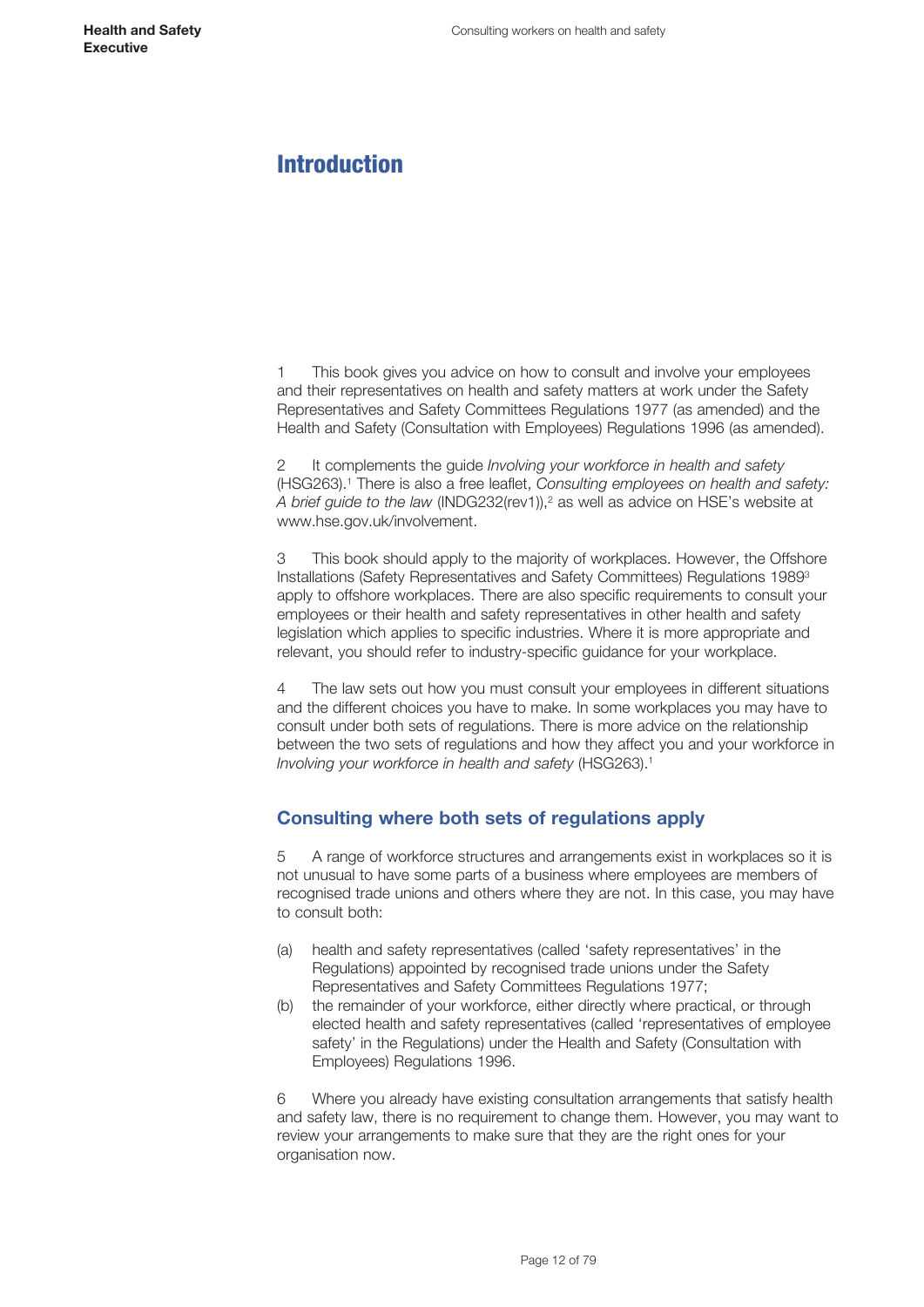### *Resolving disputes*

7 Disagreements that may arise between employers and trade unions or employees on the interpretation of these regulations should be settled through the normal machinery for resolving employment relations problems. The exceptions to this are matters covered by regulation 11 in the Safety Representatives and Safety Committees Regulations and regulation 7(3) Schedule 2 of the Health and Safety (Consultation with Employees) Regulations.

8 In certain circumstances, it may be helpful to involve the Advisory, Conciliation and Arbitration Service (Acas). Health and safety inspectors (from HSE and local authorities) can enforce for failure to comply with legal duties on procedural matters (eg failure to set up a health and safety committee where there is evidence that a request has been made in the correct fashion). They will apply HSE's *Enforcement policy statement*4 in deciding what action to take (see www.hse.gov.uk/enforce).

9 There are two circumstances in which representatives may present a complaint to an employment tribunal – if employers have failed to allow time off, or if they have failed to pay health and safety representatives while carrying out their functions, or undergoing training. The time off with pay must be necessary and the training must be reasonable in all the circumstances (see paragraphs 42 and 43). Health and safety representatives are also protected against victimisation and dismissal by rights conferred under other employment legislation (for example part of the Employment Rights Act 1996).<sup>5</sup>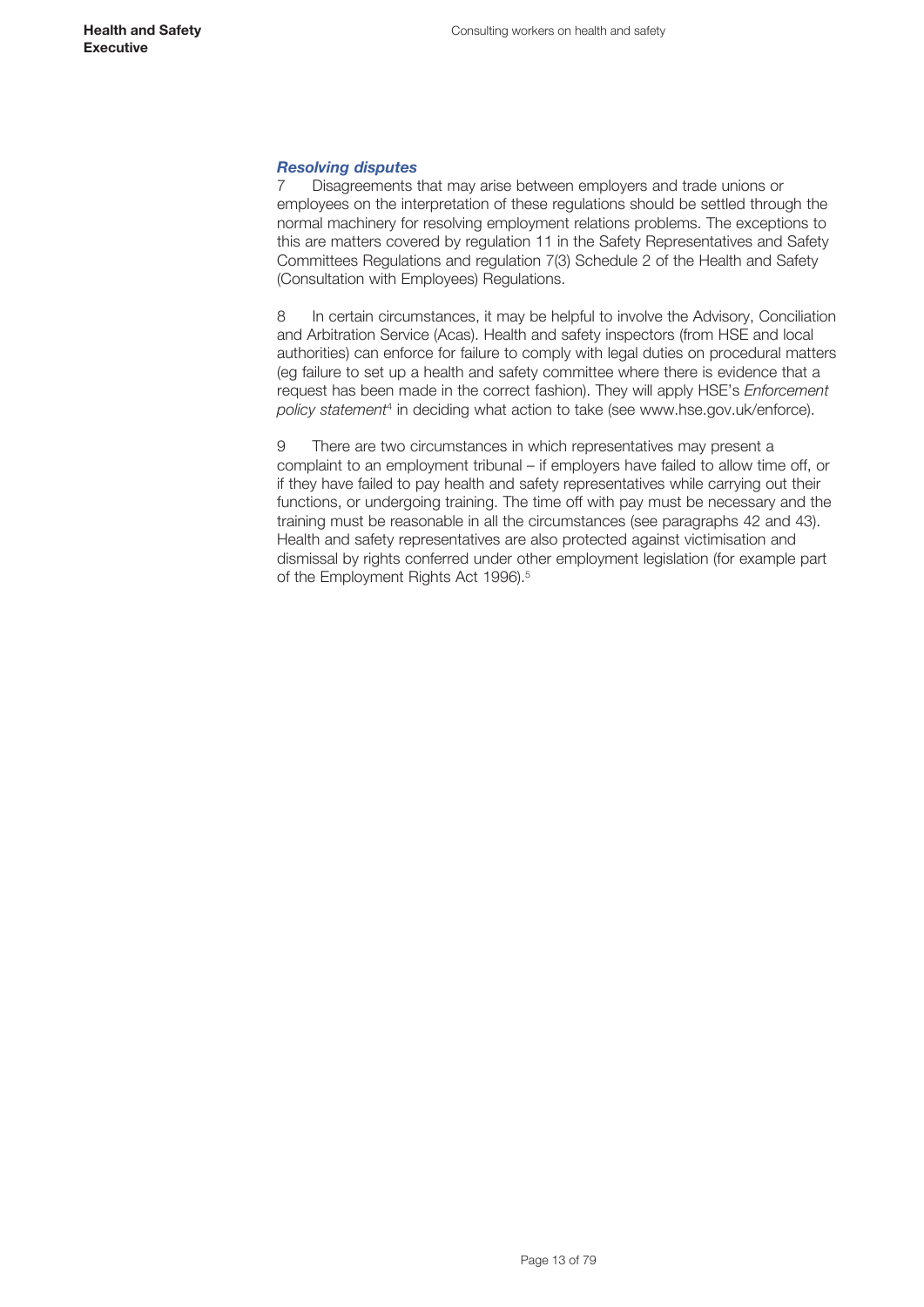# <span id="page-13-0"></span>PART 1 Safety Representatives and Safety Committees Regulations 1977 (as amended)(a)

# Regulation 1 Citation and commencement

*These Regulations may be cited as the Safety Representatives and Safety Committees Regulations 1977 and shall come into operation on 1 October 1978.* 10 The Safety Representatives and Safety Committees Regulations 1977 concern safety representatives appointed in accordance with section 2(4) of the Health and Safety at Work etc Act 1974 (the 1974 Act)<sup>6</sup> and cover: (a) prescribed cases in which recognised trade unions may appoint safety representatives from among the employees; (b) prescribed functions of safety representatives. 11 Section 2(6) of the Act requires employers to consult with safety representatives with a view to the making and maintenance of arrangements which will enable them and their employees to co-operate effectively in promoting and developing measures to ensure the health and safety at work of the employees, and in checking the effectiveness of such measures. Under section 2(4) safety representatives are required to represent the employees in those consultations. 12 This Code of Practice was approved by the Health and Safety Commission (now the Health and Safety Executive) with the consent of the Secretary of State for Employment. It relates to the requirements placed on safety representatives by section 2(4) of the Act and on employers by the Regulations and takes effect on the date the Regulations come into operation. 13 The employer, the recognised trade unions concerned and safety representatives should make full and proper use of the existing agreed industrial relations machinery to reach the degree of agreement necessary to achieve the purpose of the Regulations and in order to resolve any differences. **Consulting employees if you recognise a trade union Regulation 1 Guidance 1 Code of Practice**

> 14 The Safety Representatives and Safety Committees Regulations 1977 (as amended) prescribe the cases in which recognised trade unions may:

- (a) appoint health and safety representatives;
- (b) specify the functions of such health and safety representatives;
- (c) set out the obligations of employers towards them.
- (a) Safety Representatives and Safety Committees Regulations 1977 (SI 1977/500) as amended by 1998 c.8, SI 1992/2051, 1996/1513, 1997/1840, 1999/860, 1999/2024, 1999/3242, 2006/594, 2005/1541, 2013/1471 and 2014/469.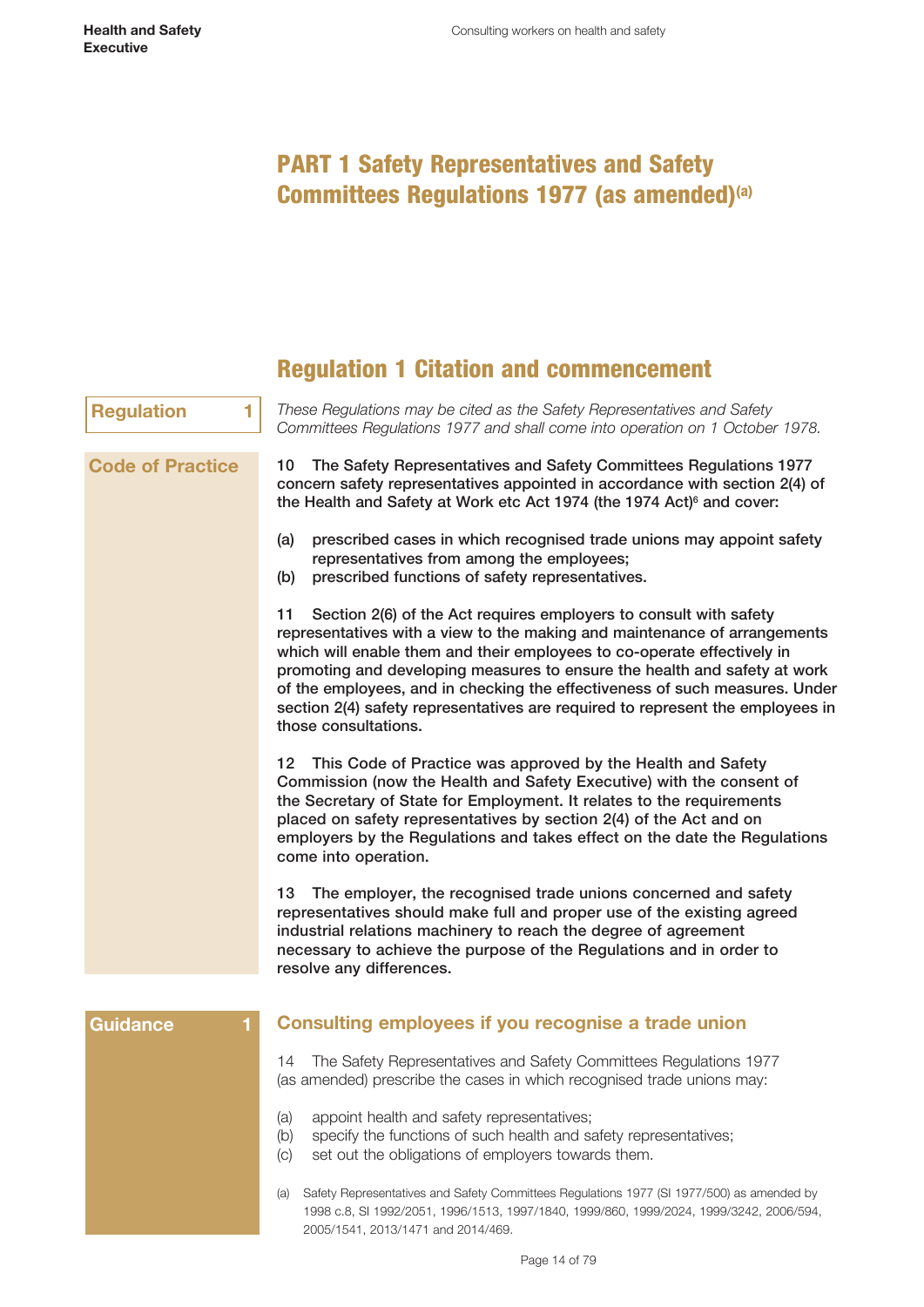<span id="page-14-0"></span>

| <b>Guidance</b> | When appointing health and safety representatives, the trade union should<br>15<br>inform the employer of the group or groups of employees represented. For<br>example, they may say a health and safety representative will represent:                                                                                                                                                                                                                      |
|-----------------|--------------------------------------------------------------------------------------------------------------------------------------------------------------------------------------------------------------------------------------------------------------------------------------------------------------------------------------------------------------------------------------------------------------------------------------------------------------|
|                 | only their own members;<br>(a)<br>all the employees in a particular category; or<br>(b)<br>employees who are not members of a trade union recognised by the<br>(c)<br>employer, but are part of a group of employees for which a union is<br>recognised.                                                                                                                                                                                                     |
|                 | If union health and safety representatives cover only their own members, or<br>16<br>employees are not members of a group that unions have agreed to cover, then the<br>employer needs to make arrangements to consult these employees either directly<br>or through representatives elected by them for this purpose under the Health and<br>Safety (Consultation with Employees) Regulations 1996. For more information see<br>Part 2 of this publication. |
|                 | Disagreements between employers and employees about the interpretation of<br>17<br>these Regulations – with the exception of matters covered by regulation $11 -$<br>should be addressed through the normal machinery for resolving employment<br>relations disputes. In certain circumstances, it may be helpful to involve Acas.                                                                                                                           |

| <b>Regulation 2 Interpretation</b> |  |  |  |
|------------------------------------|--|--|--|
|------------------------------------|--|--|--|

| <b>Regulation</b> | $\overline{2}$ | In these Regulations, unless the context otherwise requires -<br>(1)                                                                                                                                                                                                                                                                                                                                                                                                                                                                                                                                                                             |
|-------------------|----------------|--------------------------------------------------------------------------------------------------------------------------------------------------------------------------------------------------------------------------------------------------------------------------------------------------------------------------------------------------------------------------------------------------------------------------------------------------------------------------------------------------------------------------------------------------------------------------------------------------------------------------------------------------|
|                   |                | "the 1974 Act" means the Health and Safety at Work etc Act 1974;                                                                                                                                                                                                                                                                                                                                                                                                                                                                                                                                                                                 |
|                   |                | "the 1975 Act" means the Employment Protection Act 1975;                                                                                                                                                                                                                                                                                                                                                                                                                                                                                                                                                                                         |
|                   |                | "employee" has the meaning assigned by section 53(1) of the 1974 Act and<br>"employer" shall be construed accordingly;                                                                                                                                                                                                                                                                                                                                                                                                                                                                                                                           |
|                   |                | "recognised trade union" $[]^{a}$ means an independent trade union as defined in<br>section 30(1) of the Trade Union and Labour Relations Act 1974 <sup>(b)</sup> which the<br>employer concerned recognises for the purpose of negotiations relating to or<br>connected with one or more of the matters specified in section 29(1) of that Act in<br>relation to persons employed by him or as to which the Advisory, Conciliation and<br>Arbitration Service has made a recommendation for recognition under the<br>Employment Protection Act <sup>(c)</sup> which is operative within the meaning of section 15 of<br>that Act;               |
|                   |                | Inserted by the Police (Health and Safety) Regulations 1999 and revoked by the Serious Organised<br>(a)<br>Crime and Police Act 2005 (Consequential and Supplementary Amendments to Secondary<br>Legislation) Order 2006.<br>1974 c.52. The relevant law is now found in the Trade Union and Labour Relations (Consolidation)<br>(b)<br>Act 1992. Section 178(3) defines recognition as 'recognition of the union by an employer, or two or<br>more associated employers, to any extent, for the purpose of collective bargaining'. Collective<br>bargaining is defined by reference to the matters listed in section 178(1). These include, for |
|                   |                | example, negotiations on terms and conditions of employment, allocation of work and duties of<br>employment between workers or groups of workers, and disciplinary matters.                                                                                                                                                                                                                                                                                                                                                                                                                                                                      |
|                   |                | This refers to former procedure and is now irrelevant. See section 70A and Schedule A1 to the<br>(C)<br>Trade Union and Labour Relations (Consolidation) Act 1992.                                                                                                                                                                                                                                                                                                                                                                                                                                                                               |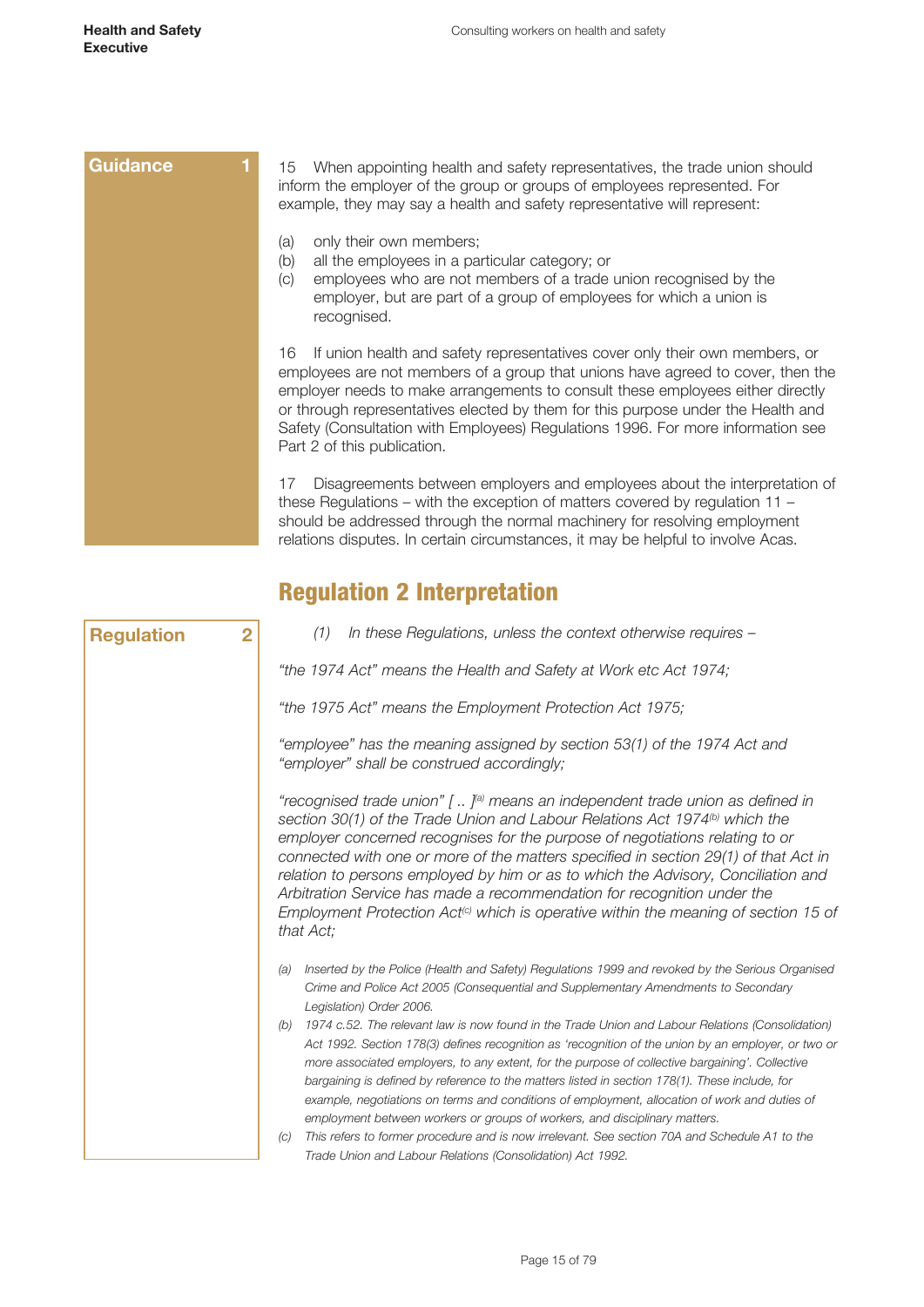<span id="page-15-0"></span>

| $\overline{2}$<br><b>Regulation</b> | "safety representative" means a person appointed under Regulation 3(1) of these<br>Regulations to be a safety representative;                                                                                                                                                                                                                                    |
|-------------------------------------|------------------------------------------------------------------------------------------------------------------------------------------------------------------------------------------------------------------------------------------------------------------------------------------------------------------------------------------------------------------|
|                                     | "welfare at work" means those aspects of welfare at work which are the subject of<br>health and safety regulations or of any of the existing statutory provisions within the<br>meaning of section 53(1) of the 1974 Act;                                                                                                                                        |
|                                     | "workplace" in relation to a safety representative means any place or places where<br>the group or groups of employees he is appointed to represent are likely to work<br>or which they are likely to frequent in the course of their employment or incidentally<br>to it.                                                                                       |
|                                     | The Interpretation Act 1889 <sup>(a)</sup> shall apply to the interpretation of these<br>(2)<br>Regulations as it applies to the interpretation of an Act of Parliament.                                                                                                                                                                                         |
|                                     | (3) These Regulations shall not be construed as giving any person a right to<br>inspect any place, article, substance or document which is the subject of<br>restrictions on the grounds of national security unless he satisfies any test or<br>requirement imposed on those grounds by or on behalf of the Crown.                                              |
|                                     | [Regulation 2A Bodies to be treated as recognised trade unions] <sup>(b)</sup>                                                                                                                                                                                                                                                                                   |
|                                     | 1889 c.63. The Interpretation Act 1978 (1978 c.30) is now in force.<br>(a)<br>Regulation 2A inserted by the Police (Health and Safety) Regulations 1999 and revoked by the<br>(b)<br>Serious Organised Crime and Police Act 2005 (Consequential and Supplementary Amendments to<br>Secondary Legislation) Order 2006.                                            |
| <b>Code of Practice</b>             | 18<br>In this Code:                                                                                                                                                                                                                                                                                                                                              |
|                                     | 'the 1974 Act' means the Health and Safety at Work etc Act 1974 and<br>(a)<br>'the Regulations' means the Safety Representatives and Safety<br>Committees Regulations 1977 (SI 1977 No 500);*<br>words and expressions which are defined in the Act or in the<br>(b)<br>Regulations have the same meaning in this Code unless the context<br>requires otherwise. |
|                                     | As amended by 1998 c8, Sls 1992/2051, 1996/1513, 1997/1840, 1999/860, 1999/2024,<br>1999/3242, 2006/594, 2005/1541, 2013/1471 and 2014/469.                                                                                                                                                                                                                      |
|                                     |                                                                                                                                                                                                                                                                                                                                                                  |



# Regulation 3 Appointment of safety representatives

*(1) For the purposes of section 2(4) of the 1974 Act, a recognised trade union may appoint safety representatives from amongst the employees in all cases where one or more employees are employed by an employer by whom it is recognised.* 

*(2) Where the employer has been notified in writing by or on behalf of a trade union of the names of the persons appointed as safety representatives under this Regulation and the group or groups of employees they represent, each such safety representative shall have the functions set out in Regulation 4 below.*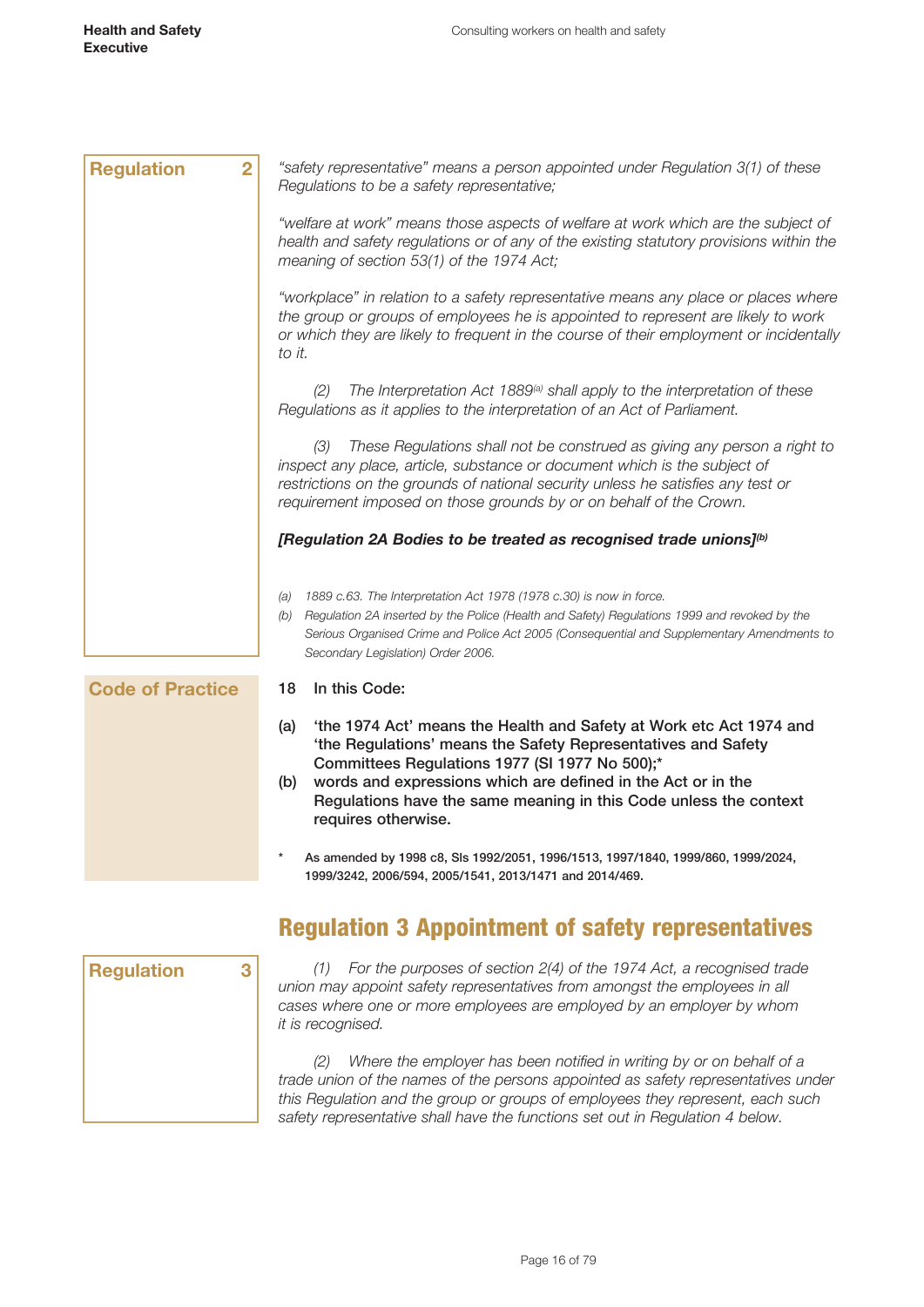| <b>Regulation</b> | 3 | A person shall cease to be a safety representative for the purposes of<br>(3)<br>these Regulations when:                                                                                                                                                                                                                                                                                                                               |
|-------------------|---|----------------------------------------------------------------------------------------------------------------------------------------------------------------------------------------------------------------------------------------------------------------------------------------------------------------------------------------------------------------------------------------------------------------------------------------|
|                   |   | the trade union which appointed him notifies the employer in writing that<br>(a)<br>his appointment has been terminated; or<br>he ceases to be employed at the workplace but if he was appointed to<br>(b)<br>represent employees at more than one workplace he shall not cease by<br>virtue of this sub-paragraph to be a safety representative so long as he<br>continues to be employed at anyone of them; or<br>he resigns.<br>(C) |
|                   |   | A person appointed under paragraph (1) above as a safety representative<br>(4)<br>shall so far as is reasonably practicable either have been employed by his employer<br>throughout the preceding two years or have had at least two years experience in<br>similar employment.                                                                                                                                                        |

**Guidance 3**

19 When the Safety Representatives and Safety Committees Regulations were introduced, employees in a mine were specifically excluded from the provision of section 3(1). This was amended by regulation 13 of the Health and Safety (Consultation with Employees) Regulations 1996, so that recognised trade unions can now appoint safety representatives to represent employees working at coal mines. This change does not affect the provision in the Mines and Quarries Act 1954<sup>7</sup> for the appointment of workers' inspectors.

20 Although there is some overlap between that provision and regulation 5 of the Safety Representatives and Safety Committees Regulations 1977, HSE believes that, in practice, employers and trade unions will be able to reach agreement on arrangements which will meet the requirements of both the Mines and Quarries Act 1954 and the Safety Representatives and Safety Committees Regulations 1977.

### **Who appoints health and safety representatives?**

21 The Regulations mean that recognised trade unions may appoint health and safety representatives to represent the employees. Any disputes between employers and trade unions about recognition should be dealt with through the normal employment relations machinery. Acas can offer advice and guidance relating to trade union recognition issues, and may provide conciliation where there is a dispute.

### **Deciding who to appoint as a health and safety representative**

22 The Regulations require appointed health and safety representatives to normally have either worked for their present employer throughout the preceding two years or have had at least two years' experience in similar employment. This is to ensure they have the necessary experience and knowledge of their particular type of work to enable them to make a responsible and practical contribution to health and safety in their workplace. However, circumstances may arise where it will not be reasonably practicable for the appointed health and safety representative to possess such experience (eg where the employer or workplace location is newly established, where work is of short duration, or where there is a high labour turnover). In such cases, trade unions will appoint the most appropriate representatives, in relation to their experience and skills.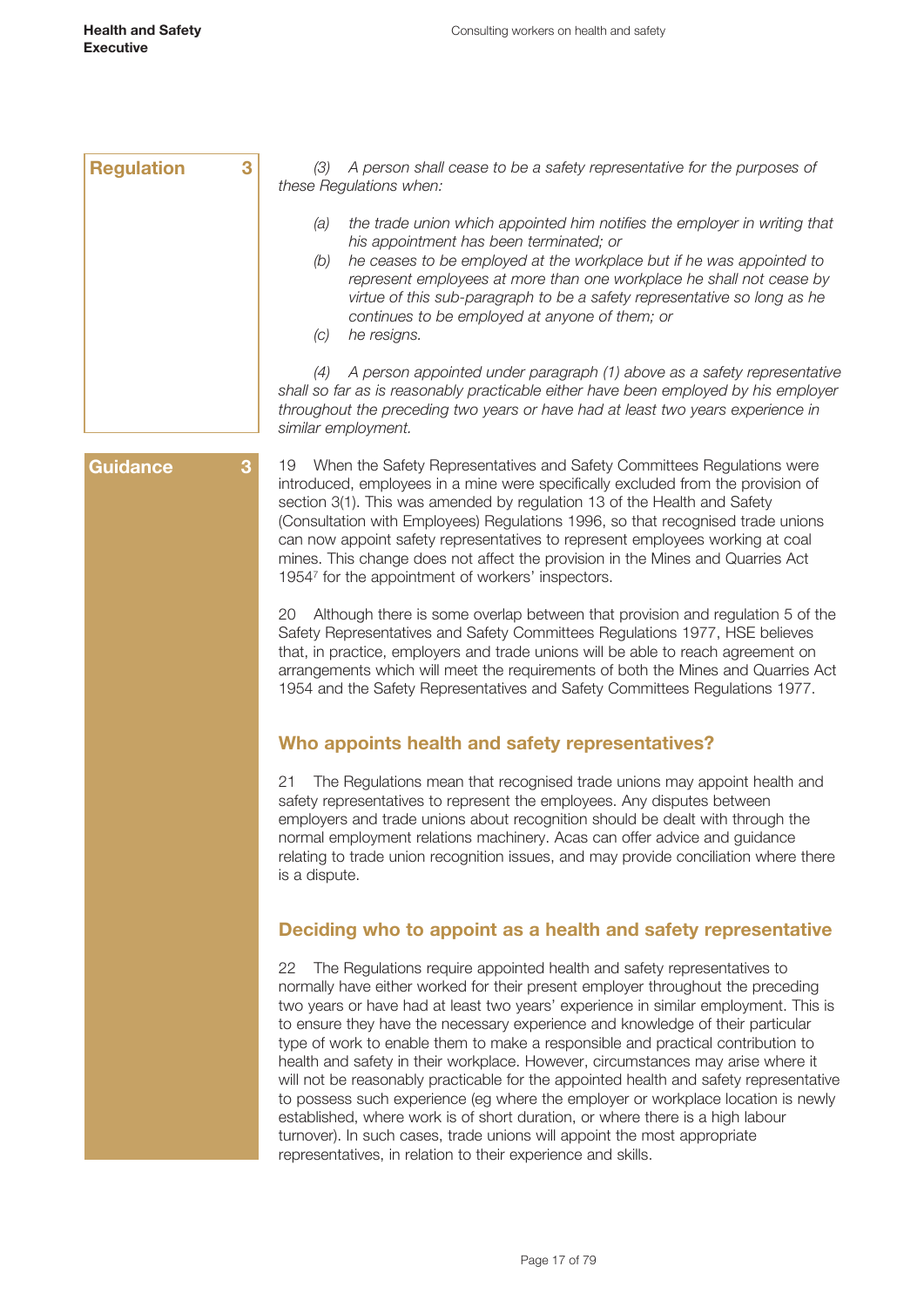| 3<br><b>Guidance</b> | Who do health and safety representatives represent?                                                                                                                                                                                                                                                                                                                                                                                                                                                                                                                                                                                                                                          |
|----------------------|----------------------------------------------------------------------------------------------------------------------------------------------------------------------------------------------------------------------------------------------------------------------------------------------------------------------------------------------------------------------------------------------------------------------------------------------------------------------------------------------------------------------------------------------------------------------------------------------------------------------------------------------------------------------------------------------|
|                      | 23 Normally, recognised trade unions will appoint representatives to represent a<br>group or groups of workers of a class for which the union has negotiating rights.<br>However, limiting representation to a particular group or groups should not be<br>regarded as a hindrance to the representative raising general matters affecting the<br>health and safety of employees as a whole.                                                                                                                                                                                                                                                                                                 |
|                      | Equally, these general principles do not prevent a health and safety<br>24<br>representative representing, by mutual agreement between the appropriate unions,<br>more than one group or groups of employees (eg in a small workplace or within the<br>organisation of a small employer when the number of recognised trade unions is<br>high relative to the total numbers employed).                                                                                                                                                                                                                                                                                                       |
|                      | Additionally, a health and safety representative employed by the same<br>25<br>employer can represent employees who do not work at the same site as them.<br>There is nothing in these Regulations to prevent a health and safety representative<br>being appointed to represent a group of employees at more than one site.<br>Therefore, if you have a multi-site business it may be appropriate for a<br>representative to represent a group of employees across a number of sites,<br>provided this is practical. This is to enable the best arrangements for representation<br>to be made, although you should discuss and agree such arrangements with the<br>recognised trade unions. |
|                      | How many health and safety representatives should be<br>appointed?                                                                                                                                                                                                                                                                                                                                                                                                                                                                                                                                                                                                                           |
|                      | When trade unions are considering the numbers of health and safety<br>26<br>representatives to be appointed in a particular case, paragraph 13 of the Code of<br>Practice should be borne in mind so that employers and the recognised trade<br>unions can reach the degree of agreement necessary to achieve the purpose of the<br>Regulations. Appropriate criteria would include:                                                                                                                                                                                                                                                                                                         |
|                      | the total numbers employed;<br>(a)<br>(b)<br>the variety of different occupations;<br>the size of the workplace and the variety of workplace locations;<br>$\left( \circ \right)$<br>the operation of shift systems;<br>(d)<br>the type of work activity and the degree and character of the inherent<br>(e)<br>dangers.                                                                                                                                                                                                                                                                                                                                                                     |
|                      | In the case of a large employer with multiple sites, the number of<br>27<br>representatives ought to reflect the structure of the business. There should be<br>good communication between the health and safety representatives and the<br>management team responsible for making health and safety decisions, so that<br>issues are promptly picked up and addressed.                                                                                                                                                                                                                                                                                                                       |
|                      | There may be a need for flexibility of approach, both to the question of the<br>28<br>group (or groups) of the employees the health and safety representative represents,<br>and to the number of safety representatives that might be appropriate in particular<br>circumstances. Examples of such circumstances might include:                                                                                                                                                                                                                                                                                                                                                             |
|                      | workplaces with rapidly changing situations and conditions as the work<br>(a)<br>develops and where there might be rapid changes in the numbers of<br>employees, eg building and construction sites, shipbuilding and ship repairing,<br>and docks etc;                                                                                                                                                                                                                                                                                                                                                                                                                                      |

(b) workplaces from which the majority of employees go out to their actual place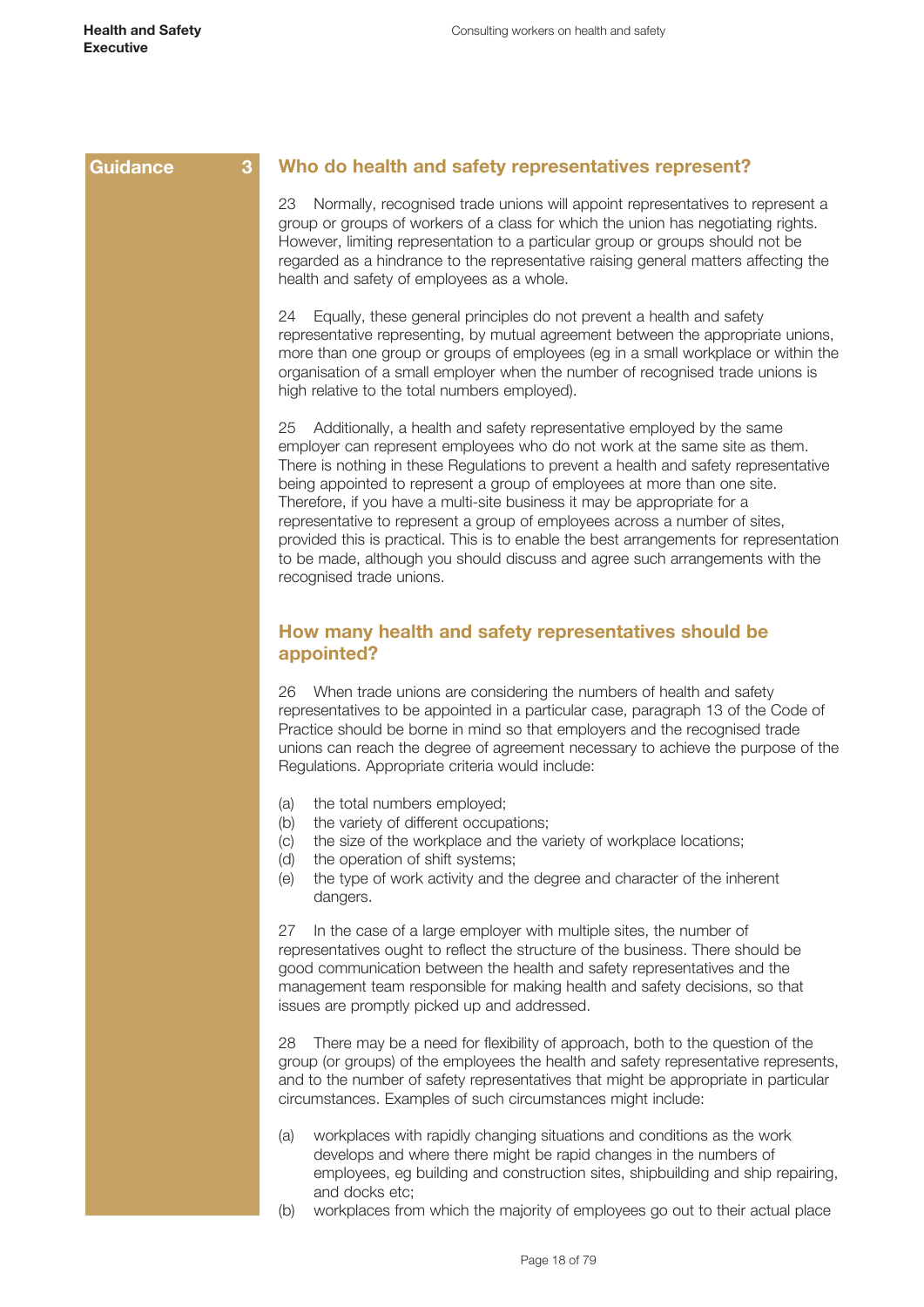<span id="page-18-0"></span>

| <b>Guidance</b><br>3 | of work and subsequently report back, eg goods and freight depots, builders'<br>yards, service depots of all kinds;<br>workplaces where there is a wide variety of different work activities going on<br>(C)<br>within a particular location;<br>workplaces with a specially high process risk, eg construction sites at<br>(d)<br>particular stages such as demolition, excavations, steel erection etc, and<br>some chemical works and research establishments;<br>workplaces where the majority of employees are employed in low-risk<br>(e)<br>activities, but where one or two processes or activities or items of plant have<br>special risks connected with them;<br>workplaces where work activities may be spread over several different, but<br>(f)<br>linked, locations. |
|----------------------|-------------------------------------------------------------------------------------------------------------------------------------------------------------------------------------------------------------------------------------------------------------------------------------------------------------------------------------------------------------------------------------------------------------------------------------------------------------------------------------------------------------------------------------------------------------------------------------------------------------------------------------------------------------------------------------------------------------------------------------------------------------------------------------|
|----------------------|-------------------------------------------------------------------------------------------------------------------------------------------------------------------------------------------------------------------------------------------------------------------------------------------------------------------------------------------------------------------------------------------------------------------------------------------------------------------------------------------------------------------------------------------------------------------------------------------------------------------------------------------------------------------------------------------------------------------------------------------------------------------------------------|

# Regulation 4 Functions of safety representatives

| <b>Regulation</b> | 4 | $(1)$ In addition to his function under section 2(4) of the 1974 Act to<br>represent the employees in consultations with the employer under section 2(6)<br>of the 1974 Act (which requires every employer to consult safety representatives<br>with a view to the making and maintenance of arrangements which will enable<br>him and his employees to cooperate effectively in promoting and developing<br>measures to ensure the health and safety at work of the employees and in<br>checking the effectiveness of such measures), each safety representative shall<br>have the following functions -                                                                                                                                                                                                                                                                                                                                                                                                                                                                                                                                                                                                                                                                                                        |
|-------------------|---|------------------------------------------------------------------------------------------------------------------------------------------------------------------------------------------------------------------------------------------------------------------------------------------------------------------------------------------------------------------------------------------------------------------------------------------------------------------------------------------------------------------------------------------------------------------------------------------------------------------------------------------------------------------------------------------------------------------------------------------------------------------------------------------------------------------------------------------------------------------------------------------------------------------------------------------------------------------------------------------------------------------------------------------------------------------------------------------------------------------------------------------------------------------------------------------------------------------------------------------------------------------------------------------------------------------|
|                   |   | to investigate potential hazards and dangerous occurrences at the<br>(a)<br>workplace (whether or not they are drawn to his attention by the<br>employees he represents) and to examine the causes of accidents<br>at the workplace;<br>(b)<br>to investigate complaints by any employee he represents relating to that<br>employee's health, safety or welfare at work;<br>(C)<br>to make representations to the employer on matters arising out of sub-<br>paragraphs (a) and (b) above;<br>(d)<br>to make representations to the employer on general matters affecting<br>the health, safety or welfare at work of the employees at the workplace;<br>to carry out inspections in accordance with Regulations 5, 6 and 7<br>(e)<br>below;<br>(f)<br>to represent the employees he was appointed to represent in<br>consultations at the workplace with inspectors of the Health and Safety<br>Executive and of any other enforcing authority;<br>to receive information from inspectors in accordance with section 28(8)<br>(g)<br>of the 1974 Act; and<br>(h)<br>to attend meetings of safety committees where he attends in his capacity<br>as a safety representative in connection with any of the above functions;<br>but, without prejudice to sections 7 and 8 of the 1974 Act, no function given to a |
|                   |   | safety representative by this paragraph shall be construed as imposing any duty<br>on him.                                                                                                                                                                                                                                                                                                                                                                                                                                                                                                                                                                                                                                                                                                                                                                                                                                                                                                                                                                                                                                                                                                                                                                                                                       |
|                   |   | An employer shall permit a safety representative to take such time off<br>with pay during the employee's working hours as shall be necessary for the<br>purposes of $-$                                                                                                                                                                                                                                                                                                                                                                                                                                                                                                                                                                                                                                                                                                                                                                                                                                                                                                                                                                                                                                                                                                                                          |
|                   |   | (a)<br>performing his functions under section 2(4) of the 1974 Act and<br>paragraph (1) (a) to (h) above;<br>undergoing such training in aspects of those functions as may be<br>(b)<br>reasonable in all the circumstances having regard to any relevant                                                                                                                                                                                                                                                                                                                                                                                                                                                                                                                                                                                                                                                                                                                                                                                                                                                                                                                                                                                                                                                        |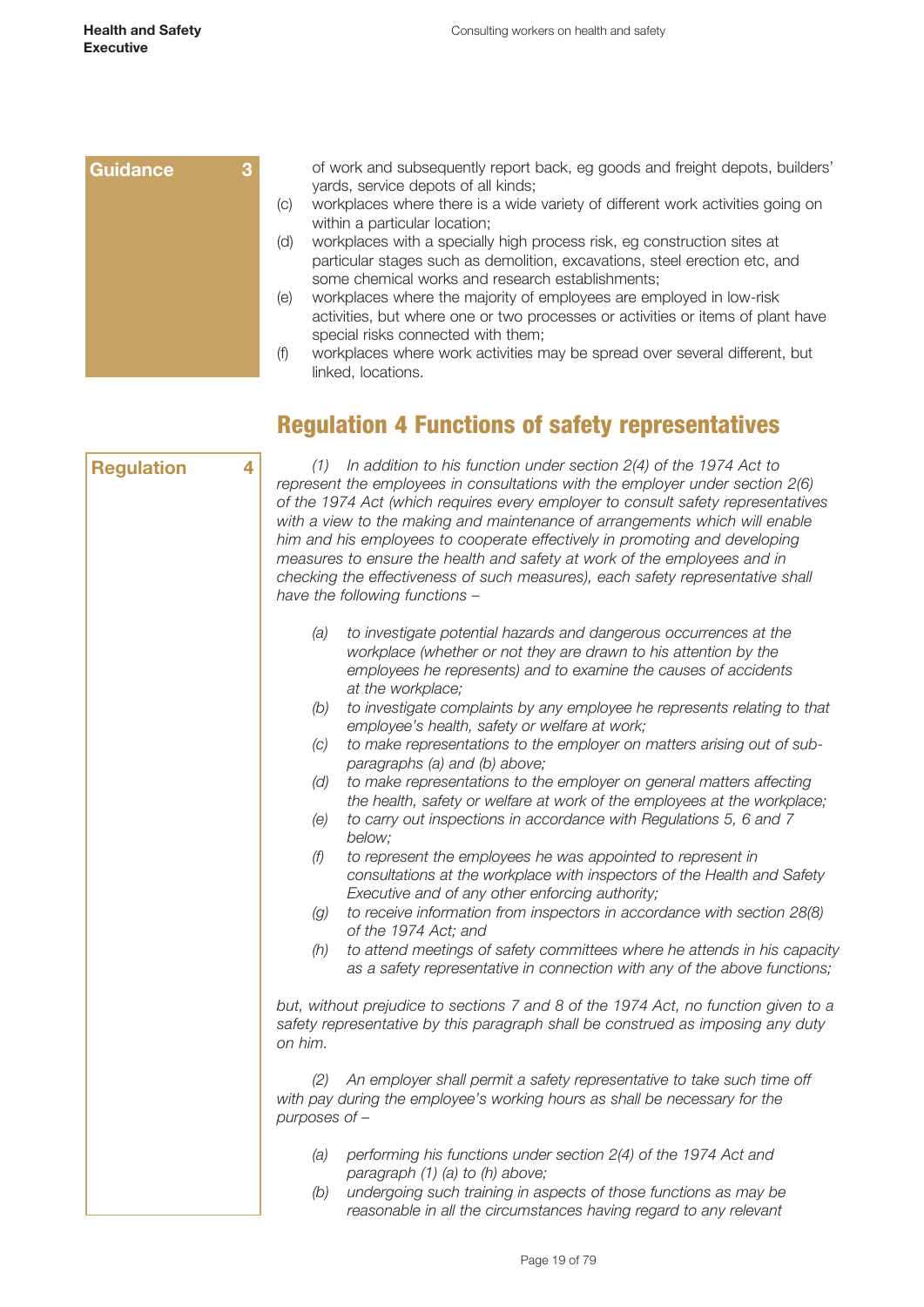<span id="page-19-0"></span>

| <b>Regulation</b> | provisions of a code of practice relating to time off for training approved<br>for the time being by the Health and Safety Executive under section 16<br>of the 1974 Act. |
|-------------------|---------------------------------------------------------------------------------------------------------------------------------------------------------------------------|
|                   | In this paragraph "with pay" means with pay in accordance with [Schedule $2^{(a)}$ to<br>these Regulations.                                                               |
|                   | Words in square brackets substituted by SI 19991860, regulation 3(1), (4).<br>la.                                                                                         |

# Regulation 4A Employer's duty to consult and provide facilities and assistance<sup>(a)</sup>

| <b>Regulation</b> | 4A | (1) Without prejudice to the generality of section 2(6) of the Health and<br>Safety at Work etc Act 1974, every employer shall consult safety representatives in<br>good time with regard to -                                                                                                                                                                                                                      |
|-------------------|----|---------------------------------------------------------------------------------------------------------------------------------------------------------------------------------------------------------------------------------------------------------------------------------------------------------------------------------------------------------------------------------------------------------------------|
|                   |    | the introduction of any measure at the workplace which may<br>(a)<br>substantially affect the health and safety of the employees the safety<br>representatives concerned represent;                                                                                                                                                                                                                                 |
|                   |    | his arrangements for appointing or, as the case may be, nominating<br>(b)<br>persons in accordance with regulations $6(1)$ and $7(1)(b)$ of the<br>Management of Health and Safety at Work Regulations 1992; <sup>(b)</sup>                                                                                                                                                                                         |
|                   |    | any health and safety information he is required to provide to the<br>(C)<br>employees the safety representatives concerned represent by or under                                                                                                                                                                                                                                                                   |
|                   |    | the relevant statutory provisions;<br>the planning and organisation of any health and safety training he is<br>(d)<br>required to provide to the employees the safety representatives<br>concerned represent by or under the relevant statutory provisions; and<br>the health and safety consequences for the employees the safety<br>(e)<br>representatives concerned represent of the introduction (including the |
|                   |    | planning thereof) of new technologies into the workplace.<br>Without prejudice to regulations 5 and 6 of these Regulations, every<br>(2)<br>employer shall provide such facilities and assistance as safety representatives may<br>reasonably require for the purpose of carrying out their functions under section $2(4)$<br>of the 1974 Act and under these Regulations.                                          |
|                   |    | This regulation was added by a schedule to the Management of Health and Safety at Work<br>(a)<br>Regulations 1992, now replaced by the Management of Health and Safety at Work Regulations<br>1999.                                                                                                                                                                                                                 |
|                   |    | This is now in accordance with regulations $7(1)$ and $8(1)$ (b) of the Management of Health and<br>(b)<br>Safety at Work Regulations 1999, or article 13(3)(b) of the Regulatory Reform (Fire Safety) Order<br>2005.                                                                                                                                                                                               |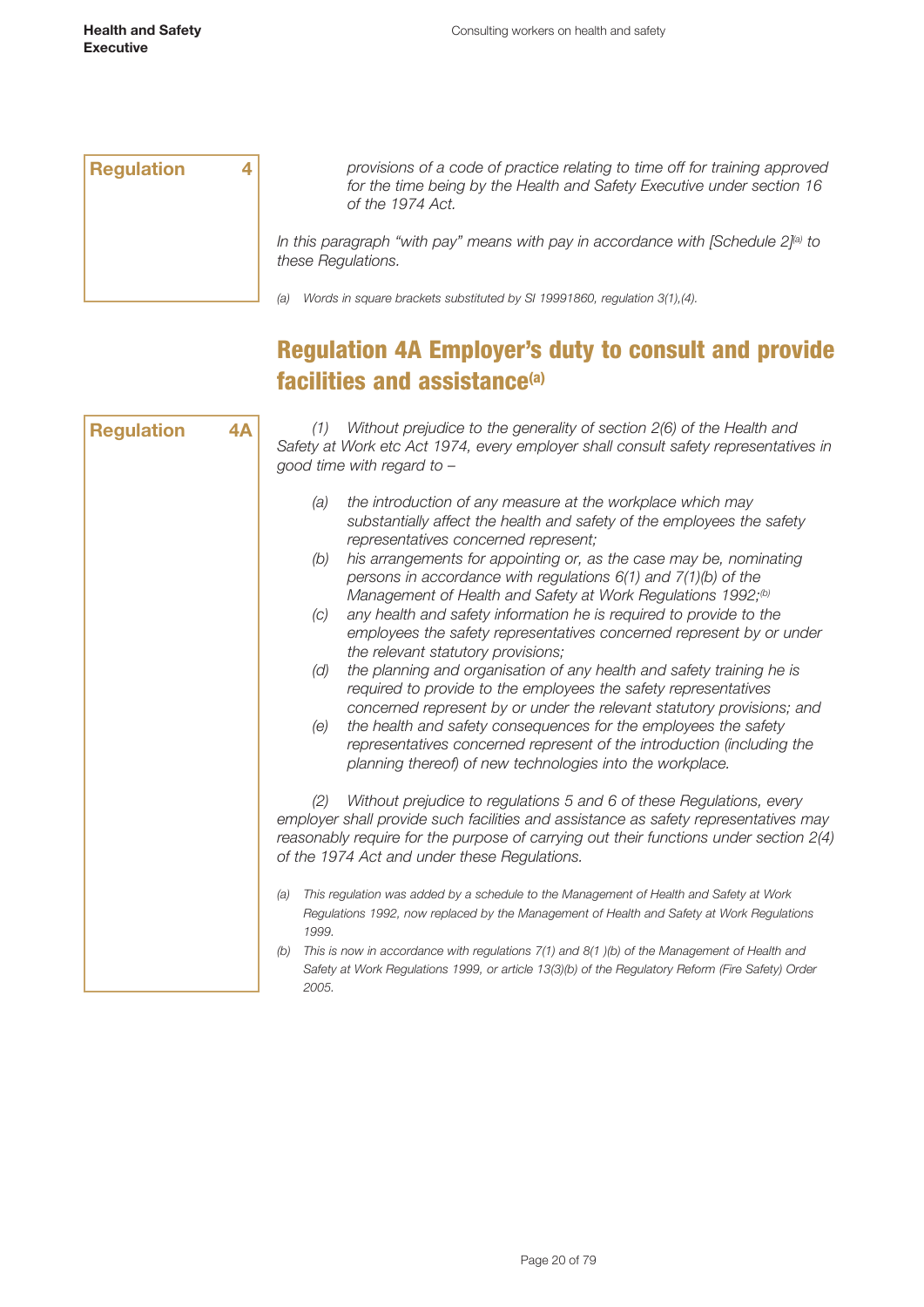# Schedule 2 Pay for time off allowed to safety representatives

# **Regulation 4(2)**

<span id="page-20-0"></span>

| $\overline{2}$<br><b>Schedule</b><br>4(2)<br><b>Regulation</b> | (1) Subject to paragraph 3 below, where a safety representative is permitted<br>to take time off in accordance with Regulation 4(2) of these Regulations, his<br>employer shall pay him -                                                                                                                                                                                                                                                                                                                                                                                                                                                                                                                                                                                |
|----------------------------------------------------------------|--------------------------------------------------------------------------------------------------------------------------------------------------------------------------------------------------------------------------------------------------------------------------------------------------------------------------------------------------------------------------------------------------------------------------------------------------------------------------------------------------------------------------------------------------------------------------------------------------------------------------------------------------------------------------------------------------------------------------------------------------------------------------|
|                                                                | where the safety representative's remuneration for the work he would<br>(a)<br>ordinarily have been doing during that time does not vary with the<br>amount of work done, as if he had worked at that work for the whole of<br>that time;<br>where the safety representative's remuneration for that work varies with<br>(b)<br>the amount of work done, an amount calculated by reference to the<br>average hourly earnings for that work (ascertained in accordance with<br>paragraph 2 below).                                                                                                                                                                                                                                                                        |
|                                                                | The average hourly earnings referred to in paragraph 1(b) above are the<br>(2)<br>average hourly earnings of the safety representative concerned or, if no fair estimate<br>can be made of those earnings, the average hourly earnings for work of that<br>description of persons in comparable employment with the same employer or, if<br>there are no such persons, a figure of average hourly earnings which is reasonable<br>in the circumstances.                                                                                                                                                                                                                                                                                                                  |
|                                                                | Any payment to a safety representative by an employer in respect of a<br>(3)<br>period of time off -                                                                                                                                                                                                                                                                                                                                                                                                                                                                                                                                                                                                                                                                     |
|                                                                | if it is a payment which discharges any liability which the employer may<br>(a)<br>have under section 57 of the Employment Protection Act 1975 in respect<br>of that period, shall also discharge his liability in respect of the same<br>period under Regulation 4(2) of these Regulations;<br>(b)<br>if it is a payment under any contractual obligation, shall go towards<br>discharging the employer's liability in respect of the same period under<br>Regulation 4(2) of these Regulations;<br>if it is a payment under Regulation 4(2) of these Regulations shall go<br>(C)<br>towards discharging any liability of the employer to pay contractual<br>remuneration in respect of the same period.                                                                |
| <b>Code of Practice</b>                                        | In order to fulfil their functions under section 2(4) of the Act, safety<br>29<br>representatives should:                                                                                                                                                                                                                                                                                                                                                                                                                                                                                                                                                                                                                                                                |
|                                                                | take all reasonably practicable steps to keep themselves informed of:<br>(a)<br>the legal requirements relating to the health and safety of people at<br>(i)<br>work, particularly the group or groups of persons they directly<br>represent;<br>the particular hazards of the workplace and the measures deemed<br>(ii)<br>necessary to eliminate or minimise the risk deriving from these<br>hazards;<br>(iii) the health and safety policy of their employer and the organisation<br>and arrangements for fulfilling that policy;<br>encourage co-operation between the employer and their employees in<br>(b)<br>promoting and developing essential measures to ensure the health and<br>safety of employees and in checking the effectiveness of these<br>measures; |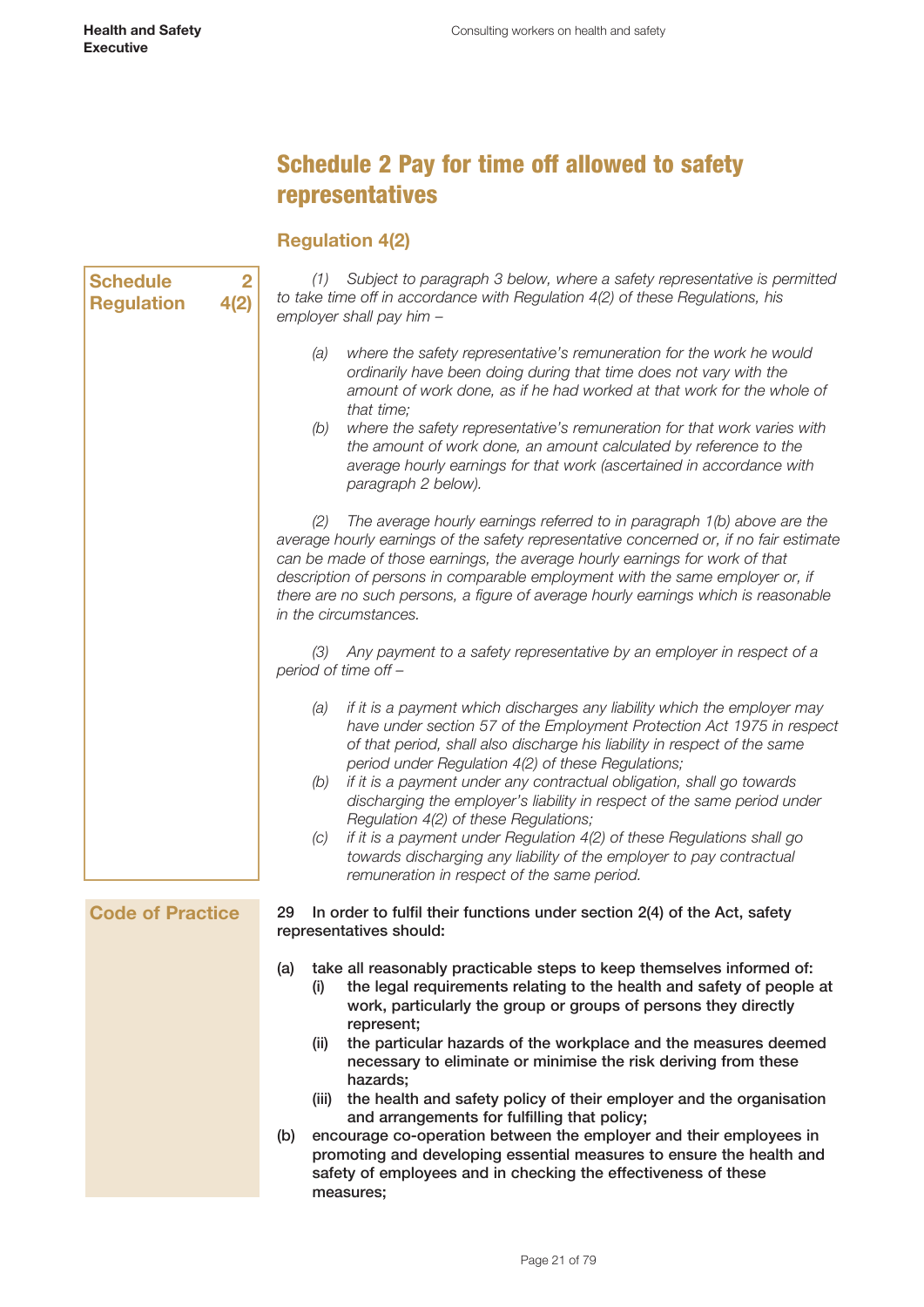(c) bring to the employer's notice (normally in writing) any unsafe or unhealthy conditions, working practices or unsatisfactory arrangements for welfare at work which come to their attention, whether on an inspection or day-to-day observation. The report does not imply that all other conditions and working practices are safe and healthy or that the welfare arrangements are satisfactory in all other respects. **Code of Practice**

> 30 Making a written report does not prevent bringing such matters to the attention of the employer or his representative by speaking to them directly in the first instance, particularly in situations where speedy remedial action is necessary. It will also be appropriate for minor matters to be handled through this sort of direct discussion without the need for a formal written approach.

### **Code of Practice approved under regulation 4(2)(b) of the Regulations on Safety Representatives and Safety Committees (SI 1977/500)**

31 The function of safety representatives appointed by recognised trade unions, as set out in section 2(4) of the 1974 Act, is to represent employees in consultations with employers about health and safety matters. Regulation 4(1) of the Safety Representatives and Safety Committees Regulations (SI 1977 No 500)\* prescribes other functions of safety representatives appointed under those Regulations.

32 Under regulation 4(2)(b) of those Regulations, the employer has a duty to permit those safety representatives such time off with pay during the employee's working hours as shall be necessary for the purpose of 'undergoing such training aspects of those functions as may be reasonable in all the circumstances'.

33 As soon as possible after their appointment, safety representatives should be permitted time off with pay to attend basic training facilities approved by the Trades Union Congress (TUC) or by the independent union or unions which appointed the safety representatives. Further training, similarly approved, should be undertaken where the safety representative has special responsibilities or where such training is necessary to meet changes in circumstances or relevant legislation.

34 With regard to the length of training required, this cannot be rigidly prescribed, but basic training should take into account the functions of safety representatives placed on them by the Regulations. In particular, basic training should provide an understanding of the role of safety representatives, of safety committees, and of trade unions' policies and practices in relation to:

- (a) the legal requirements relating to the health and safety of those at work, particularly the group or class of people they directly represent;
- (b) the nature and extent of workplace hazards, and the measures necessary to eliminate or minimise them;
- (c) the health and safety policy of employers, and the organisation and arrangements for fulfilling those policies.
- As amended.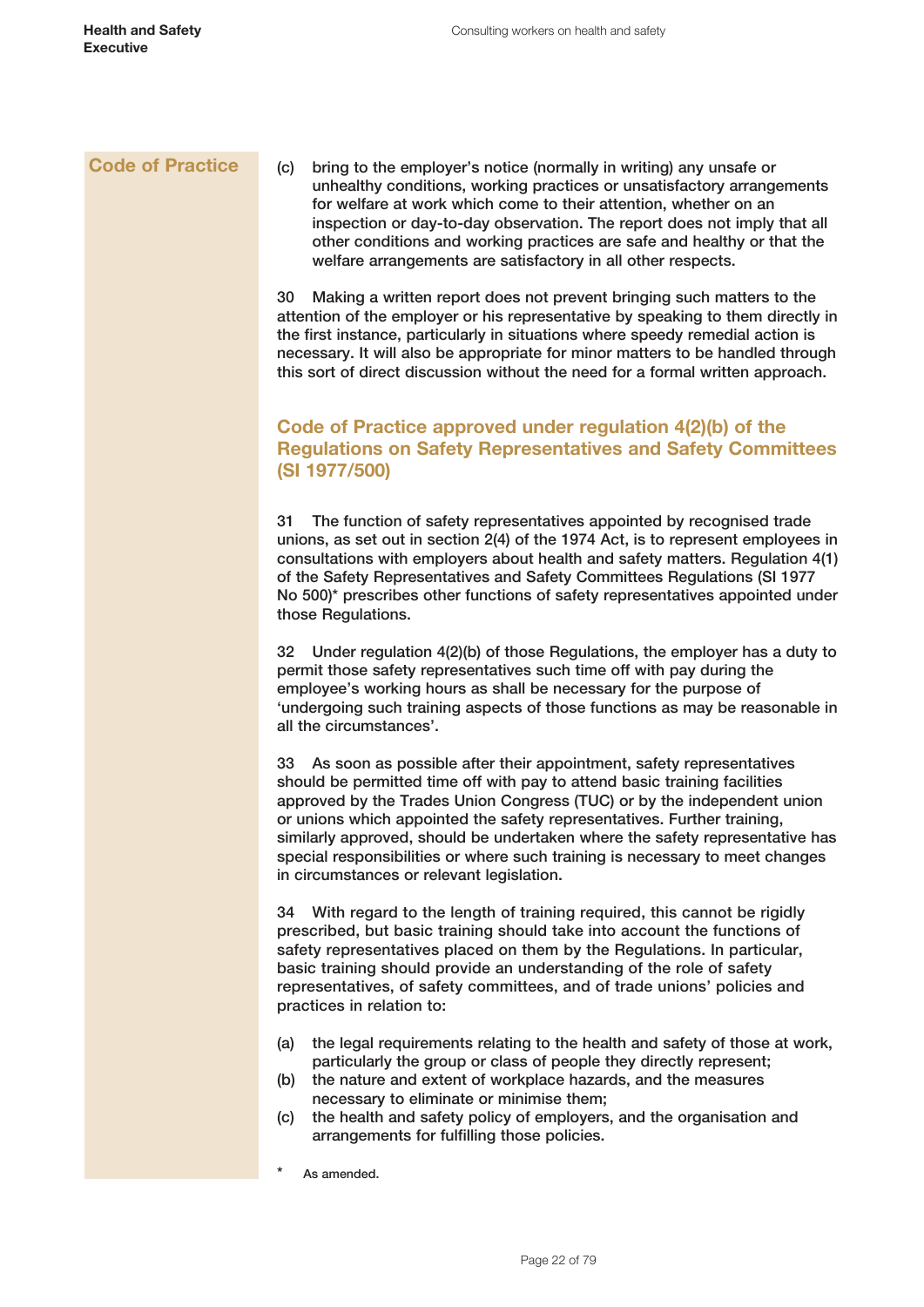### **Code of Practice**

35 Additionally, safety representatives will need to acquire new skills in order to carry out their functions, including safety inspections, and in using basic sources of legal and official information and information provided by, or through, the employer on health and safety matters.

36 Trade unions are responsible for appointing safety representatives. When the trade union wishes a safety representative to receive training relevant to their function, it should inform management of the course it has approved and supply a copy of the syllabus, indicating its contents, if the employer asks for it. It should normally give at least a few weeks' notice of the safety representatives it has nominated to attend. The number of safety representatives attending training courses at any one time should be that which is reasonable in the circumstances, bearing in mind such factors as the availability of relevant courses and the employers' operational requirements. Unions and managers should endeavour to reach agreement on the appropriate numbers and arrangements and resolve any problems that may arise using the relevant agreed procedures.

# **Guidance 4**

### **What must you consult health and safety representatives about?**

37 Regulation 4A specifically requires employers to consult health and safety representatives on:

- (a) introducing any measure in the workplace that may substantially affect the health and safety of those employees that the health and safety representatives concerned represent;
- (b) arrangements for getting a competent person or persons to help them comply with health and safety requirements. The Management of Health and Safety at Work Regulations 1999 ('the Management Regulations')<sup>8</sup> require employers to make such an appointment unless they are self-employed and not in partnership with any other person, and have sufficient training experience, knowledge or other qualities to deal with these matters themselves. The Management Regulations also require the nomination of competent people to implement procedures for dealing with serious and imminent danger, ie evacuating people at work from the premises. There are also provisions in the Regulatory Reform (Fire Safety) Order 20059 requiring employers to take measures regarding fire fighting and nominating employees to implement those measures. Regulation 4A requires employers to consult health and safety representatives on how they plan to go about this:
- (c) information they must give their employees on risks to health and safety, and preventive measures, including information they are already required by other regulations to give their employees. Appendix 1 sets out some relevant details. For example, under the Management Regulations, employers must tell their employees about risks identified by the risk assessment they have to carry out, and their preventive and protective measures. They must also tell their employees about the emergency procedures, and who will carry out evacuation procedures. Regulation 4A requires employers to consult health and safety representatives about these matters before telling them what has been decided and before they make changes;
- (d) the planning and organising of any health and safety training they must provide to employees under health and safety law. For example, the Management Regulations have a requirement to instruct and train employees when they are first recruited, and when they are to be exposed to new or increased risks. Appendix 2 sets out some of the other relevant regulations;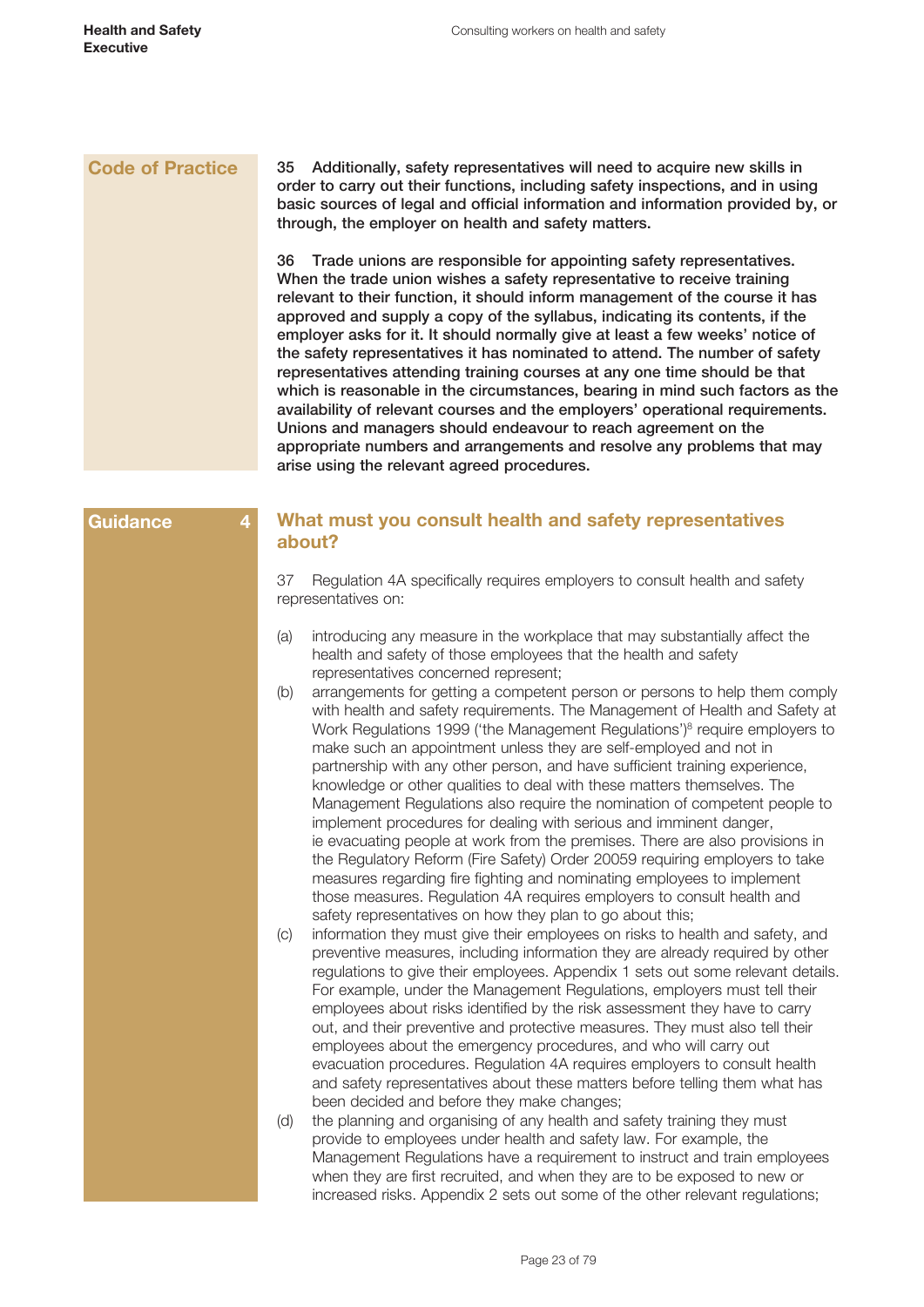| <b>Guidance</b><br>4 | the health and safety consequences of new technology employers plan to<br>(e)<br>bring into the workplace if there could be implications for employees' health<br>and safety, and for risks and hazards they are exposed to (eg moving from<br>paper-based systems to new display screen equipment, or introducing new<br>lifting aids instead of manually lifting parts).                                                                                                                                                                                   |
|----------------------|--------------------------------------------------------------------------------------------------------------------------------------------------------------------------------------------------------------------------------------------------------------------------------------------------------------------------------------------------------------------------------------------------------------------------------------------------------------------------------------------------------------------------------------------------------------|
|                      | <b>Consulting health and safety representatives on risk</b><br><b>assessments</b>                                                                                                                                                                                                                                                                                                                                                                                                                                                                            |
|                      | Under the Management Regulations, you have a duty to assess the health and<br>38<br>safety risks your employees are exposed to while they are at work. The risk<br>assessment process needs to be practical. Seeking the views of employees and<br>their health and safety representatives, who will have practical knowledge to<br>contribute, will help to ensure you take account of all relevant information.<br>Appendix 3 provides further information on requirements for employers to consult<br>health and safety representatives and/or employees. |
|                      | Consulting employees or their representatives about matters to do with their<br>39<br>health and safety is good management, as well as being a requirement under<br>health and safety law. Employees are a valuable source of information and can<br>provide feedback about the effectiveness of health and safety management<br>arrangements and control measures. Where safety representatives exist, they can<br>act as an effective channel for employees' views.                                                                                        |
|                      | Safety representatives' experience of workplace conditions and their<br>40<br>commitment to health and safety means they often identify potential problems,<br>allowing the employer to take prompt action. They can also have an important part<br>to play in explaining safety measures to the workforce and gaining commitment.                                                                                                                                                                                                                           |
|                      | When must you consult health and safety representatives?                                                                                                                                                                                                                                                                                                                                                                                                                                                                                                     |
|                      | Regulation 4A requires that employers consult health and safety<br>41<br>representatives 'in good time'. Good time is not defined. However, it means that<br>before making decisions involving work equipment, processes or organisation<br>which could have health and safety consequences for employees, you should allow<br>time to:                                                                                                                                                                                                                      |
|                      | provide health and safety representatives with information about what you<br>(a)<br>propose to do;<br>give the health and safety representatives an opportunity to express their<br>(b)<br>views about the matter in the light of that information; and then<br>take account of any response.<br>(C)                                                                                                                                                                                                                                                         |
|                      | Your duty to permit paid time for health and safety<br>representatives' training                                                                                                                                                                                                                                                                                                                                                                                                                                                                             |
|                      | 42<br>Regulation 4(2) requires employers to allow health and safety representatives<br>paid time as is necessary, during working hours, to perform their functions. In<br>practice, this means they should carry out their functions (such as workplace<br>inspections or attending health and safety committee meetings) as part of their<br>normal job, and employers will need to take account of this in their workload.                                                                                                                                 |
|                      | 43<br>Regulation 4(2) also requires employers to allow health and safety<br>representatives paid time as is necessary to receive training in aspects of their                                                                                                                                                                                                                                                                                                                                                                                                |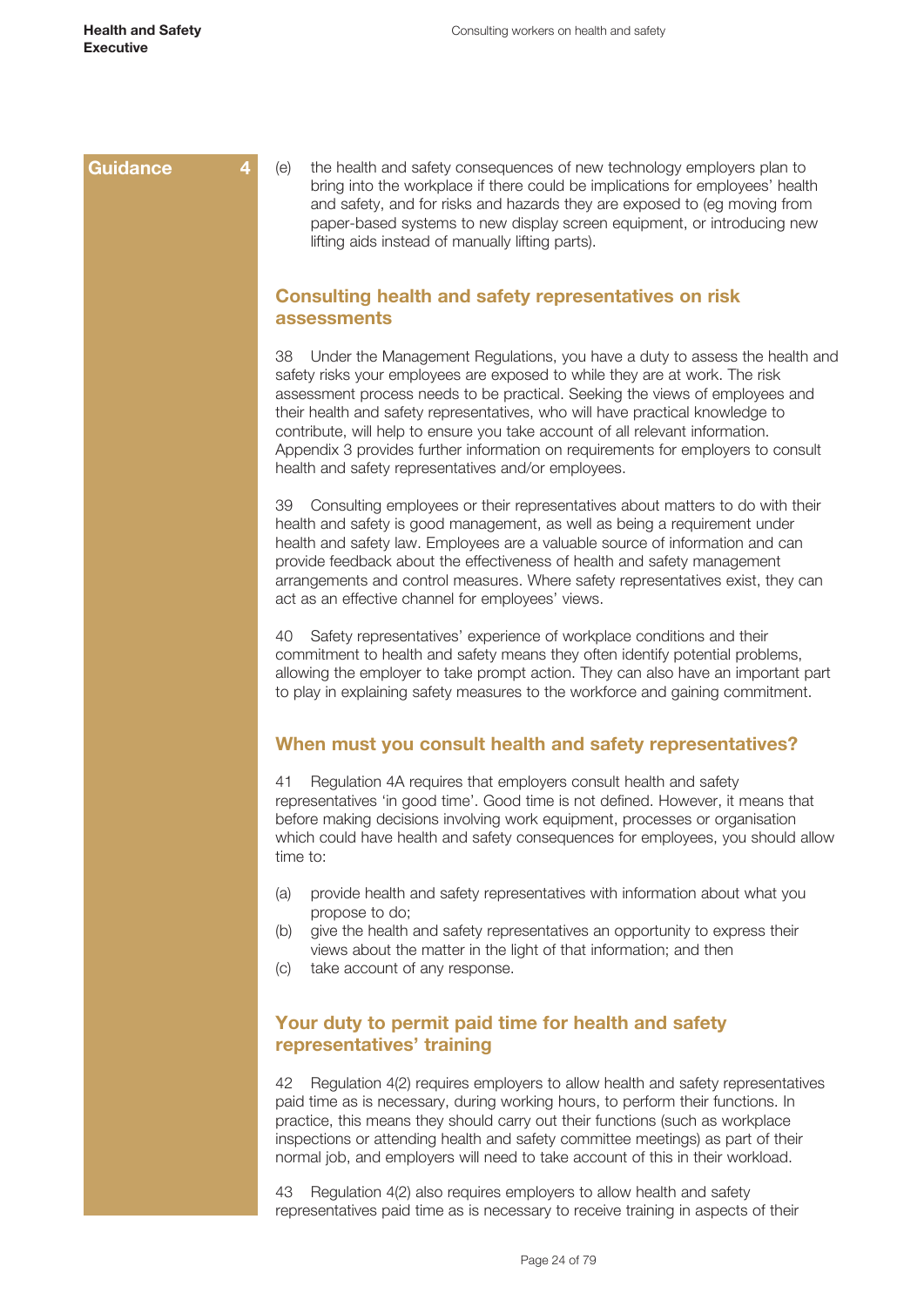| <b>Guidance</b><br>4 | functions that is 'reasonable in all the circumstances'. The important point is that<br>what is reasonable in all the circumstances is not always just what is necessary.<br>Training does not have to be the necessary bare minimum to fulfil the safety<br>representatives' functions but it does have to be reasonable in all the circumstances<br>(what must be necessary is time off with pay). When considering what is reasonable<br>in the circumstances, bear in mind the guidance in the Code of Practice approved<br>under regulation $4(2)(b)$ – see paragraphs 31–36. You can also refer to general<br>principles of case law in this area. Case law is fact-specific and subject to change<br>so you can check the current position as you must ensure your arrangements<br>satisfy the law. |
|----------------------|------------------------------------------------------------------------------------------------------------------------------------------------------------------------------------------------------------------------------------------------------------------------------------------------------------------------------------------------------------------------------------------------------------------------------------------------------------------------------------------------------------------------------------------------------------------------------------------------------------------------------------------------------------------------------------------------------------------------------------------------------------------------------------------------------------|
|                      | Rama v South West Trains (1997)*<br>The Claimant had applied to undertake a union-organised health and safety course<br>in his capacity as a health and safety representative. His employers refused to pay<br>him to attend, on the basis that the particular course was not necessary for him to<br>carry out his functions as a health and safety representative under regulation 4 of<br>the 1977 Regulations.                                                                                                                                                                                                                                                                                                                                                                                         |
|                      | The Court agreed with the employer and held that attendance was not necessary.<br>The Claimant appealed and the Employment Appeals Tribunal upheld the appeal.<br>It agreed that the Tribunal had equated what was reasonable with what was<br>necessary. Necessity does not always determine all aspects of<br>reasonableness, and there is no suggestion in the Code of Practice that the<br><b>reasonableness</b> of training under regulation 4 is to be equated with, or limited to,<br>what is necessary to fulfil his functions under the 1977 Regulations.                                                                                                                                                                                                                                         |
|                      | Whether attendance on the Stage 2 course was reasonable was referred back to<br>the Tribunal to determine. When determining what is reasonable, each case should<br>be decided on its own merits.                                                                                                                                                                                                                                                                                                                                                                                                                                                                                                                                                                                                          |
|                      | * EWHC Admin 976 5/11/1997.                                                                                                                                                                                                                                                                                                                                                                                                                                                                                                                                                                                                                                                                                                                                                                                |
|                      | Duthie v Bath and North East Somerset Council (2003)*<br>In determining whether to permit an employee paid time for training, the duty on an<br>employer under regulation 4(2) is to permit such paid time as is 'necessary' for the<br>purposes of undergoing training that is 'reasonable' in all the circumstances.                                                                                                                                                                                                                                                                                                                                                                                                                                                                                     |
|                      | In determining what is <b>reasonable in all the circumstances</b> , the Employment<br>Appeals Tribunal agreed with Counsel for the Claimant that it was necessary to<br>look at a number of features, such as the contents of the course, whether it<br>involved basic training, how it related to the particular functions that the employee<br>was performing, whether the training would have helped him perform those<br>particular functions, and considering whether the employer would be able to<br>manage if the employee was permitted time to attend the particular course.                                                                                                                                                                                                                     |
|                      | * LTL 1/5/2003.                                                                                                                                                                                                                                                                                                                                                                                                                                                                                                                                                                                                                                                                                                                                                                                            |
|                      | Davies v Neath Port Talbot County Borough Council (1999)*<br>A part-time employee, who was a union health and safety representative and who<br>attended a full-time course, was entitled to be paid on the same basis as a full-time<br>employee for time spent on the course. Attendance at such a course was 'work'<br>within the meaning of Article 119 of the EC Treaty, and it followed that part-time<br>workers should be paid on the same basis as their full-time counterparts when<br>attending such courses away from work.                                                                                                                                                                                                                                                                     |
|                      | * LTL 26/10/99.                                                                                                                                                                                                                                                                                                                                                                                                                                                                                                                                                                                                                                                                                                                                                                                            |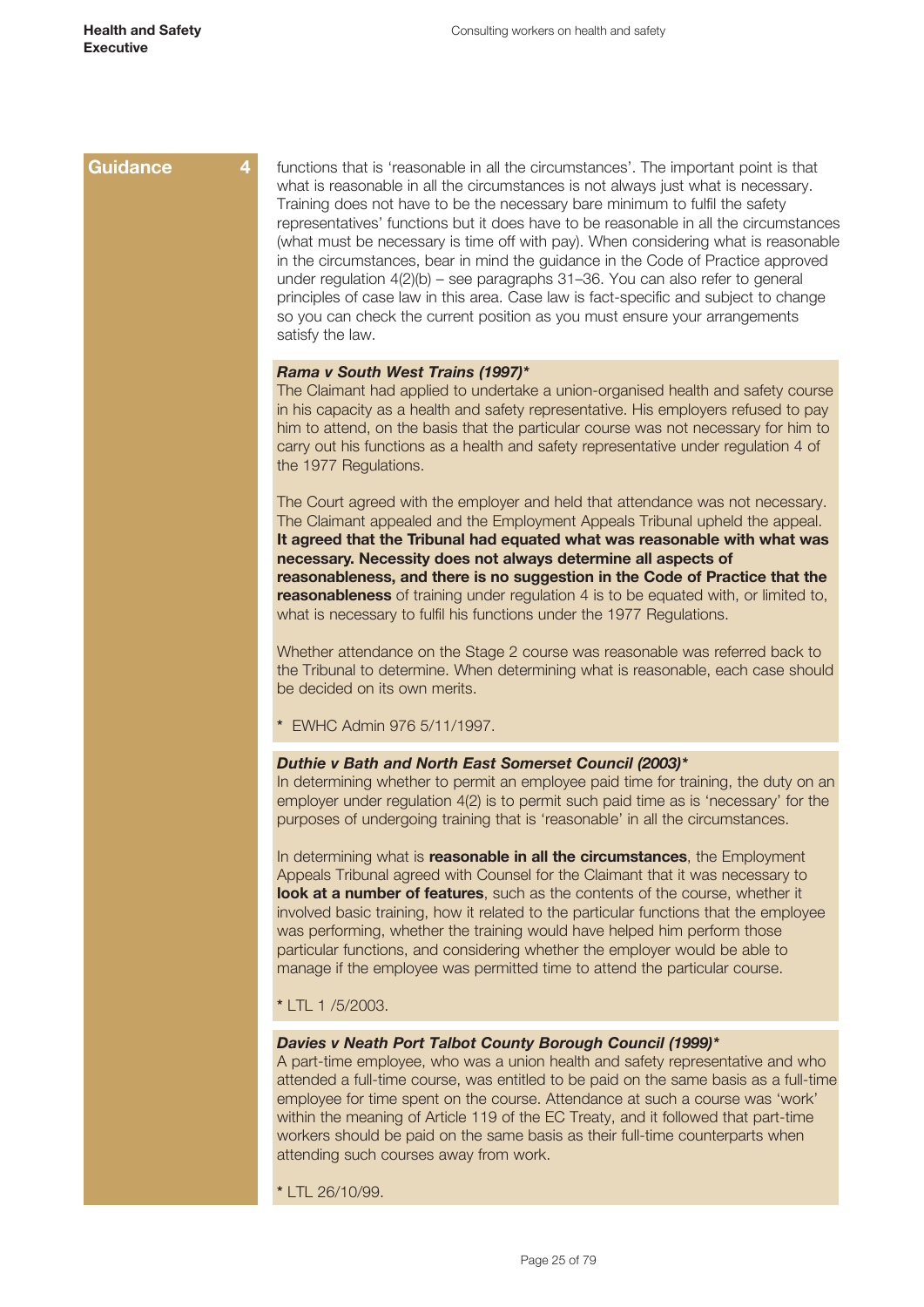| <b>Guidance</b> |  |
|-----------------|--|
|                 |  |
|                 |  |

### **Functions of health and safety representatives**

44 The Regulations state that no function given to a health and safety representative shall be construed as imposing any duty on them other than those they may have as an employee under sections 7 and 8 of the 1974 Act. For example, a health and safety representative, by accepting, agreeing with or not objecting to a course of action taken by the employer to deal with a health or safety hazard, does not take upon themselves any legal responsibility for that course of action. HSE shall not institute criminal proceedings against any health and safety representative for any act or omission by them regarding the performance of functions assigned to them by the Regulations or indicated by the Code of Practice. Similar arrangements have been made with the other enforcing authorities.

### *Representing*

45 Recognised trade unions will have well-established methods of communication within a workplace, or within a particular employer's undertaking. These will be the appropriate channels by which the appointed health and safety representatives can keep the members of the group or groups they represent informed on all matters significantly affecting their health, safety and welfare at work. Appointed health and safety representatives will also need to establish close relationships with other appointed health and safety representatives, including those appointed by trade unions other than their own. For example, they could look at hazardous situations, and develop a common approach to carrying out their responsibilities.

46 It is important that health and safety representatives can take matters up with management without delay if they need to. Therefore, they should be able to easily contact the employer or their representatives, whoever is appropriate depending on local circumstances. It may not be desirable to specify one individual for all contacts, bearing in mind that hazards could involve differing degrees of urgency and importance.

47 Large, multi-site businesses will also need to have arrangements for communicating messages appropriately between health and safety representatives on sites and management centrally. This is to ensure that health and safety representatives have a clear idea as to who is authorised to act as the employer's representative for the purpose of these Regulations.

48 Section 28(8) of the 1974 Act requires inspectors to give certain types of information to employees and employers. Where health and safety representatives have been appointed under the Regulations, they are the appropriate people to receive this information on behalf of the employees.

### *Inspections*

49 Health and safety representatives should record when they have made an inspection. Examples of the kinds of forms they might use, both to record that an inspection has been made (F2534) and to draw the employer's attention to an unsafe or unhealthy condition (F2533), are available on pages 27 and 28, and on the HSE website at www.hse.gov.uk/forms/incident/f2534.pdf and www.hse.gov.uk/forms/incident/f2533.pdf. A copy of each completed form should be given to the employer.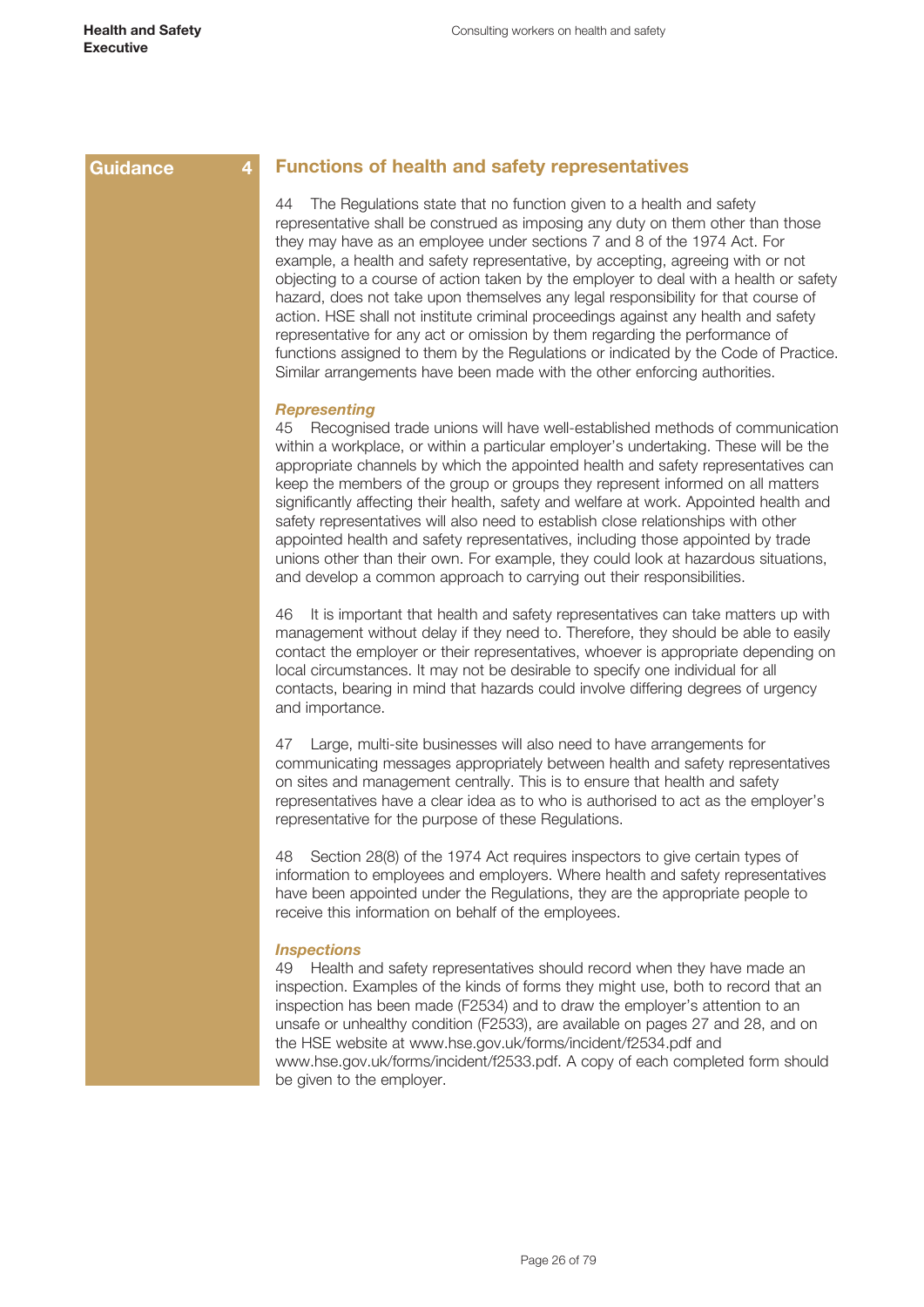| Number                                                                                                                                                                                                   |                                                                                                                   |
|----------------------------------------------------------------------------------------------------------------------------------------------------------------------------------------------------------|-------------------------------------------------------------------------------------------------------------------|
| Safety Representative: Inspection Form                                                                                                                                                                   |                                                                                                                   |
| Record that an inspection by a safety representative or representatives has taken place                                                                                                                  |                                                                                                                   |
| Time of inspection<br>Date of inspection                                                                                                                                                                 |                                                                                                                   |
| Area of workplace inspected                                                                                                                                                                              |                                                                                                                   |
| Name(s) and signature(s) of safety representative(s) taking part in the inspection                                                                                                                       | Name(s) and signature(s) of employer (or his representative(s)) taking part in the inspection<br>(if appropriate) |
|                                                                                                                                                                                                          |                                                                                                                   |
| (This record does not imply that the conditions are safe and healthy or that the arrangements for welfare at work are satisfactory)<br>Record of receipt of form by the employer (or his representative) |                                                                                                                   |
| Date<br>Signature                                                                                                                                                                                        |                                                                                                                   |
|                                                                                                                                                                                                          |                                                                                                                   |
|                                                                                                                                                                                                          |                                                                                                                   |

A suggested form to be used for recording that an inspection by a safety representative(s) has taken place – F2534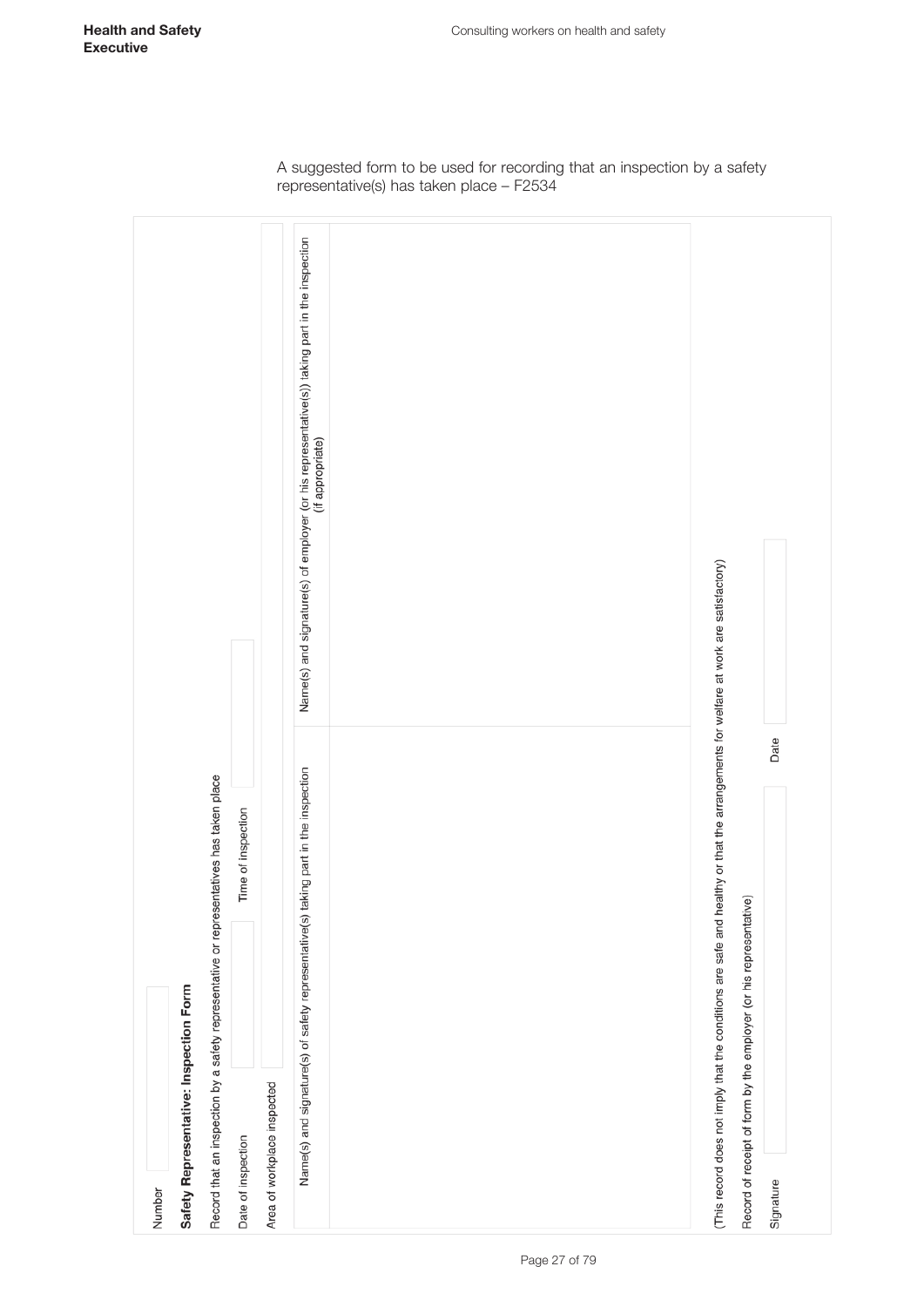| Safety Representative: Report Form<br>Number      |                                                                                                                                                                                                           |                                                                                                  |                                                                                                                                     |                                             |
|---------------------------------------------------|-----------------------------------------------------------------------------------------------------------------------------------------------------------------------------------------------------------|--------------------------------------------------------------------------------------------------|-------------------------------------------------------------------------------------------------------------------------------------|---------------------------------------------|
|                                                   | Notification to the employer (or his representative) of conditions and working practices considered to be unsafe<br>or unhealthy and of arrangements for welfare at work considered to be unsatisfactory. |                                                                                                  | This column to be completed by the employer                                                                                         |                                             |
| Date and time of inspection<br>or matter observed | to employer or his representative (include<br>Particulars of matter(s) notified<br>location where appropriate)                                                                                            | Name(s) of safety representative(s)<br>notifying matter(s) to employer (or<br>his representative | explanation if not taken. This information to<br>be relayed to the safety representative(s)<br>Remedial action taken (with date) or |                                             |
|                                                   |                                                                                                                                                                                                           |                                                                                                  |                                                                                                                                     | arrangements for weitare at work<br>– ΓΖΌΟΟ |
|                                                   |                                                                                                                                                                                                           |                                                                                                  |                                                                                                                                     |                                             |
| Signature(s) of safety representative(s)          | (This record does not imply that the conditions are safe and healthy or that the arrangements for welfare at work are satisfactory)                                                                       | Date                                                                                             |                                                                                                                                     |                                             |
|                                                   |                                                                                                                                                                                                           |                                                                                                  |                                                                                                                                     |                                             |
|                                                   | Record of receipt of form by the employer (or his representative)<br>Signature                                                                                                                            | Date                                                                                             |                                                                                                                                     |                                             |
|                                                   |                                                                                                                                                                                                           |                                                                                                  |                                                                                                                                     |                                             |

A suggested form to be used for notifying the employer, or their representative, about unsafe and unhealthy conditions and working practices and unsatisfactory arrangements for welfare at work – F2533

Consulting workers on health and safety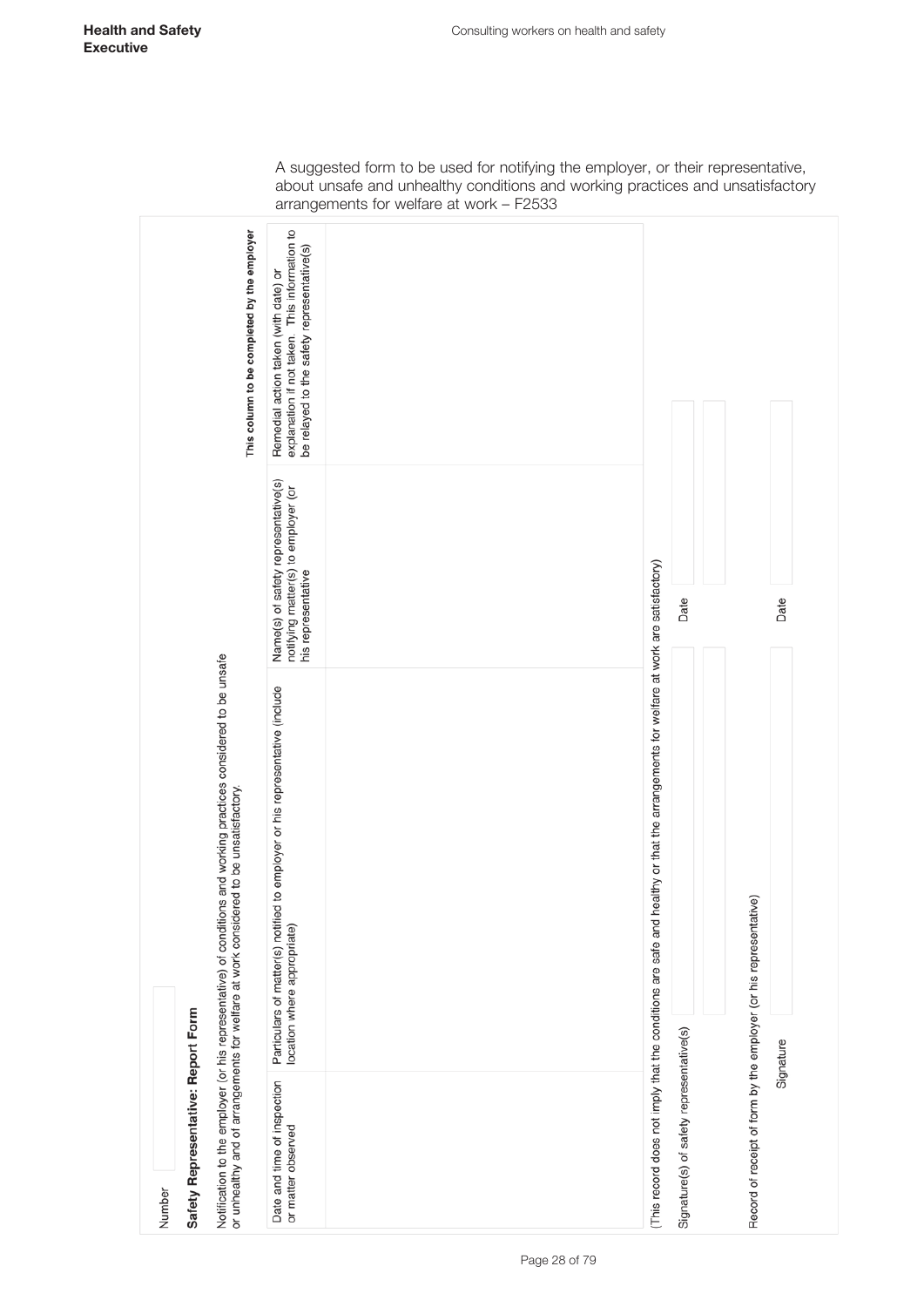**Guidance 5**

<span id="page-28-0"></span>*(1) Safety representatives shall be entitled to inspect the workplace or a part of it if they have given the employer or his representative reasonable notice in writing of their intention to do so and have not inspected it, or that part of it, as the case may be, in the previous three months; and may carry out more frequent inspections by agreement with the employer. (2) Where there has been a substantial change in the conditions of work (whether because of the introduction of new machinery or otherwise) or new information has been published by the Health and Safety Executive relevant to the hazards of the workplace since the last inspection under this Regulation, the safety representatives after consultation with the employer shall be entitled to carry out a*  further inspection of the part of the workplace concerned notwithstanding that three *months have not elapsed since the last inspection. (3) The employer shall provide such facilities and assistance as the safety representatives may reasonably require (including facilities for independent investigation by them and private discussion with the employees) for the purpose of carrying out an inspection under this Regulation, but nothing in this paragraph shall preclude the employer or his representative from being present in the workplace during the inspection. (4) An inspection carried out under section 123 of the Mines and Quarries Act 1954 [or regulation 40 of the Quarries Regulations 1999] shall count as an inspection under this Regulation.*  **Regulation 5**

# Regulation 5 Inspections of the workplace

# **Frequency and organisation of inspections**

50 The Regulations deal with the frequency of formal inspection by the appointed health and safety representatives. In some circumstances, where a high-risk activity or rapidly changing circumstances are confined to a particular area of a workplace

51 The Regulations require appointed health and safety representatives to give safety representatives should plan a programme of formal inspections in advance, which will itself fulfil the conditions for providing notice. Variations in this planned

52 HSE sees advantages in formal inspections being jointly carried out by the employer representatives and health and safety representatives, but this should not representatives ought to co-ordinate their work to avoid unnecessary duplication. There should also be co-ordination of inspections for large businesses responsible

53 The formal inspection may take various forms, and it will be for the appointed following types of inspection, or a combination of any or all of them over a period of

(a) safety tours – general inspections of the workplace;

or sector of an employee's activities, it may be appropriate for more frequent inspections of that area or sector to be agreed. reasonable written notice to the employer of their intention to conduct a formal inspection of the workplace. Where possible, the employer and the health and programme should be subject to agreement. prevent health and safety representatives from carrying out independent investigations or private discussion with employees. The health and safety for managing multiple sites. health and safety representatives to agree with their employer about this. The time, may be appropriate to fulfil this function: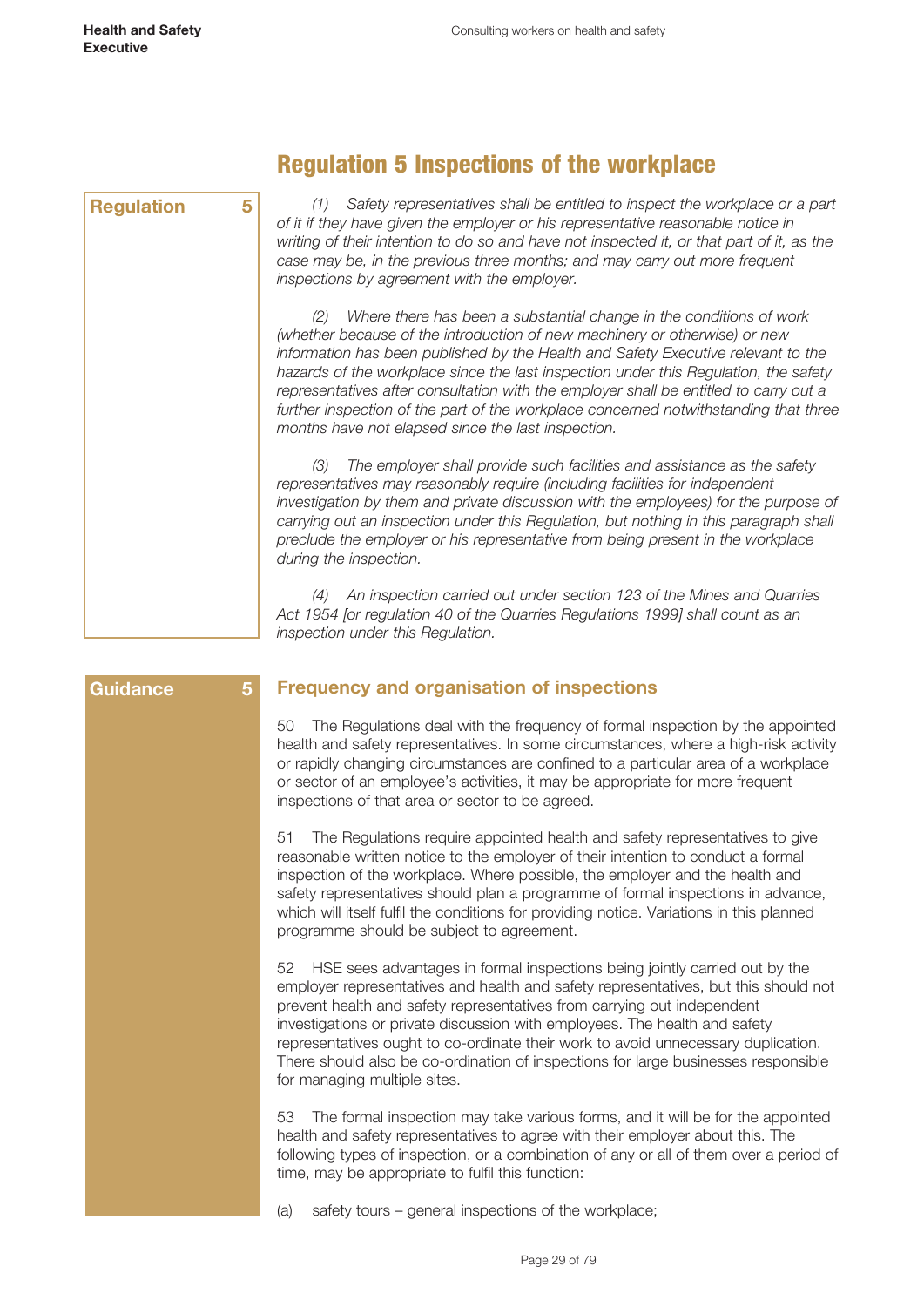| Guidance<br>5 | safety sampling – systematic sampling of particular dangerous activities,<br>(b)<br>processes or areas;<br>safety surveys – general inspections of the particular dangerous activities,<br>(C)<br>processes or areas.                                                                                                                                                                                                                                                                                                                                                                                                                                                                                                                                                                                                                                                      |
|---------------|----------------------------------------------------------------------------------------------------------------------------------------------------------------------------------------------------------------------------------------------------------------------------------------------------------------------------------------------------------------------------------------------------------------------------------------------------------------------------------------------------------------------------------------------------------------------------------------------------------------------------------------------------------------------------------------------------------------------------------------------------------------------------------------------------------------------------------------------------------------------------|
|               | 54<br>The numbers of health and safety representatives taking part in any one formal<br>inspection should be agreed between the appointed health and safety<br>representatives and their employer, depending on their particular circumstances<br>and the nature of the inspection. It will often be appropriate for the safety officer or<br>specialist advisers to be available to give technical advice on health and safety<br>matters that may arise during the inspection.                                                                                                                                                                                                                                                                                                                                                                                           |
|               | 55<br>At large workplaces, it may be not be practical to conduct a formal inspection<br>of the entire workplace at a single session, or for the complete inspection to be<br>carried out by the same group of health and safety representatives. In these<br>circumstances, arrangements may be agreed between the employer (or their<br>representative) and the appointed health and safety representatives for the<br>inspection to be carried out by breaking it up into manageable units (eg on a<br>departmental basis). It may also be appropriate, as part of the planned<br>programme, for different groups of health and safety representatives to carry out<br>inspections in different parts of the workplace either simultaneously or at different<br>times but in a way that ensures complete coverage before the next round of formal<br>inspections is due. |
|               | 56<br>There may be special circumstances in which appointed health and safety<br>representatives and their employer want to agree a different frequency of<br>inspections for different parts of the same workplace (eg where there are areas or<br>activities of especially high risk).                                                                                                                                                                                                                                                                                                                                                                                                                                                                                                                                                                                   |
|               | <b>Following an inspection</b>                                                                                                                                                                                                                                                                                                                                                                                                                                                                                                                                                                                                                                                                                                                                                                                                                                             |
|               | 57<br>Where health and safety representatives have made a written report to the<br>employer in accordance with paragraph 29(c) of the Code of Practice, appropriate<br>remedial action will normally be taken by the employer. Where remedial action:                                                                                                                                                                                                                                                                                                                                                                                                                                                                                                                                                                                                                      |
|               | (a) is not considered appropriate;<br>cannot be taken within a reasonable period of time; or<br>(b)<br>the form of remedial action is not acceptable to the health and safety<br>(C)<br>representatives,                                                                                                                                                                                                                                                                                                                                                                                                                                                                                                                                                                                                                                                                   |
|               | the employer or their representative should explain the reasons and give them in<br>writing to the health and safety representatives. A suggested method for this is to<br>record it in the Form F2533, available on page 28 and on the HSE website at<br>www.hse.gov.uk/forms/incident/f2533.pdf.                                                                                                                                                                                                                                                                                                                                                                                                                                                                                                                                                                         |
|               | Where remedial action has been taken:<br>58                                                                                                                                                                                                                                                                                                                                                                                                                                                                                                                                                                                                                                                                                                                                                                                                                                |
|               | the health and safety representatives who notified the matter(s) ought to be<br>(a)<br>given the opportunity to make any necessary re-inspection to satisfy<br>themselves that the matter(s) have received appropriate attention. They should<br>also be given the opportunity to record their views on this;<br>it should be publicised throughout the workplace and to other appropriate<br>(b)<br>parts of the business, if necessary the whole organisation, by the normal<br>channels of communication;                                                                                                                                                                                                                                                                                                                                                               |

(c) it may be appropriate to bring it to the specific attention of the health and safety committee, if one exists.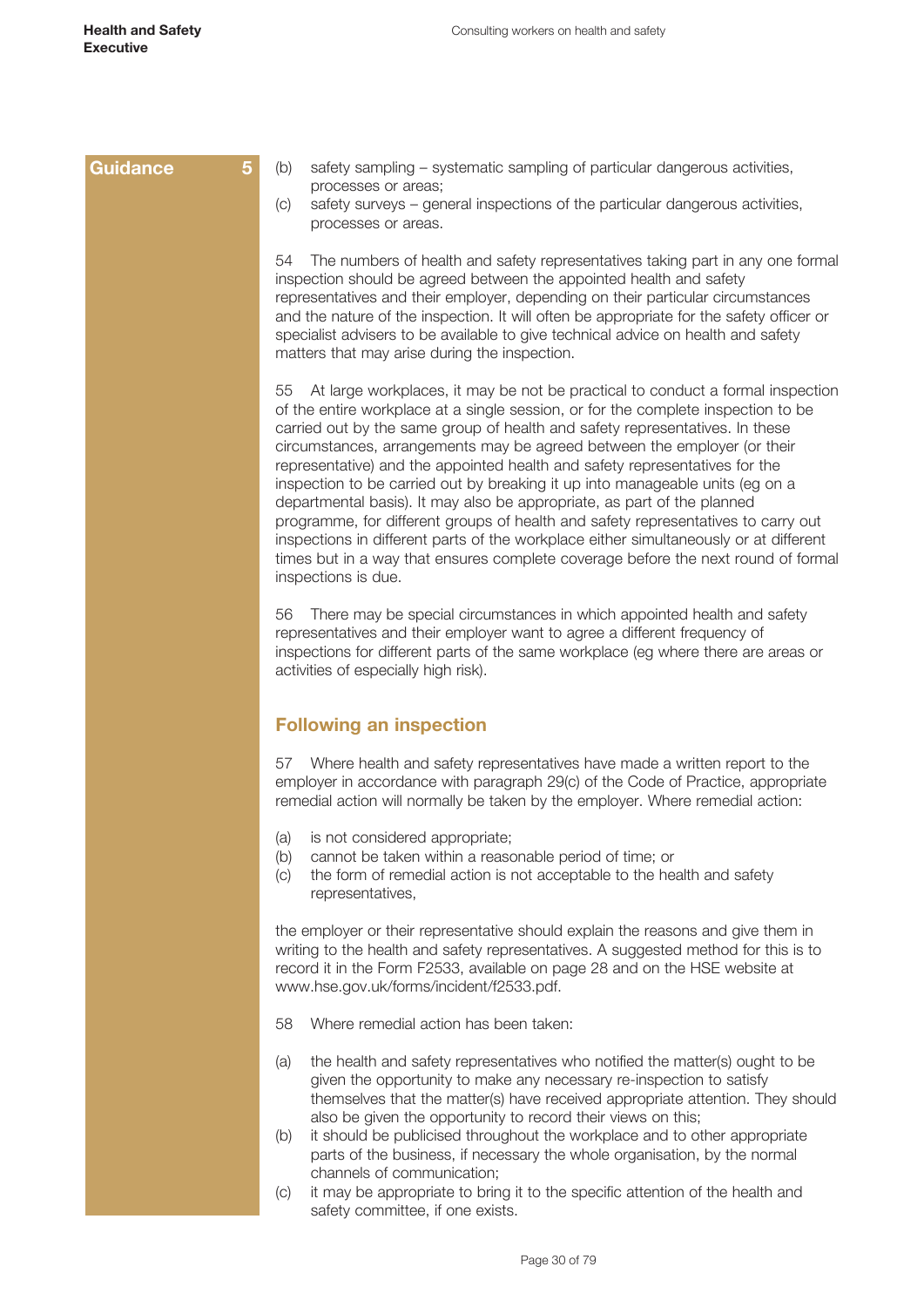# Regulation 6 Inspections following notifiable accidents, occurrences and diseases

<span id="page-30-0"></span>

|                   | Where there has been an over-three-day injury, $\alpha$ a notifiable accident or<br>(1)                                                                                                                                                                                                                                                                                                                                                                                                                     |
|-------------------|-------------------------------------------------------------------------------------------------------------------------------------------------------------------------------------------------------------------------------------------------------------------------------------------------------------------------------------------------------------------------------------------------------------------------------------------------------------------------------------------------------------|
| <b>Regulation</b> | 6<br>dangerous occurrence in a workplace or a notifiable disease has been contracted<br>there and $-$                                                                                                                                                                                                                                                                                                                                                                                                       |
|                   | it is safe for an inspection to be carried out; and<br>(a)<br>(b)<br>the interests of employees in the group or groups which safety<br>representatives are appointed to represent might be involved,                                                                                                                                                                                                                                                                                                        |
|                   | those safety representatives may carry out an inspection of the part of the<br>workplace concerned and so far as is necessary for the purpose of determining the<br>cause they may inspect any other part of the workplace; where it is reasonably<br>practicable to do so they shall notify the employer or his representative of their<br>intention to carry out the inspection.                                                                                                                          |
|                   | The employer shall provide such facilities and assistance as the safety<br>(2)<br>representatives may reasonably require (including facilities for independent<br>investigation by them and private discussion with the employees) for the purpose of<br>carrying out an inspection under this Regulation; but nothing in this paragraph shall<br>preclude the employer or his representative from being present in the workplace<br>during the inspection.                                                 |
|                   | In this Regulation "notifiable accident or dangerous occurrence" and<br>(3)<br>"notifiable disease" mean any accident, dangerous occurrence or disease, as the<br>case may be, notice of which is required to be given by virtue of any of the relevant<br>statutory provisions within the meaning of section 53(1) of the 1974 Act [or the<br>relevant nuclear provisions] <sup>(b)</sup> ; and                                                                                                            |
|                   | "over-three-day injury" means an injury required to be recorded in accordance with<br>regulation 12(1)(b) of the Reporting of Injuries, Diseases and Dangerous<br>Occurrences Regulations 2013. <sup>(c)</sup>                                                                                                                                                                                                                                                                                              |
|                   | Word substituted by Reporting of Injuries, Diseases and Dangerous Occurrences Regulations<br>(a)<br>2013/1471 Schedule 4, para 1 (October 1, 2013).<br>Words inserted by Energy Act 2013 (Office for Nuclear Regulation) (Consequential Amendments,<br>(b)<br>Transitional Provisions and Savings) Order 2014/469 Schedule 3(3), para 35 (April 1, 2014).<br>Substituted by Reporting of Injuries, Diseases and Dangerous Occurrences Regulations 2013/1471<br>(C)<br>Schedule 4, para 1 (October 1, 2013). |

| Guidance |  |
|----------|--|
|          |  |
|          |  |
|          |  |
|          |  |
|          |  |
|          |  |
|          |  |
|          |  |
|          |  |
|          |  |
|          |  |
|          |  |
|          |  |
|          |  |

### **Purpose of inspections following an over-three-day injury or a notifiable incident**

59 From 6 April 2012 RIDDOR changed. The over-three-day reporting requirement for people at work changed to more than seven days. This means that injuries that lead to a worker being incapacitated for more than seven consecutive days must be reported. A record must still be kept if a worker is incapacitated for more than three days, this can be done by keeping a record of the incident in the accident book. The 2013 RIDDOR Regulations clarified further, reportable accidents, occurrences and diseases.

60 The main purpose of an inspection following a reportable accident, dangerous occurrence or notifiable disease should be to determine the causes so that measures to prevent a recurrence can be considered. It is therefore important that the approach to the problem should be a joint one by the employer and health and safety representatives.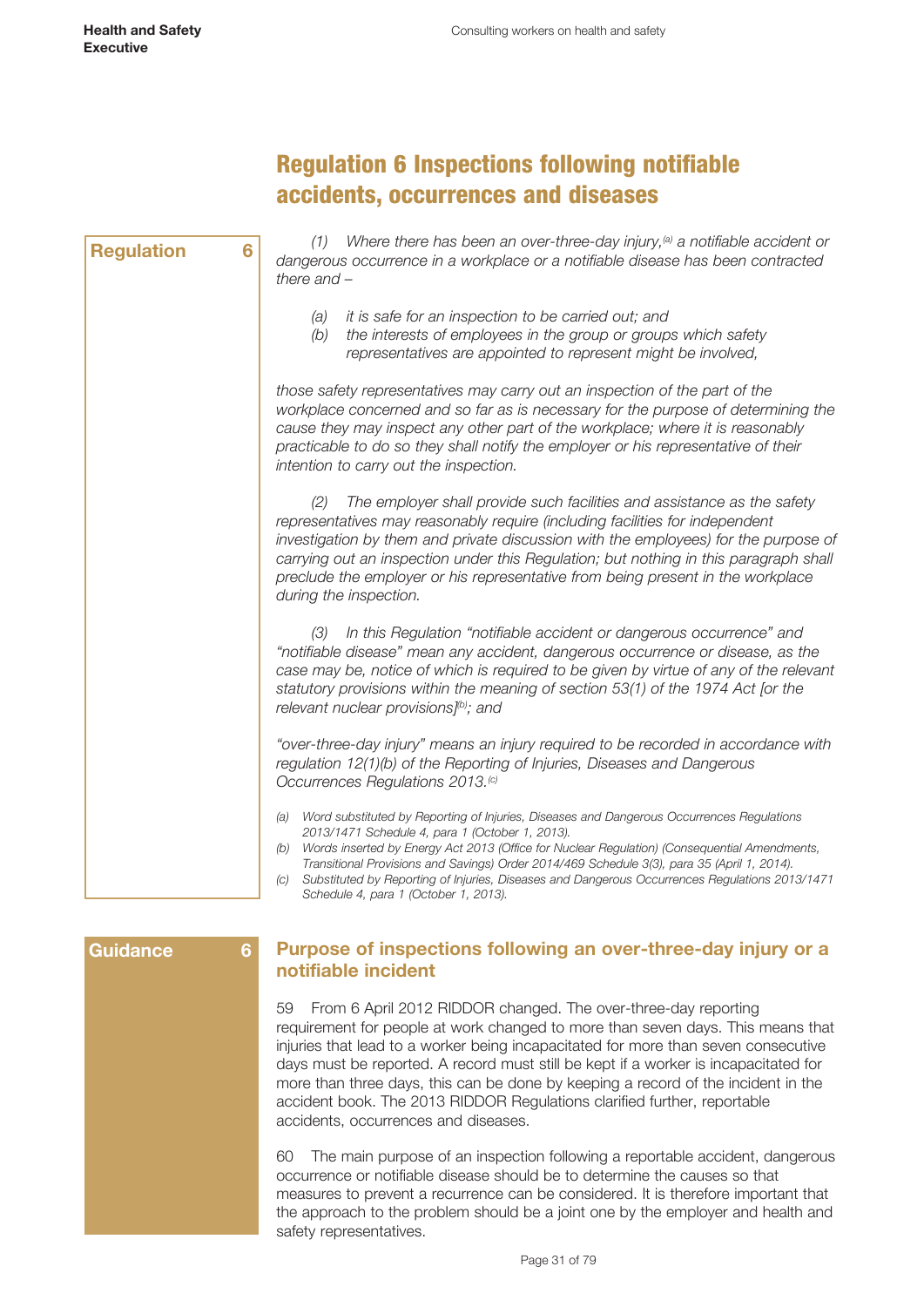<span id="page-31-0"></span>

| <b>Guidance</b><br>$\overline{6}$ | Following an accident or dangerous occurrence, it may be necessary for the<br>61<br>employer to take urgent steps to safeguard against further hazards. If this is the case,<br>the employer should notify the health and safety representatives of the action taken<br>and confirm this in writing. It may be appropriate to notify such actions to other sites<br>if you are responsible for managing more than one, where the issue is relevant.                                                                                                                                                                                                                                                                                                                                                                                                                                                 |
|-----------------------------------|-----------------------------------------------------------------------------------------------------------------------------------------------------------------------------------------------------------------------------------------------------------------------------------------------------------------------------------------------------------------------------------------------------------------------------------------------------------------------------------------------------------------------------------------------------------------------------------------------------------------------------------------------------------------------------------------------------------------------------------------------------------------------------------------------------------------------------------------------------------------------------------------------------|
|                                   | The functions of health and safety representatives in formal<br>inspections following an over-three-day injury or a notifiable<br>incident                                                                                                                                                                                                                                                                                                                                                                                                                                                                                                                                                                                                                                                                                                                                                          |
|                                   | In the event of an over-three-day injury, a reportable accident, dangerous<br>62<br>occurrence, or notifiable disease, health and safety representatives may carry out<br>an inspection of that workplace. They will need to examine any relevant machinery,<br>plant, equipment or substance in the workplace. Their examinations may include<br>visual inspection, and discussions with those likely to have relevant information and<br>knowledge regarding the circumstances of the accident or occurrence. However,<br>the examination must not interfere with any evidence or the testing of any<br>machinery, plant, equipment or substance which could disturb or destroy the<br>factual evidence before any inspector from the appropriate enforcing authority has<br>had the opportunity to investigate the circumstances of the accident or occurrence<br>as thoroughly as is necessary. |
|                                   | 63<br>Health and safety representatives, when performing their functions, have rights<br>under the Regulations to inspect and take copies of documents relevant to the<br>workplace or to the employees they represent which the employer is required to<br>keep in accordance with the 1974 Act and other relevant statutory provisions. This<br>particularly applies to formal inspections of the workplace and examinations<br>following over-three-day injuries, notifiable accidents, dangerous occurrences or<br>notifiable diseases.                                                                                                                                                                                                                                                                                                                                                         |
|                                   | In exercising this right, health and safety representatives should give<br>64<br>employers reasonable notice and bear in mind any other circumstances the<br>employer may be faced with in producing such documents. There are certain<br>documents which the employer does not have to provide (see regulation 7(2)).                                                                                                                                                                                                                                                                                                                                                                                                                                                                                                                                                                              |
|                                   | Where technical matters are involved, the appointed health and safety<br>65<br>representatives may find that the necessary expertise is not available within the<br>business or organisation. The employer and the health and safety representatives<br>may wish to seek external advice, for example from appropriate universities or<br>colleges. They should agree on arrangements for calling upon people from such<br>institutions. If the representatives need advice from their own technical advisers,<br>they may be called in where this has been agreed in advance with the employer.<br>A copy of any report specifically relating to health or safety matters made to the<br>health and safety representatives should also be available to the employer.                                                                                                                               |
|                                   | <b>Requision 7 Inspection of documents and provision</b>                                                                                                                                                                                                                                                                                                                                                                                                                                                                                                                                                                                                                                                                                                                                                                                                                                            |

# Regulation 7 Inspection of documents and provision of information



*(1) Safety representatives shall for the performance of their functions under section 2(4) of the 1974 Act and under these Regulations, if they have given the employer reasonable notice, be entitled to inspect and take copies of any document relevant to the workplace or to the employees the safety representatives represent which the employer is required to keep by virtue of any relevant statutory*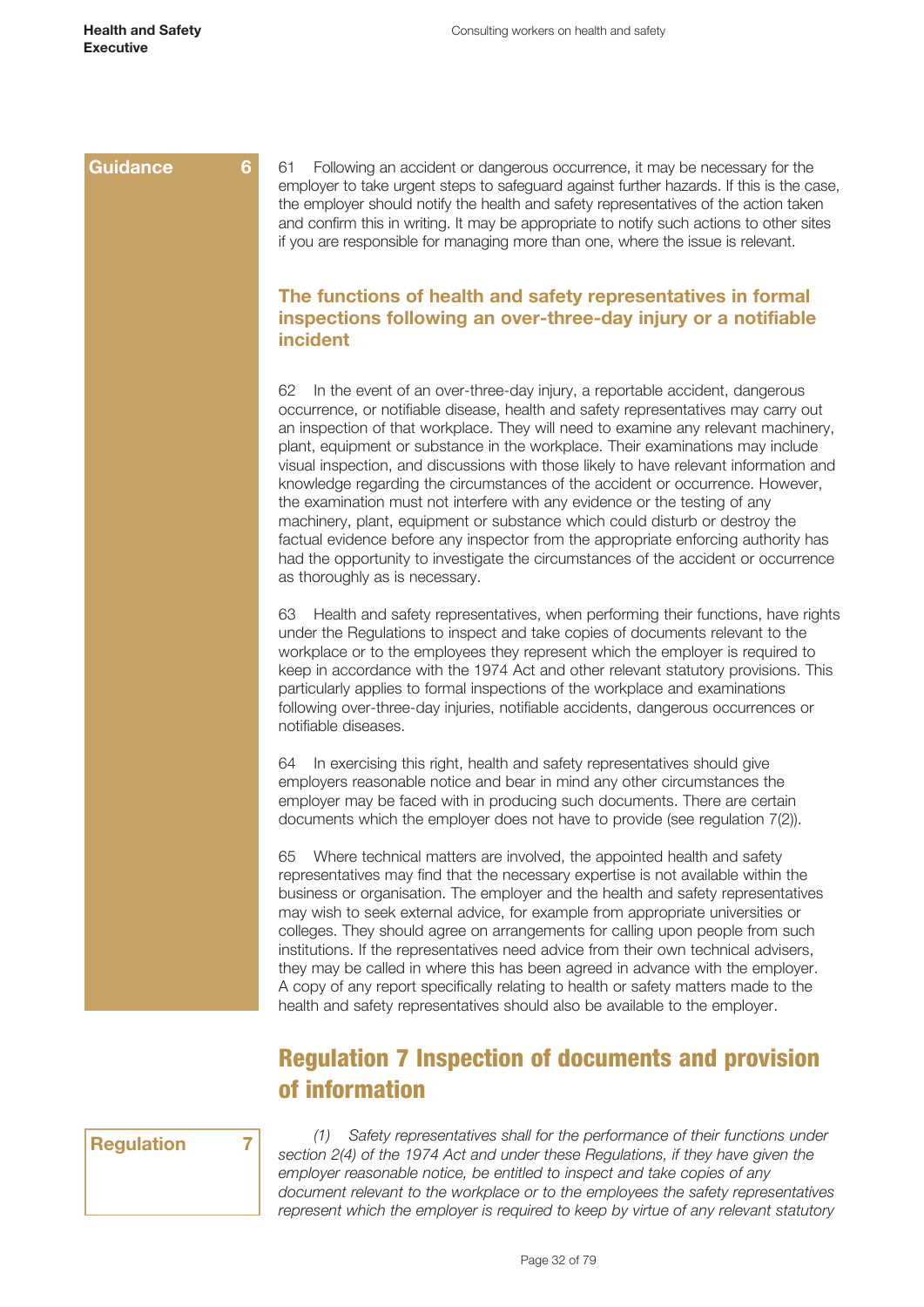| $\overline{7}$<br><b>Regulation</b> | provision within the meaning of section 53(1) of the 1974 Act except a document<br>consisting of or relating to any health record of an identifiable individual.                                                                                                                                                                                                                                                                                                                                                                                                                                                                                                                                          |
|-------------------------------------|-----------------------------------------------------------------------------------------------------------------------------------------------------------------------------------------------------------------------------------------------------------------------------------------------------------------------------------------------------------------------------------------------------------------------------------------------------------------------------------------------------------------------------------------------------------------------------------------------------------------------------------------------------------------------------------------------------------|
|                                     | An employer shall make available to safety representatives the<br>(2)<br>information, within the employer's knowledge, necessary to enable them to fulfil<br>their functions except -                                                                                                                                                                                                                                                                                                                                                                                                                                                                                                                     |
|                                     | any information the disclosure of which would be against the interests of<br>(a)<br>national security; or                                                                                                                                                                                                                                                                                                                                                                                                                                                                                                                                                                                                 |
|                                     | any information which he could not disclose without contravening a<br>(b)<br>prohibition imposed by or under an enactment; or<br>any information relating specifically to an individual, unless he has<br>(C)<br>consented to its being disclosed; or<br>any information the disclosure of which would, for reasons other than its<br>(d)<br>effect on health, safety or welfare at work, cause substantial injury to the<br>employer's undertaking or, where the information was supplied to him by<br>some other person, to the undertaking of that other person; or<br>any information obtained by the employer for the purpose of bringing,<br>(e)<br>prosecuting or defending any legal proceedings. |
|                                     | Paragraph (2) above does not require an employer to produce or allow<br>(3)<br>inspection of any document or part of a document which is not related to health,<br>safety or welfare.                                                                                                                                                                                                                                                                                                                                                                                                                                                                                                                     |
| <b>Code of Practice</b>             | The Regulations require employers to make any information they are<br>66<br>aware of available to safety representatives that is necessary for them to fulfil<br>their functions. Such information should include:                                                                                                                                                                                                                                                                                                                                                                                                                                                                                        |
|                                     | information about the plans and performance of their business and any<br>(a)<br>changes proposed where they affect the health and safety at work of<br>their employees;                                                                                                                                                                                                                                                                                                                                                                                                                                                                                                                                   |
|                                     | technical information about health and safety hazards and precautions<br>(b)<br>needed to eliminate or minimise them, regarding machinery, plant,<br>equipment, processes, systems of work and substances in use at work,<br>including any relevant information provided by consultants or designers<br>or by the manufacturer, importer or supplier of any article or substance<br>used, or proposed to be used, at work by their employees;                                                                                                                                                                                                                                                             |
|                                     | information the employer keeps relating to the occurrence of any<br>(c)<br>accident, dangerous occurrence or notifiable industrial disease and any<br>statistical records relating to such accidents, dangerous occurrences or<br>cases of notifiable industrial disease;                                                                                                                                                                                                                                                                                                                                                                                                                                 |
|                                     | any other information specifically related to matters affecting the health<br>(d)<br>and safety at work of their employees, including the results of any<br>measurements taken by the employer or people acting on their behalf in<br>the course of checking the effectiveness of their health and safety                                                                                                                                                                                                                                                                                                                                                                                                 |
|                                     | arrangements;<br>information on articles or substances which an employer issues to<br>(e)<br>homeworkers.                                                                                                                                                                                                                                                                                                                                                                                                                                                                                                                                                                                                 |
| <b>Guidance</b><br>7                | Your duty to provide information                                                                                                                                                                                                                                                                                                                                                                                                                                                                                                                                                                                                                                                                          |
|                                     | You have a duty under section 2(2)(c) of the 1974 Act to provide such<br>67<br>information, instruction and training, and supervision as is necessary to ensure, so<br>far as is reasonably practicable, the health and safety at work of all your employees<br>(see Appendix 1 and Appendix 2 for more information). Appointed health and safety                                                                                                                                                                                                                                                                                                                                                         |

representatives will need to be given appropriate and sufficient information and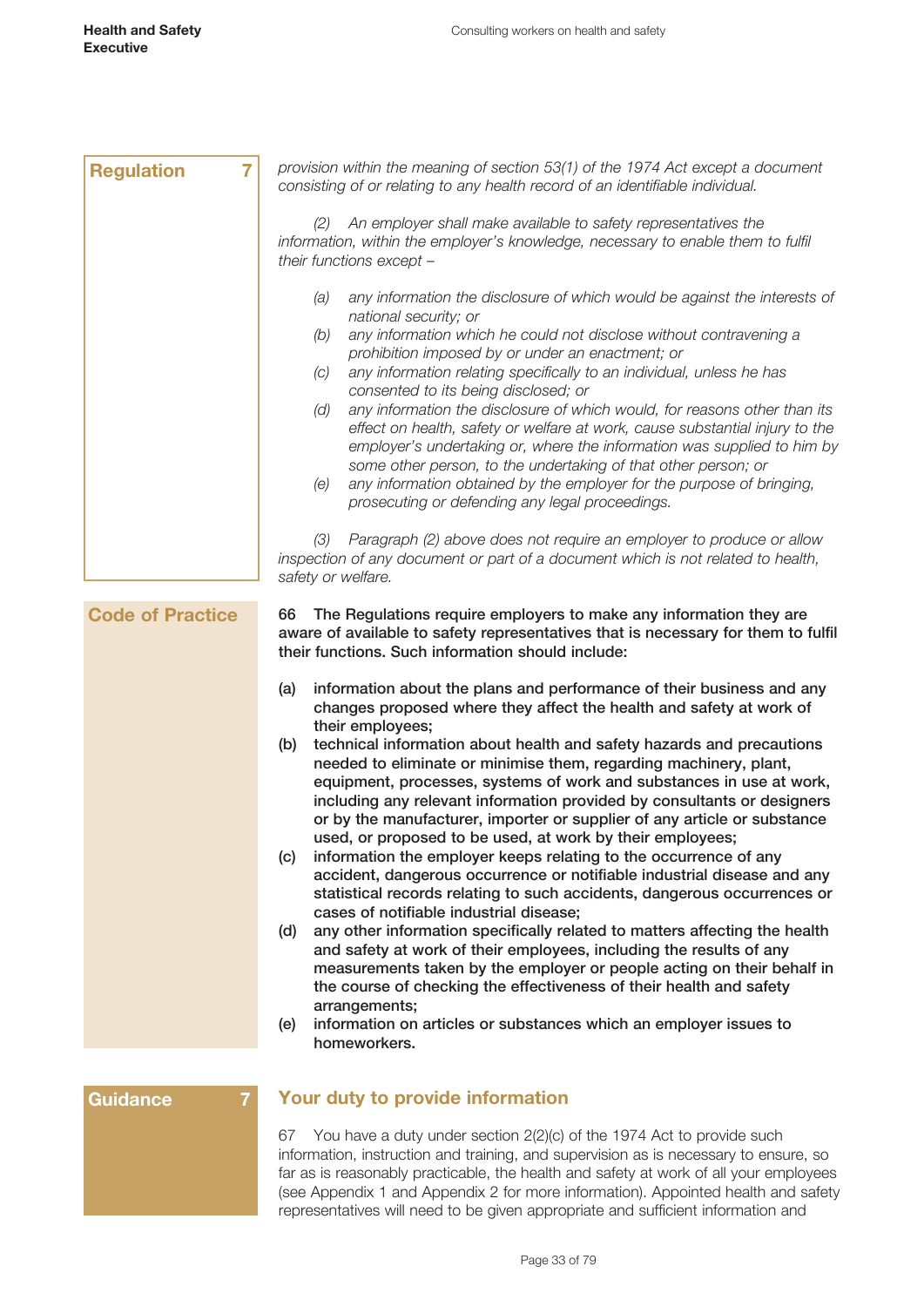<span id="page-33-0"></span>

| 7<br>Guidance | knowledge to enable them to play an informed part in promoting health and safety<br>at work. The recognised trade unions responsible for appointing health and safety<br>representatives will make their own arrangements for providing them with the<br>information and guidance they need to carry out their functions.                                                                                                                                                                                                                                                                                                                                                                                                     |
|---------------|-------------------------------------------------------------------------------------------------------------------------------------------------------------------------------------------------------------------------------------------------------------------------------------------------------------------------------------------------------------------------------------------------------------------------------------------------------------------------------------------------------------------------------------------------------------------------------------------------------------------------------------------------------------------------------------------------------------------------------|
|               | Employers have duties under the Management Regulations to, among other<br>68<br>things, provide information on:                                                                                                                                                                                                                                                                                                                                                                                                                                                                                                                                                                                                               |
|               | risks to their employees' health and safety identified by their risk assessment;<br>(a)<br>preventive and protective measures designed to ensure employees' health<br>(b)<br>and safety;                                                                                                                                                                                                                                                                                                                                                                                                                                                                                                                                      |
|               | procedures to be followed in the event of an emergency in the workplace;<br>(c)<br>the identity of any 'competent person' or persons nominated by the employer<br>(d)<br>to help with implementing those procedures;<br>risks notified by another employer with whom a workplace is shared, arising<br>(e)<br>out of, or in connection with, the conduct of the second employer's<br>undertaking.                                                                                                                                                                                                                                                                                                                             |
|               | You should already have the relevant information you need to provide your<br>69<br>health and safety representatives with as part of your health and safety<br>management system. There is no need for you to present this information in a<br>different format and provide it as a separate package, or to get hold of additional<br>information you do not have specifically for your health and safety representatives.<br>In providing this information, it can be useful to reflect the structure of your<br>business. For example, if you manage a large, multi-site business, you should<br>ensure good communication between those who make decisions in your business<br>and your health and safety representatives. |

# Regulation 8 Cases where safety representatives need not be employees

| <b>Regulation</b> | 8 |
|-------------------|---|
|                   |   |
|                   |   |
|                   |   |
|                   |   |
|                   |   |
|                   |   |

*(1) In the cases mentioned in paragraph (2) below safety representatives appointed under Regulation 3(1) of these Regulations need not be employees of the employer concerned; and section 2(4) of the 1974 Act shall be modified accordingly.* 

*(2) The said cases are those in which the employees in the group or groups the safety representatives are appointed to represent are members of the British Actors' Equity Association or of the Musicians' Union.* 

*(3) Regulations 3(3)(b) and (4) and 4(2) of these Regulations shall not apply to safety representatives appointed by virtue of this Regulation and in the case of safety representatives to be so appointed Regulation 3(1) shall have effect as if the words "from amongst the employees" were omitted.*

### Regulation 9 Safety committees



*(1) For the purposes of section 2(7) of the 1974 Act (which requires an employer in prescribed cases to establish a safety committee if requested to do so by safety representatives) the prescribed cases shall be any cases in which at*  least two safety representatives request the employer in writing to establish a *safety committee.*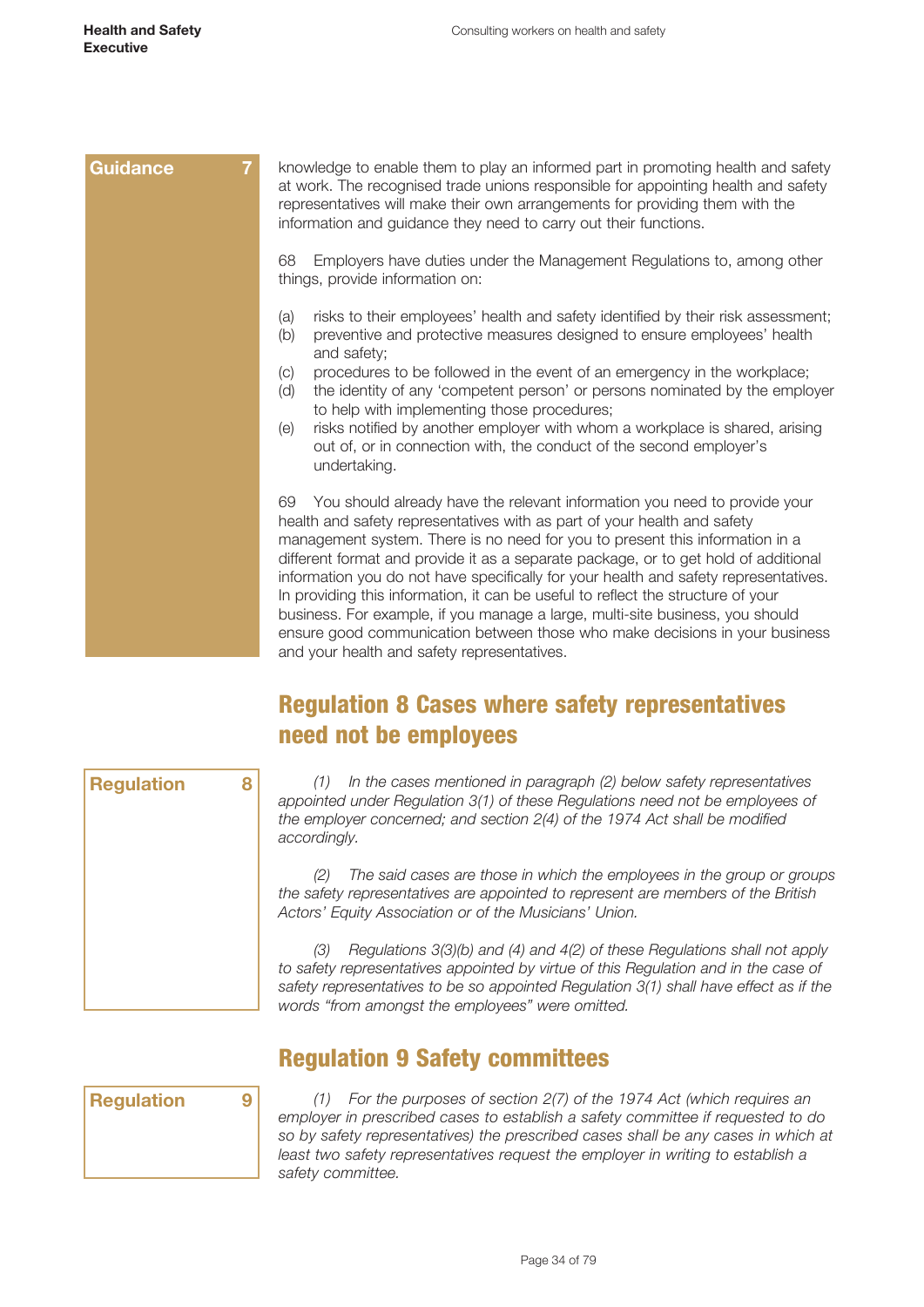| 9<br><b>Regulation</b> | Where an employer is requested to establish a safety committee in a<br>(2)<br>case prescribed in paragraph (1) above, he shall establish it in accordance with the<br>following provisions -                                                                                                                                                                                                                                                                                                                                                                                                                                                                                                                                                                             |
|------------------------|--------------------------------------------------------------------------------------------------------------------------------------------------------------------------------------------------------------------------------------------------------------------------------------------------------------------------------------------------------------------------------------------------------------------------------------------------------------------------------------------------------------------------------------------------------------------------------------------------------------------------------------------------------------------------------------------------------------------------------------------------------------------------|
|                        | he shall consult with the safety representatives who made the request<br>(a)<br>and with the representatives of recognised trade unions whose members<br>work in any workplace in respect of which he proposes that the<br>committee should function;<br>the employer shall post a notice stating the composition of the<br>(b)<br>committee and the workplace or workplaces to be covered by it in a<br>place where it may be easily read by the employees;<br>the committee shall be established not later than three months after the<br>(C)<br>request for it.                                                                                                                                                                                                       |
| 9<br>Guidance          | Setting up a health and safety committee                                                                                                                                                                                                                                                                                                                                                                                                                                                                                                                                                                                                                                                                                                                                 |
|                        | The detailed arrangements needed to fulfil this requirement of the 1974 Act<br>70<br>should evolve from discussion and negotiation between employers and the<br>appointed health and safety representatives, who are best placed to interpret the<br>needs of the particular workplace or places concerned. For further guidance on<br>setting up health and safety committees and making them work effectively, see<br>Involving your workforce in health and safety (HSG263) <sup>1</sup> or refer to the worker<br>involvement web pages on the HSE website: www.hse.gov.uk/involvement. Acas<br>also provide useful guidance on employee communications and consultations.<br>Although the title 'safety committees' might suggest functions limited to purely<br>71 |
|                        | safety matters, the functions of health and safety representatives comprise health,<br>safety and welfare at work (see regulation 4), so safety committees should be<br>concerned with all relevant aspects of these matters in the working environment.                                                                                                                                                                                                                                                                                                                                                                                                                                                                                                                 |

72 Circumstances will vary greatly between one workplace and another. Health and safety committees will be set up to deal with work situations as varied as that between a construction site and a hospital. Each situation must be looked at carefully by those involved in it, and systems for safety, including health and safety committees, will need to be developed to take full account of all the relevant circumstances.

73 Although the relationship of the health and safety committee to other works committees is a matter for local organisation, ensure that the work of the health and safety committee has a separate identity, and that health and safety matters are not just added onto the agenda for other meetings, without enough time to consider them.

74 Health and safety committees are most likely to prove effective where their work is related to a single establishment rather than a collection of distinct places. There may be a place for health and safety committees at group or company level for larger organisations, particularly where relevant decisions are taken at a higher level. In general, an employer should not need to appoint duplicate committees for the same workplace, for example representing different levels of staff. In large workplaces, however, a single committee may either be too large, or if kept small, may become too remote. In these circumstances, it may be necessary to set up several committees with adequate arrangements for co-ordination between them.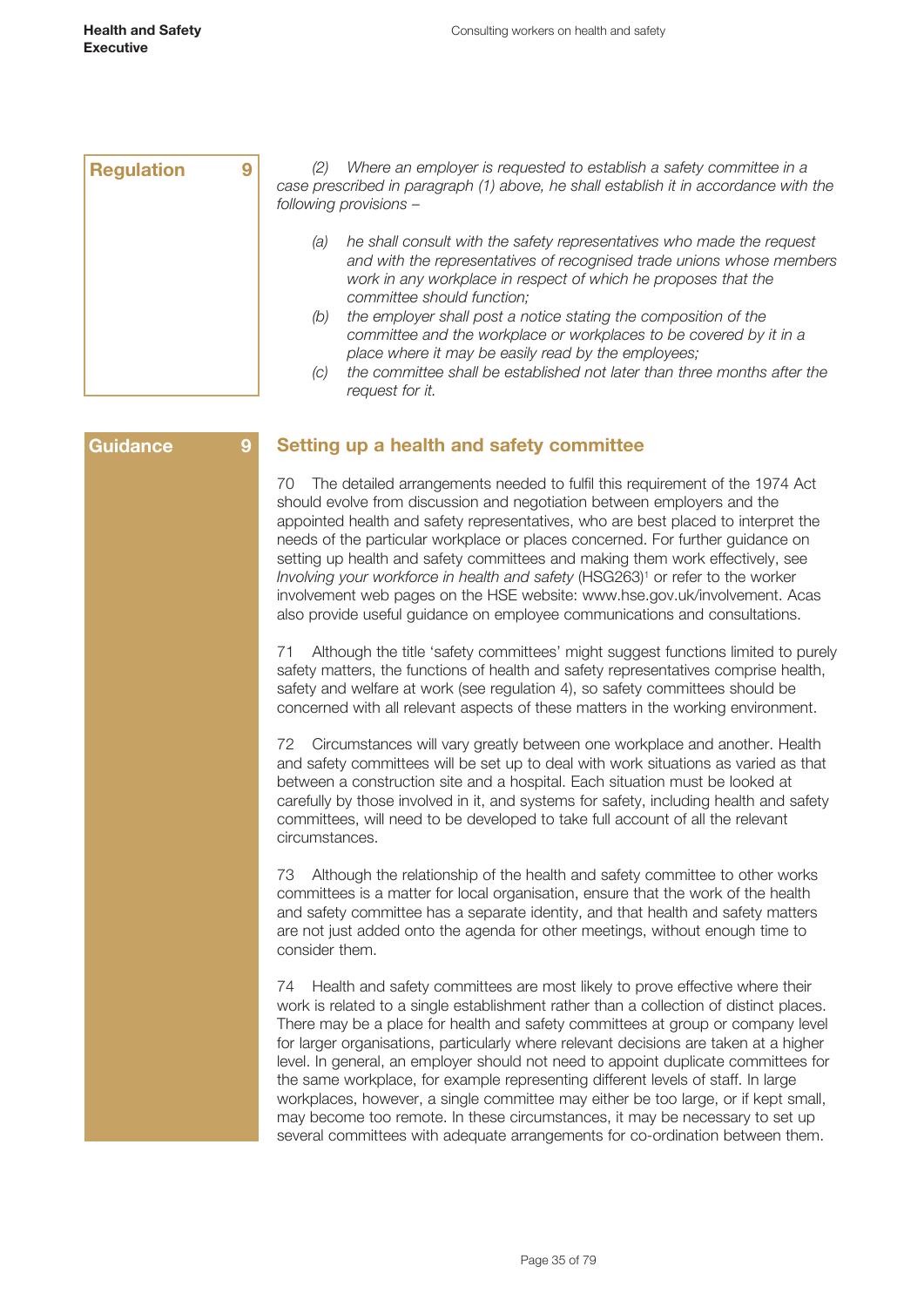| Guidance<br>9 | <b>Objectives and functions of health and safety committees</b>                                                                                                                                                                                                                                                                                                                                                                                                                                                                                                                                                                                                                                                                                                                                                                                                                                                                                                                                                  |
|---------------|------------------------------------------------------------------------------------------------------------------------------------------------------------------------------------------------------------------------------------------------------------------------------------------------------------------------------------------------------------------------------------------------------------------------------------------------------------------------------------------------------------------------------------------------------------------------------------------------------------------------------------------------------------------------------------------------------------------------------------------------------------------------------------------------------------------------------------------------------------------------------------------------------------------------------------------------------------------------------------------------------------------|
|               | Under section 2(7) of the 1974 Act, health and safety committees have the<br>75<br>function of keeping measures taken to ensure the health and safety at work of the<br>employees under review. In carrying out this function, health and safety committees<br>should consider drawing up agreed objectives or terms of reference.                                                                                                                                                                                                                                                                                                                                                                                                                                                                                                                                                                                                                                                                               |
|               | An objective should be the promotion of co-operation between employers and<br>76<br>employees in instigating, developing and carrying out measures to ensure the<br>employees' health and safety at work.                                                                                                                                                                                                                                                                                                                                                                                                                                                                                                                                                                                                                                                                                                                                                                                                        |
|               | 77<br>Within the agreed basic objectives, certain specific functions might include:                                                                                                                                                                                                                                                                                                                                                                                                                                                                                                                                                                                                                                                                                                                                                                                                                                                                                                                              |
|               | studying accident and notifiable disease statistics and trends, so that reports<br>(a)<br>can be made to management on unsafe and unhealthy conditions and<br>practices, together with recommendations for corrective action;<br>considering aggregated absence statistics and reasons for such absences on<br>(b)<br>a similar basis;<br>examination of management's safety audit reports;<br>(C)<br>considering reports and factual information provided by inspectors of the<br>(d)<br>enforcing authority appointed under the 1974 Act;<br>considering reports which health and safety representatives submit following<br>(e)<br>inspections;<br>assistance in developing works safety rules and safe systems of work;<br>(f)<br>a watch on the effectiveness of the health and safety content of employee<br>(g)<br>training;<br>a watch on the adequacy of safety and health communication and publicity in<br>(h)<br>the workplace;<br>(i)<br>providing a link with the appropriate enforcing authority. |
|               | The purpose of studying accidents is to stop them happening again; it is not<br>78<br>the committee's business to allocate blame. Its job should be to:                                                                                                                                                                                                                                                                                                                                                                                                                                                                                                                                                                                                                                                                                                                                                                                                                                                          |
|               | (a)<br>look at the facts in an impartial way;<br>(b)<br>consider what sort of precautions might be taken;<br>(C)<br>make appropriate recommendations.<br>There are advantages in looking at not only legally notifiable cases, but also at<br>79<br>selected groups of minor injuries. The records of such injuries can yield valuable<br>information if they are extracted and analysed.                                                                                                                                                                                                                                                                                                                                                                                                                                                                                                                                                                                                                        |
|               | 80<br>The committee may also be able to:                                                                                                                                                                                                                                                                                                                                                                                                                                                                                                                                                                                                                                                                                                                                                                                                                                                                                                                                                                         |
|               | advise on the appropriateness and adequacy of the rules for safety and health<br>(a)<br>proposed by management;<br>draw attention to the need to establish rules for a particular hazardous work<br>(b)<br>activity or class of operations.                                                                                                                                                                                                                                                                                                                                                                                                                                                                                                                                                                                                                                                                                                                                                                      |
|               | 81<br>Employees are more likely to follow the rules if they appreciate the reasons<br>for having them, and know that their representatives have been consulted in<br>making them.                                                                                                                                                                                                                                                                                                                                                                                                                                                                                                                                                                                                                                                                                                                                                                                                                                |

82 Where written reports have been made by health and safety representatives following inspections, they may be brought to the attention of the health and safety committee. In such cases, the committee may suggest suitable publicity.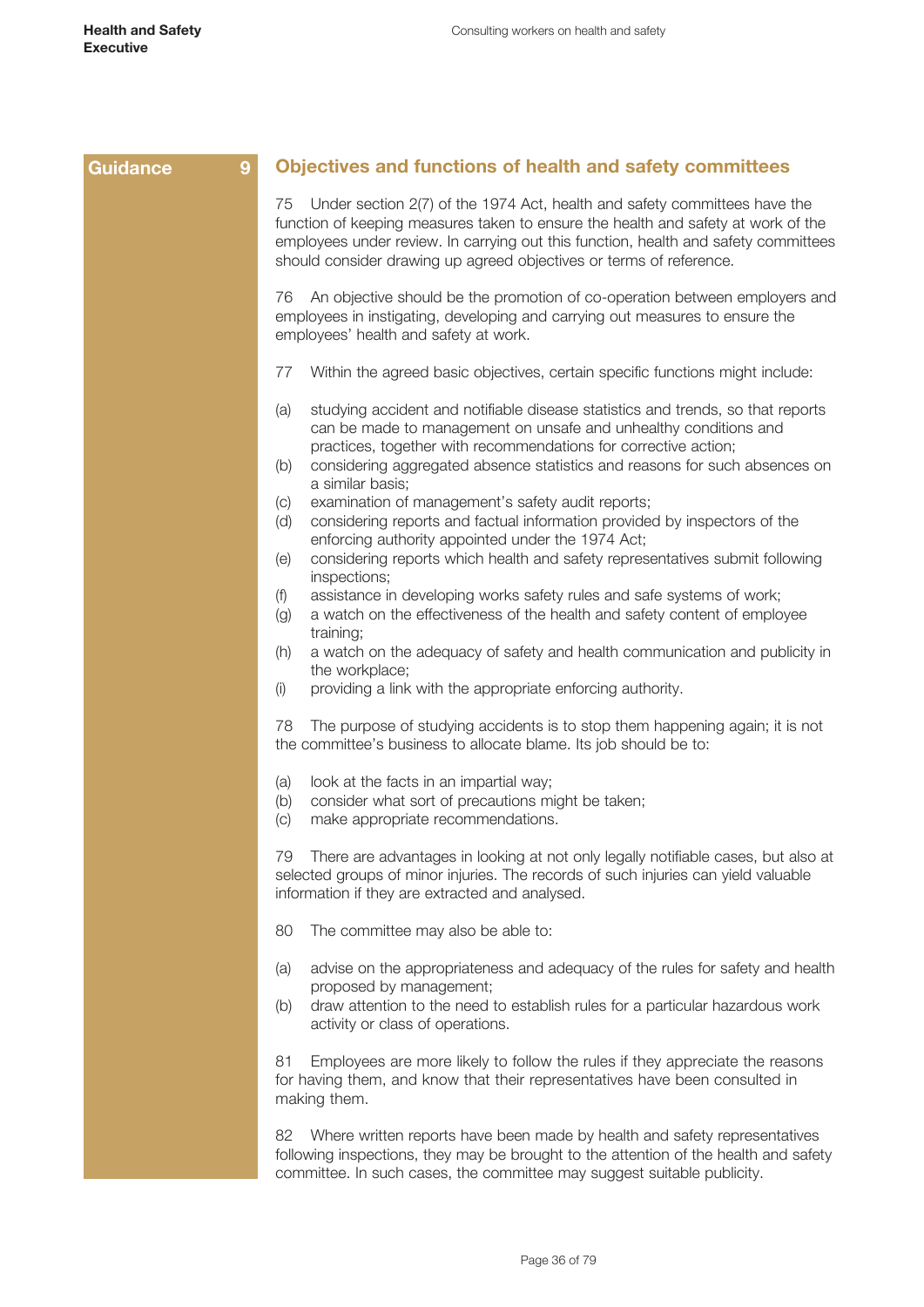| Guidance | 9<br>In certain instances, health and safety committees may consider it useful to<br>83<br>carry out an inspection by the committee itself. However, it is management's<br>responsibility to take action, to have adequate arrangements for regular and<br>effective checks of health and safety precautions, and to ensure that the declared<br>health and safety policy is being fulfilled. The work of health and safety committees<br>should supplement these arrangements; it cannot be a substitute for them.                                                                                                                                                                                                                                                                                                                                                  |
|----------|----------------------------------------------------------------------------------------------------------------------------------------------------------------------------------------------------------------------------------------------------------------------------------------------------------------------------------------------------------------------------------------------------------------------------------------------------------------------------------------------------------------------------------------------------------------------------------------------------------------------------------------------------------------------------------------------------------------------------------------------------------------------------------------------------------------------------------------------------------------------|
|          | <b>Membership of health and safety committees</b>                                                                                                                                                                                                                                                                                                                                                                                                                                                                                                                                                                                                                                                                                                                                                                                                                    |
|          | The membership and structure of health and safety committees ought to be<br>84<br>settled in consultation between management and the trade union representatives<br>concerned by using the normal processes. The aim should be to keep the<br>committee as compact as possible, and compatible with the adequate<br>representation of the interests of management and of all the employees, including<br>health and safety representatives. The number of management representatives<br>should not exceed the number of employee representatives.                                                                                                                                                                                                                                                                                                                    |
|          | Management representatives should not only include those from line<br>85<br>management but others such as work engineers and personnel managers. The<br>supervisory level should also be represented. Management representation should<br>be aimed at ensuring:                                                                                                                                                                                                                                                                                                                                                                                                                                                                                                                                                                                                      |
|          | adequate authority to give proper consideration to views and<br>(a)<br>recommendations;<br>the necessary knowledge and expertise to provide accurate information to the<br>(b)<br>committee on company policy, production needs, and on technical matters in<br>relation to premises, processes, plant, machinery and equipment.                                                                                                                                                                                                                                                                                                                                                                                                                                                                                                                                     |
|          | Where a company doctor, nurse, occupational health professional or safety<br>86<br>officer/adviser is employed, it makes sense that they are members of the health and<br>safety committee. Other company specialists, such as project engineers, chemists,<br>organisation and methods staff and training officers, might be co-opted for<br>particular meetings when subjects they have expertise in are to be discussed.                                                                                                                                                                                                                                                                                                                                                                                                                                          |
|          | It should be fully understood that a health and safety representative is not<br>87<br>appointed by the health and safety committee or vice versa. The relationship<br>between health and safety representatives and the health and safety committee<br>should be a flexible but close one. Neither is responsible to, or for, the other. The<br>aim should be to form the most effective organisation appropriate to the particular<br>workplace, especially in effective co-ordination between the work of the committee<br>and the health and safety representatives.                                                                                                                                                                                                                                                                                              |
|          | Under regulation 4(2), an employer must permit health and safety<br>88<br>representatives paid time as is necessary to perform their functions. This includes<br>attending meetings of health and safety committees, where they attend as a health<br>and safety representative in connection with any of the functions in regulation $4(1)(a)$<br>to (h), including investigating hazards and dangerous occurrences, investigating<br>complaints about health, safety, or welfare at work and making representations to<br>employers. Health and safety representatives should therefore suffer no loss of pay<br>through attending health and safety committee meetings or other agreed activities,<br>such as inspections carried out by, or on behalf of, such committees, provided the<br>time away from normal duties is necessary to perform their functions. |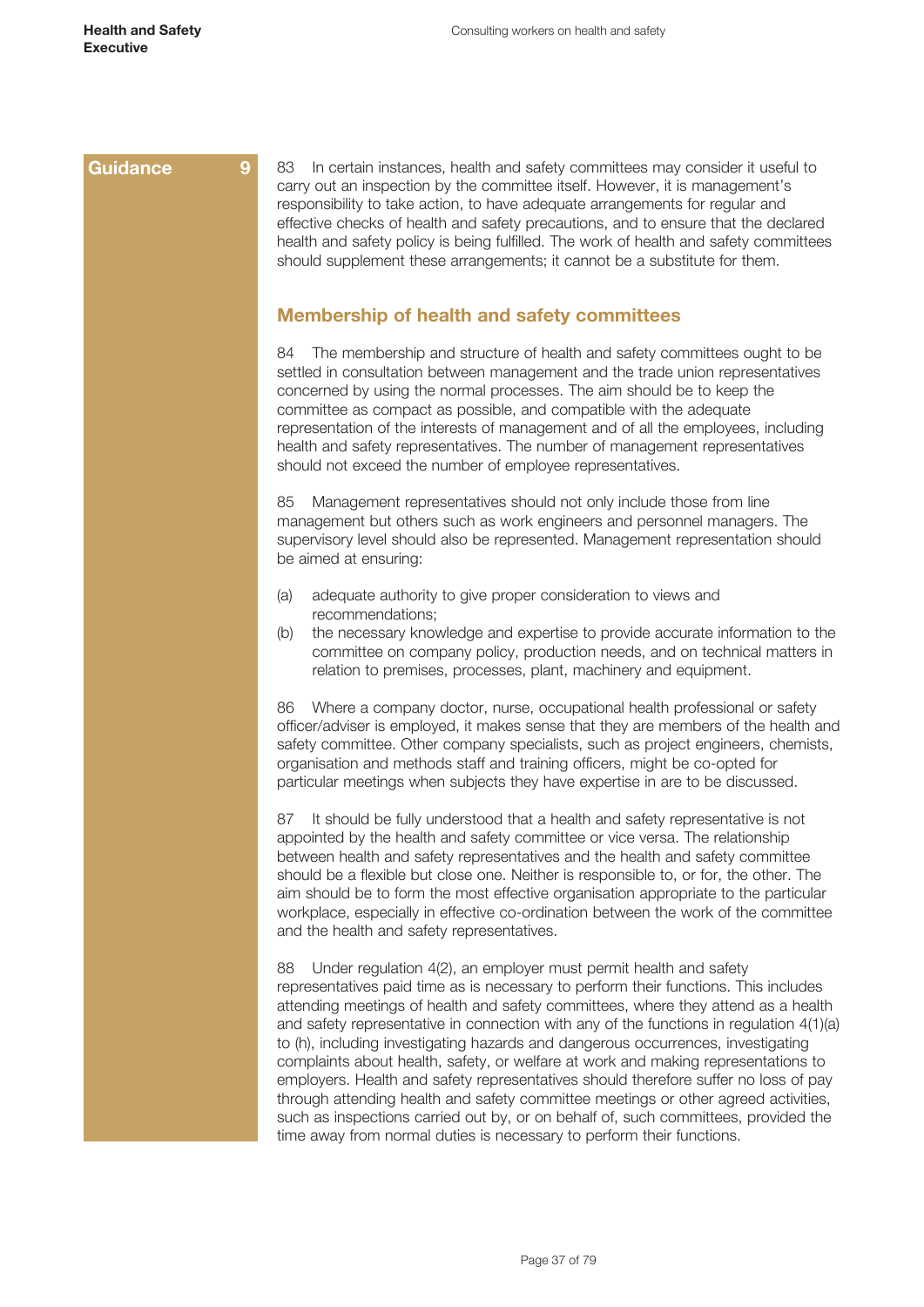| 9<br>Guidance | 89<br>The effectiveness of a joint health and safety committee will depend on the<br>pressure and influence it is able to maintain on all concerned. The following<br>activities could assist in maintaining the impetus of a committee's work:                                                                                                                                                                                                                                                                                                                                                                                                                                                                                            |
|---------------|--------------------------------------------------------------------------------------------------------------------------------------------------------------------------------------------------------------------------------------------------------------------------------------------------------------------------------------------------------------------------------------------------------------------------------------------------------------------------------------------------------------------------------------------------------------------------------------------------------------------------------------------------------------------------------------------------------------------------------------------|
|               | regular meetings (with effective publicity) of the committee's discussions and<br>(a)<br>recommendations;<br>speedy decisions by management on the committee's recommendations,<br>(b)<br>where necessary, promptly translated into action and effective publicity;<br>participation by members of the health and safety committee in periodical joint<br>(c)<br>inspections;<br>development of ways of involving more employees.<br>(d)                                                                                                                                                                                                                                                                                                   |
|               | The conduct of health and safety committees                                                                                                                                                                                                                                                                                                                                                                                                                                                                                                                                                                                                                                                                                                |
|               | An essential condition for the effective working of a health and safety<br>90<br>committee is good communications between management and the committee, and<br>between the committee and the employees. In addition, there must be a genuine<br>desire on the part of management to tap the knowledge and experience of its<br>employees and an equally genuine desire on the part of the employees to improve<br>health and safety standards at the workplace.                                                                                                                                                                                                                                                                            |
|               | Health and safety committees should meet as often as necessary. The<br>91<br>frequency of meetings will depend on the volume of business, which in turn is likely<br>to depend on local conditions, the size of the workplace, numbers employed, the<br>kind of work carried out and the degree of inherent risk. Sufficient time should be<br>allowed during each meeting to ensure full discussion of all business.                                                                                                                                                                                                                                                                                                                      |
|               | Meetings should not be cancelled or postponed except in very exceptional<br>92<br>circumstances. Where postponement is absolutely necessary, an agreed date for<br>the next meeting should be made and announced as soon as possible.                                                                                                                                                                                                                                                                                                                                                                                                                                                                                                      |
|               | The dates of the meetings should be arranged well in advance as far as<br>93<br>possible, even to the extent of planning a programme six months or a year ahead.<br>In these circumstances all members of the committee should be sent a personal<br>copy of the programme, giving the dates of the meetings. Notices of the dates of<br>meetings should also be published where all employees can see them. A copy of<br>the agenda and any accompanying papers should be sent to all committee<br>members at least one week before each meeting.                                                                                                                                                                                         |
|               | Committees may wish to draw up additional rules for the conduct of meetings.<br>94<br>These might include procedures by which committees might reach decisions.                                                                                                                                                                                                                                                                                                                                                                                                                                                                                                                                                                            |
|               | In certain workplaces it might be useful for the health and safety committee to<br>95<br>appoint subcommittees to study particular health and safety problems.                                                                                                                                                                                                                                                                                                                                                                                                                                                                                                                                                                             |
|               | Agreed minutes of each meeting should be kept and a personal copy supplied<br>96<br>to each member of the committee as soon as possible after the meeting, with a<br>copy being sent to each health and safety representative appointed for workplaces<br>covered by the committee. A copy of the minutes should be sent to the most<br>senior executive responsible for health and safety; and arrangements should be<br>made to ensure that the Board of Directors is kept informed generally of the work<br>of the committee. An adequate number of copies of the minutes should be<br>displayed, or made available by other means, along with any other information<br>which the employer provides whether required by statute or not. |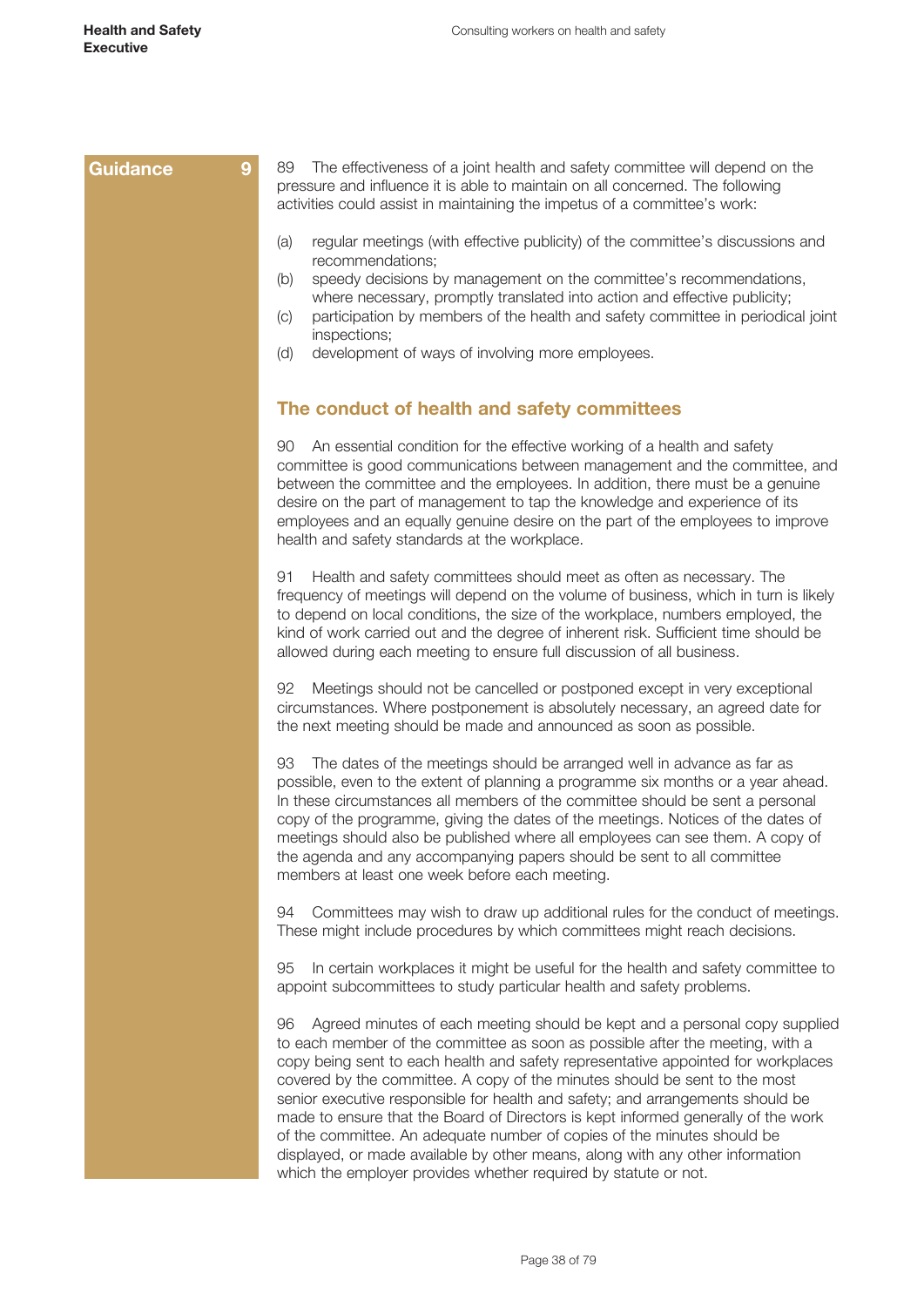# Regulation 10 Power of Health and Safety Executive to grant exemptions

**Regulation 10**

*The Health and Safety Executive may grant exemptions from any requirement imposed by these Regulations and any such exemption may be unconditional or subject to such conditions as the Executive may impose and may be with or without a limit of time.*

# Regulation 11 Provisions as to [employment tribunals](a)

| <b>Regulation</b> | 11 | (1) A safety representative may, in accordance with the jurisdiction<br>conferred on [employment tribunals] by paragraph 16(2) of Schedule 1 to the<br>Trade Union and Labour Relations Act 1974, <sup>(b)</sup> present a complaint to an<br>[employment tribunal] that:                                                                                                                                                                                                                                                                                     |
|-------------------|----|---------------------------------------------------------------------------------------------------------------------------------------------------------------------------------------------------------------------------------------------------------------------------------------------------------------------------------------------------------------------------------------------------------------------------------------------------------------------------------------------------------------------------------------------------------------|
|                   |    | the employer has failed to permit him to take time off in accordance with<br>(a)<br>Regulation 4(2) of these Regulations; or<br>the employer has failed to pay him in accordance with Regulation 4(2) of<br>(b)<br>and the Schedule to these Regulations.                                                                                                                                                                                                                                                                                                     |
|                   |    | An [employment tribunal] shall not consider a complaint under<br>(2)<br>paragraph (1) above unless it is presented within three months of the date when<br>the failure occurred or within such further period as the tribunal considers<br>reasonable in a case where it is satisfied that it was not reasonably practicable for<br>the complaint to be presented within the period of three months.                                                                                                                                                          |
|                   |    | Where an [employment tribunal] finds a complaint under paragraph (1)(a)<br>(3)<br>above well-founded the tribunal shall make a declaration to that effect and may<br>make an award of compensation to be paid by the employer to the employee which<br>shall be of such amount as the tribunal considers just and equitable in all the<br>circumstances having regard to the employer's default in failing to permit time off to<br>be taken by the employee and to any loss sustained by the employee which is<br>attributable to the matters complained of. |
|                   |    | Where on a complaint under paragraph (1)(b) above an [employment<br>(4)<br>tribunal] finds that the employer has failed to pay the employee the whole or part of<br>the amount required to be paid under paragraph (1)(b), the tribunal shall order the<br>employer to pay the employee the amount which it finds due to him.                                                                                                                                                                                                                                 |
|                   |    | [amends the Trade Union and Labour Relations Act 1974, Schedule 1,<br>(5)<br>paragraph 16 and is not set out here]                                                                                                                                                                                                                                                                                                                                                                                                                                            |
|                   |    | [Schedule 1 Regulation 2A Bodies to be treated as recognised trade<br>unions](c)                                                                                                                                                                                                                                                                                                                                                                                                                                                                              |
|                   |    | (a) Reference to industrial tribunals was replaced by "employment tribunals" by the Employment Rights<br>(Dispute Resolution) Act 1998.                                                                                                                                                                                                                                                                                                                                                                                                                       |
|                   |    | 1974 c.52 Jurisdiction is now conferred on tribunals by the Employment Tribunals Act 1996.<br>(b)<br>Section 2 gives tribunals jurisdiction if that was conferred by any other Act. Although the Trade<br>Union and Labour Relations Act 1974 has been repealed, tribunals do retain jurisdiction. (See<br>Duthie v Bath and North East Somerset Council [2003] ICR 405 EAT, and White v Pressed Steel<br>Fisher [1980] IRLR 176.)                                                                                                                            |
|                   |    | Schedule 1 Regulation 2A was inserted by the Police (Health and Safety) Regulations 1999 and<br>(c)<br>revoked by the Serious Organised Crime and Police Act (Consequential and Supplementary<br>Amendments to Secondary Legislation) Order 2006.                                                                                                                                                                                                                                                                                                             |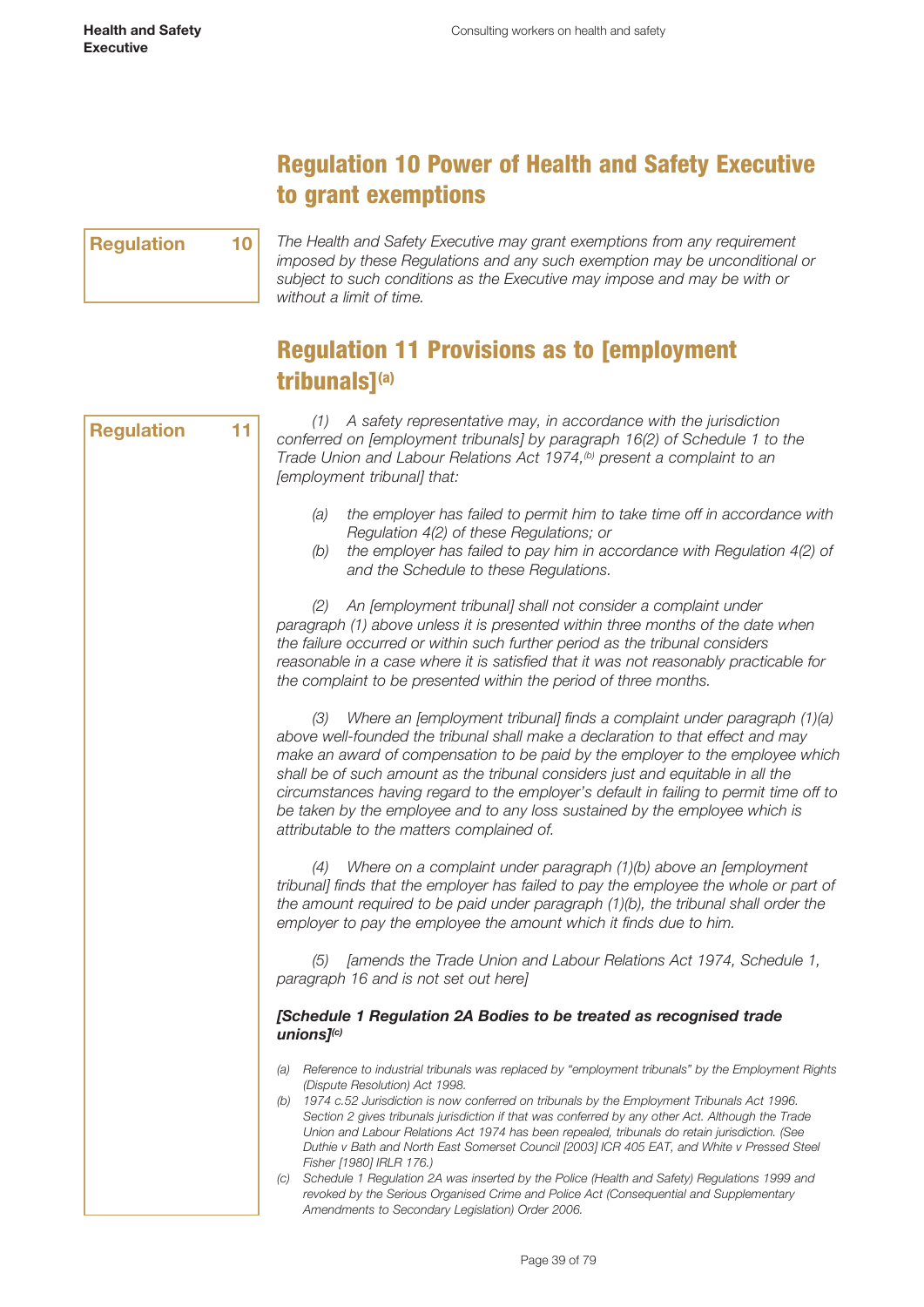## PART 2 Health and Safety (Consultation with Employees) Regulations 1996 (as amended)<sup>(a)</sup>

## Regulation 1 Citation, extent and commencement

**Regulation 1**

*These Regulations, which extend to Great Britain, may be cited as the Health and Safety (Consultation with Employees) Regulations 1996 and shall come into force on 1 October 1996.*

## Regulation 2 Interpretation

| <b>Regulation</b> | $\overline{2}$ | In these Regulations, unless the context otherwise requires -<br>(1)                                                                                                                                                                                                                                                                                           |
|-------------------|----------------|----------------------------------------------------------------------------------------------------------------------------------------------------------------------------------------------------------------------------------------------------------------------------------------------------------------------------------------------------------------|
|                   |                | "the 1974 Act" means the Health and Safety at Work etc Act 1974; <sup>(b)</sup>                                                                                                                                                                                                                                                                                |
|                   |                | "the 1977 Regulations" means the Safety Representatives and Safety Committees<br>Regulations 1977;(c)                                                                                                                                                                                                                                                          |
|                   |                | "employee" has the meaning assigned to it by section 53(1) of the 1974 Act but<br>shall not include a person employed as a domestic servant in a private household;<br>and "employer" shall be construed accordingly;                                                                                                                                          |
|                   |                | "the relevant statutory provisions" has the meaning assigned to it by section 53(1)<br>of the 1974 Act;                                                                                                                                                                                                                                                        |
|                   |                | "representatives of employee safety" shall be construed in accordance with<br>regulation $4(1)(b)$ ;                                                                                                                                                                                                                                                           |
|                   |                | "safety representative" has the meaning assigned to it by regulation 2(1) of the<br>1977 Regulations;                                                                                                                                                                                                                                                          |
|                   |                | "workplace" means, in relation to an employee, any place or places where that<br>employee is likely to work or which he is likely to frequent in the course of his<br>employment or incidentally to it and, in relation to a representative of employee<br>safety, any place or places where the employees he represents are likely so to work<br>or frequent. |
|                   |                | Any reference in these Regulations to consulting employees directly or<br>(2)<br>consulting representatives of employee safety is a reference to consulting them<br>pursuant to regulation 3 and regulation $4(1)(a)$ or (b), as the case may be.                                                                                                              |
|                   |                | As amended by 1998 c8, Sls 1997/1840, 1999/3242 and 2005/1541.<br>(a)<br>1974 c.37.<br>(b)<br>SI 1977/500 as amended.<br>(C)                                                                                                                                                                                                                                   |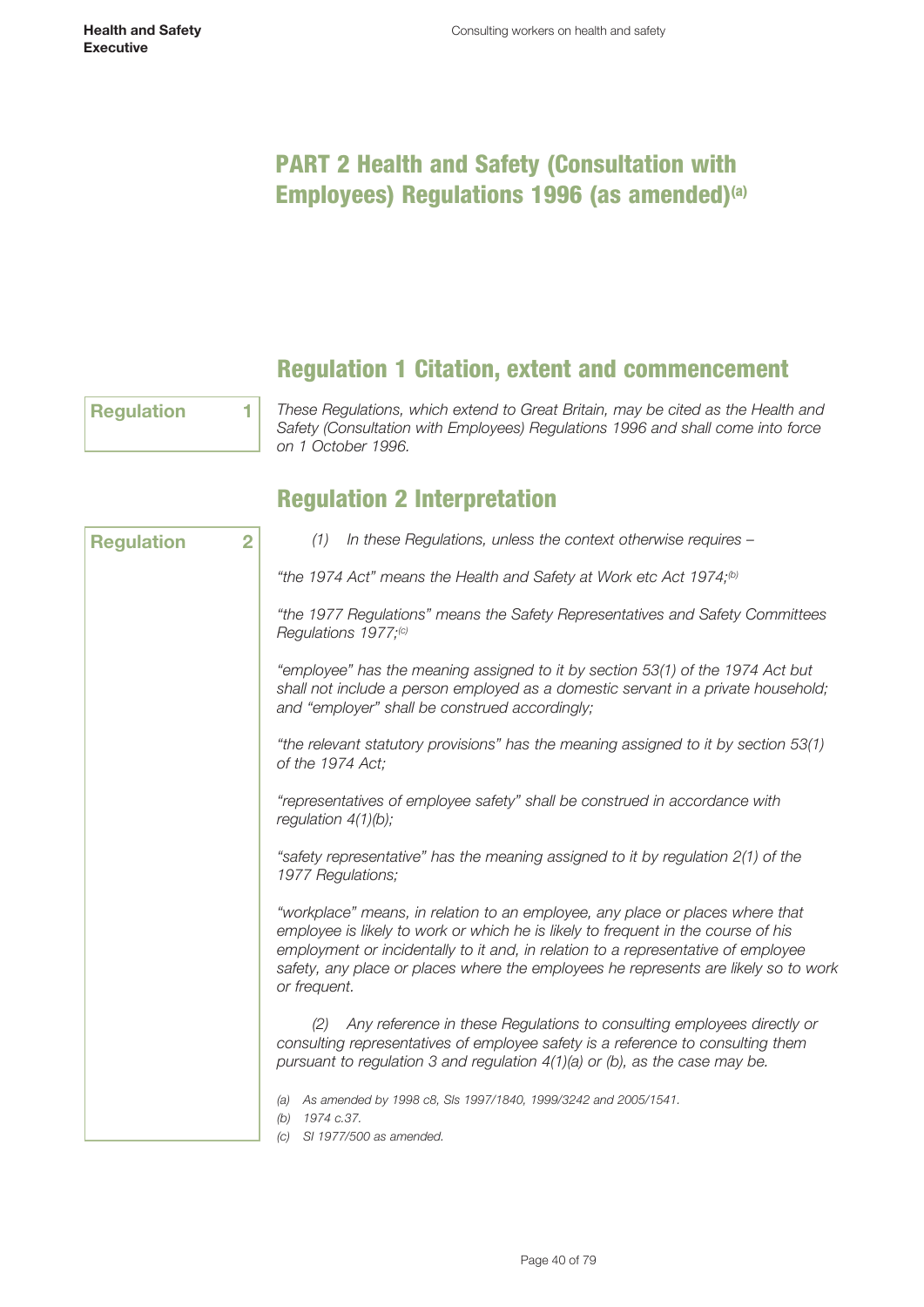| <b>Regulation</b> | 2 | to |
|-------------------|---|----|
|                   |   |    |

- *(3) Unless the context otherwise requires, any reference in these Regulations*
- *(a) a numbered regulation or schedule is a reference to the regulation or schedule in these Regulations so numbered; and*
- *(b) a numbered paragraph is a reference to the paragraph so numbered in the regulation or schedule in which the reference appears.*

## Regulation 3 Duty of employer to consult

| <b>Regulation</b> | 3 | Where there are employees who are not represented by safety representatives<br>under the 1977 Regulations, the employer shall consult those employees in good<br>time on matters relating to their health and safety at work and, in particular, with<br>regard to $-$<br>the introduction of any measure at the workplace which may substantially<br>(a)<br>affect the health and safety of those employees;<br>his arrangements for appointing or, as the case may be, nominating<br>(b)<br>persons in accordance with regulations $6(1)$ and $7(1)(b)$ of the<br>Management of Health and Safety at Work Regulations 1992; <sup>(a),(b)</sup><br>any health and safety information he is required to provide to those<br>(C) |
|-------------------|---|---------------------------------------------------------------------------------------------------------------------------------------------------------------------------------------------------------------------------------------------------------------------------------------------------------------------------------------------------------------------------------------------------------------------------------------------------------------------------------------------------------------------------------------------------------------------------------------------------------------------------------------------------------------------------------------------------------------------------------|
|                   |   | employees by or under the relevant statutory provisions;<br>the planning and organisation of any health and safety training he is<br>(d)<br>required to provide to those employees by or under the relevant statutory<br>provisions; and<br>the health and safety consequences for those employees of the<br>(e)<br>introduction (including the planning thereof) of new technologies into the<br>workplace.<br>SI 1992/2051.<br>(a)<br>This legislation has been superseded by the Management of Health and Safety at Work Regulations<br>(b)<br>1999 and now refers to regulations 7(1) and 8(1)(b) of those Regulations or article 13(3)(b) of the<br>Regulatory Reform (Fire Safety) Order 2005.                            |

| <b>Guidance</b> | 3 |  |
|-----------------|---|--|
|                 |   |  |
|                 |   |  |
|                 |   |  |
|                 |   |  |
|                 |   |  |
|                 |   |  |
|                 |   |  |
|                 |   |  |
|                 |   |  |
|                 |   |  |
|                 |   |  |
|                 |   |  |
|                 |   |  |

## **Who does this apply to?**

97 These Regulations apply to all employers and employees in Great Britain, other than:

- (a) those whose employees are all covered by health and safety representatives appointed by recognised trade unions under the Safety Representatives and Safety Committees Regulations 1977;
- (b) domestic staff employed in private households; or
- (c) the master or crew of a sea-going ship or to their employer in respect of the normal ship-board activities of a ship's crew under the direction of the master.

98 The Safety Representatives and Safety Committees Regulations 1977 provide for the appointment of health and safety representatives by recognised trade unions. Those Regulations specify the functions of such health and safety representatives and set out the obligations of employers towards them. They remain in force in their entirety – for more information see Part 1. The Offshore Installations (Safety Representatives and Safety Committees) Regulations 1989 apply offshore.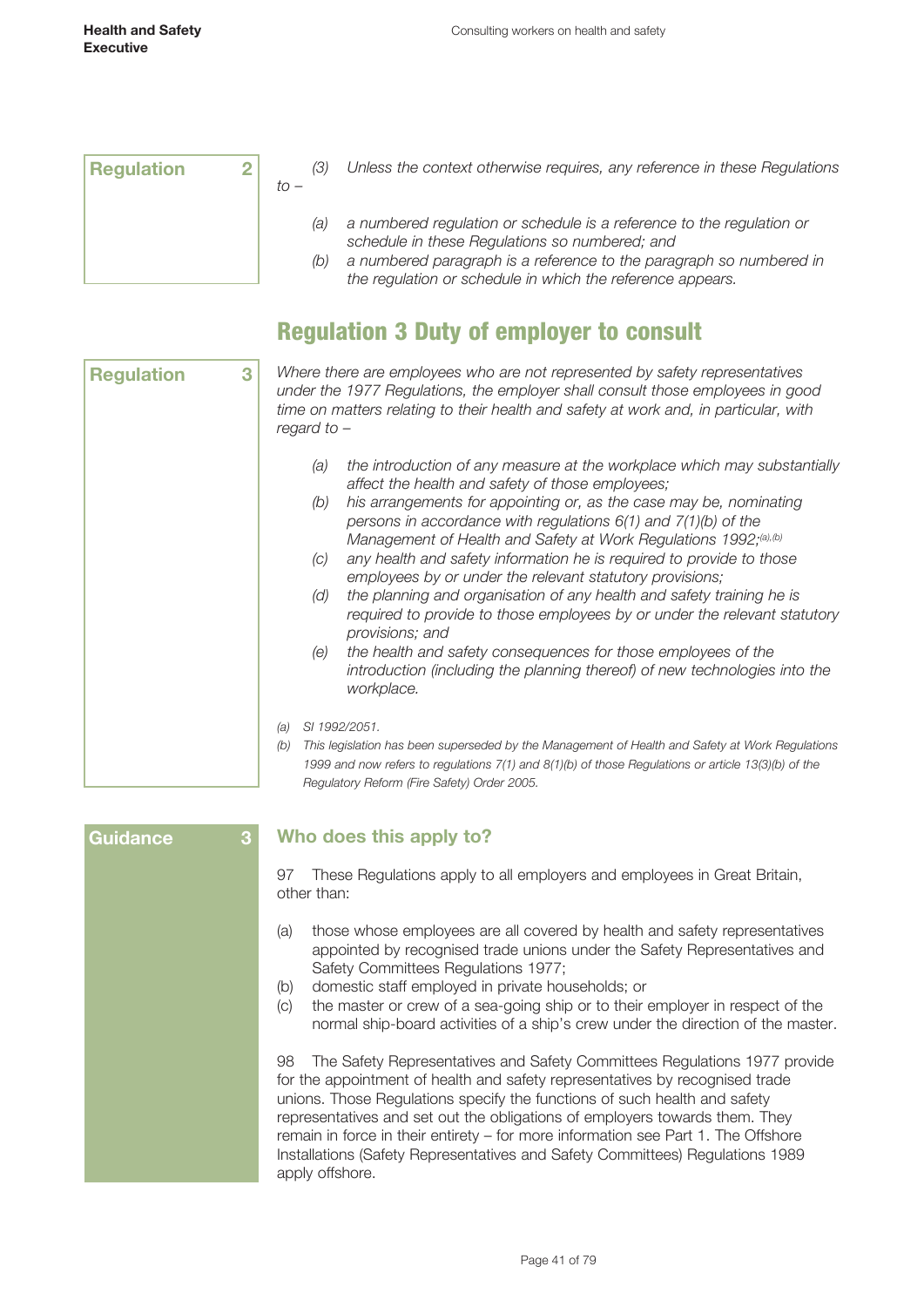| <b>Guidance</b><br>3 | Consulting employees if you recognise trade unions                                                                                                                                                                                                                                                                                                                                                                                                                                                                                                                                                                       |
|----------------------|--------------------------------------------------------------------------------------------------------------------------------------------------------------------------------------------------------------------------------------------------------------------------------------------------------------------------------------------------------------------------------------------------------------------------------------------------------------------------------------------------------------------------------------------------------------------------------------------------------------------------|
|                      | These Regulations will only apply to any employees not represented by<br>99<br>representatives under the Safety Representatives and Safety Committees<br>Regulations 1977 if:                                                                                                                                                                                                                                                                                                                                                                                                                                            |
|                      | their union is not recognised;<br>(a)<br>recognised trade unions have not appointed representatives or they are not<br>(b)<br>about to; or<br>employees do not belong to a trade union.<br>(C)                                                                                                                                                                                                                                                                                                                                                                                                                           |
|                      | 100 You need to check which employees are represented by trade union health<br>and safety representatives. In some circumstances, you may be obliged to consult<br>under both sets of regulations. See Involving your workforce in health and safety<br>(HSG263) <sup>1</sup> for more information.                                                                                                                                                                                                                                                                                                                      |
|                      | 101 You are not obliged to keep written records of your consultation. You may,<br>however, need to convince health and safety inspectors that you have complied<br>with these Regulations and they will also talk to health and safety representatives<br>and/or employees.                                                                                                                                                                                                                                                                                                                                              |
|                      | The self-employed                                                                                                                                                                                                                                                                                                                                                                                                                                                                                                                                                                                                        |
|                      | 102 These Regulations do not apply to the self-employed. However, you should<br>bear in mind that employees who are categorised as self-employed for tax or other<br>purposes may in fact still be employees in respect of health and safety law. This<br>depends on individual circumstances (eg the employee's degree of independence,<br>whether they are using their own tools etc).*                                                                                                                                                                                                                                |
|                      | <b>Non-employees</b>                                                                                                                                                                                                                                                                                                                                                                                                                                                                                                                                                                                                     |
|                      | 103 Seconded staff, long-term agency staff and other workers on your premises<br>who are not your employees (for example who may be self-employed), must be<br>provided with the information they need in order to work safely under the<br>Management of Health and Safety Regulations 1999 (the 'Management<br>Regulations') – see paragraph 106(d). You may voluntarily choose to include them<br>in your arrangements for consulting your employees. This is particularly worthwhile<br>if they have been working for you for a period of weeks or months or are exposed<br>to particular risks and hazards at work. |
|                      | <b>Non-employed trainees</b>                                                                                                                                                                                                                                                                                                                                                                                                                                                                                                                                                                                             |
|                      | 104 However, non-employed trainees such as student nurses and others<br>participating in work experience schemes are covered by these Regulations as they<br>are treated as employees under health and safety law.                                                                                                                                                                                                                                                                                                                                                                                                       |
|                      | $\ast$<br>For a detailed review see Harvey on Industrial Relations and Employment Law 2007A[5] to A[209]. <sup>5</sup>                                                                                                                                                                                                                                                                                                                                                                                                                                                                                                   |
|                      |                                                                                                                                                                                                                                                                                                                                                                                                                                                                                                                                                                                                                          |
|                      |                                                                                                                                                                                                                                                                                                                                                                                                                                                                                                                                                                                                                          |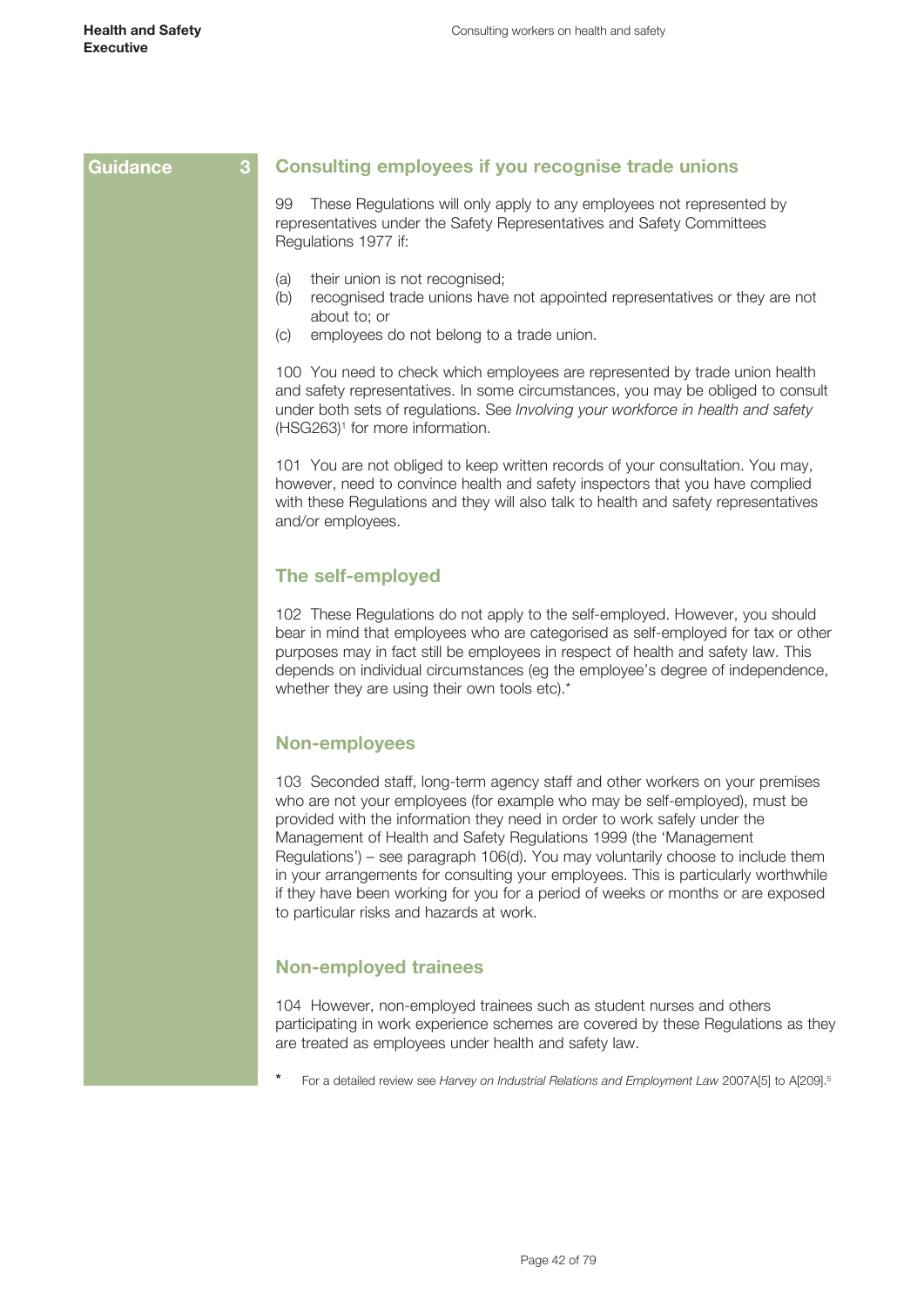| <b>Guidance</b> | <b>Construction industry</b>                                                                                                                                                                                                                                                                                                                                                                                                                                                                                                                                                                                                                                                                                                                                                                                                                                                                                                                                     |  |
|-----------------|------------------------------------------------------------------------------------------------------------------------------------------------------------------------------------------------------------------------------------------------------------------------------------------------------------------------------------------------------------------------------------------------------------------------------------------------------------------------------------------------------------------------------------------------------------------------------------------------------------------------------------------------------------------------------------------------------------------------------------------------------------------------------------------------------------------------------------------------------------------------------------------------------------------------------------------------------------------|--|
|                 | 105 Construction is a special case, where firstly the employer may not be in<br>control of all the risks and secondly there are self-employed people who are<br>exposed to the risks. The Construction (Design and Management)<br>Regulations 2007 <sup>10</sup> address this situation by requiring the principal contractor to<br>ensure all employees and self-employed people carrying out the construction work<br>are able to discuss issues which affect their health and safety and to offer them<br>advice. The principal contractor must ensure that there are arrangements in place<br>for the co-ordination of site-specific consultation carried out by employers.                                                                                                                                                                                                                                                                                  |  |
|                 | What must you consult your employees about?                                                                                                                                                                                                                                                                                                                                                                                                                                                                                                                                                                                                                                                                                                                                                                                                                                                                                                                      |  |
|                 | 106 The duties under regulation 3 were designed to implement article 11 of the EU<br>Directive 89/391/EEC - OSH (Framework Directive), and allow employees to take<br>part in discussions on all questions relating to health and safety at work. The Health<br>and Safety (Consultation with Employees) Regulations 1996 require you to consult<br>your employees on:                                                                                                                                                                                                                                                                                                                                                                                                                                                                                                                                                                                           |  |
|                 | the introduction of any measure at the workplace which may substantially<br>(a)<br>affect their health and safety;                                                                                                                                                                                                                                                                                                                                                                                                                                                                                                                                                                                                                                                                                                                                                                                                                                               |  |
|                 | your arrangements for getting a competent person* or persons to help you<br>(b)<br>comply with health and safety requirements and to implement evacuation<br>procedures. The Management Regulations require you to make such an<br>appointment unless you are self-employed, and not in partnership with any<br>other person and are competent through training, experience or knowledge to<br>deal with these matters yourself. There are other provisions dealing with<br>people in partnerships. Under these Consultation Regulations, you<br>will need to consult your employees on how you plan to go about this;<br>the information you must give them on risks to health and safety, and preventive<br>(C)<br>measures. This will include the information you are already required by other<br>regulations to give your employees (see (d)(i)-(v) below and Appendix 1 for<br>examples) and these Regulations require you to consult your employees about |  |
|                 | these matters before you tell them what has been decided and before you<br>make changes;<br>requirements to provide information to your employees under the Management<br>(d)<br>Regulations including information on:                                                                                                                                                                                                                                                                                                                                                                                                                                                                                                                                                                                                                                                                                                                                           |  |
|                 | the risks to their health and safety identified by your risk assessment;<br>(i)<br>(ii)<br>the preventive and protective measures designed to ensure their health<br>and safety;<br>the procedures to be followed in the event of an emergency in your<br>(iii)<br>workplace;<br>the identity of any 'competent person' or persons nominated by you to<br>(iv)<br>help with the implementation of those procedures;<br>risks notified to you by another employer with whom you share a<br>(v)<br>workplace, arising out of, or in connection with, the conduct of the<br>second employer's workplace;                                                                                                                                                                                                                                                                                                                                                            |  |
|                 | *<br>The 'competent person' as specified under the Management Regulations is distinct from the<br>elected 'representative of employee safety' defined under the Health and Safety (Consultation with<br>Employees) Regulations 1996. In brief, the 'competent person' advises the employer; the<br>'representative of employee safety' represents the views of the employees.                                                                                                                                                                                                                                                                                                                                                                                                                                                                                                                                                                                    |  |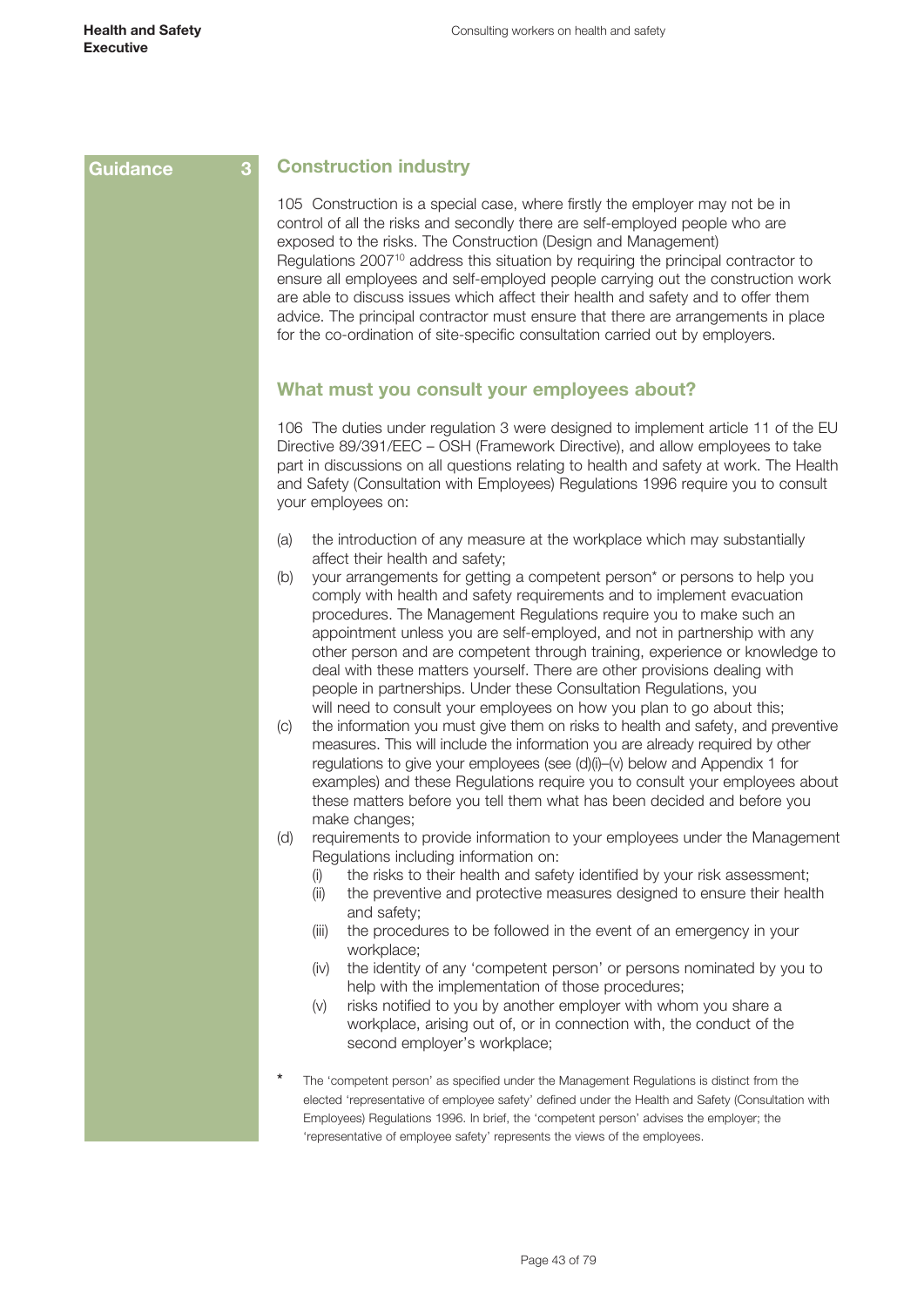| Guidance | the planning and organising of any health and safety training you must provide<br>(e)<br>to employees under health and safety law. For example, the Management<br>Regulations have a requirement to instruct and train employees when they are<br>first recruited, and when they are to be exposed to new or increased risks.<br>Appendix 2 sets out some of the other relevant regulations that apply for<br>illustrative purposes, particularly where your employees are exposed to<br>particular risks or hazards. You also have to ensure that any representatives of<br>employee health and safety elected under these Consultation Regulations are<br>provided with relevant training (see paragraphs 119 and 120);<br>(f)<br>the health and safety consequences for them of new technology, including<br>planned new technology being brought into the workplace. This will cover the<br>introduction of any new technology if there could be implications for their<br>health and safety, and for the risks and hazards to which they are exposed. |
|----------|------------------------------------------------------------------------------------------------------------------------------------------------------------------------------------------------------------------------------------------------------------------------------------------------------------------------------------------------------------------------------------------------------------------------------------------------------------------------------------------------------------------------------------------------------------------------------------------------------------------------------------------------------------------------------------------------------------------------------------------------------------------------------------------------------------------------------------------------------------------------------------------------------------------------------------------------------------------------------------------------------------------------------------------------------------|
|          | When must you consult?                                                                                                                                                                                                                                                                                                                                                                                                                                                                                                                                                                                                                                                                                                                                                                                                                                                                                                                                                                                                                                     |
|          | 107 Regulation 3 requires you to consult your employees 'in good time'. This<br>means that, before making decisions involving work equipment, processes or<br>organisation which could have health and safety consequences for employees, you<br>should allow time:                                                                                                                                                                                                                                                                                                                                                                                                                                                                                                                                                                                                                                                                                                                                                                                        |
|          | to provide the employees, or their elected representatives, with information<br>(a)<br>about what you propose to do;<br>to give the employees, or their elected representatives, an opportunity to<br>(b)<br>express their views about the matter in the light of that information; and then<br>for you to take account of any response from employees or their elected<br>(C)<br>representatives.                                                                                                                                                                                                                                                                                                                                                                                                                                                                                                                                                                                                                                                         |

# Regulation 4 Persons to be consulted

| <b>Regulation</b> | 4 | (1)                  | The consultation required by regulation 3 is consultation with either $-$                                                                                                                                                                                                                                                                                          |
|-------------------|---|----------------------|--------------------------------------------------------------------------------------------------------------------------------------------------------------------------------------------------------------------------------------------------------------------------------------------------------------------------------------------------------------------|
|                   |   | (a)<br>(b)           | the employees directly; or<br>in respect of any group of employees, one or more persons in that group<br>who were elected, by the employees in that group at the time of the<br>election, to represent that group for the purposes of such consultation<br>(and any such persons are in these Regulations referred to as<br>"representatives of employee safety"). |
|                   |   | (2)                  | Where an employer consults representatives of employee safety he shall<br>inform the employees represented by those representatives of -                                                                                                                                                                                                                           |
|                   |   | (a)<br>(b)           | the names of those representatives; and<br>the group of employees represented by those representatives.                                                                                                                                                                                                                                                            |
|                   |   | (3)<br>safety if $-$ | An employer shall not consult a person as a representative of employee                                                                                                                                                                                                                                                                                             |
|                   |   | (a)<br>(b)           | that person has notified the employer that he does not intend to<br>represent the group of employees for the purposes of such consultation;<br>that person has ceased to be employed in the group of employees which                                                                                                                                               |
|                   |   | (C)                  | he represents;<br>the period for which that person was elected has expired without that<br>person being re-elected; or                                                                                                                                                                                                                                             |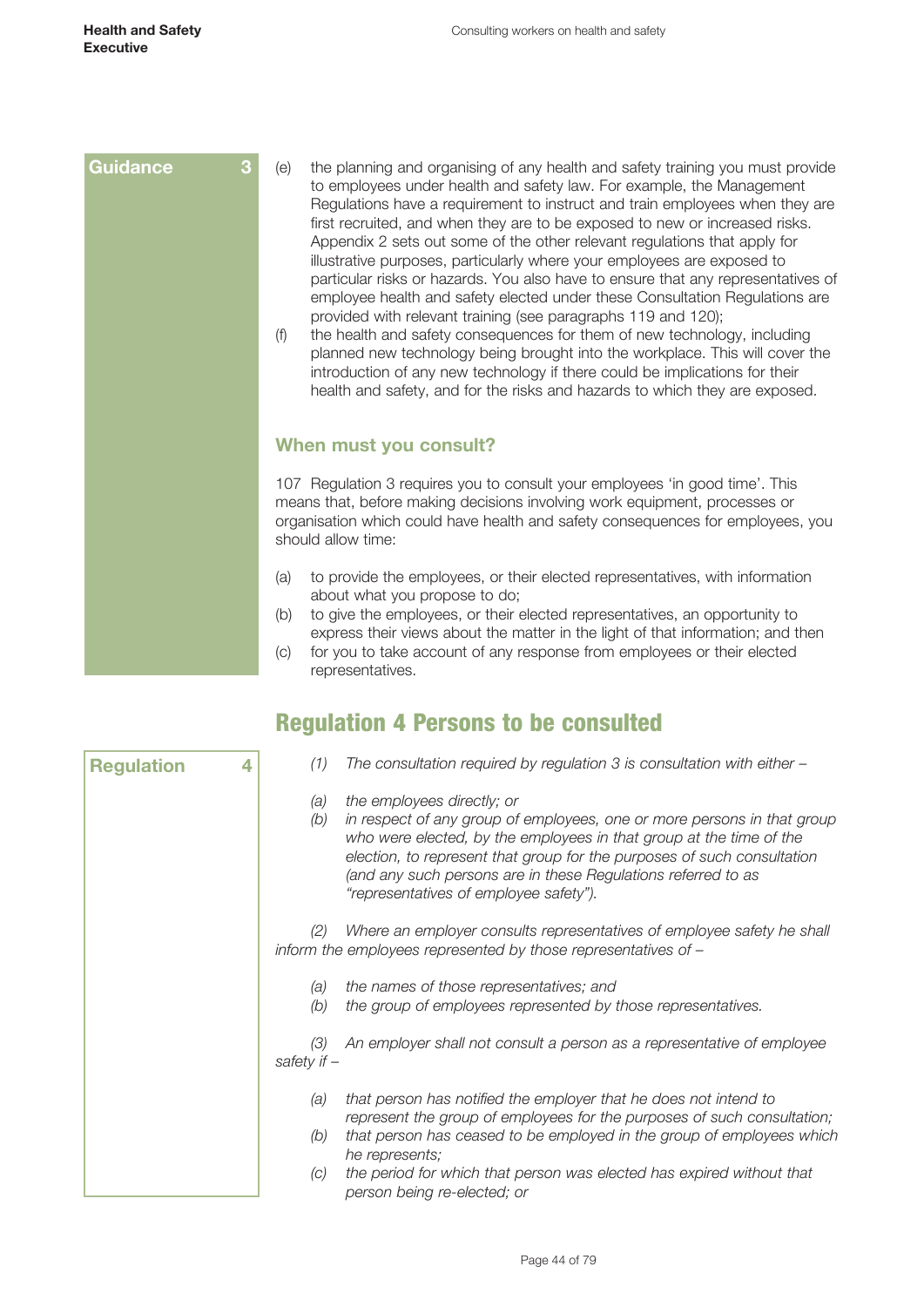

٠

*(d) that person has become incapacitated from carrying out his functions under these regulations;* 

*and where pursuant to this paragraph an employer discontinues consultation with that person he shall inform the employees in the group concerned of that fact.* 

*(4) Where an employer who has been consulting representatives of employee safety decides to consult employees directly he shall inform the employees and the representatives of that fact.*

| Guidance<br>4 | <b>Choose how to consult</b>                                                                                                                                                                                                                                                                                                                                                                                                                                                                                                                                                |
|---------------|-----------------------------------------------------------------------------------------------------------------------------------------------------------------------------------------------------------------------------------------------------------------------------------------------------------------------------------------------------------------------------------------------------------------------------------------------------------------------------------------------------------------------------------------------------------------------------|
|               | 108 When you consult employees under these Regulations you have a choice<br>between consultation:                                                                                                                                                                                                                                                                                                                                                                                                                                                                           |
|               | through one or more elected representatives (and it is important that they are<br>(a)<br>independent of you in conveying the views of their colleagues);<br>directly with each employee;<br>(b)<br>a combination of both (a) and (b) above.<br>(C)                                                                                                                                                                                                                                                                                                                          |
|               | 109 You can choose whatever means suit you and your employees best. For<br>example, if you run a very small firm, you may talk to your employees on a regular<br>basis, and take account of what they say. If so, you may need to do no more if<br>such informal arrangements are adequate for consultation on health and safety<br>matters affecting the employees.                                                                                                                                                                                                        |
|               | 110 However, if your business is larger and you do not have the opportunity to talk<br>to all your employees regularly, it may not be practical to consult employees<br>directly. Therefore, you will have to consult using other more suitable methods such<br>as meetings, employee quality circles, staff councils, notice boards, newsletters,<br>email or surveys. For further advice and guidance, see Involving your workforce in<br>health and safety (HSG263). <sup>1</sup>                                                                                        |
|               | 111 Where elected representatives exist, there would be nothing to prevent you<br>from consulting employees directly on particular matters. Similarly, you might<br>consult on any particular issue both directly and indirectly. However, in some<br>circumstances, proper consultation or providing information to the full workforce<br>might be impractical, so you would be in breach of your obligations. If you have<br>been consulting with representatives and you decide to consult employees directly,<br>you must inform employees and representatives of this. |
|               | 112 What matters is that your employees, or their representatives, are made<br>aware of:                                                                                                                                                                                                                                                                                                                                                                                                                                                                                    |
|               | when their views are being sought about health and safety;<br>(a)<br>how they can give their views to you as their employer;<br>(b)<br>their right to take part in discussions on all questions relating to their health<br>(C)<br>and safety at work.                                                                                                                                                                                                                                                                                                                      |
|               | 113 If you decide to consult via elected representatives but no candidates come<br>forward for election, then you will have to consult directly. If only one candidate is<br>nominated for a vacancy then there would be no need to hold a formal election.                                                                                                                                                                                                                                                                                                                 |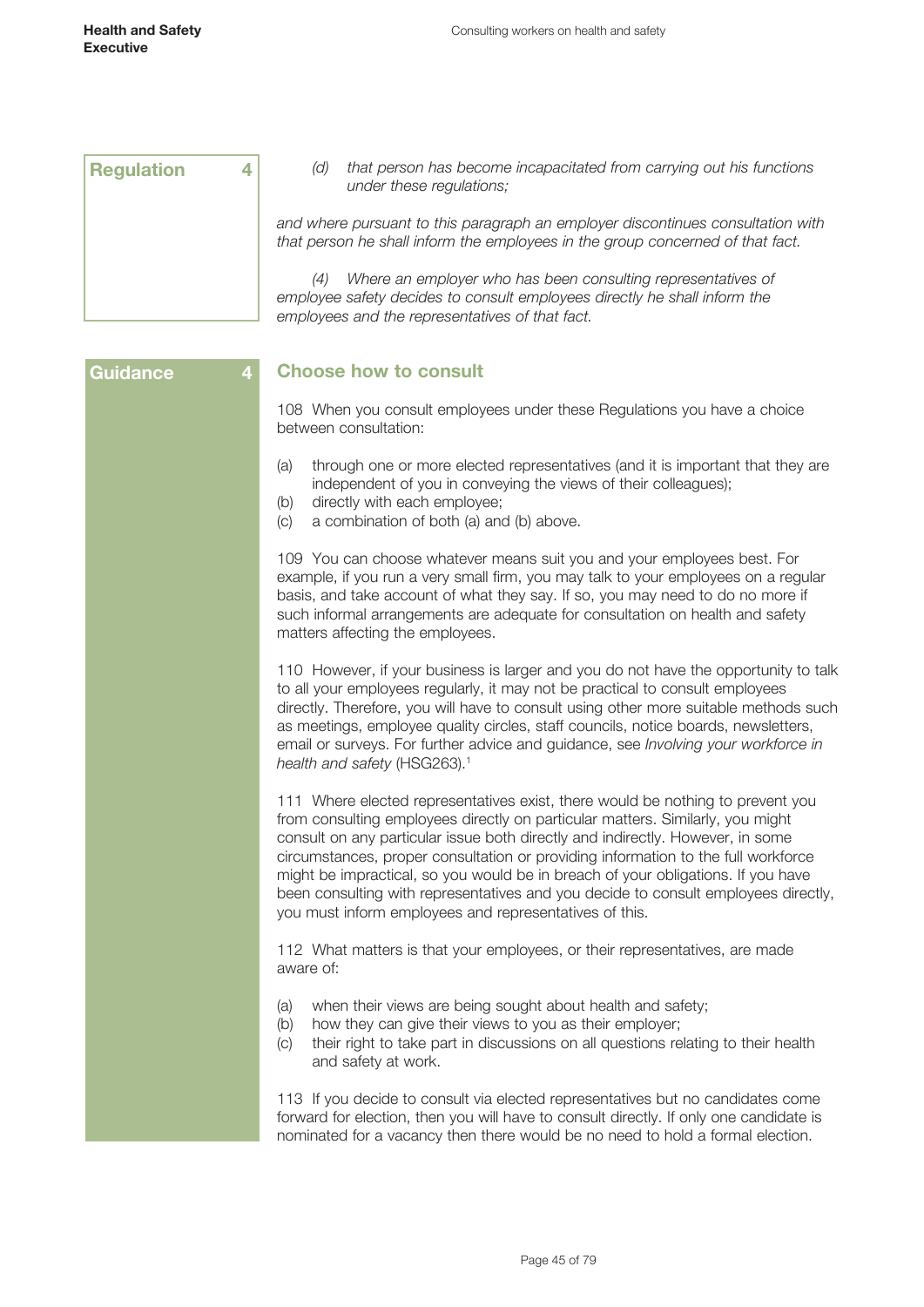## Regulation 5 Duty of employer to provide information

| <b>Regulation</b> | Where an employer consults employees directly he shall, subject to<br>5<br>(1)<br>paragraph (3), make available to those employees such information, within the<br>employer's knowledge, as is necessary to enable them to participate fully and<br>effectively in the consultation.<br>Where an employer consults representatives of employee safety he shall,<br>(2) |
|-------------------|------------------------------------------------------------------------------------------------------------------------------------------------------------------------------------------------------------------------------------------------------------------------------------------------------------------------------------------------------------------------|
|                   | subject to paragraph (3), make available to those representatives such information,<br>within the employer's knowledge, as is -                                                                                                                                                                                                                                        |
|                   | (a)<br>necessary to enable them to participate fully and effectively in the<br>consultation and in the carrying out of their functions under these<br>Regulations;                                                                                                                                                                                                     |
|                   | contained in any record which he is required to keep by regulation 7 of<br>(b)<br>the Reporting of Injuries, Diseases and Dangerous Occurrences<br>Regulations 1995 <sup>(a)</sup> and which relates to the workplace or the group of<br>employees represented by those representatives.                                                                               |
|                   | Nothing in paragraph (1) or (2) shall require an employer to make<br>(3)<br>available any information -                                                                                                                                                                                                                                                                |
|                   | the disclosure of which would be against the interests of national<br>(a)<br>security;                                                                                                                                                                                                                                                                                 |
|                   | which he could not disclose without contravening a prohibition imposed<br>(b)<br>by or under any enactment;                                                                                                                                                                                                                                                            |
|                   | relating specifically to an individual, unless he has consented to its being<br>(C)<br>disclosed;                                                                                                                                                                                                                                                                      |
|                   | (d)<br>the disclosure of which would, for reasons other than its effect on health<br>or safety, cause substantial injury to the employer's undertaking or,<br>where the information was supplied to him by some other person, to the<br>undertaking of that other person; or                                                                                           |
|                   | obtained by the employer for the purpose of bringing, prosecuting or<br>(e)<br>defending any legal proceedings;                                                                                                                                                                                                                                                        |
|                   | or to provide or allow the inspection of any document or part of a document which<br>is not related to health or safety.                                                                                                                                                                                                                                               |
|                   | SI 1995/3163.<br>(a)                                                                                                                                                                                                                                                                                                                                                   |
| Guidance          | What information do I have to provide?                                                                                                                                                                                                                                                                                                                                 |

#### **What information do I have to provide?**

114 You must provide enough information to allow your employees to participate fully and effectively in the consultation. So, if you are consulting about new measures to be introduced, for example, you may need to give information on:

- (a) the health and safety risks arising from the new measures;
- (b) the measures in place, or which will be introduced, to eliminate or reduce them;
- (c) what employees should do when encountering risks and hazards.

115 You should already have the relevant information to provide your representatives with as part of your health and safety management system. There is no need for you to present this in a different format and provide it as a separate package, or to get hold of additional information you do not have specifically for your health and safety representatives. In providing this information, it can be useful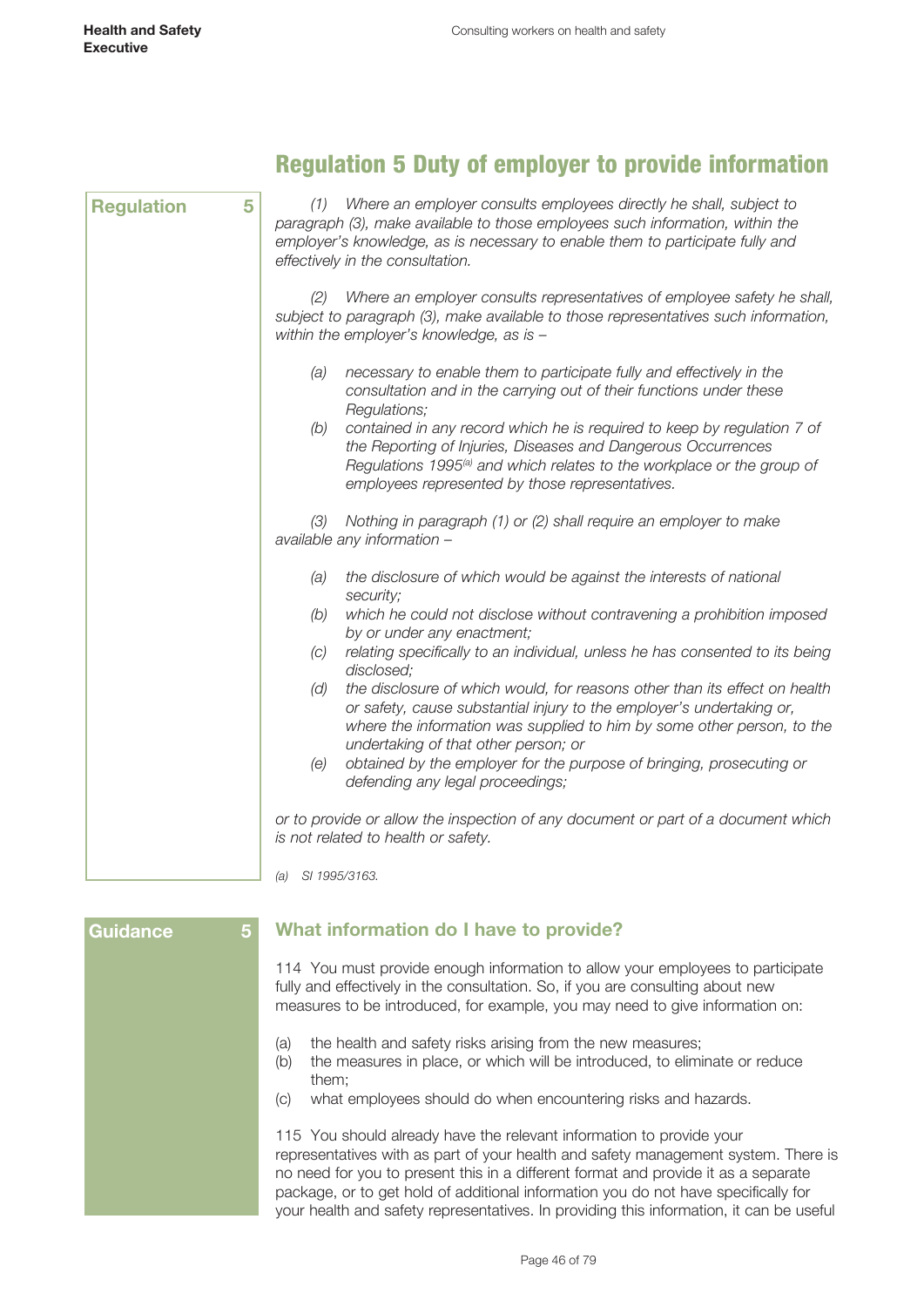to reflect the structure of your business. For example, if you manage a large multisite business, ensure good communication of information between those who make decisions in your business and your health and safety representatives. But you do not have to provide information for consultation if the exemptions listed in regulation 5(3) apply to it. 116 Regulations 6 and 7, Schedules 1 and 2 and guidance paragraphs 117 to 124 relate specifically to consultation via elected representatives. **Guidance 5**

# Regulation 6 Functions of representatives of employee safety

| 6<br><b>Regulation</b> |  | Where an employer consults representatives of employee safety each of those<br>representatives shall, for the period for which that representative is so consulted,<br>have the following functions -                                                           |
|------------------------|--|-----------------------------------------------------------------------------------------------------------------------------------------------------------------------------------------------------------------------------------------------------------------|
|                        |  | to make representations to the employer on potential hazards and<br>(a)<br>dangerous occurrences at the workplace which affect, or could affect,<br>the group of employees he represents;                                                                       |
|                        |  | to make representations to the employer on general matters affecting the<br>(b)<br>health and safety at work of the group of employees he represents and,<br>in particular, on such matters as he is consulted about by the employer<br>under regulation 3; and |
|                        |  | to represent the group of employees he represents in consultations at<br>(C)<br>the workplace with inspectors appointed under section 19(1) of the<br>1974 Act.                                                                                                 |

| <b>Guidance</b> | F |
|-----------------|---|
|                 |   |
|                 |   |
|                 |   |

## **Statutory functions of elected health and safety representatives**

117 As long as a person holds office as an elected representative of employee health and safety and is being consulted by you, the law gives them the functions described in regulation 6. Health and safety representatives (and employees) can make representations to you on their own initiative – they are not restricted to the occasions when you consult them.

# Regulation 7 Training, time off and facilities for representatives of employee safety and time off for candidates



*(1) Where an employer consults representatives of employee safety, he* 

*shall –* 

- 
- *(a) ensure that each of those representatives is provided with such training in respect of that representative's functions under these Regulations as is reasonable in all the circumstances and the employer shall meet any reasonable costs associated with such training including travel and subsistence costs; and*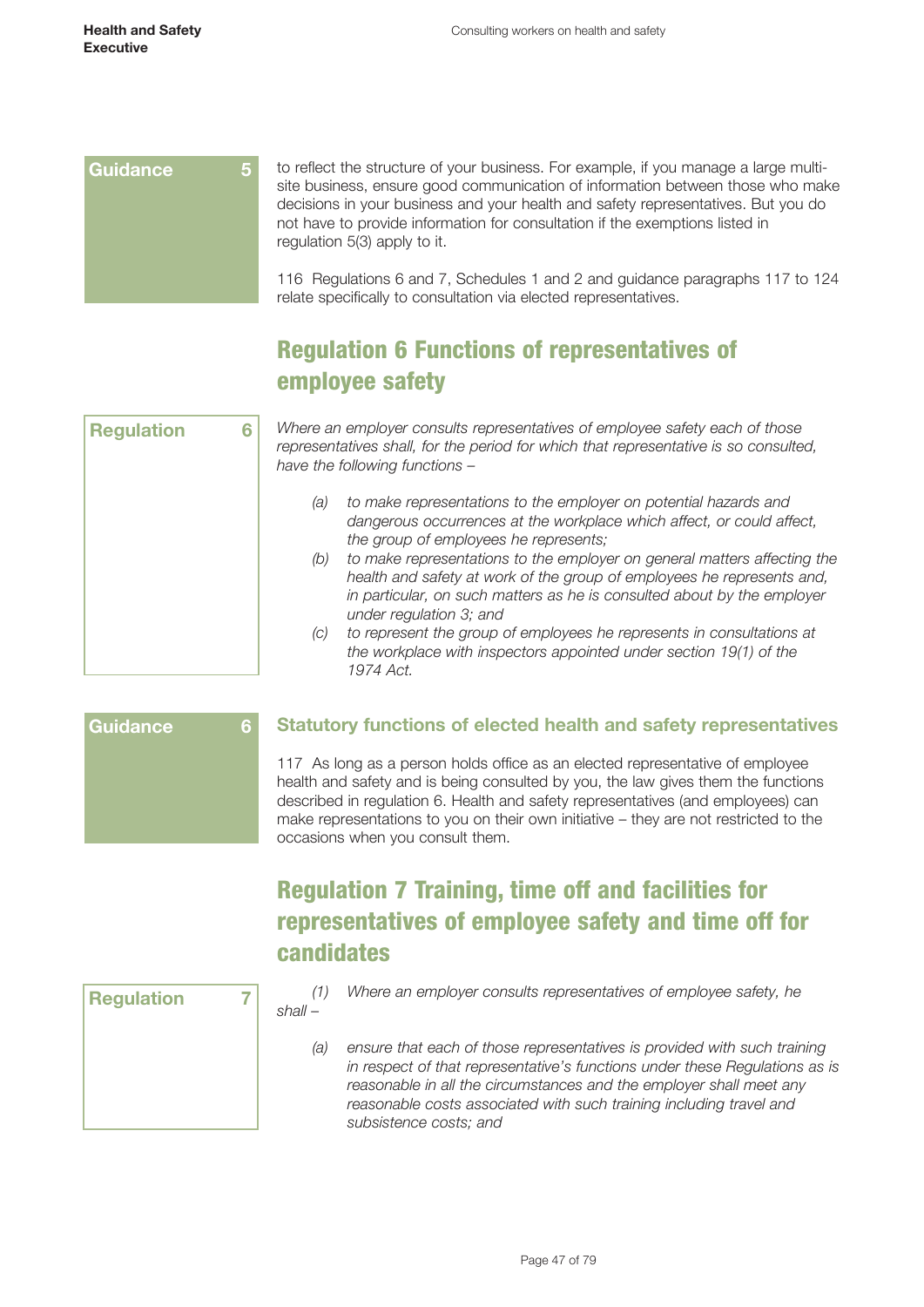**Schedule 1 Regulation 7(3)**



## Schedule 1 Pay for time off

## **Regulation 7(3)**

*(1) Subject to paragraph 3 below, where a person is permitted to take time off in accordance with regulation 7(1)(b) or 7(2), his employer shall pay him –* 

- *(a) where the person's remuneration for the work he would ordinarily have been doing during that time does not vary with the amount of work done, as if he had worked at that work for the whole of that time;*
- *(b) where the person's remuneration for that work varies with the amount of work done, an amount calculated by reference to the average hourly earnings for that work (ascertained in accordance with paragraph 2).*

*(2) The average hourly earnings referred to in paragraph 1(b) are the average hourly earnings of the person concerned or, if no fair estimate can be made of those earnings, the average hourly earnings for work of that description of persons in comparable employment with the same employer or, if there are no such persons, a figure of average hourly earnings which is reasonable in all the circumstances.* 

*(3) Any payment to a person by an employer in respect of a period of time off –* 

- *(a) if it is a payment which discharges any liability which the employer may have under sections 168 or 169 of the Trade Union and Labour Relations (Consolidation) Act 1992,<sup>(a)</sup> in respect of that period, shall also discharge his liability in respect of the same period under regulation 7(1)(b) or 7(2);*
- *(b) if it is a payment under any contractual obligation, shall go towards discharging the employer's liability in respect of the same period under regulation 7(1)(b) or 7(2);*
- *(c) if it is a payment under regulation 7(1)(b) or 7(2), shall go towards discharging any liability of the employer to pay contractual remuneration in respect of the same period.*

*(a) 1992 c.52.*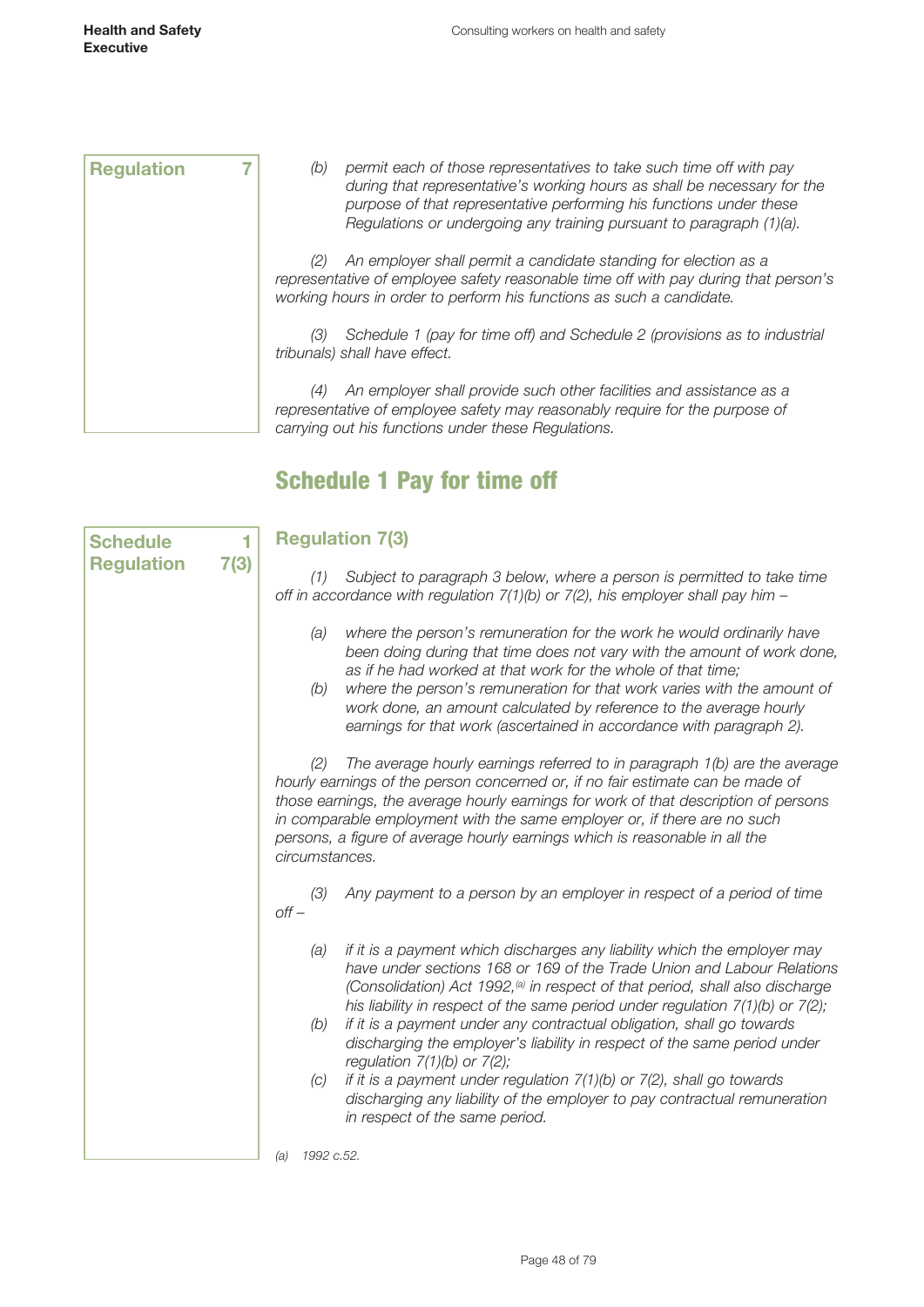## Schedule 2 Provisions as to industrial tribunals

| <b>Schedule</b>   | $\overline{2}$ | <b>Regulation 7(3)</b>                                                                                                                                                                                                                                                                                                                                                                                                                                                                                                                                         |  |  |
|-------------------|----------------|----------------------------------------------------------------------------------------------------------------------------------------------------------------------------------------------------------------------------------------------------------------------------------------------------------------------------------------------------------------------------------------------------------------------------------------------------------------------------------------------------------------------------------------------------------------|--|--|
| <b>Regulation</b> | 7(3)           | An [employment tribunal] <sup>(a)</sup> shall have jurisdiction to determine complaints<br>(1)<br>in accordance with the following provisions of this Schedule.                                                                                                                                                                                                                                                                                                                                                                                                |  |  |
|                   |                | A person (referred to in this Schedule as the "complainant") may present<br>(2)<br>a complaint to an industrial tribunal that -                                                                                                                                                                                                                                                                                                                                                                                                                                |  |  |
|                   |                | his employer has failed to permit him to take time off in accordance with<br>(a)<br>regulation $7(1)$ (b) or $7(2)$ ; or<br>(b)<br>his employer has failed to pay him in accordance with regulation 7(1)(b)<br>or 7(2) and Schedule 1.                                                                                                                                                                                                                                                                                                                         |  |  |
|                   |                | An [employment tribunal] shall not consider a complaint under<br>(3)<br>paragraph 2 unless it is presented within three months of the date when the failure<br>occurred or within such further period as the tribunal considers reasonable in a<br>case where it is satisfied that it was not reasonably practicable for the complaint to<br>be presented within the period of three months.                                                                                                                                                                   |  |  |
|                   |                | Where an [employment tribunal] finds a complaint under paragraph 2(a)<br>(4)<br>well-founded the tribunal shall make a declaration to that effect and may make an<br>award of compensation to be paid by the employer to the complainant which shall<br>be of such amount as the tribunal considers just and equitable in all the<br>circumstances having regard to the employer's default in failing to permit time off to<br>be taken by the complainant and to any loss sustained by the complainant which is<br>attributable to the matters complained of. |  |  |
|                   |                | Where on a complaint under paragraph 2(b) an [employment tribunal]<br>(5)<br>finds that the employer has failed to pay the complainant the whole or part of the<br>amount required to be paid in accordance with regulation $7(1)(b)$ or $7(2)$ and<br>Schedule 1, the tribunal shall order the employer to pay the complainant the<br>amount which it finds due to him.                                                                                                                                                                                       |  |  |
|                   |                | Words in square brackets have been substituted by the Employment Rights (Dispute Resolution)<br>(a)<br>Act 1998.                                                                                                                                                                                                                                                                                                                                                                                                                                               |  |  |
| <b>Guidance</b>   |                | <b>Facilities for elected health and safety representatives</b>                                                                                                                                                                                                                                                                                                                                                                                                                                                                                                |  |  |
|                   |                | 118 So that elected representatives of employee health and safety can carry out<br>their functions properly, you must:                                                                                                                                                                                                                                                                                                                                                                                                                                         |  |  |

- (a) provide them with facilities and assistance they may reasonably require to carry out their functions under these Regulations. What is needed in particular circumstances will vary widely. For example, it could involve access to:
	- (i) lists showing the names and workplaces of employees in a representative's constituency;
	- (ii) communications, distribution and photocopying facilities for the representative to communicate with represented employees;
	- (iii) you or your senior management to discuss health and safety issues whenever the representative(s) might reasonably wish to do so;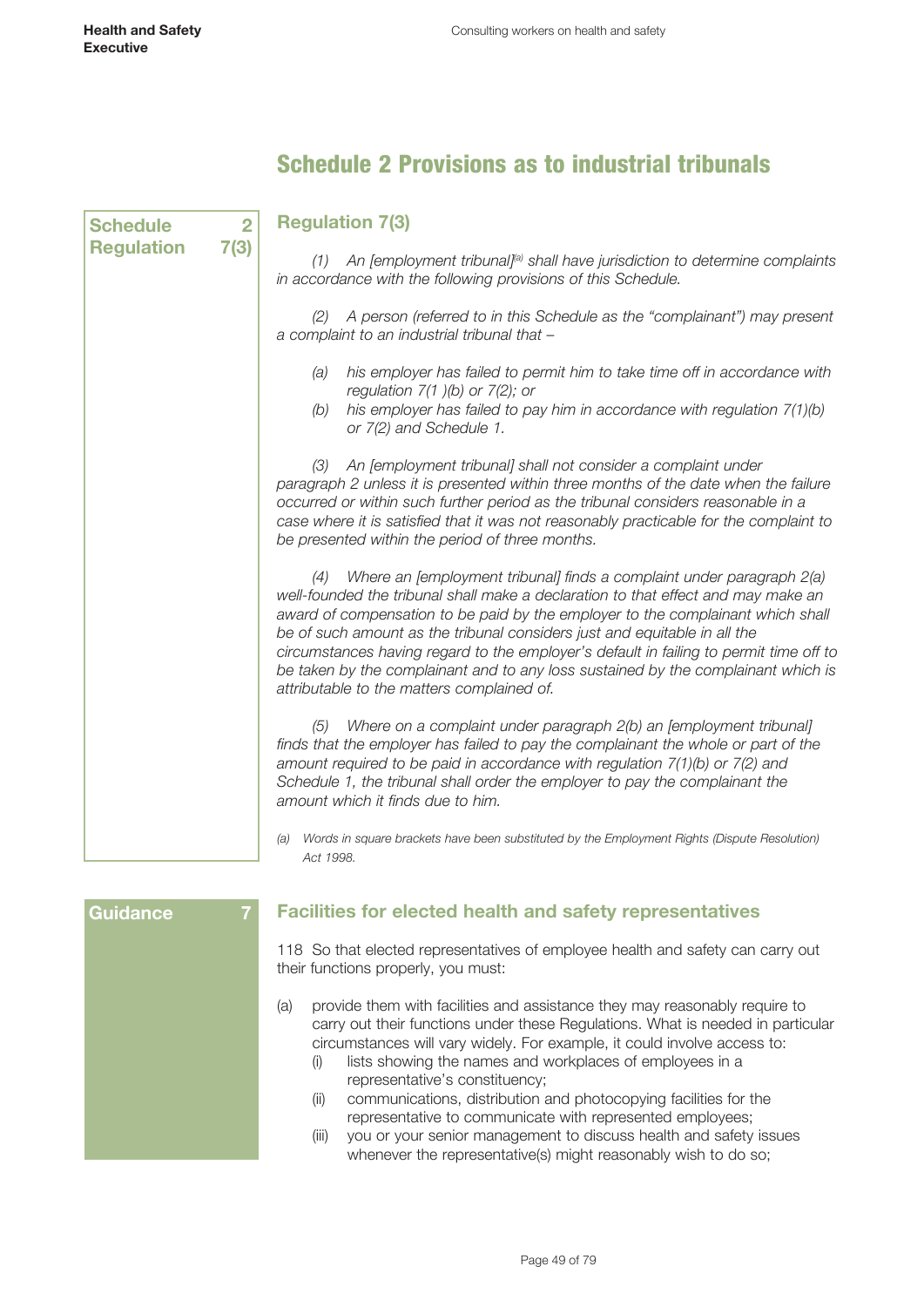| Guidance | give them time off with pay,* during working hours, as is necessary to perform<br>(b)<br>the representative's functions under these Regulations, and for training as is<br>reasonable in all the circumstances in respect of those functions. In practice,<br>this means they should carry out their duties as part of their normal job, and<br>you will need to take account of this in their workload;<br>ensure they are provided with adequate training (see paragraphs 119<br>(C)<br>and 120);<br>ensure they are protected against being penalised (see paragraph 126).<br>(d)<br>$\star$<br>When elected representatives are entitled to take time off under the Health and Safety (Consultation<br>with Employees) Regulations 1996, you must give them the pay they would ordinarily receive for the<br>work they would otherwise have been doing during that time. Schedule 1 to the Regulations sets<br>out the requirements in detail.                                                                                                                                                                                                                                                                                                                                                                |
|----------|-------------------------------------------------------------------------------------------------------------------------------------------------------------------------------------------------------------------------------------------------------------------------------------------------------------------------------------------------------------------------------------------------------------------------------------------------------------------------------------------------------------------------------------------------------------------------------------------------------------------------------------------------------------------------------------------------------------------------------------------------------------------------------------------------------------------------------------------------------------------------------------------------------------------------------------------------------------------------------------------------------------------------------------------------------------------------------------------------------------------------------------------------------------------------------------------------------------------------------------------------------------------------------------------------------------------|
|          | Training for elected health and safety representatives<br>119 Individuals' abilities and needs will vary widely. Some may need to undertake a<br>structured programme that will give them the necessary skills and knowledge.<br>Others may already be sufficiently competent in respect of representational skills,<br>knowledge of health and safety issues and current legislation so little or no initial<br>special training will be required. Further training may be needed in the light of<br>legislative changes, different working conditions, new hazards etc. You must pay<br>any reasonable costs associated with such training, including any travel and<br>subsistence costs.<br>120 The Management Regulations already require, among other things, that all<br>employees are provided with adequate health and safety training when they are<br>recruited and if they are to be exposed to new or increased risks. The need for<br>further training must be considered when employees transfer or take on new<br>responsibilities, and when there is a change in the work equipment or systems of<br>work in use. Other regulations have more specific requirements. Details of many of<br>these can be found on HSE's competence web pages at:                                                  |
|          | www.hse.gov.uk/competence/industry-specific-competence.htm.<br>121 Once training needs are identified and agreed, you will have to identify<br>sources. For information please see Involving your workforce in health and safety<br>(HSG263) <sup>1</sup> and www.hse.gov.uk/involvement. There may be various possibilities,<br>including:<br>participation in health and safety training courses which trade unions run for<br>(a)<br>the representatives they appoint under the Safety Representatives and Safety<br>Committees Regulations 1977;*<br>health and safety courses which may be offered by your trade association,<br>(b)<br>specialist personnel organisations, the TUC, local Chambers of Commerce,<br>colleges and similar institutions;<br>distance learning materials.<br>$\left( \circ \right)$<br>$^{\star}$<br>There are some differences in the legal functions of trade union safety representatives as compared<br>with elected representatives of employee safety (the Safety Representatives and Safety Committees<br>Regulations 1977 give trade union safety representatives the additional functions of undertaking<br>inspections and investigations, for example). This means the training needed for them to carry out<br>their statutory functions is not precisely the same. |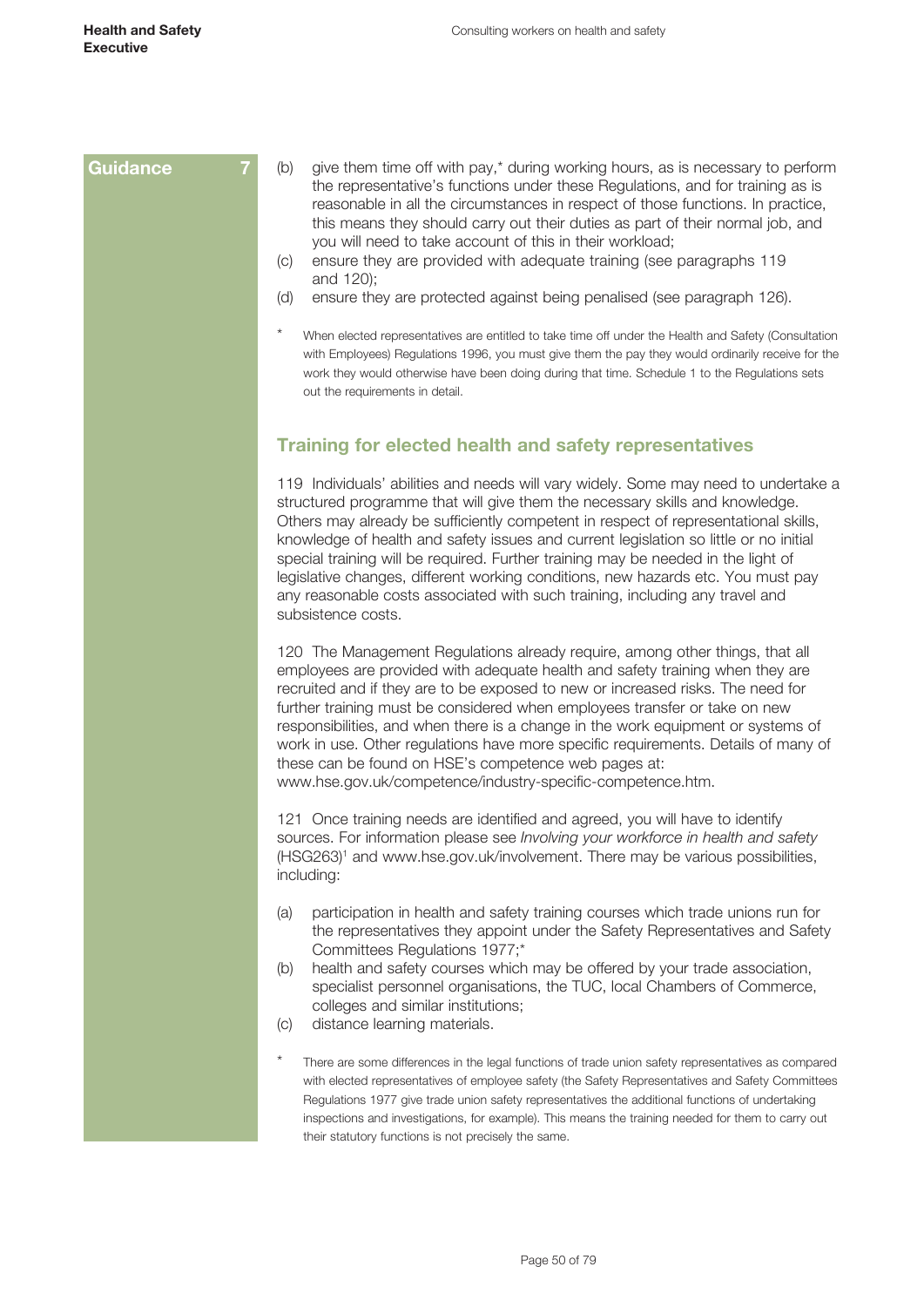| Guidance | <b>Preliminary arrangements for the election</b>                                                                                                                                                                                                                                                                                                                                                                                                                                                                                                                                                                                                                                                                                                                                                                                                                                              |
|----------|-----------------------------------------------------------------------------------------------------------------------------------------------------------------------------------------------------------------------------------------------------------------------------------------------------------------------------------------------------------------------------------------------------------------------------------------------------------------------------------------------------------------------------------------------------------------------------------------------------------------------------------------------------------------------------------------------------------------------------------------------------------------------------------------------------------------------------------------------------------------------------------------------|
|          | 122 When making the arrangements for electing representatives of employee<br>health and safety, it may be useful to consider the following:                                                                                                                                                                                                                                                                                                                                                                                                                                                                                                                                                                                                                                                                                                                                                   |
|          | <b>Constituencies</b><br>The Regulations require that you consult those representatives elected by a<br>(a)<br>group ('the constituency') in which the representative must be employed for<br>the purposes of representation. There is no legal definition of the group.<br>Constituencies may, for example, cover multiple sites if this is appropriate to<br>your particular business. Elected representatives may well have to travel, for<br>example, to consult dispersed or mobile constituents. The constituencies can<br>be specified in the light of the circumstances that apply to your business - see<br>paragraph (d) below for some factors you could bear in mind. There are no set<br>rules on how the election must be organised, or which employees must be<br>part of any particular constituency.                                                                         |
|          | <b>How often to hold elections</b><br>In deciding what interval to allow between elections, you may take account of<br>(b)<br>the benefits from giving any elected representative time to develop experience<br>to improve the way they carry out the functions and responsibilities of the<br>post. On the other hand, where your employees change quite frequently,<br>someone elected a couple of years ago may no longer be the choice of the<br>current workforce.*                                                                                                                                                                                                                                                                                                                                                                                                                      |
|          | <b>Optional functions for elected representatives</b><br>Elected representatives do not have to be confined to consultation on matters<br>(C)<br>set out in these particular Regulations. For example, you might find it<br>convenient to consult these representatives on matters other than health and<br>safety. Alternatively, some employers have elected health and safety<br>representatives who carry out investigations of accidents and complaints and<br>sit on health and safety committees in the same way as representatives<br>appointed under the Safety Representatives and Safety Committees<br>Regulations 1977. It would need to be clear to all those taking part in the<br>election that the elected representative(s) would include the particular<br>functions and consultation rights provided for by these Regulations, as well as<br>any others you wished to add. |
|          | <b>Number of representatives</b><br>When deciding how many representatives should be elected from a<br>(d)<br>constituency, it may be useful to take into account:<br>the total numbers of employees to be represented;<br>(i)<br>the variety of different groupings (eg by occupation, location, type of<br>(ii)<br>work or shift patterns) into which the employees might be divided;<br>the nature of the work activities employees undertake and the degree<br>(iii)<br>and character of the health and safety risks to which some or all of them<br>may be exposed.                                                                                                                                                                                                                                                                                                                      |
|          | The Offshore Installations (Safety Representatives and Safety Committees) Regulations 1989 set out<br>the requirements for offshore installations. These include that there must be at least two<br>constituencies for every installation; limits are set for the size of constituencies (no fewer than three,<br>no more than 40); and elections must be held at least every two years. But this model may not<br>meet the health and safety needs of any other situation.                                                                                                                                                                                                                                                                                                                                                                                                                   |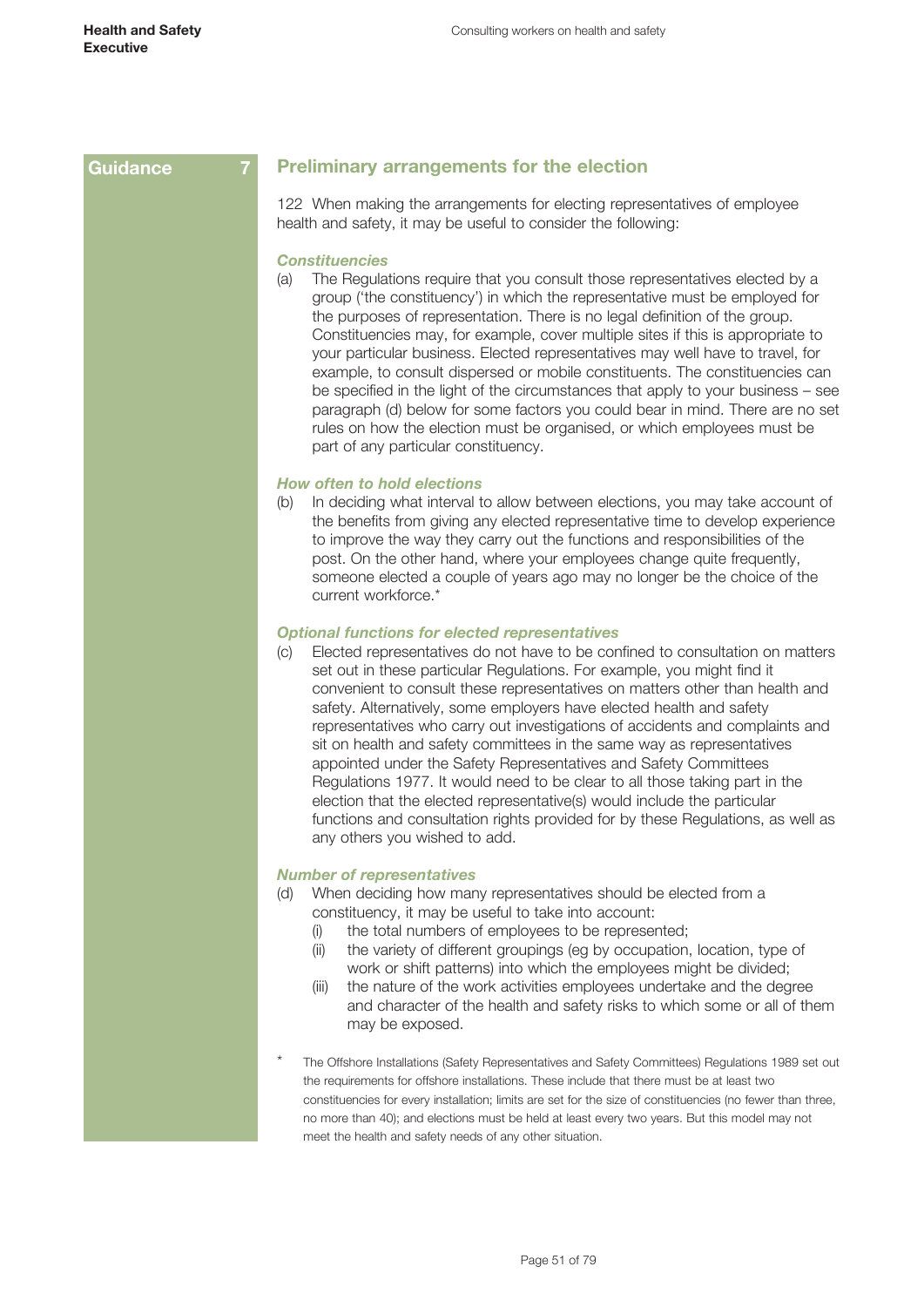| Guidance<br>7 | <b>Before the election</b>                                                                                                                                                                                                                                                                                                                                                                                                                                  |
|---------------|-------------------------------------------------------------------------------------------------------------------------------------------------------------------------------------------------------------------------------------------------------------------------------------------------------------------------------------------------------------------------------------------------------------------------------------------------------------|
|               | 123 It is important that the election is properly conducted so that the result reflects<br>the wishes of those in the constituency. In advance of the election, relevant<br>employees should be aware of:                                                                                                                                                                                                                                                   |
|               | which other employees or groups of employees are part of their constituency;<br>(a)<br>the length of time the elected representative(s) will hold office;<br>(b)<br>the nature of the health and safety functions of the elected representative(s).<br>(C)                                                                                                                                                                                                  |
|               | How to conduct an election                                                                                                                                                                                                                                                                                                                                                                                                                                  |
|               | 124 Here are some general principles that may be followed, to make sure the<br>election is fair and the representative(s) are independent of you:                                                                                                                                                                                                                                                                                                           |
|               | each of the employees to be represented must be able, if they wish, to stand<br>(a)<br>as a candidate on an equal basis to any other, and without any cost or<br>disadvantage to themselves;                                                                                                                                                                                                                                                                |
|               | a candidate standing for election as a representative of employee health and<br>(b)<br>safety must also be permitted reasonable time off with pay during working<br>hours to perform their functions as a candidate;<br>if the election is contested:<br>(C)                                                                                                                                                                                                |
|               | no one eligible to vote in the ballot is subjected to intimidation or<br>(i)<br>interference from any source intended to influence the way in which they<br>cast their vote;                                                                                                                                                                                                                                                                                |
|               | steps are taken to prevent the ballot papers from being tampered with at<br>(ii)<br>any stage (giving each one a serial number can be a useful further<br>protection);                                                                                                                                                                                                                                                                                      |
|               | as far as possible, each of the employees to be represented has an<br>(iii)<br>equal opportunity to cast their vote, without any cost or disadvantage to<br>themselves, for the candidate or candidates of their choice;<br>votes can be cast in secret;<br>(iv)                                                                                                                                                                                            |
|               | the result is determined by the number of votes cast for each candidate;<br>(v)<br>the election result is communicated, with sufficient information (eg on the<br>(d)<br>number of votes cast for each candidate in a contested election), as soon as<br>practicable, to all the candidates who stood and to the employees to be<br>represented by the elected representative, eg through notices at relevant<br>workplaces and/or company newsletters etc. |
|               | 125 To make sure that the election is properly carried out, you might want to get<br>help from an outside body. For more information about conducting elections and<br>some organisations that help to organise workplace elections and provide<br>independent scrutiny, see the worker involvement website at<br>www.hse.gsi.gov.uk/involvement.                                                                                                           |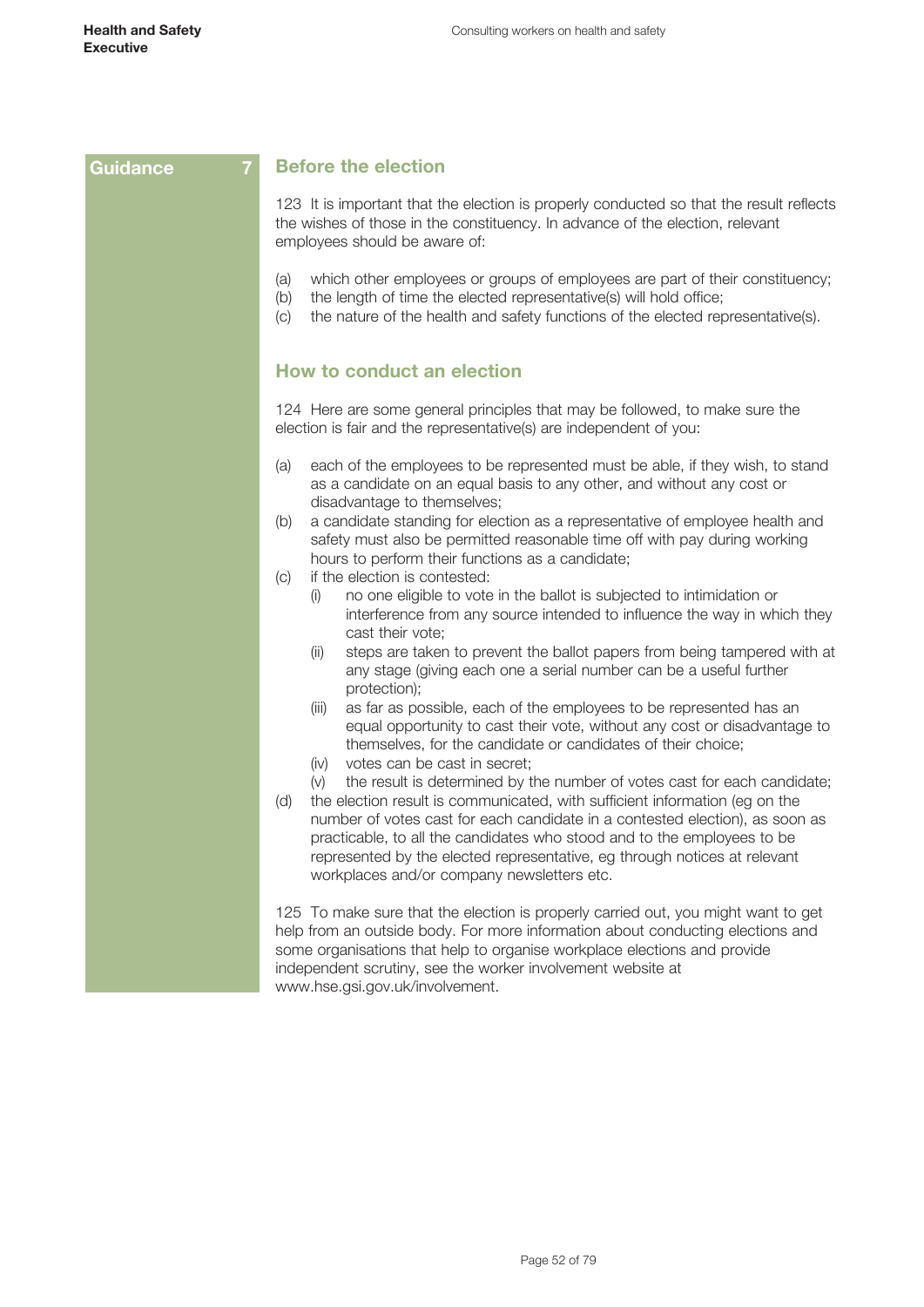# Regulation 8 Amendment of the Employment Rights Act 1996

# **Regulation 8**

**Guidance 8**

*In sections 44(1) (health and safety cases: right not to suffer detriment) and 100(1) (health and safety cases: unfair dismissal) of the Employment Rights Act 1996, after paragraph (b) insert –* 

*"(ba) the employee took part (or proposed to take part) in consultation with the employer pursuant to the Health and Safety (Consultation with Employees) Regulations 1996 or in an election of representatives of employee safety within the meaning of those Regulations (whether as a candidate or otherwise),".*

| 8 | <b>Protection against detriment</b> |  |  |
|---|-------------------------------------|--|--|
|   |                                     |  |  |

126 None of your employees may suffer any detriment because of anything reasonable they do, or propose to do, in connection with consultation on health and safety matters. If you penalise an employee (for example, by denying them promotion or opportunities for extra earnings) or dismiss them for such a reason, they could complain to an employment tribunal.\*

- 127 The same applies if you penalise an employee because:
- (a) of participation in an election for a representative of employee health and safety;
- (b) they are or have been a candidate in such an election; or
- (c) because of the functions they perform as a representative of health and safety other than the duties they have under sections 7 and 8 of the 1974 Act, providing, of course, they are acting lawfully.
- These protections apply to any employee, regardless of the length of time they have been working for you.

## Regulation 9 Exclusion of civil liability

**Regulation 9**

*Breach of a duty imposed by these Regulations shall, subject to regulation 7(3) and Schedule 2, not confer any right of action in any civil proceedings.*

# Regulation 10 Application of health and safety **legislation**

| <b>Regulation</b> | 10 |
|-------------------|----|
|                   |    |
|                   |    |

**Guidance 10**

*Sections 16 to 21, 23, 24, 26, 28, 33, 34, 36 to 39, 42(1) to (3) and 46 of the 1974 Act, the Health and Safety (Enforcing Authority) Regulations 1989 and the Health and Safety (Training for Employment) Regulations 1990 shall apply as if any references therein to health and safety regulations or to the relevant statutory provisions included references to these Regulations.* 

128 This means that these Regulations are, regarding such matters as who enforces them and powers of inspection, the same as regulations made under the 1974 Act. In particular, they apply to non-employed trainees (see paragraph104).

Page 53 of 79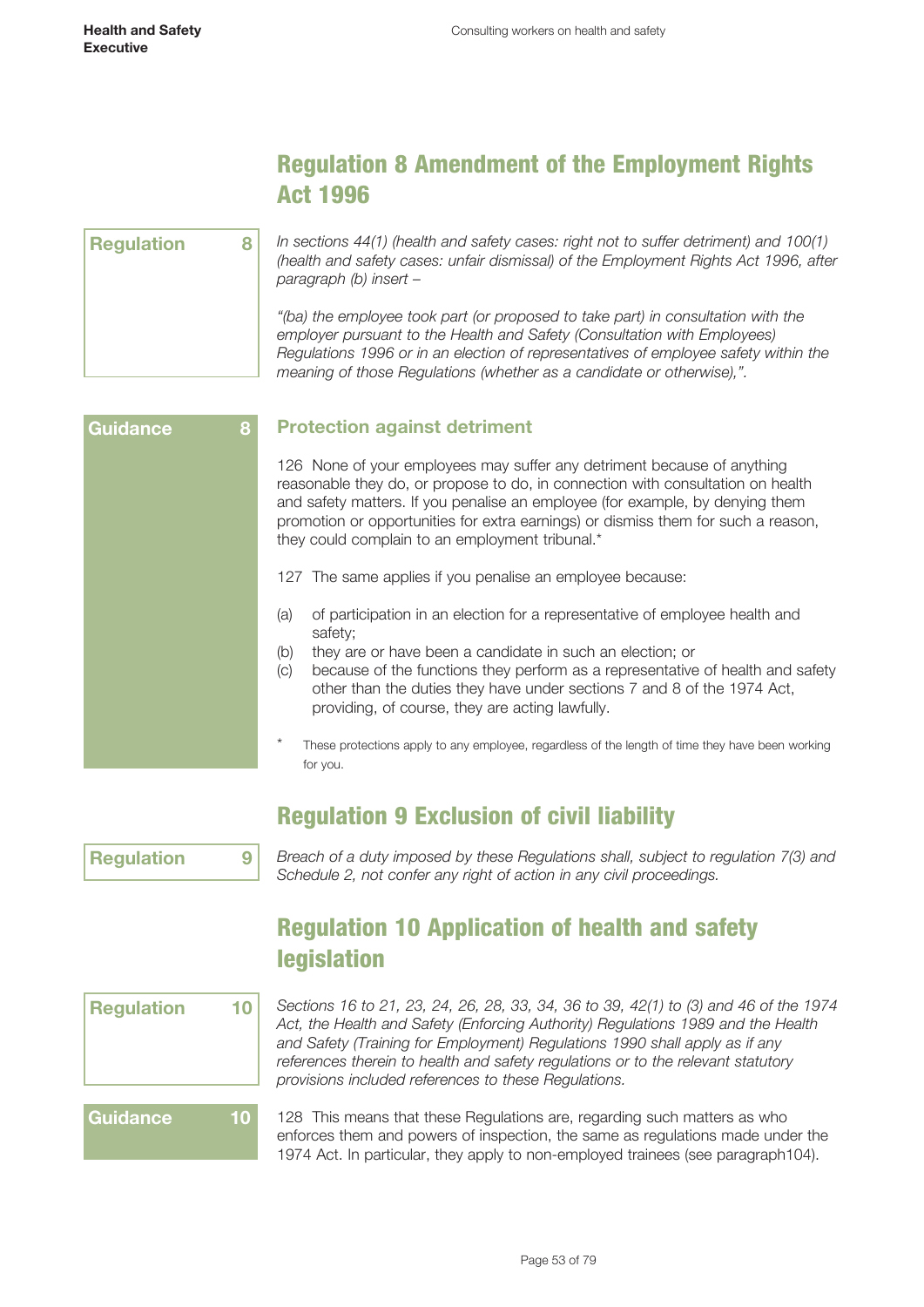

# Regulation 11 Application to the Crown and armed forces

| 11 |
|----|
|    |
|    |
|    |
|    |
|    |
|    |
|    |

*(1) Section 48 of the 1974 Act shall, subject to paragraph (2), apply in respect of these Regulations as it applies in respect of regulations made under Part I of that Act.* 

*(2) These Regulations shall apply in respect of members of the armed forces of the Crown subject to the following –* 

- *(a) references to "representatives of employee safety" (in regulation 4(1)(b) and elsewhere) shall, in respect of any group of employees, be references to one or more persons in that group who were appointed by the employer to represent that group for the purposes of such consultation;*
- *(b) references to "elected" and "re-elected" in regulation 4(3)(c) shall be, respectively, references to "appointed" and "re-appointed"; and*
- *(c) regulation 7(1)(b), (2) and (3) shall not apply.*

## Regulation 12 Disapplication to sea-going ships

**Regulation 12**

*These Regulations shall not apply to or in relation to the master or crew of a seagoing ship or to the employer of such persons in respect of the normal ship-board activities of a ship's crew under the direction of the master.*

Regulation 13 Amendment of the 1977 Regulations

# **Regulation 13**

*In regulation 3(1) of the 1977 Regulations the words, "except in the case of employees employed in a mine within the meaning of section 180 of the Mines and Quarries Act 1954 which is a coal mine" shall be omitted.*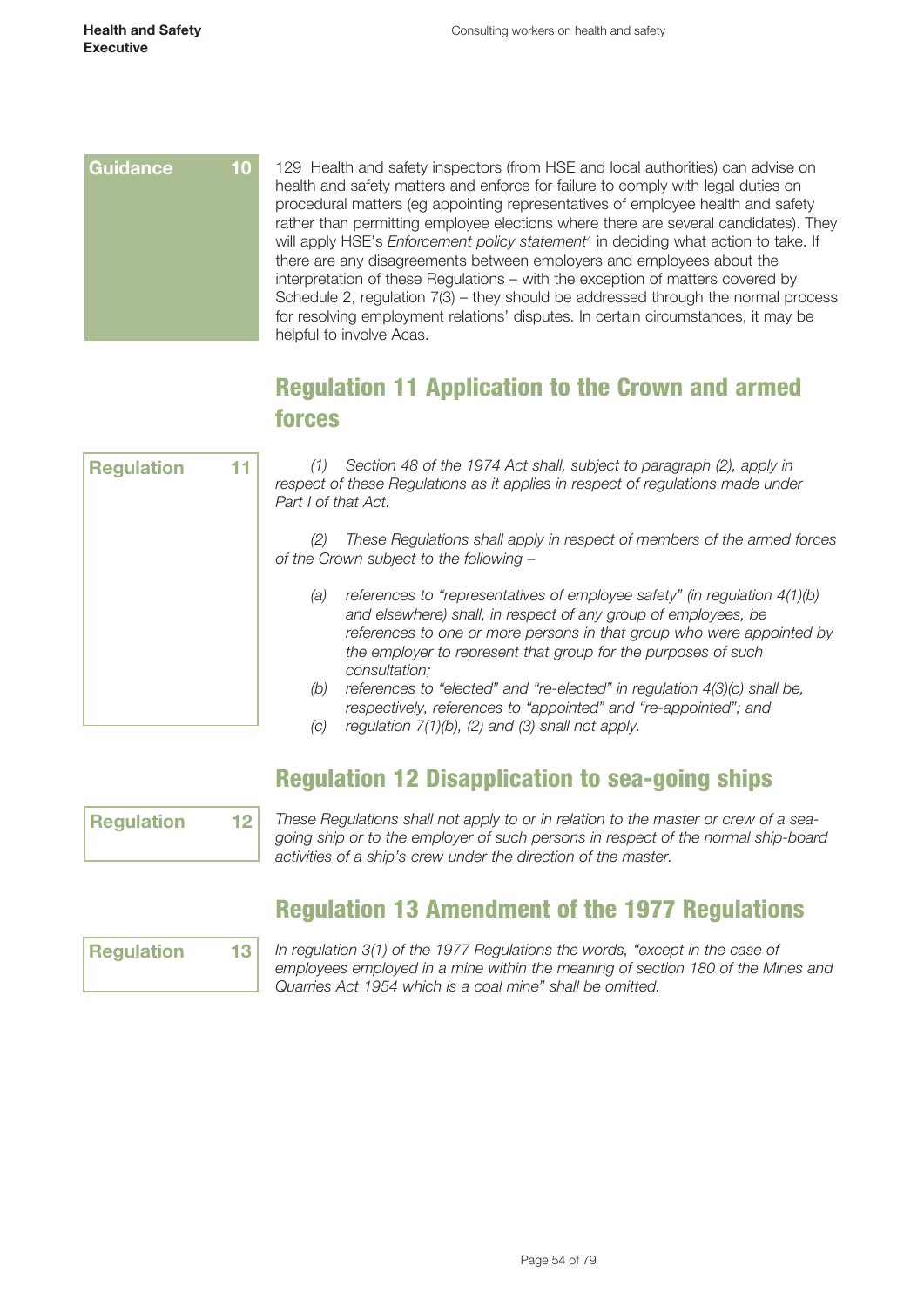# Appendix 1 Requirements for information for employees in existing health and safety legislation

1 The following health and safety legislation requires employers to give information to their employees. It is for illustrative purposes only and is not intended to be exhaustive. You need to satisfy yourself of your obligations. Each entry contains a brief summary of what is required but you will need to find out your precise duties by checking the relevant legislation or from the publications listed in the 'References' section.

2 In addition to requirements for information for employees in health and safety legislation, there are broader requirements in Employment Law under the Information and Consultation of Employees (ICE) Regulations 2004, introduced on 6 April 2005.12 They apply to all businesses with 50 or more employees. For more information about what the ICE Regulations require you to inform and consult your employees about, visit www.acas.org.uk for practical advice or www.berr.gov.uk/employment.

## **General health and safety**

#### *Health and Safety at Work etc Act 19746*

#### *Section 2: General duties of employers to their employees*

3 Every employer has a duty to ensure, so far as is reasonably practicable, the health, safety and welfare at work of all their employees, including the provision of information, instruction, training and supervision.

#### *Management of Health and Safety at Work Regulations 1999 (SI 1999/3242)8*

- 4 Information including:
- (a) risks to health and safety identified by risk assessments;
- (b) preventive and protective measures;
- (c) procedures for dealing with serious and imminent danger (including who is responsible for implementing the procedures such as dealing with evacuation);
- (d) for temporary employees on fixed contracts, any special occupational skills or qualifications needed for the work and any requirements for health surveillance;
- (e) where you employ a child, to provide a parent of the child with information on risks to health and safety and preventive and protective measures.

5 The employer must also ensure that any person working in their undertaking who is not their employee (and every self-employed person) is provided with appropriate instructions and comprehensible information regarding risks to their health and safety, and sufficient information to identify competent persons to implement evacuation procedures.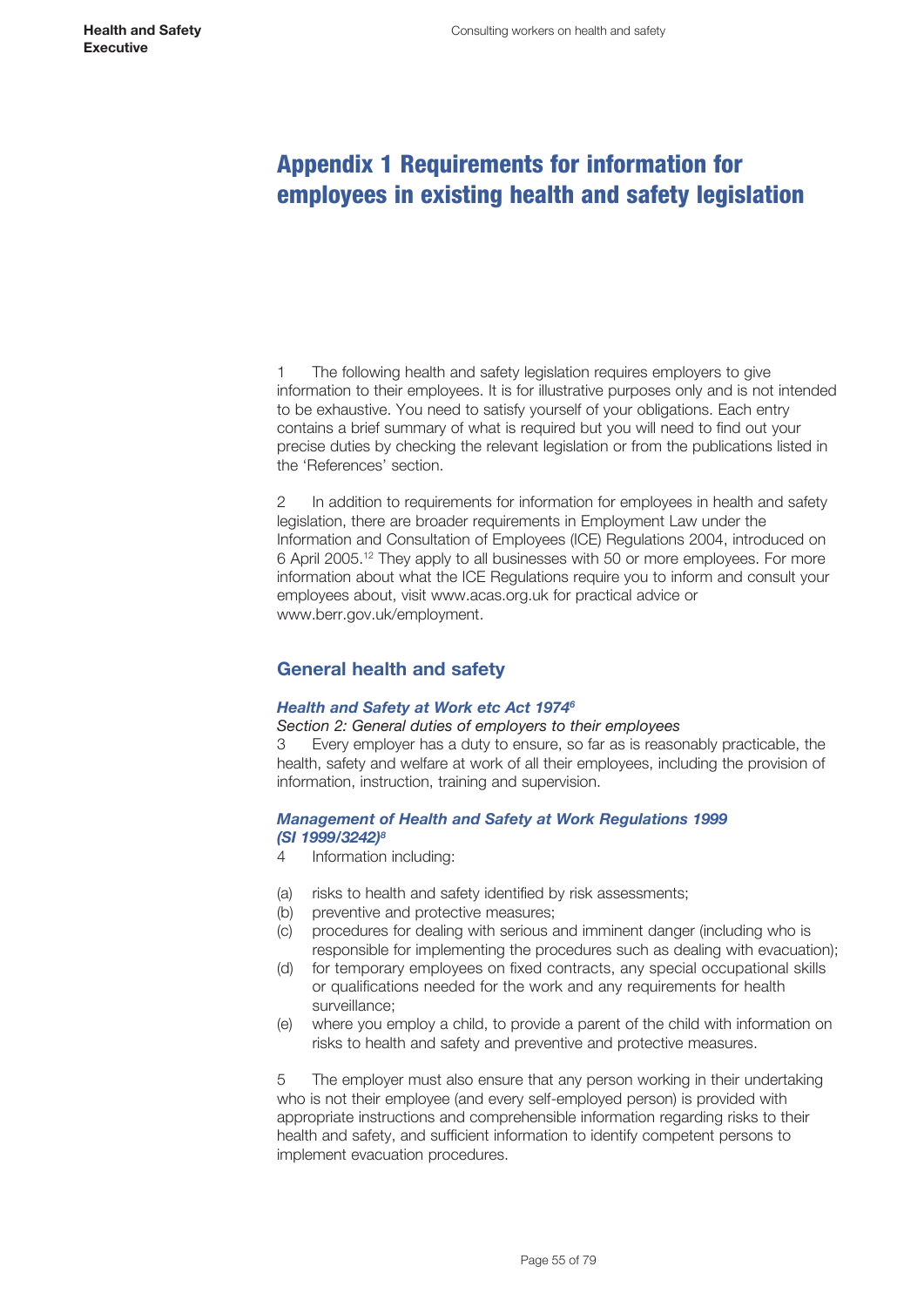# *Employers' Liability (Compulsory Insurance) Act 1969<sup>11</sup>*<br>6 **Employers must display copies of the certificate of insure**

Employers must display copies of the certificate of insurance for the information of their employees.

#### *Health and Safety (First Aid) Regulations 1981 (SI 1981/917)12*

First-aid arrangements: including facilities, responsible personnel and where first-aid equipment is kept.

#### *Health and Safety (Safety Signs and Signals) Regulations 1996 (SI 1996/341)13*

8 Each employee must be given comprehensible and relevant information on the measures to be taken in connection with safety signs.

#### *Health and Safety Information for Employees Regulations 1989 (SI 1989/682)*

- 9 Information about employees' health and safety welfare in the form of:
- (a) an approved poster14 to be displayed where it is reasonably accessible to the employee and in such a position where it can be easily seen and read by that employee as soon as is reasonably practicable after any employees are taken on; or
- (b) an approved leaflet to be given to employees as soon as practicable after they start.

#### *Health and Safety (Consultation with Employees) Regulations 1996 (SI 1996/1513)*

10 Necessary information to enable those employees who are not represented by representatives under the Safety Representatives and Safety Committees Regulations 1977 to fully take part in consultation under those Regulations, any records to be kept under the Reporting of Injuries, Diseases and Dangerous Occurrences Regulations 199515 and any health and safety information under any other statutory provision. See paragraph 106 of this book.

#### *Safety Representatives and Safety Committees Regulations 1977 (SI 1977/500)*

11 Necessary information to assist the work of safety representatives nominated in writing by a recognised trade union. (See also Railways and Other Guided Transport (Safety) Regulations 2006.16)

### **Health hazards**

#### *Control of Asbestos Regulations 2012 (SI 2012/632)17*

12 Information to those who are or who are liable to be exposed to asbestos, or supervise such employees and those who carry out work in connection with the employer's duties under these Regulations, on:

- (a) the properties of asbestos and its effects on health (including interaction with smoking);
- (b) the types of products likely to contain it;
- (c) operations which could result in asbestos exposure and the importance of preventive controls to minimise exposure;
- (d) safe work practices, control measures and protective equipment;
- (e) the purpose, choice, limitations, proper use and maintenance of respiratory protective equipment;
- (f) emergency procedures;
- (g) hygiene requirements;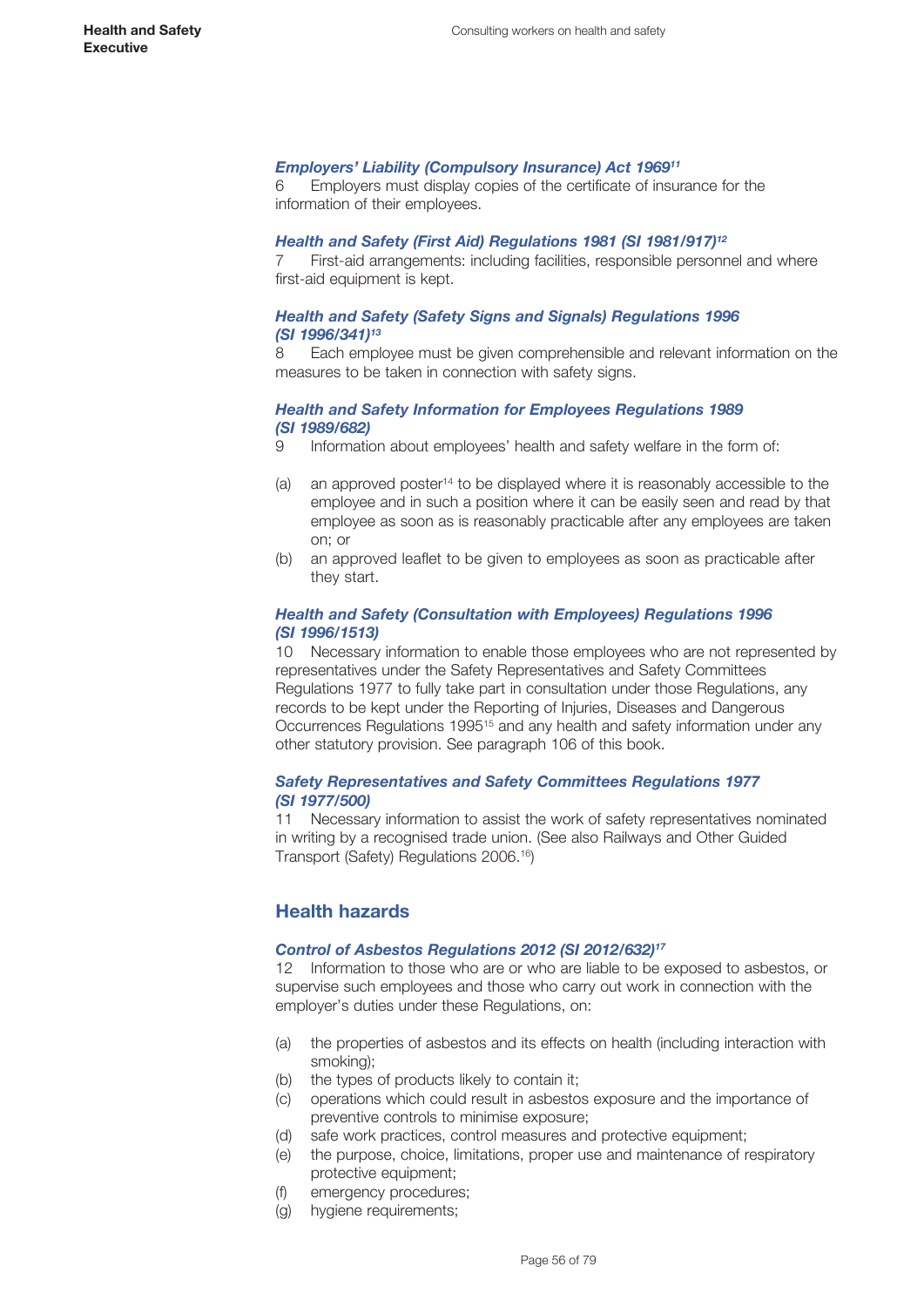- (h) decontamination procedures;
- (i) waste-handling procedures;
- (j) medical examination requirements;
- (k) control limit and the need for air monitoring;
- (l) the significant findings of risk assessments;
- (m) the results of air monitoring, with an explanation of the findings.

13 The information and instruction must be given at regular intervals, adapted to take account of significant changes in the type or methods of work carried out and provided in a manner appropriate to the nature and degree of exposure identified by the risk assessment.

#### *Control of Lead at Work Regulations 2002 (SI 2002/2676)18*

14 Suitable and sufficient information to employees who are liable to exposure to lead. The information must be adapted to take account of significant changes in the type of work or methods of work used, and provided in a manner appropriate to the level, type and duration of exposure identified by the risk assessment. This includes information on:

- (a) the form of lead (the risks it presents, any relevant occupational exposure limit, action level and suspension level, access to any relevant safety data sheet, and any other provisions concerning the hazardous properties of that form of lead);
- (b) the significant findings of the risk assessment;
- (c) appropriate precautions and actions to be taken by employees to safeguard themselves and other employees;
- (d) the results of any monitoring of exposure to lead;
- (e) the collective results of any medical surveillance (in a form so that they cannot be identified as relating to a particular person).

15 You also have to provide suitable and sufficient information, instruction and training to any person who carries out work under the Regulations whether or not they are your employee.

#### *Control of Noise at Work Regulations 2005 (SI 2005/1643)19*

16 Information, where there is exposure to noise at or above a lower exposure action value (daily or weekly personal noise exposure of 80 dB (A-weighted)), and a peak sound pressure of 135 dB (C-weighted), on:

- (a) the nature of the risks from exposure to noise;
- (b) the measures taken to comply with obligations to eliminate or control exposure to noise;
- (c) exposure limit values and upper and lower exposure action values;
- (d) the significant findings of risk assessments, any measurements taken and explanation of findings;
- (e) the availability and correct use of personal hearing protectors;
- (f) why and how to detect and report signs of hearing damage;
- (g) the entitlement to health surveillance where there is a risk to health, and its purposes;
- (h) safe working practices to minimise exposure to noise;
- (i) the collective results of any health surveillance.

17 The information must be updated to take account of significant changes in the type of work carried out or the working methods you use. You must also provide suitable and sufficient information to anyone (not just your employees), who carry out work in connection with your duties.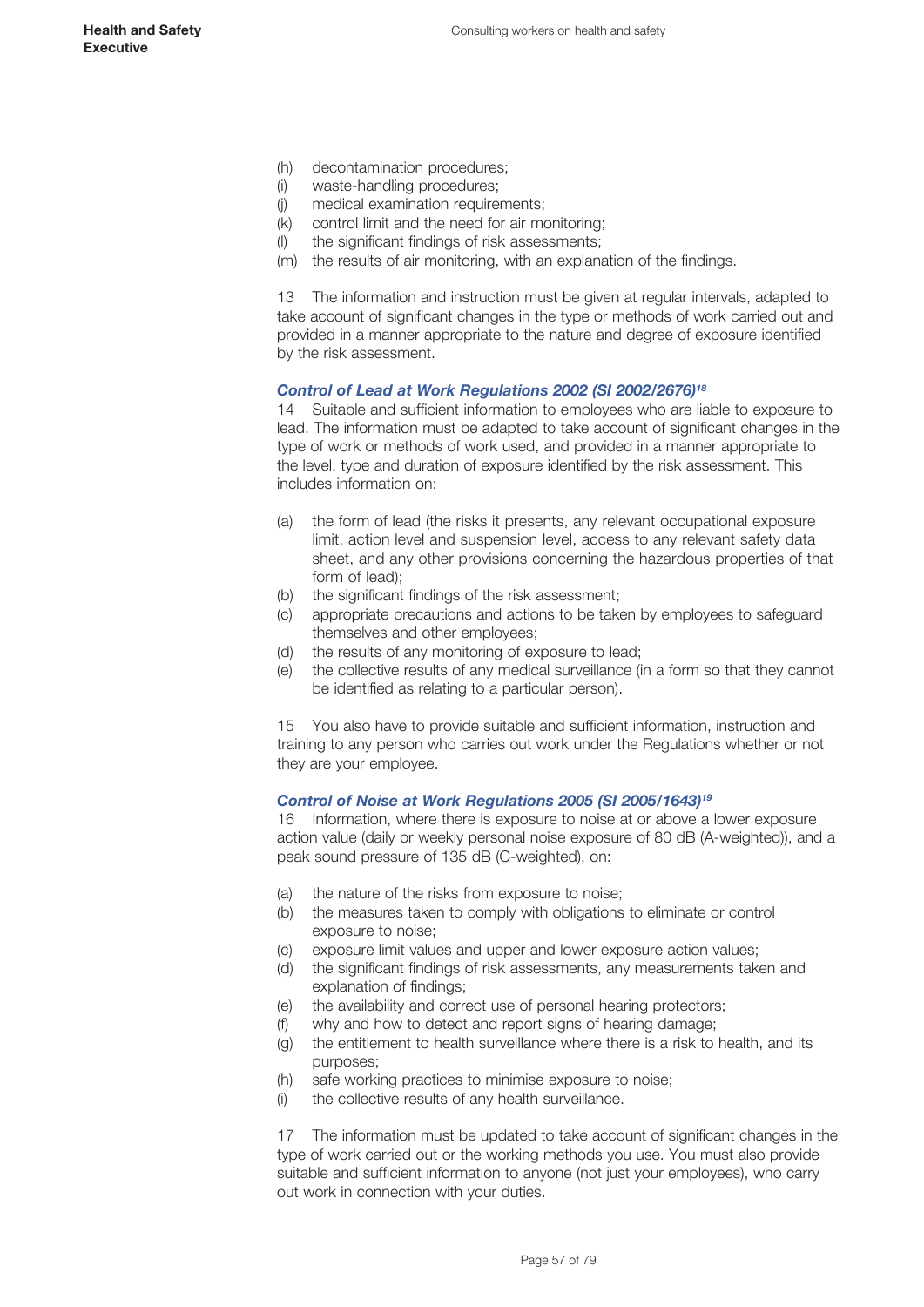#### *Control of Substances Hazardous to Health Regulations 2002 (SI 2002/2677)20*

18 Suitable and sufficient information must be given to employees who are liable to exposure to a substance hazardous to health. The information must be adapted to take account of significant changes in the type of work or methods of work used, and provided in a manner appropriate to the level, type and duration of exposure identified by the risk assessment. This includes information on:

- (a) details of the substances (including names, the risks to health they present, any relevant workplace exposure limit or similar occupational exposure limit, access to the relevant data sheet, and other legislative provisions which concern the hazardous properties of those substances);
- (b) the significant findings of risk assessments;
- (c) appropriate precautions and actions to be taken by employees to safeguard themselves and others;
- (d) the results of any required exposure monitoring, including providing information immediately if a workplace exposure limit has been exceeded;
- (e) the collective results of any required health surveillance, provided they cannot be identified as relating to a particular person;
- (f) written instructions for employees working with a Group 4 biological agent or material that may contain such an agent and if appropriate the display of notices which outline procedures for handling the material.

19 You also have to provide suitable and sufficient information, instruction and training to any person who carries out work under the Regulations whether or not they are your employee.

#### *Control of Vibration at Work Regulations 2005 (SI 2005/1093)21,22*

20 Where, as a result of health surveillance, an employee is found to have a disease or adverse health effect from exposure to vibration, employers must ensure that a suitably qualified person informs the employee and provides them with information and advice regarding any further health surveillance they should undergo.

21 Suitable and sufficient information and instruction must be given to employees and their representatives who are, or are liable to be, exposed to vibration if identified by risk assessment, or if employees are likely to be exposed to vibration at or above an exposure action value. The information must be adapted to take account of significant changes in the type or methods of work used by the employer. This includes information on:

- (a) the measures taken to comply with regulation 6 to eliminate or reduce the risk of exposure to vibration at source;
- (b) the exposure limit values and action values set out in regulation 4;
- (c) the significant findings of the risk assessment, including any measurements taken, with an explanation of those findings;
- (d) why and how to detect and report signs of injury;
- (e) entitlement to appropriate health surveillance and its purposes;
- (f) safe working practice to minimise exposure to vibration;
- (g) the collective results of any required health surveillance, provided they cannot be identified as relating to a particular person.

22 Employers must ensure that any person, whether or not their employee, who carries out work in connection with the employer's duties under these Regulations has suitable and sufficient information and instruction.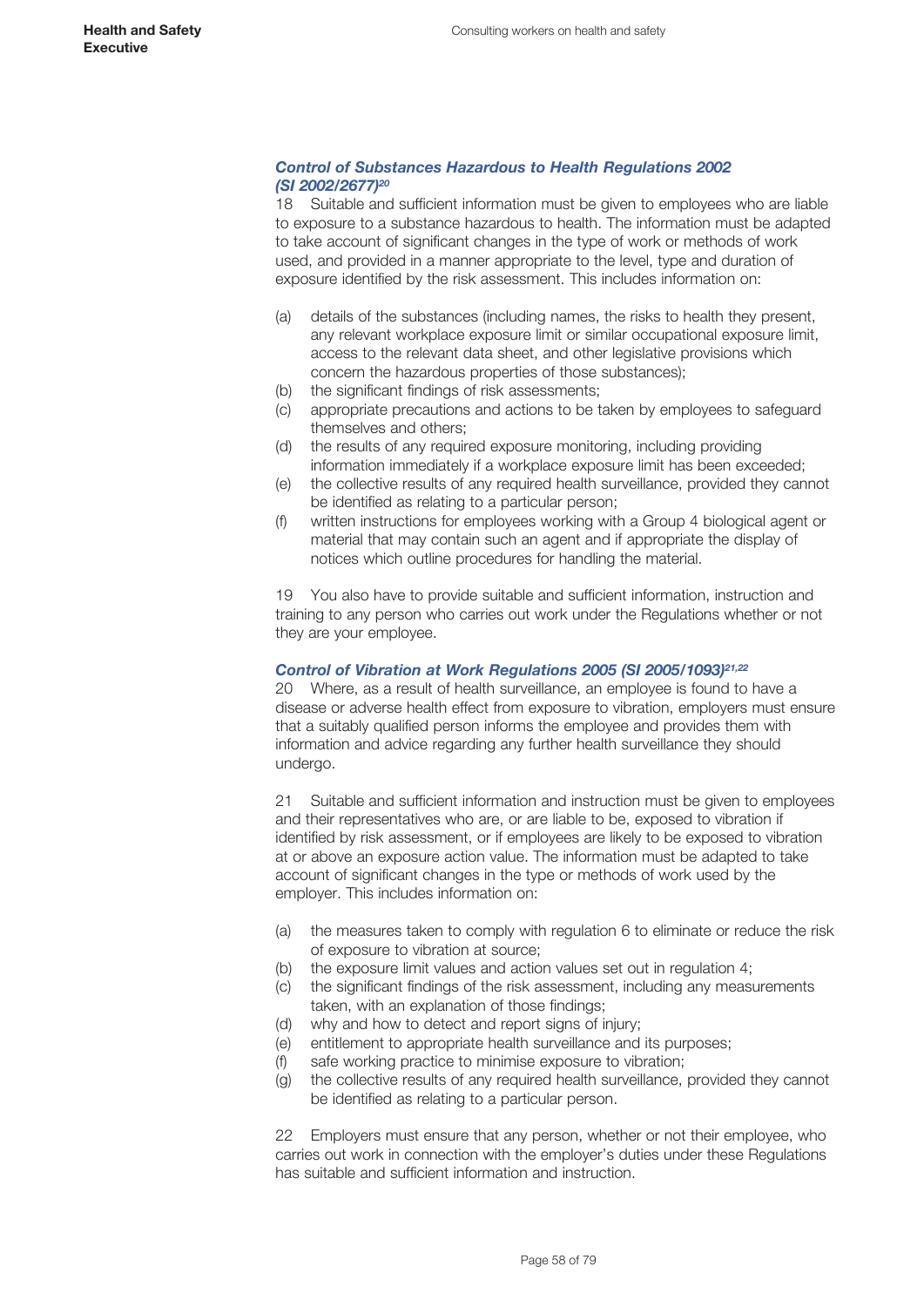#### *Health and Safety (Display Screen Equipment) Regulations 1992 as amended by the Health and Safety (Miscellaneous Amendments) Regulations 2002 (SI 1992/2792)23*

23 Health and safety information must be given about their workstations to both operators and users, and information on the measures taken to carry out an analysis of the workstations, and to ensure that the workstations meet the requirements set out in the Regulations. (The Regulations define who is an operator and who is a user.)

#### *Ionising Radiations Regulations 1999 (SI 1999/3232)24*

- 24 The Regulations require:
- (a) suitable and sufficient information and instruction to enable employees working with ionising radiations to know:
	- (i) the risks to health created by exposure;
	- (ii) precautions which should be taken;
	- (iii) the importance of complying with medical, technical and administrative requirements;
- (b) adequate information to be given to other people who are directly concerned with ionising radiation work you are doing:
- (c) information for female employees on the possible hazard to the unborn child and to a nursing infant and the importance of telling the employer as soon as they find out they are pregnant or if they are breastfeeding.

#### *Radiation (Emergency Preparedness and Public Information) Regulations 2001 (SI 2001/2975)25*

25 Where the risk assessment shows that it is reasonably foreseeable that a radiation emergency might arise, the operator must provide suitable and sufficient information and instruction for any employee who may be involved with or affected by arrangements in the operator's emergency plan.

#### *Manual Handling Operations Regulations 1992 (SI 1992/2793)26*

26 General indications to employees undertaking any manual handling operations and, where reasonably practicable, information on:

- (a) the weight of loads for employees undertaking manual handling;
- (b) the heaviest side of any load whose centre of gravity is not positioned centrally.

## **Safety hazards**

#### *Provision and Use of Work Equipment Regulations 1998 (SI 1998/2306)27*

27 Adequate health and safety information and, where appropriate, written instructions must be given to employees and their supervisors or managers regarding the use of work equipment, including:

- (a) conditions and methods of use of work equipment (including hand tools);
- (b) foreseeable abnormal situations and what to do if such a situation were to occur;
- (c) conclusions to be drawn from experience in using the work equipment.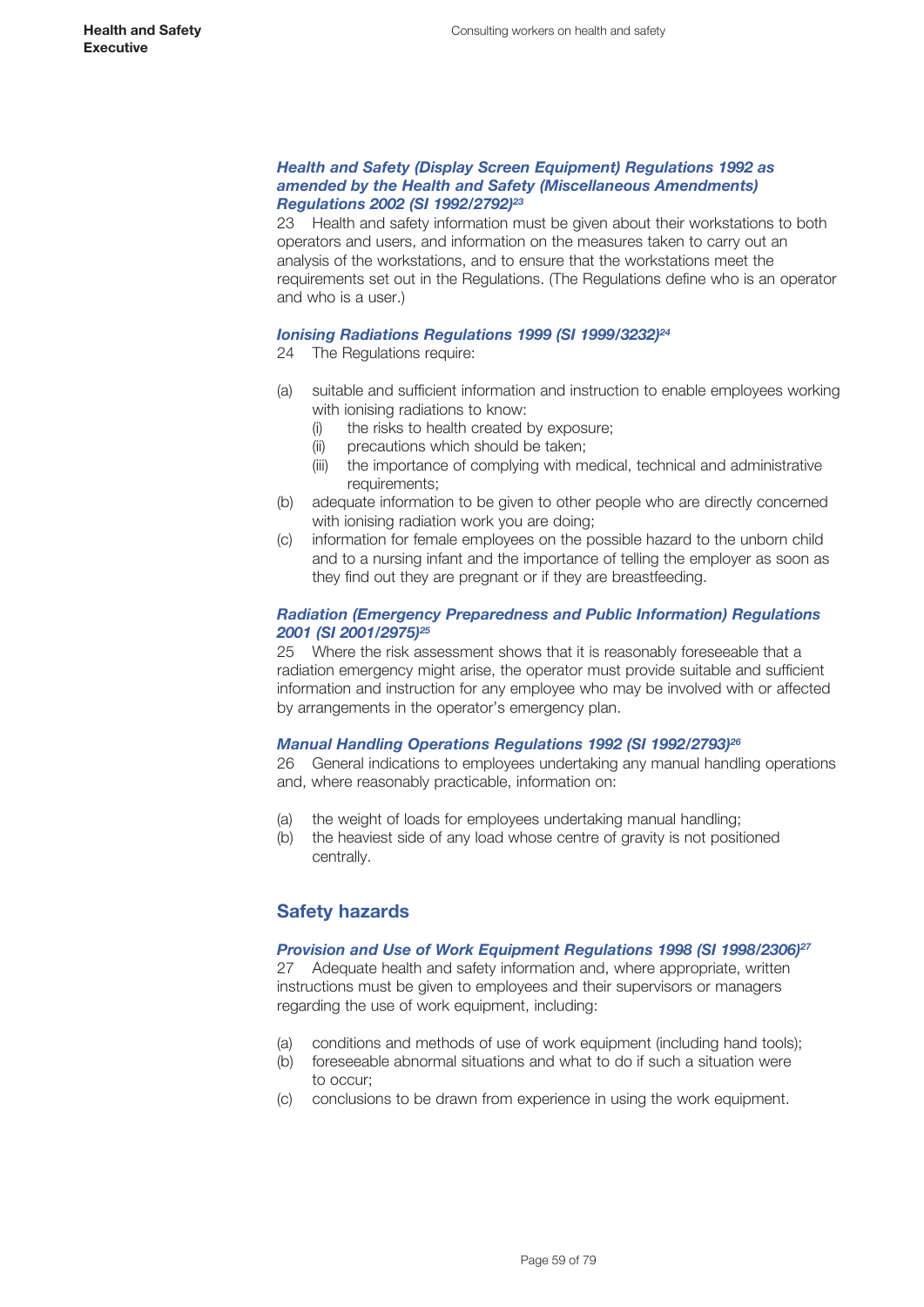#### *Personal Protective Equipment at Work Regulations 1992 (SI 1992/2966)28*

28 Employers must provide information to employees and ensure that such information is kept available to them on:

- (a) the risk(s) that the personal protective equipment (PPE) will avoid or limit;
- (b) the PPE's purpose and the way it must be used;
- (c) what their employees need to do to keep the PPE in working order and good repair.

## **Special hazards**

#### *Borehole Sites and Operations Regulations 1995 (SI 1995/2038)29*

29 An operator must ensure that the health and safety document is available to each employer at work at the site. The health and safety document must demonstrate that the risks to which people at the borehole site are exposed to have been assessed and that adequate measures concerning the design, use and maintenance of the borehole site and of its plant will be taken, and how these measures will be co-ordinated.

- 30 The health and safety document should, where appropriate, also include:
- (a) an escape plan in the event of danger and an associated rescue plan;
- (b) a plan for the prevention of fire and explosions including provisions for preventing blowouts and uncontrolled escape of flammable gases and for detecting the presence of flammable atmospheres;
- (c) a fire protection plan detailing the likely sources of fire and the precautions to be taken;
- (d) where hydrogen sulphide or other harmful gases are or may be present, a plan for the detection and control of such gases to protect employees from them.

31 Where the owner is not the operator of a borehole site, they must provide the operator with all information in his possession needed to perform his duties under these Regulations.

#### *Construction (Design and Management) Regulations 2007 (SI 2007/320)10*

32 There are detailed requirements on the information to be provided to HSE or the Office of Rail Regulation and obligations on the principal contractor to provide information to workers relating to the planning and management of the project, or which otherwise may affect their health, safety or welfare at the site (except in the conditions provided in the Regulations).

33 There are detailed regulations regarding information and training of construction workers. For example, every contractor shall provide every worker carrying out the construction work under their control with any information and training which they need for the particular work to be carried out safely and without risk to health, including:

- (a) suitable site induction, where not provided by any principal contractor;
- (b) information on the risks to their health and safety:
	- (i) identified by their risk assessment under regulation 3 of the Management of Health and Safety at Work Regulations 1999; or
	- (ii) arising out of the conduct by another contractor of their undertaking and of which they are, or ought reasonably to be, aware;
- (c) the measures identified by the contractor in consequence of the risk assessment as the measures they need to take to comply with the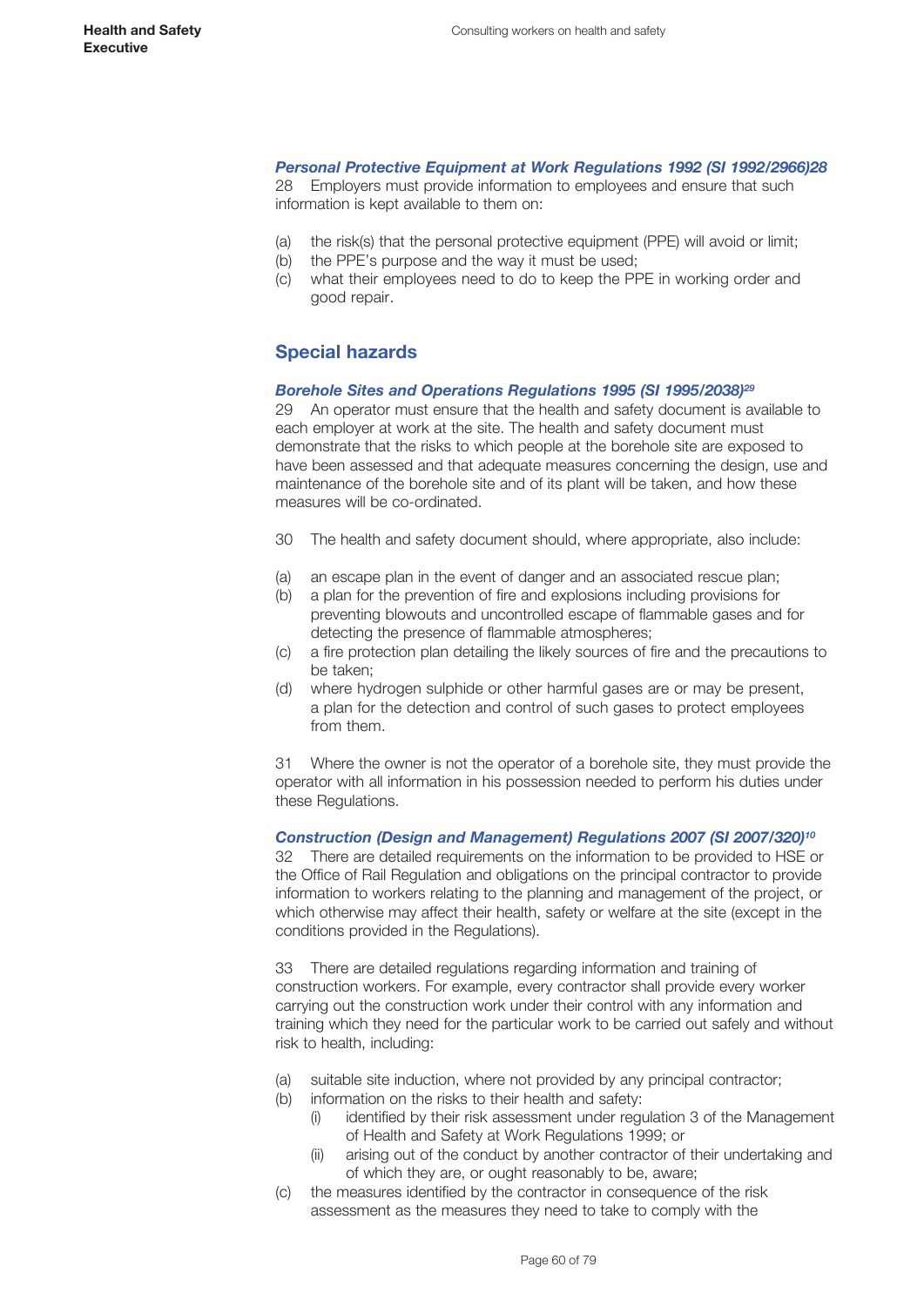requirements and prohibitions imposed upon them by or under the relevant statutory provisions;

- (d) any site rules;
- (e) the procedures to be followed in the event of serious and imminent danger to such workers;
- (f) the identity of the people nominated to implement those procedures.

34 In addition, the principal contractor has the duties to take all reasonable steps to ensure that every worker carrying out the construction work is provided with:

- (a) a suitable site induction;
- (b) the information and training required to be provided by a contractor;
- (c) any further information and training needed for the particular work to be carried out without undue risk to health or safety.

#### *Dangerous Substances and Explosive Atmospheres Regulations 2002 (SI 2002/2776)30*

35 Suitable and sufficient information must be given to employees where a dangerous substance is present at the workplace. The information must be adapted to take account of significant changes in the type of work carried out or methods of work used by the employer, and provided in the manner appropriate to risk assessment:

- (a) appropriate precautions and actions to be taken by the employee;
- (b) the details of the substance including the name of the substance and the risk which it presents, access to any relevant safety data sheet and legislative provisions concerning the hazardous properties of the substance;
- (c) the significant findings of the risk assessment.

36 Employers must also ensure that information on emergency procedures and arrangements, details of relevant hazards, hazard identification arrangements and specific hazards likely to arise at the time of an accident, incident or emergency, is displayed at the workplace unless the results of the risk assessment make this unnecessary.

#### *Dangerous Substances in Harbour Areas Regulations 1987 (SI 1987/37)31*

37 Information for employees handling dangerous substances to ensure their own health and safety (and that of others).

#### *Mines and Quarries Act 19547*

38 Requirements for employers to provide a book containing information with respect to the Act and Orders and regulations thereunder to every person employed at the mine.

#### *Management and Administration of Safety and Health at Mines Regulations 1993 (SI 1993/1897)32*

39 A written statement of general policy regarding health and safety of employees, the organisation and arrangements to carry out the policy, and details of information to be provided to surveyors and to HSE.

#### *Mines Miscellaneous Health and Safety Provisions Regulations 1995 (SI 1995/2005)33*

40 The owner of a mine must ensure that no work is to be carried out at the mine unless the health and safety document has been prepared and was made available to each employer at work. The health and safety document must demonstrate that the risks to people at work have been assessed, and that adequate measures (including measures concerning the design, use and maintenance of the mine and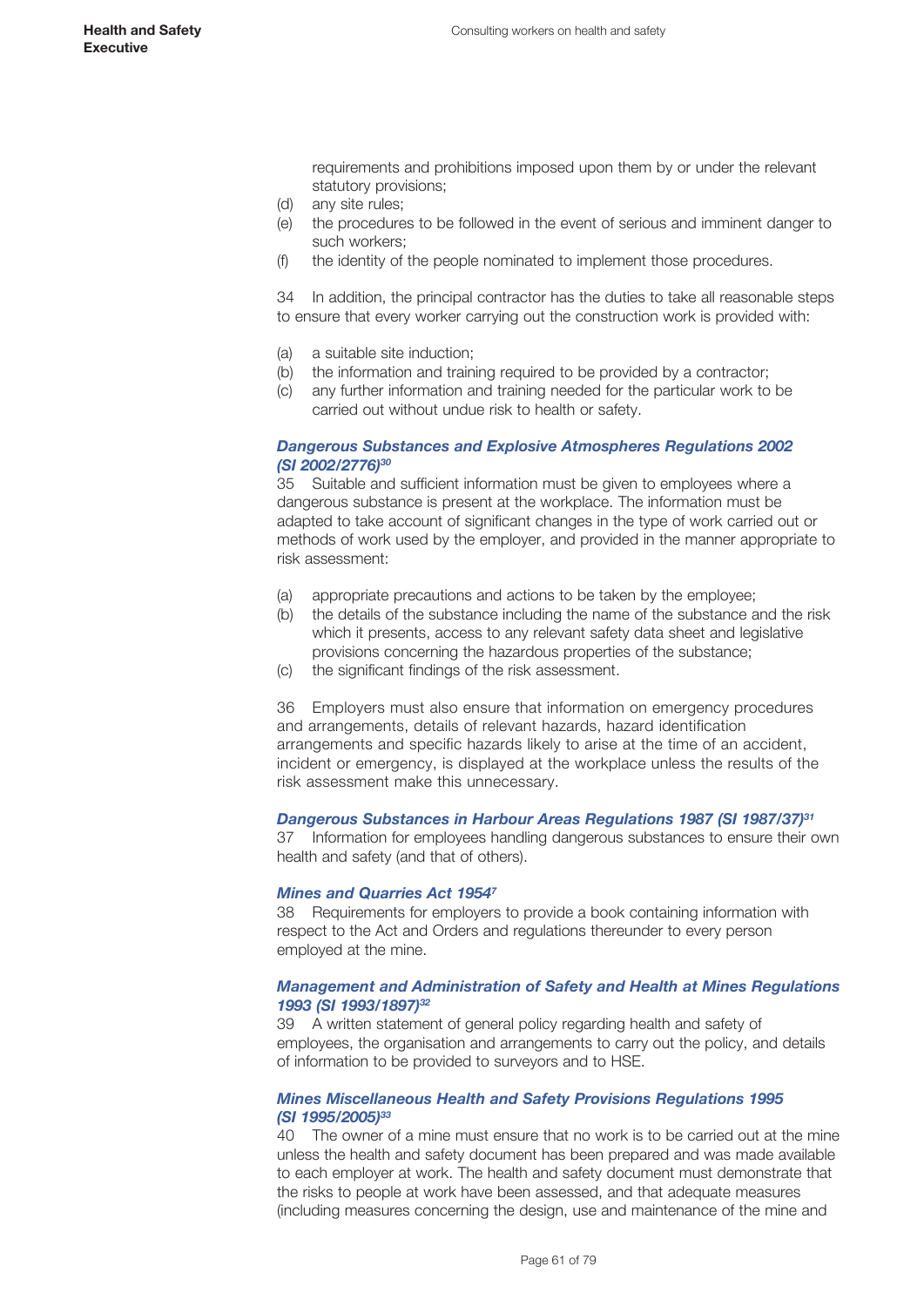its equipment) have been taken to safeguard the health and safety of the people at work, and how the measures referred to will be co-ordinated.

- 41 The health and safety document shall, where appropriate, also include:
- (a) a plan detailing the equipment and measures required to protect people at work at the mine from the risk of explosion;
- (b) a fire protection plan detailing the likely sources of fire, and the precautions to be taken;
- (c) where toxic gases are or may be present in the atmosphere in such concentration that it may be harmful to the health of people at work, a plan detailing the protective equipment and measures required;
- (d) in any zone below ground where rockbursts or gas outbursts may occur, an operating plan setting out the susceptible zones and the measures necessary for the protection of people at work in, approaching or traversing such zones.

42 The owner must ensure that the health and safety document is kept up to date and revised where necessary.

#### *Quarries Regulations 1999 (SI 1999/2024)34*

43 The owner of every quarry must ensure that the health and safety document is made available to each employer of people at work at the quarry and to all people at work at the quarry. The health and safety document must:

- (a) demonstrate that the risks to people at work at the quarry have been assessed;
- (b) demonstrate that adequate measures, including measures concerning the design, use and maintenance of the quarry and of its plant, will be taken to safeguard the health and safety of the people at work at the quarry and people in the area immediately surrounding the quarry who are directly affected by its activities;
- (c) includes a statement of how the measures referred to will be co-ordinated;
- (d) gives details of the management structure and sets out the authority and duties of each person in the management structure;
- (e) record the information concerning rules and systems in place and arrangements for the review of health and safety measures (as detailed in the Regulations).
- 44 The health and safety document shall where appropriate, also include:
- (a) a plan detailing the equipment and measures required to protect people at work at the quarry from the risk of explosion;
- (b) where toxic gases are or may be present in the atmosphere in such concentration that it may be harmful to the health of people at work, a plan detailing the protective equipment and measures required;
- (c) a diagram of the quarry indicating those areas to which these Regulations do not apply.

45 The owner must ensure that the health and safety document is kept up to date and revised where necessary.

#### *Merchant Shipping and Fishing Vessels (Provision and Use of Work Equipment) Regulations 2006 (SI 2006/2183)35*

46 Health and safety information and, where appropriate, written instructions relating to the use of work equipment for all workers who use the work equipment and those supervising or managing them, including: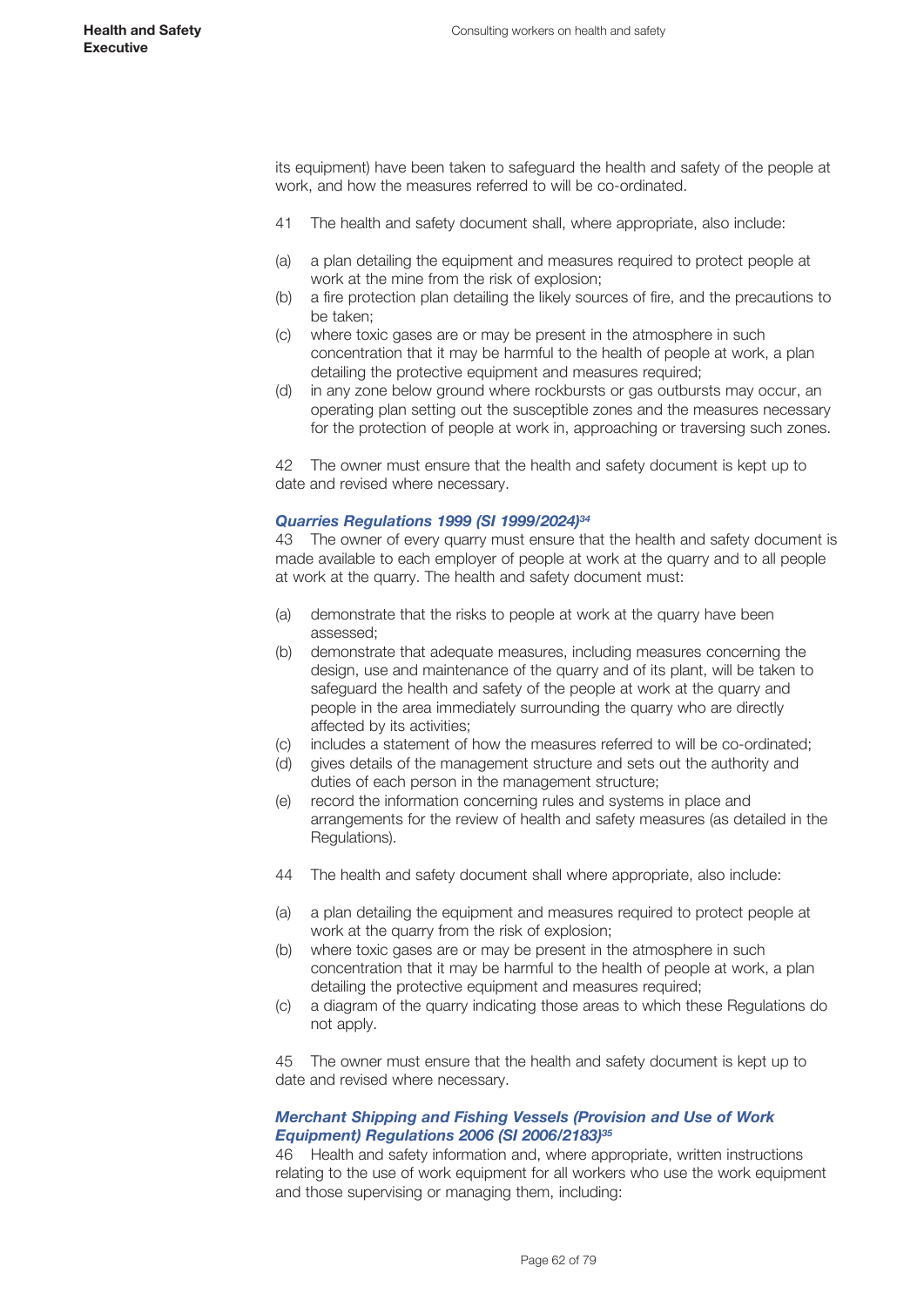- (a) the conditions in which, and the methods by which, the work equipment may be used;
- (b) foreseeable abnormal situations and the actions to be taken if such a situation were to occur;
- (c) any conclusions to be drawn from experience in using the work equipment.
- 47 Employers also need to ensure that every worker is made aware of:
- (a) any dangers relevant to them;
- (b) work equipment present in the work area or site;
- (c) any changes affecting them and work equipment situated in their immediate work area or site, even if they do not use such equipment directly.

48 The information must be readily available and comprehensible to a worker who is, or may be about to use, the work equipment and any worker supervising or managing them.

#### *Nuclear Installations Act 1965 (as amended)36*

49 Employers who hold site licences must give information on safety, and effective implementation of emergency arrangements.

#### *Offshore Installations (Safety Representatives and Safety Committees) Regulations 1989 (SI 1989/971)3*

50 The installation owner, the installation manager and the employer have a duty to make available to safety representatives the information relating to occupational health and safety within their knowledge to enable them to fulfil their functions (with the exception as detailed in the Regulations).

51 They must also make available to safety representatives and safety committees any documents relating to the occupational health and safety of the workforce required by statutory provisions to be kept on the offshore installation, except the health record of an identifiable individual.

52 The installation owner must ensure that at least one copy of these Regulations is readily available on the installation for inspection by the workforce.

#### *Pressure Systems Safety Regulations 2000 (SI 2000/128)37*

53 Operators (employees) of installed, or owners of, mobile pressure systems must be informed about safe operation of the system, and action to be taken in the case of an emergency.

54 There are also obligations for the information to be provided by designers or suppliers and those modifying or repairing a pressure system or part of it.

#### *Railways and Other Guided Transport (Safety) Regulations 2006 (SI 2006/599)38*

55 See the Regulations for details on the information to be provided in applications for safety certificates including how to ensure workers are carrying out work in accordance with relevant statutory provisions relating to safety. Safety representatives must be consulted on the preparation or revision of safety certificates or safety authorisations, or if an employer sends a notice to the Office of Rail Regulation under regulation 13 (Notice of changes), or under paragraph 9, Schedule 5 (Notices where the safety case is materially different).

#### *Work in Compressed Air Regulations 1996 (SI 1996/1656)39*

56 The compressed air contractor must ensure that adequate information has been given to any person who works in compressed air so that they are aware of the risks arising from such work and the precautions to be taken.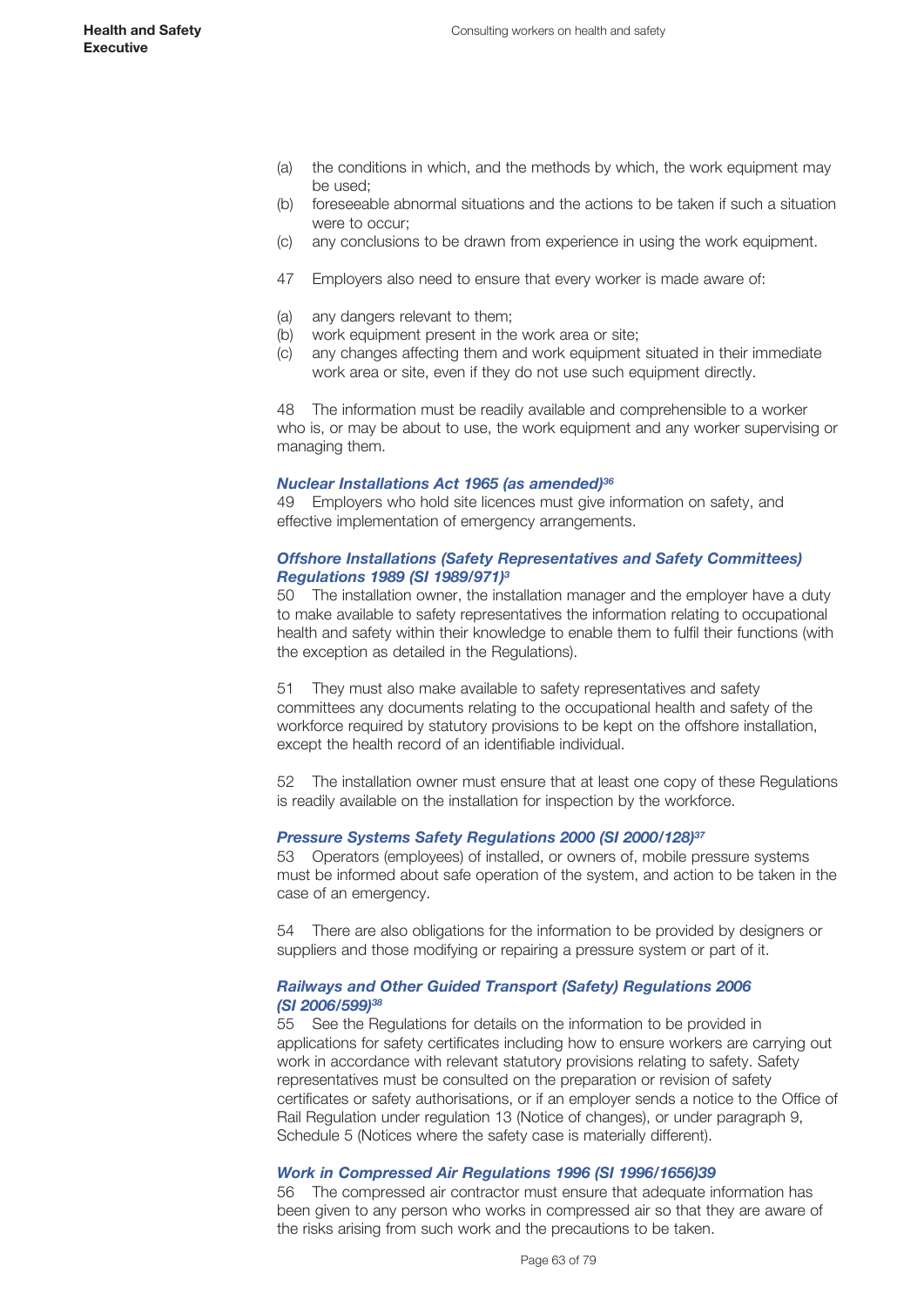# Appendix 2 Requirements for instruction and training for employees in existing health and safety legislation

1 The following are examples of health and safety legislation which require employers to instruct and train their employees. This list is for illustrative purposes only and is not intended to be exhaustive. You need to satisfy yourself of your obligations. Each entry contains a brief summary of what is required but you will need to find out your precise duties from the publications listed in the 'References' section.

## **General health and safety**

#### *Health and Safety at Work etc Act 19746*

#### *Section 2: General duties of employers to their employees*

2 Every employer has a duty to ensure, so far as is reasonably practicable, the health, safety and welfare at work of all their employees, including the provision of information, instruction, training and supervision.

- 3 Health and safety training:
- (a) on recruitment of new employees;
- (b) on being exposed to new or increased risks because of:
	- (i) a transfer or change of responsibility;
	- (ii) new work equipment or a change to existing equipment;
	- (iii) new technology;
	- (iv) new system of work or change to the existing system;
- (c) the training must be repeated periodically as appropriate and adapted to take account of new or changed risks to health and safety and takes place during working hours.

#### *Health and Safety (First Aid) Regulations 1981 (SI 1981/917)12*

4 First -aiders provided under the Regulations must have appropriate training and qualifications.

#### *Health and Safety (Safety Signs and Signals) Regulations 1996 (SI 1996/341)13*

- 5 Each employee must be given suitable and sufficient instruction and training on:
- (a) the meaning of safety signs;
- (b) measures to be taken in connection with safety signs.

#### *Health and Safety (Consultation with Employees) Regulations 1996 (SI 1996/1513)*

6 Training for employee representatives in their functions as representatives (as is reasonable in the circumstances). You are required to meet the reasonable costs of this training, including travel and subsistence and giving such time off with pay as is necessary to perform the functions of a health and safety representative or for training. See paragraphs 119 and 120 of this book.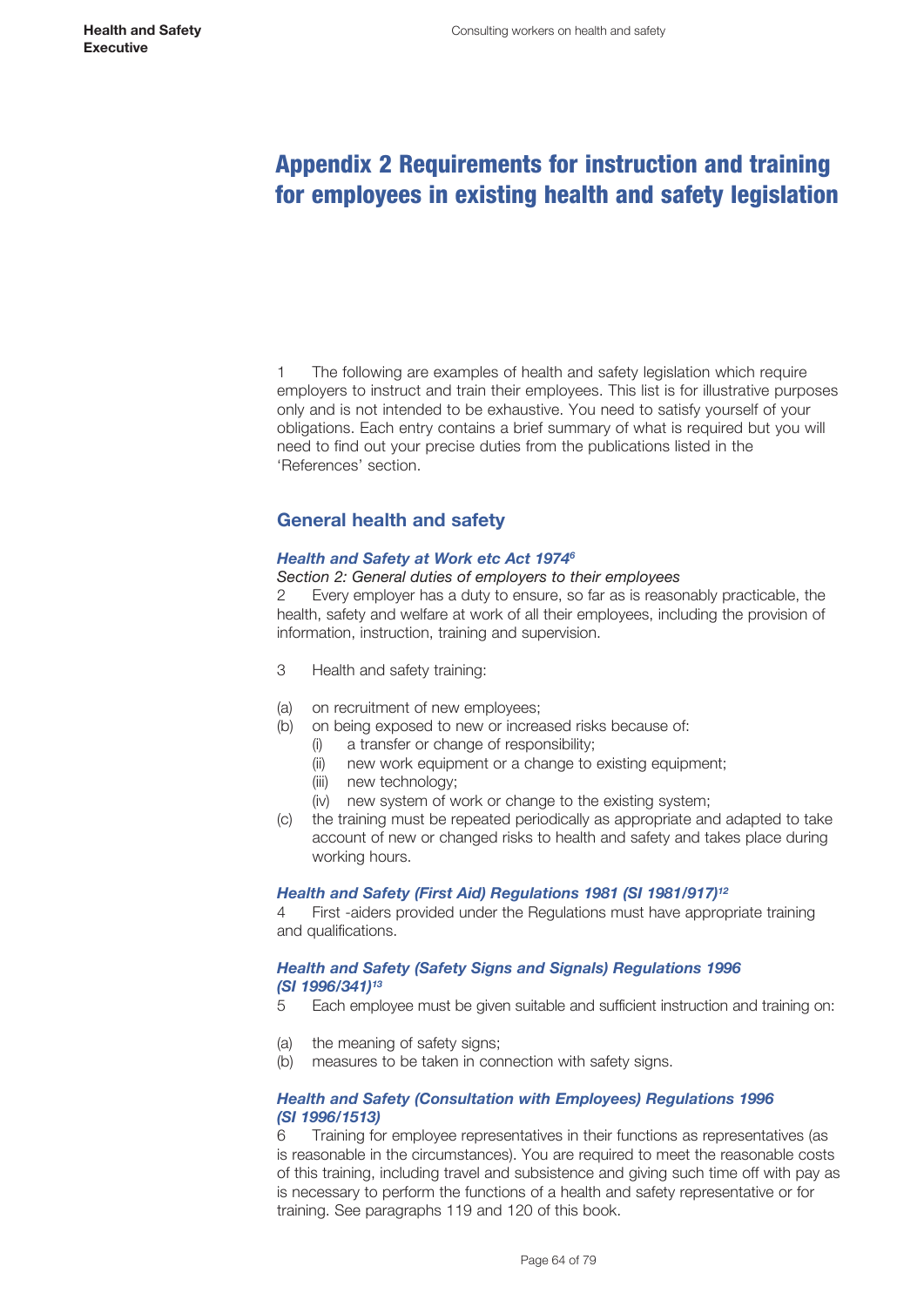#### *Safety Representatives and Safety Committees Regulations 1977 (SI 1977/500)*

Employers must allow such time off with pay as is necessary for safety representatives to perform their functions and to undergo training in aspects of their functions as may be reasonable in all the circumstances.

## **Health hazards**

#### *Control of Asbestos Regulations 2012 (SI 2012/632)17*

8 Adequate instruction and training to employees who are, or who are liable to be, exposed to asbestos, or supervise such employees, and those who carry out work in connection with the employer's duties on:

- (a) the properties of asbestos and its effects on health (including interaction with smoking);
- (b) the types of products likely to contain it;
- (c) operations which could result in asbestos exposure and the importance of preventive controls to minimise exposure;
- (d) safe work practices, control measures and protective equipment;
- (e) the purpose, choice, limitations, proper use and maintenance of respiratory protective equipment;
- (f) emergency procedures;
- (g) hygiene requirements;
- (h) decontamination procedures;
- (i) waste-handling procedures;
- (j) medical examination requirements;
- (k) control limit and need for air monitoring;
- (l) the significant findings of risk assessments;
- (m) the results of air monitoring with an explanation of the findings.

9 The instruction and training must be given at regular intervals, adapted to take account of significant changes in the type or methods of work and provided in a manner appropriate to the nature and degree of exposure identified by the risk assessment.

#### *Control of Lead at Work Regulations 2002 (SI 2002/2676)18*

10 Training for employees who are liable to be exposed to lead. The information must be adapted to take account of significant changes in the type of work or methods of work used, and provided in a manner appropriate to the level, type and duration of exposure identified by the risk assessment. This includes information on:

- (a) the form of lead (the risks it presents, any relevant occupational exposure limit, action level and suspension level, access to any relevant safety data sheet, and any other provisions concerning the hazardous properties of that form of lead);
- (b) the significant findings of the risk assessment;
- (c) appropriate precautions and actions to be taken by employees to safeguard themselves and other employees;
- (d) the results of any monitoring of exposure to lead;
- (e) the collective results of any medical surveillance (in such a format that they cannot be identified as relating to a particular person).

11 You also have to provide suitable and sufficient information, instruction and training to any person who carries out work under the Regulations, whether or not they are your employee.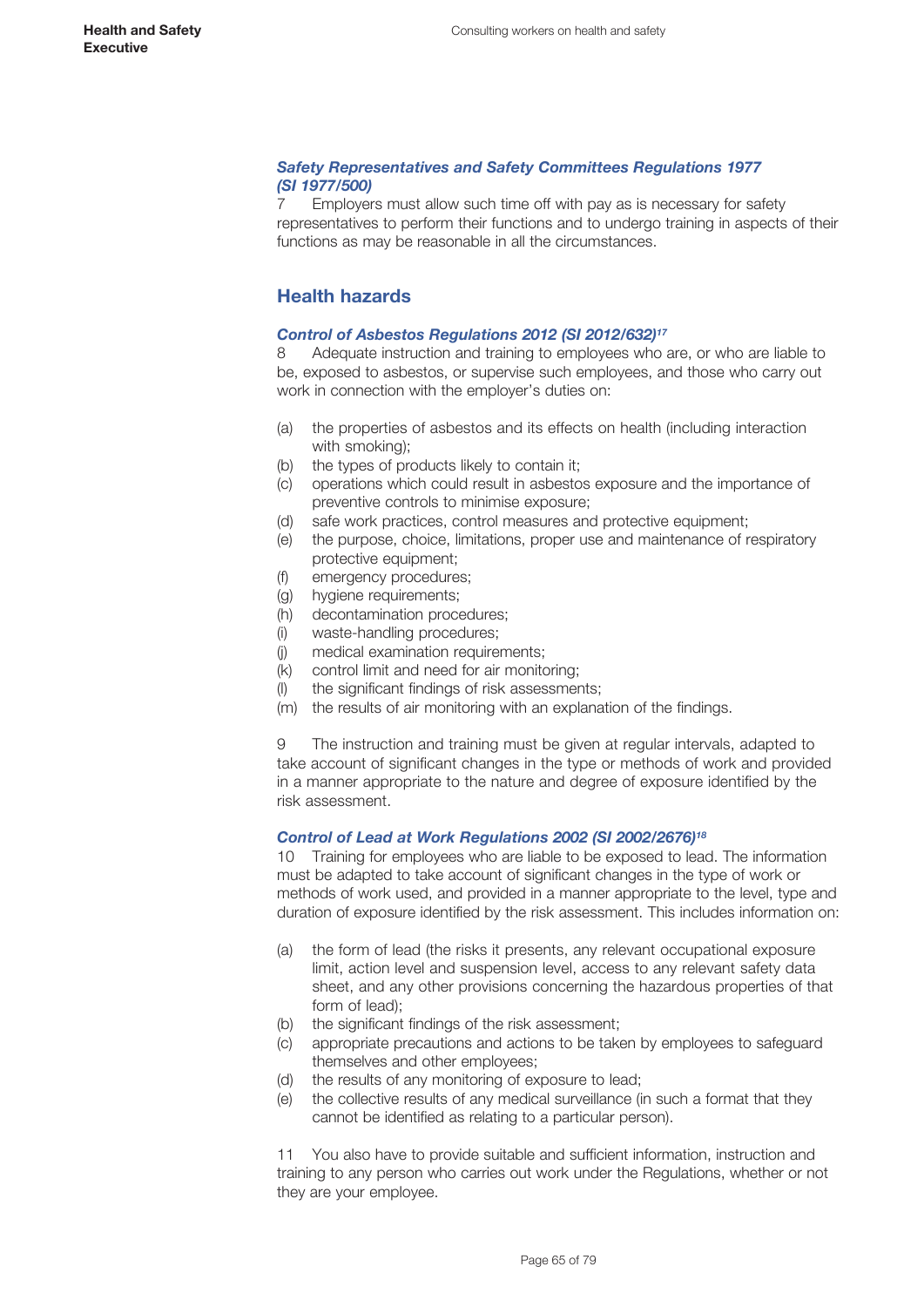#### *Control of Noise at Work Regulations 2005 (SI 2005/1643)19*

12 Instruction and training for employees (and their representatives) who are exposed to noise likely to be at or above a lower exposure action value, including:

- (a) the nature of the risks from exposure to noise;
- (b) organisational and technical measures taken to eliminate or control exposure to noise;
- (c) exposure limit values and upper and lower exposure action values (set out in the Regulations);
- (d) the significant findings of a risk assessment, including any measures taken, with an explanation:
- (e) the availability and provision of personal hearing protectors and their correct use;
- (f) why and how to detect and report signs of hearing damage;
- (g) entitlement to health surveillance and its purposes;
- (h) safe working practices to minimise exposure to noise;
- (i) the results of any health surveillance.

13 The training must be updated to take account of significant changes in the type of work carried out or the working methods you use. You must also provide suitable and sufficient training to anyone (not just your employees), who carries out work in connection with your duties.

#### *Control of Substances Hazardous to Health Regulations 2002 (SI 2002/2677)20*

14 Instruction and training for people who may be exposed to substances hazardous to health in:

- (a) the details of the substances (as set out in the Regulations);
- (b) the significant findings of a risk assessment;
- (c) the precautions and actions to be taken by employees to safeguard themselves and other employees;
- (d) the results of any monitoring of exposure, particularly if a workplace exposure limit is exceeded;
- (e) the collective results of any required health surveillance;
- (f) written instructions and, if appropriate, the display of notices outlining the procedures for handling a Group 4 biological agent or material containing it.

15 The instruction and training must be adapted to take account of significant changes in the type or methods of work and provided in a manner appropriate to the level, type and duration of exposure identified by the risk assessment. Employers must ensure that any person (whether or not their employee) who carries out work in connection with the employer's duties under these Regulations has suitable and sufficient instruction and training.

#### *Control of Vibration at Work Regulations 2005 (SI 2005/1093)21,22*

16 Suitable and sufficient instruction and training to employees and their representatives who are liable to be exposed to vibration if identified by risk assessment, or if employees are likely to be exposed to vibration at or above an exposure action value. The instruction and training must be adapted to take account of significant changes in the type or methods of work and comprehensible to employees. This includes:

- (a) the measures taken to comply with the requirements of regulation 6 to eliminate or reduce the risk of exposure to vibration at source;
- (b) the exposure limit values and action values set out in regulation 4;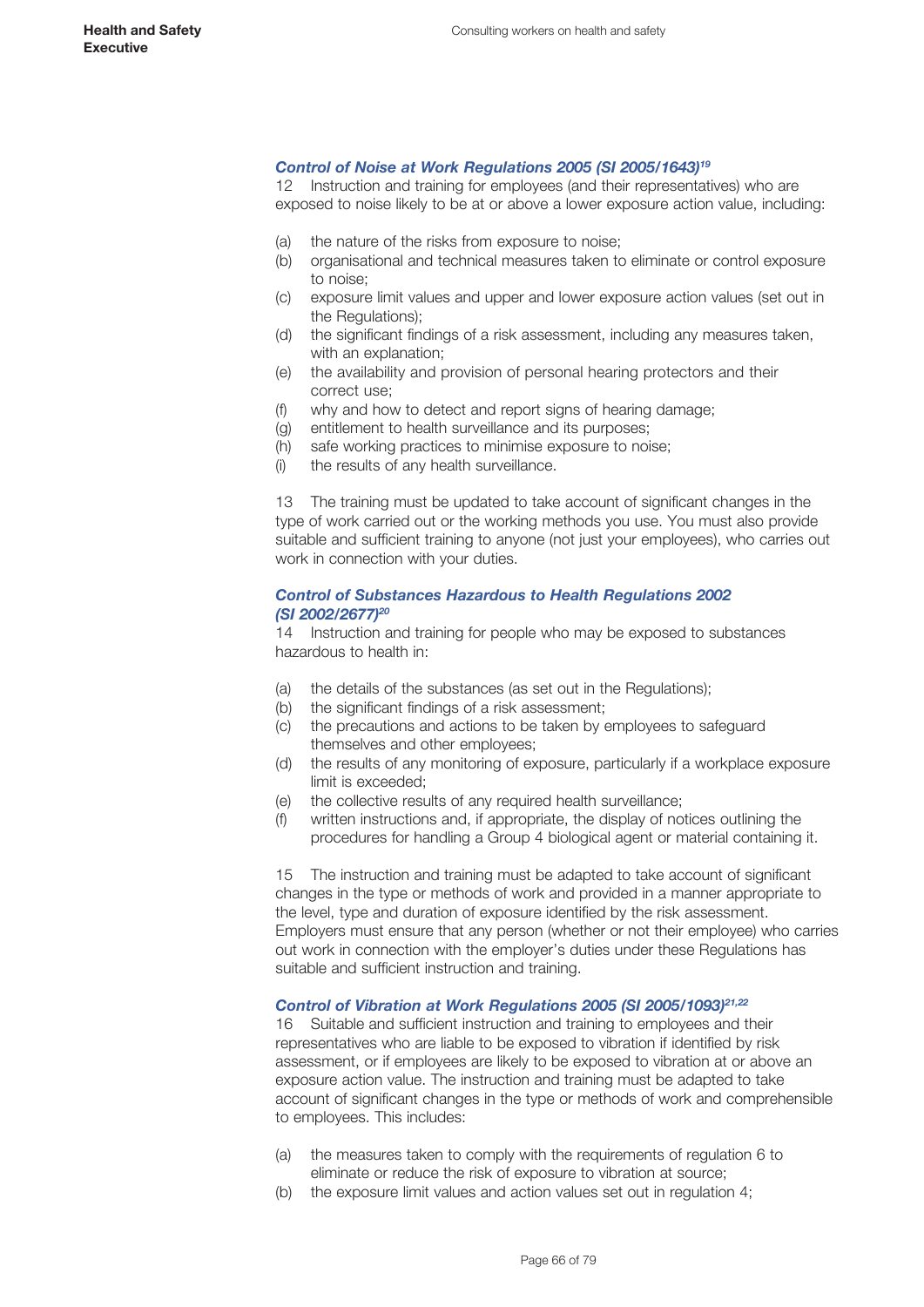- (c) the significant findings of the risk assessment, including any measurements taken, with an explanation of those findings;
- (d) why and how to detect and report signs of injury;
- (e) entitlement to appropriate health surveillance and its purposes;
- (f) safe working practice to minimise exposure to vibration;
- (g) the collective results of any required health surveillance, provided they cannot be identified as relating to a particular person.

17 The employer must ensure that any person, whether or not his employee, who carries out work in connection with the employer's duties under these Regulations has suitable and sufficient instruction and training.

#### *Genetically Modified Organisms (Contained Use) Regulations 2014 (SI 2014/1663)40*

18 Training and formulating local codes of practice for the safety of employees whose work involves genetically modified organisms.

#### *Health and Safety (Display Screen Equipment) Regulations 1992 (SI 1992/2792)23*

19 Adequate health and safety training in the use of any workstation to be used, including if the workstation is substantially modified.

#### *Ionising Radiations Regulations 1999 (SI 1999/3232)24*

20 Appropriate training on radiation protection and suitable and sufficient instructions to enable employees working with ionising radiations to meet the requirements of the Regulations. For example, to know the risks to health created by exposure, precautions to take, the importance of complying with medical, technical and administrative requirements of the Regulations, together with training under the High-activity Sealed Radioactive Sources and Orphan Sources Regulations 2005.

#### *Radiation (Emergency Preparedness and Public Information) Regulations 2001 (SI 2001/2975)25*

21 Where the risk assessment shows that it is reasonably foreseeable that a radiation emergency might arise, the operator must ensure that any employee who may be involved with or affected by arrangements in the operator's emergency plan is provided with suitable and sufficient information, instruction and training.

#### *Registration, Evaluation, Authorisation of Chemicals Regulation (REACH)44*

22 Safety data sheets or the information they contain to be made available to employees (or their appointed representatives).

## **Safety hazards**

#### *Provision and Use of Work Equipment Regulations 1998 (SI 1998/2306)27*

23 Written instructions to employees and for those who manage or supervise them regarding the use of work equipment where appropriate, including:

- (a) conditions and methods of use of work equipment (including hand tools);
- (b) foreseeable abnormal situations and what to do if such a situation were to occur;
- (c) conclusions to be drawn from experience in using the work equipment.

24 Adequate training for employees who use work equipment (including hand tools) and those who manage or supervise them in: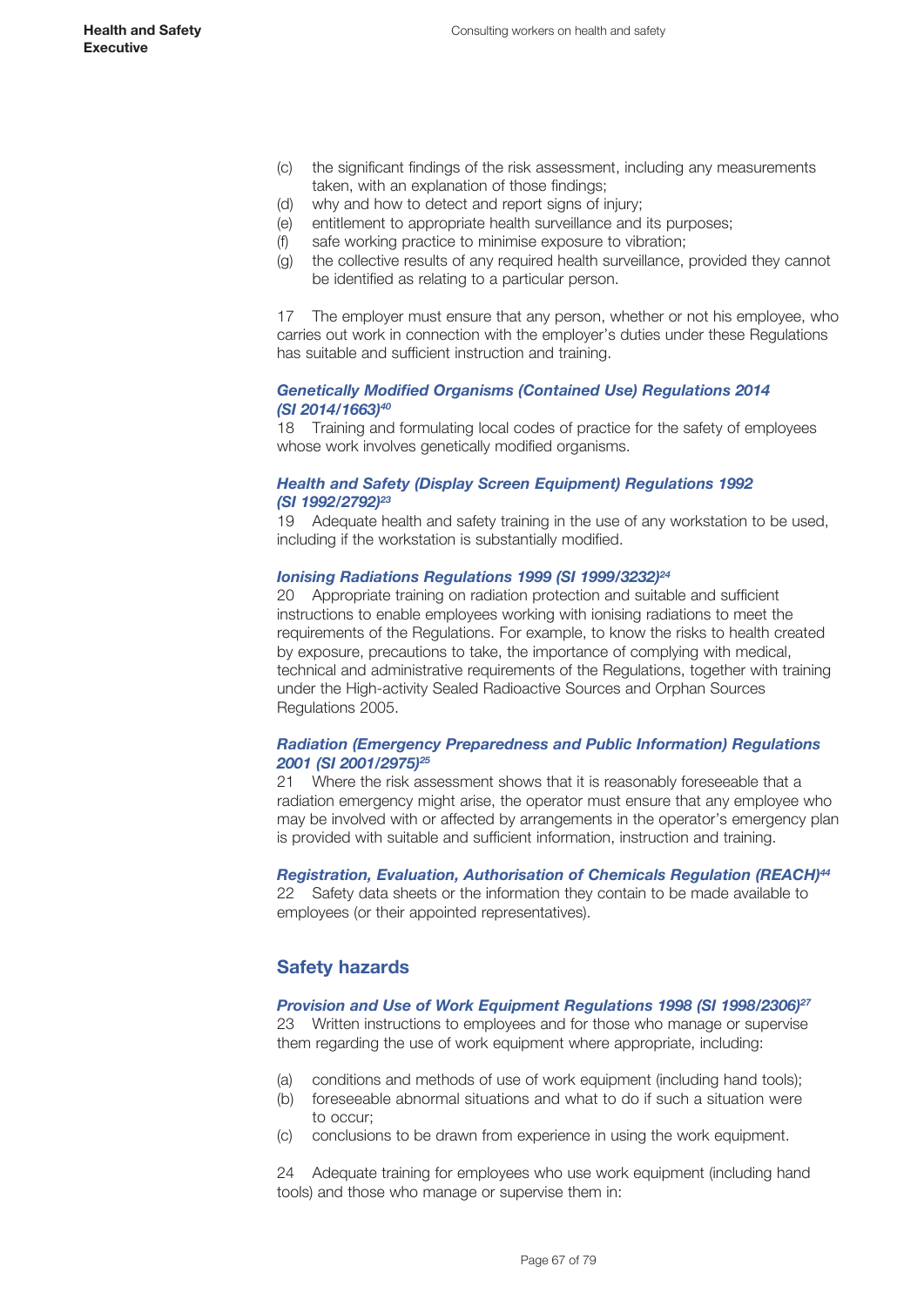- (a) methods which must be used;
- (b) any risks from use and precautions to be taken.

#### *Personal Protective Equipment at Work Regulations 1992 (SI 1992/2966)28*

25 Employees who must be provided with personal protective equipment (PPE) need instruction and training in:

- (a) risk(s) the PPE will avoid or limit;
- (b) the PPE's purpose and the way it must be used;
- (c) how to keep the PPE in an efficient state and working order and good repair;
- (d) how to wear it (with demonstrations).

#### *Work at Height Regulations 2005 (SI 2005/735)41*

26 You should make sure that people with sufficient skills, knowledge and experience are employed to perform the task or, if they are being trained, that they work under the supervision of somebody competent to do it.

## **Special hazards**

#### *Borehole Sites and Operations Regulations 1995 (SI 1995/2038)29*

27 Written instructions for employees who may be affected where borehole operations are carried out, containing:

- (a) rules necessary for ensuring the health and safety of their employees;
- (b) the use of emergency equipment and the action to be taken in an emergency.

#### *Construction (Design and Management) Regulations 2007 (SI 2007/320)10*

28 There are detailed regulations regarding information and training of construction workers. For example, every contractor shall provide every worker carrying out the construction work under their control with any information and training which they need for the particular work to be carried out safely and without risk to health, including:

- (a) suitable site induction, where not provided by any principal contractor;
- (b) information on the risks to their health and safety:
	- (i) identified by risk assessment under regulation 3 of the Management of Health and Safety at Work Regulations 1999; or
	- (ii) arising out of the conduct by another contractor of their undertaking and of which they are, or ought reasonably to be, aware;
- (c) the measures identified by the contractor in consequence of the risk assessment as the measures they need to take to comply with the requirements and prohibitions imposed upon them by or under the relevant statutory provisions;
- (d) any site rules;
- (e) the procedures to be followed in the event of serious and imminent danger to such workers;
- (f) the identity of the people nominated to implement those procedures.

29 Every contractor must also provide employees with any health and safety training which they are required to provide to them in respect of the construction work under the Management of Health and Safety at Work Regulations 1999.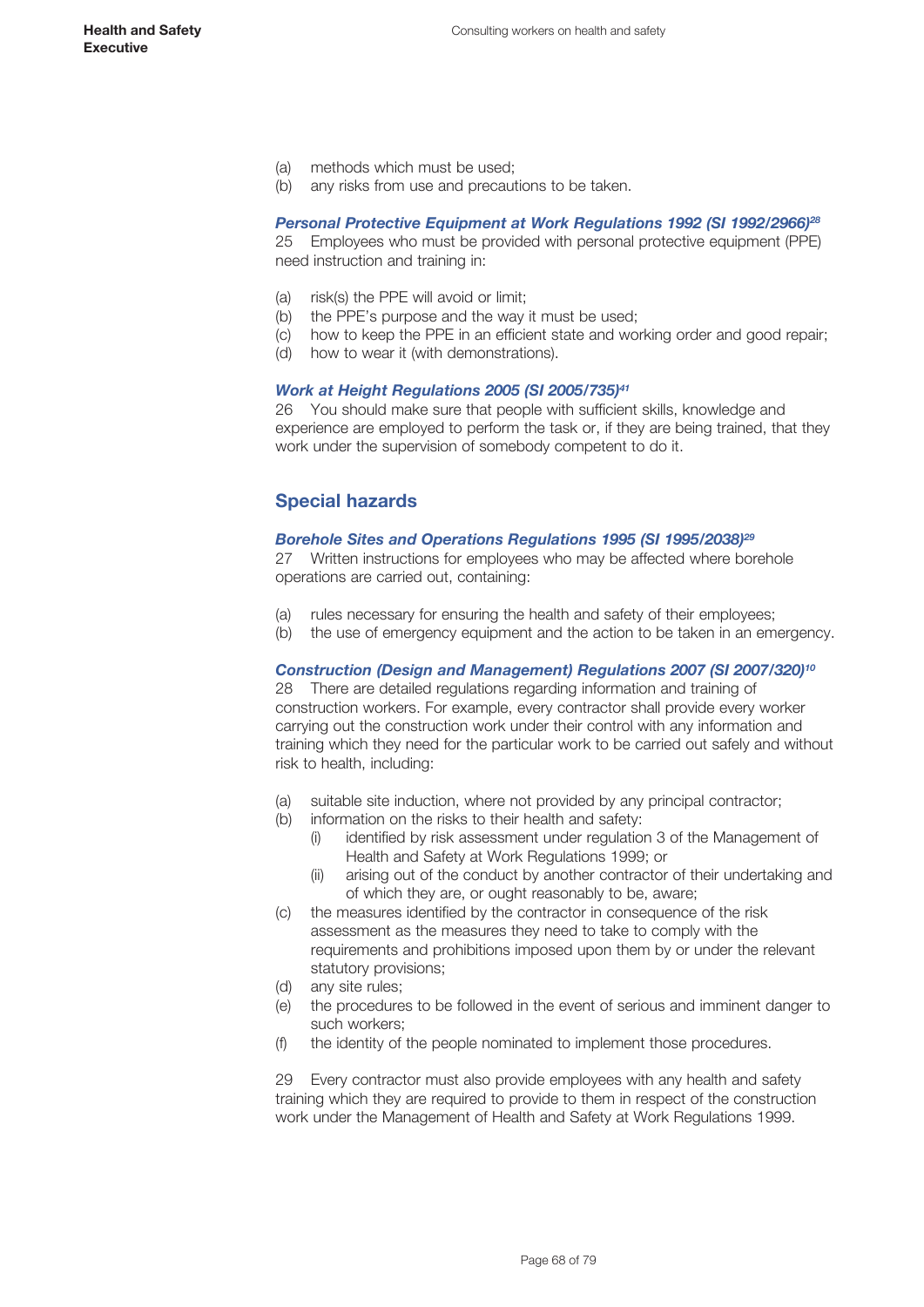30 In addition, the principal contractor has the duties to ensure that every worker carrying out the construction work is provided with:

- (a) a suitable site induction;
- (b) the information and training which was to be provided by a contractor; and
- (c) any further information and training needed for the work to be carried out without undue risk to health or safety.

#### *Control of Major Accident Hazards Regulations 1999 (SI 1999/743)42*

31 There is a general duty to take all measures necessary to prevent accidents and limit their consequences to people and the environment. This will include training.

#### *Carriage of Dangerous Goods and Use of Transportable Pressure Equipment Regulations 2007 (SI 2007/1573)43*

32 There are detailed requirements on the carriage of dangerous goods and the use of transportable pressure equipment, including training to be provided.

#### *Dangerous Substances and Explosive Atmospheres Regulations 2002 (SI 2002/2776)30*

33 Suitable and sufficient instruction and training to employees where a dangerous substance is present at the workplace. The instruction and training must be adapted to take account of significant changes in the type of work carried out or methods of work, and provided in the manner appropriate to the risk assessment:

- (a) appropriate precautions and actions to be taken by the employee;
- (b) the details of the substance including the name of the substance and the risk presented, access to any relevant safety data sheet and legislative provisions concerning the hazardous properties of the substance;
- (c) the significant findings of the risk assessment.

#### *Dangerous Substances in Harbour Areas Regulations 1987 (SI 1987/37)31*

34 Employees handling dangerous substances to be instructed and trained to ensure their own health and safety (and that of others).

#### *Management and Administration of Safety and Health at Mines Regulations 1993 (SI 1993/1897)32*

- 35 No person to do any work unless:
- (a) they have received adequate instruction in, and training for, the doing of that work and is competent;
- (b) they do so under the instruction and supervision of someone who is competent to give instructions in and supervise the work for training purposes.

#### *Quarries Regulations 1999 (SI 1999/2024)34*

#### *Training and competence*

36 The operator must ensure that any person who undertakes any work at the quarry is competent to do that work or being under the instruction and supervision of a competent person for the purpose of training them.

#### *Instructions, rules and schemes*

37 The operator must ensure that copies of all current instructions, rules and schemes required under these Regulations to secure the safe use of equipment and the health and safety of people at work at the quarry and immediately surrounding areas are kept at the quarry and given to any person at work who has duties under these Regulations. They must be comprehensible to all people at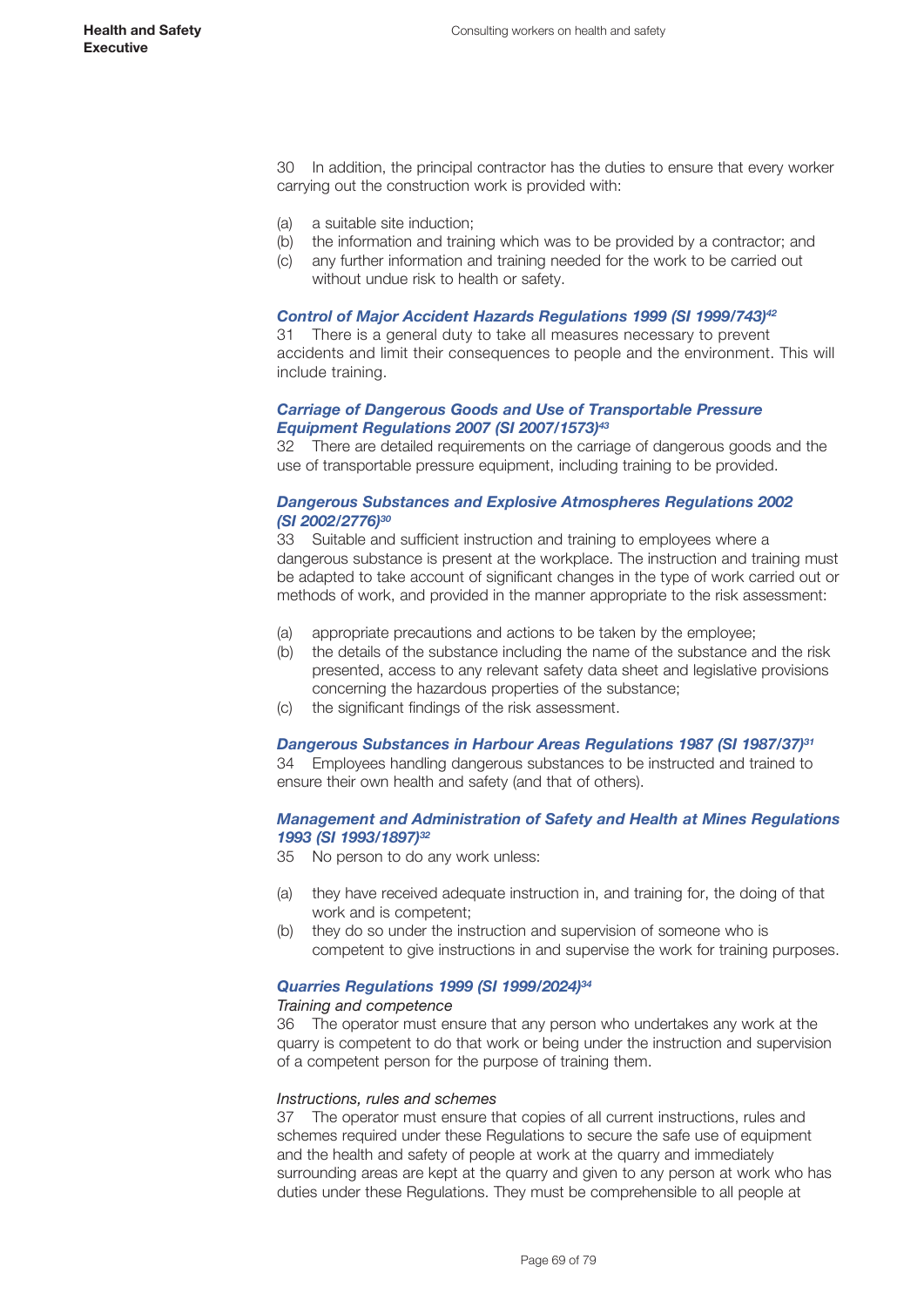work. The operator must ensure that each person at work at the quarry understands any rules required under these Regulations relevant to them.

#### *Merchant Shipping and Fishing Vessels (Provision and Use of Work Equipment) Regulations 2006 (SI 2006/2183)35*

38 Written instructions on the use of work equipment, where appropriate, for employees who use the work equipment and those supervising or managing them, including:

- (a) conditions and methods of use of work equipment (including hand tools);
- (b) foreseeable abnormal situations and what to do if such a situation were to occur;
- (c) conclusions to be drawn from experience in using the work equipment.

#### *Nuclear Installations Act 1965 (as amended) – Nuclear Site License Conditions36*

39 The licensee must ensure that every person to be authorised to be on the site receives adequate instruction about the risks and hazards associated with the plant and its operation. These instructions should cover the actions to be taken in the event of an accident or emergency on the site.

#### *Training requirements*

40 The licensee must make and implement adequate arrangements for suitable training for those who have responsibility for any operations which may affect safety.

#### *Operating instructions*

41 The licensee must ensure that all operations which may affect safety are carried out in accordance with operating instructions.

#### *Offshore Installations (Safety Representatives and Safety Committees) Regulations 1989 (SI 1989/971)3*

42 Training for safety representatives in their functions as safety representatives (as reasonable in the circumstances). The employer must meet any reasonable costs associated with the training including travel and subsistence.

#### *Pressure Systems Safety Regulations 2000 (SI 2000/128)37*

- 43 Operators of installed or mobile pressure systems to be instructed on:
- (a) safe operation of the system;
- (b) action to be taken in the case of an emergency.

#### *Work in Compressed Air Regulations 1996 (SI 1996/1656)39*

44 Adequate information, instruction and training for any person who works in compressed air so that they are aware of the risks and the precautions that need to be taken.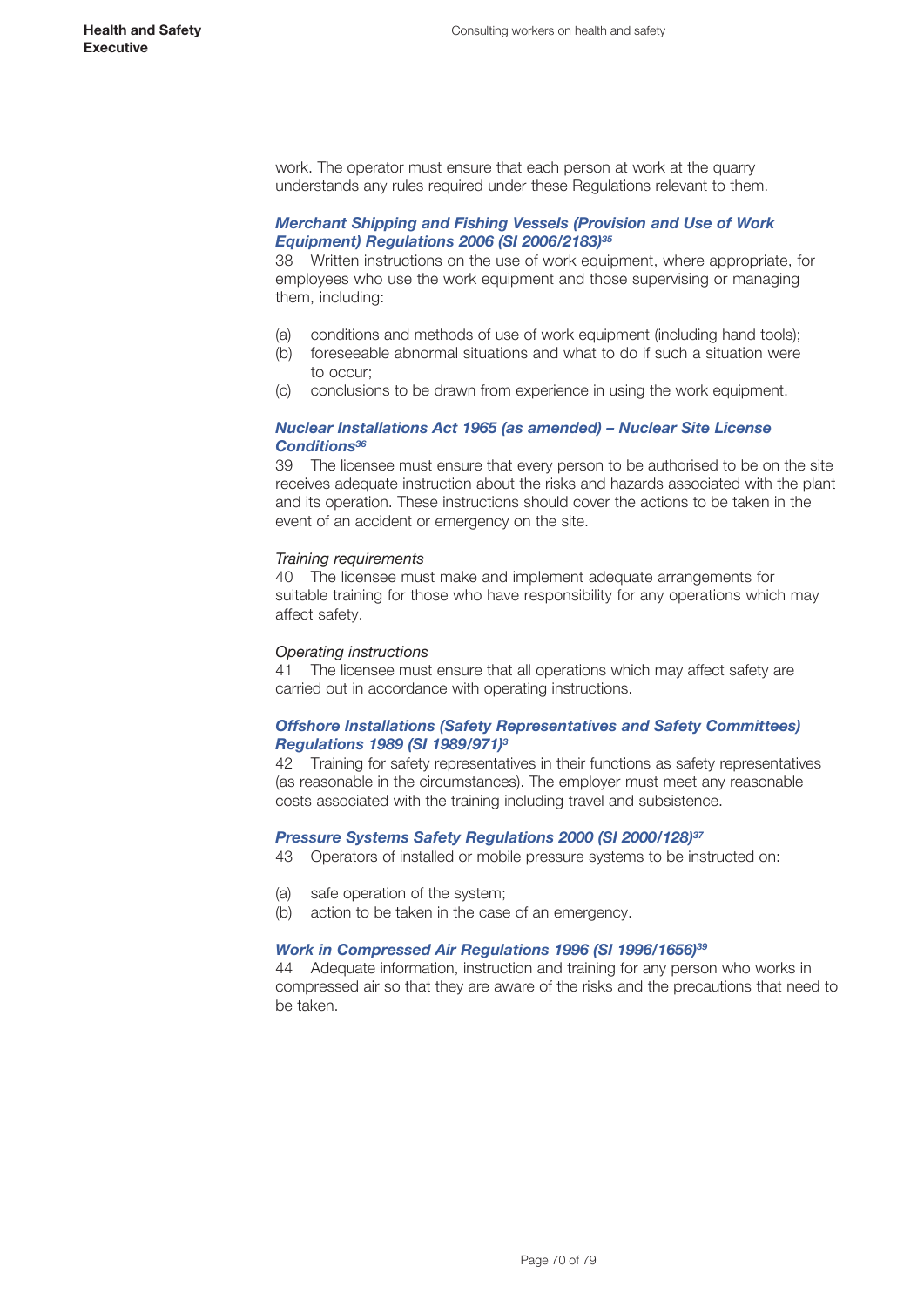# Appendix 3 Requirements to consult health and safety representatives and/or employees in existing health and safety legislation

The following are examples of health and safety legislation which contain specific requirements for employers to consult health and safety representatives and/or employees. This list is for illustrative purposes only and is not intended to be exhaustive. You need to satisfy yourself of your obligations. Each entry contains a brief summary of what is required but you will need to find out your precise duties from the publications listed in the 'References' section.

## **General health and safety**

#### *Health and Safety (Consultation with Employees) Regulations 1996 (SI 1996/1513)*

2 Requirements for employers to consult their employees, either directly or through their representatives, in good time on matters relating to their health and safety at work.

3 See regulation 3 of the Health and Safety (Consultation with Employees) Regulations 1996 and guidance notes.

#### *Safety Representatives and Safety Committees Regulations 1977 (SI 1977/500)*

4 Employers must consult safety representatives in good time with regard to matters concerning their health and safety at work.

5 See regulation 4(A) of the Safety Representatives and Safety Committees Regulations 1977 and accompanying guidance.

## **Health hazards**

#### *Control of Asbestos Regulations 2012 (SI 2012/632)17*

6 The introduction to HSE's guidance on the Regulations states that proper consultation with those who do the work, including all those who may be affected by the presence of asbestos in their workplace, is crucial in helping to raise awareness of the importance of health and safety.

#### *Control of Noise at Work Regulations 2005 (SI 2005/1643)19*

Requirements for employers who carry out work which is liable to expose any employees to noise at or above a lower exposure action value to consult the employees concerned or their representatives on:

- (a) risk assessment;
- (b) the measures to be taken to eliminate or reduce the exposure to noise at the workplace to as Iow a level as is reasonably practicable.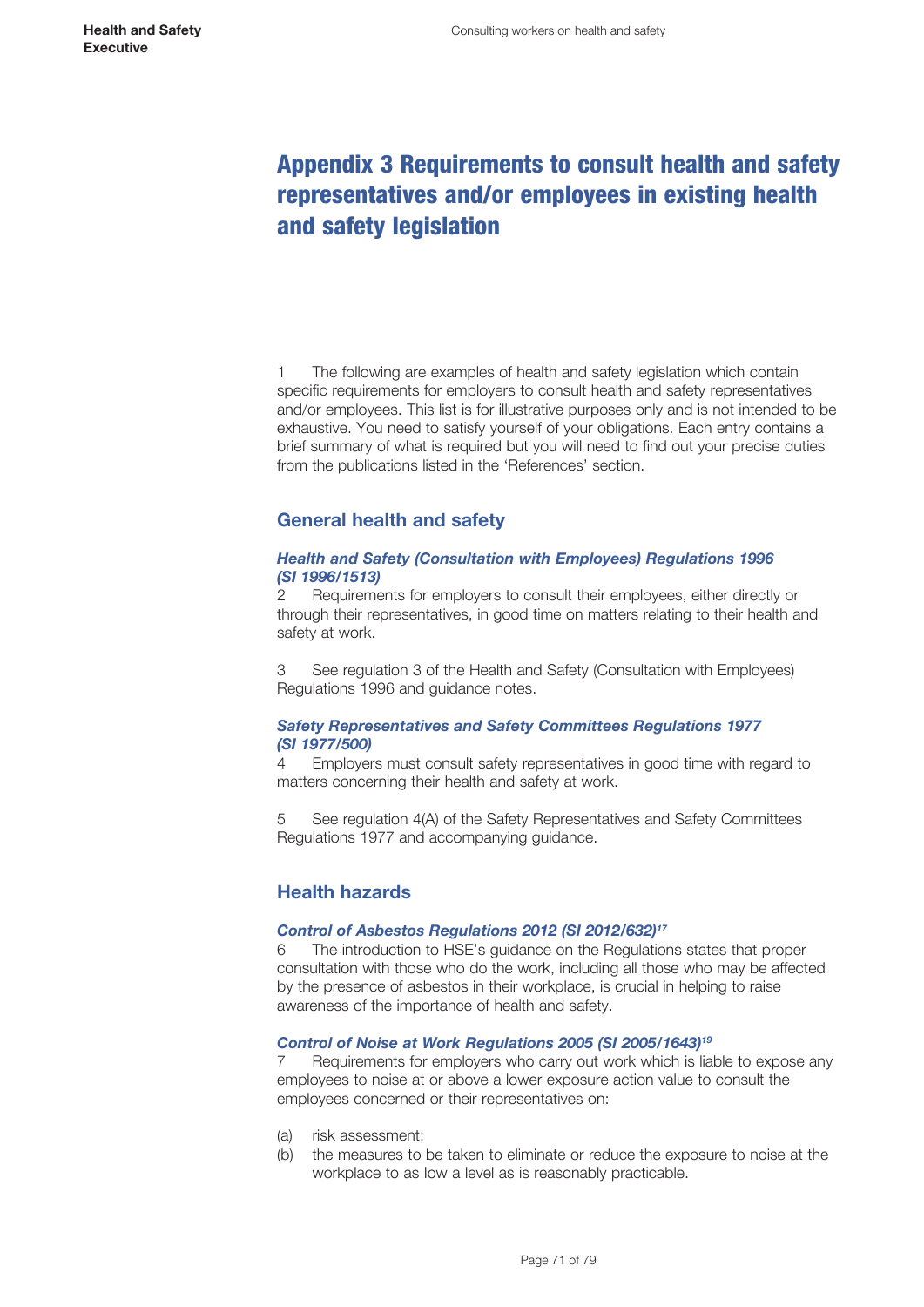#### *Control of Substances Hazardous to Health Regulations 2002 (SI 2002/2677)20*

8 The Approved Code of Practice makes clear that employers should consult their employees and their safety representatives on any measures introduced as a result of a risk assessment

9 The guidance suggests that employers may wish to involve employees and/or safety representatives when carrying out and reviewing risk assessments as it's a good way of helping to manage health and safety risk.

#### *Control of Vibration at Work Regulations 2005 (SI 2005/1093)21,22*

10 The guidance on these Regulations suggests that employers should discuss with employees and/or their representatives any proposed changes in the workplace which might affect their health and safety and consult safety or employee representatives on the proposal for controlling the risk from vibration exposure following risk assessment findings.

#### *Ionising Radiations Regulations 1999 (SI 1999/3232)24*

11 Employers must consult any affected employees before putting into effect a system of dose limitation, and inform any employees affected and the approved dosimetry service in writing of the decision and the reasons for that decision.

12 The Approved Code of Practice makes clear that employers should consult the appointed safety representatives or employees and, where appropriate, any established safety committee about the introduction of new measures at the workplace which may affect the health and safety of the employees.

#### *Radiation (Emergency Preparedness and Public Information) Regulations 2001 (SI 2001/2975)25*

13 Operators must consult their employees, and any person carrying out work on their behalf, on the preparation and review of the operator's emergency plan to secure the restriction of exposure to ionising radiation and the health and safety of people who may be affected by such emergencies, as are identified by the risk assessment.

## **Special hazards**

#### *Construction (Design and Management) Regulations 2007 (SI 2007/320)10*

- 14 The principal contractor must:
- (a) make and maintain arrangements to enable them and the workers engaged in the construction work to co-operate effectively in promoting and developing measures to ensure the health, safety and welfare of the workers and in checking the effectiveness of those measures;
- (b) consult workers or their representatives in good time on matters connected with the project which may affect their health, safety or welfare, unless they or their representatives are consulted on those matters by their employers;
- (c) ensure that workers or their representatives can inspect and take copies of any information which the principal contractor has, or which these Regulations require to be provided to them relating to the planning and management of the project, or which otherwise may affect their health, safety or welfare at the site (with the exception as detailed in the Regulations).

#### *Control of Major Accident Hazards Regulations 1999 (SI 1999/743)42*

15 Requirements for the operator to consult workers on the preparation of the on-site emergency plan.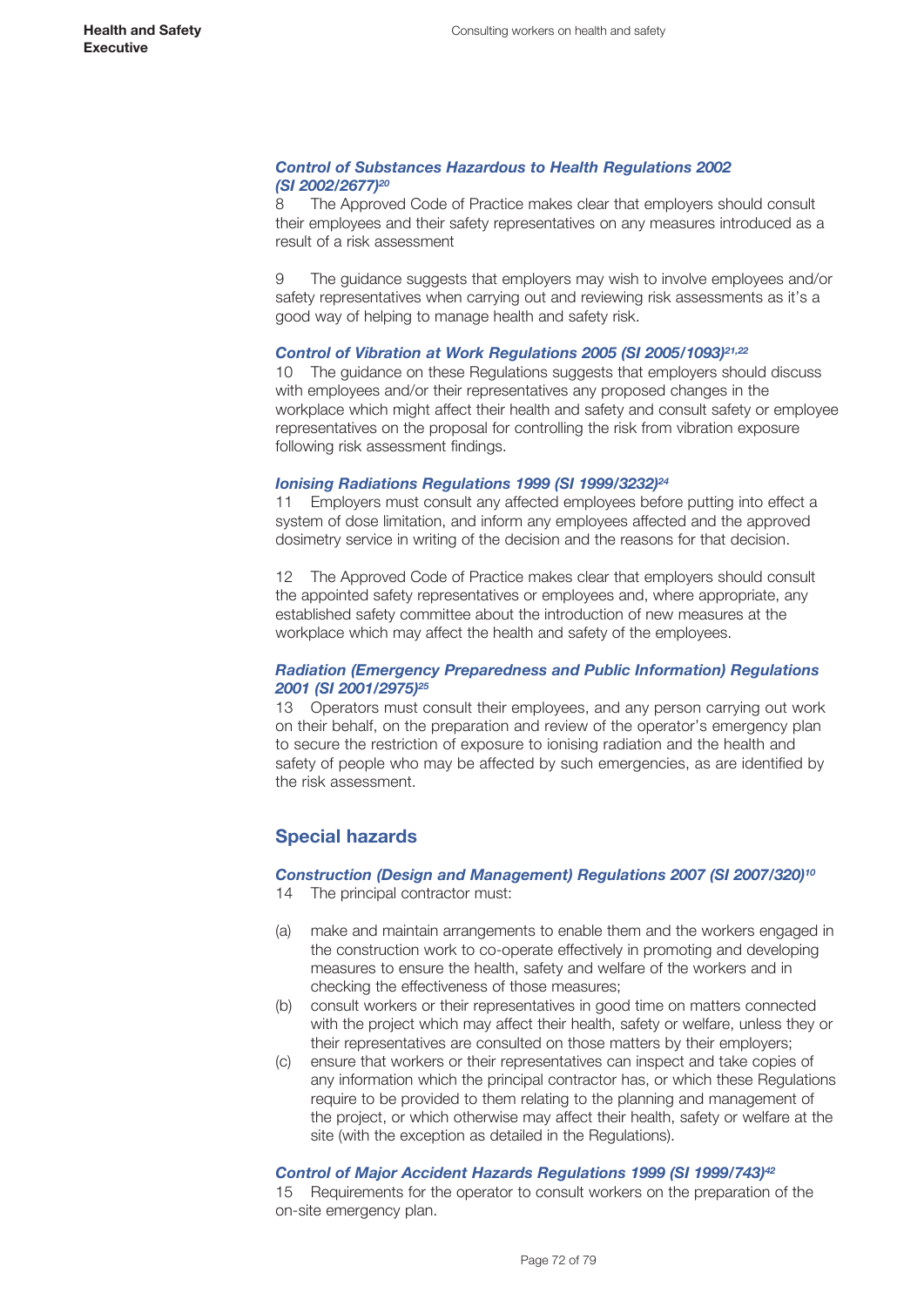#### *Offshore Installations (Safety Representatives and Safety Committees) Regulations 1989 (SI 1989/971)3*

16 Installation owners and installation managers must consult safety representatives on the arrangements for effective co-operation in promoting and developing measures to ensure the health and safety of people working on or from the installation, and in checking the effectiveness of such arrangements.

17 Requirements for the dutyholder (the installation owner/operator) to consult safety representatives in good time on:

- (a) the revision, review or preparation of a safety case relating to the installation under the Offshore Installations (Safety Case) Regulations 1992;
- (b) the introduction of any measure which may substantially affect the health and safety of the workforce;
- (c) the health and safety consequences arising from the introduction of new technologies to the installation;
- (d) the arrangements for the appointment of competent persons to undertake emergency duties.

18 Requirements for the dutyholder (the installation owner/operator) and employer to consult safety representatives in good time on:

- (a) any health and safety information they are required to provide to members of a workforce by or under the relevant statutory provisions;
- (b) the planning and organisation of any health and safety training they are to provide to members of a workforce by or under the relevant statutory provisions.

19 In addition, employers must consult safety representatives about the arrangements for appointing competent persons to assist them in complying with the Regulations.

20 See the Offshore Installations (Safety Representatives and Safety Committees) Regulations 1989 for more details.

## *Quarries Regulations 1999 (SI 1999/2024)34*

21 Operators must make and maintain arrangements which will enable them and people who regularly work at the quarry to co-operate effectively in promoting and developing measures to ensure the health, safety and welfare of those people and in checking the effectiveness of such measures.

22 A committee of people with suitable practical experience of quarrying operations may be appointed for this purpose. The functions of the members of this committee include inspections, scrutiny of documents kept at the quarry in compliance with the statutory provisions, review of risk assessment and measures to safeguard the health and safety of people working at the quarry, and to suggest improvements to the risk assessment, to which the operator must respond. If suggested improvements are not accepted, the operator must give written reasons to the members of the committee who made the inspection.

## *Railways and Other Guided Transport Systems (Safety) Regulations 2006 (SI 2006/599)38*

23 Safety representatives or such other employees must be consulted on the preparation or revision of safety certificates or safety authorisations, an amended safety certificate or safety authorisation or if an employer sends a notice to the Office of Rail Regulation under regulation 13 (Notice of changes), or under paragraph 9, Schedule 5 (Notices where the safety case is materially different).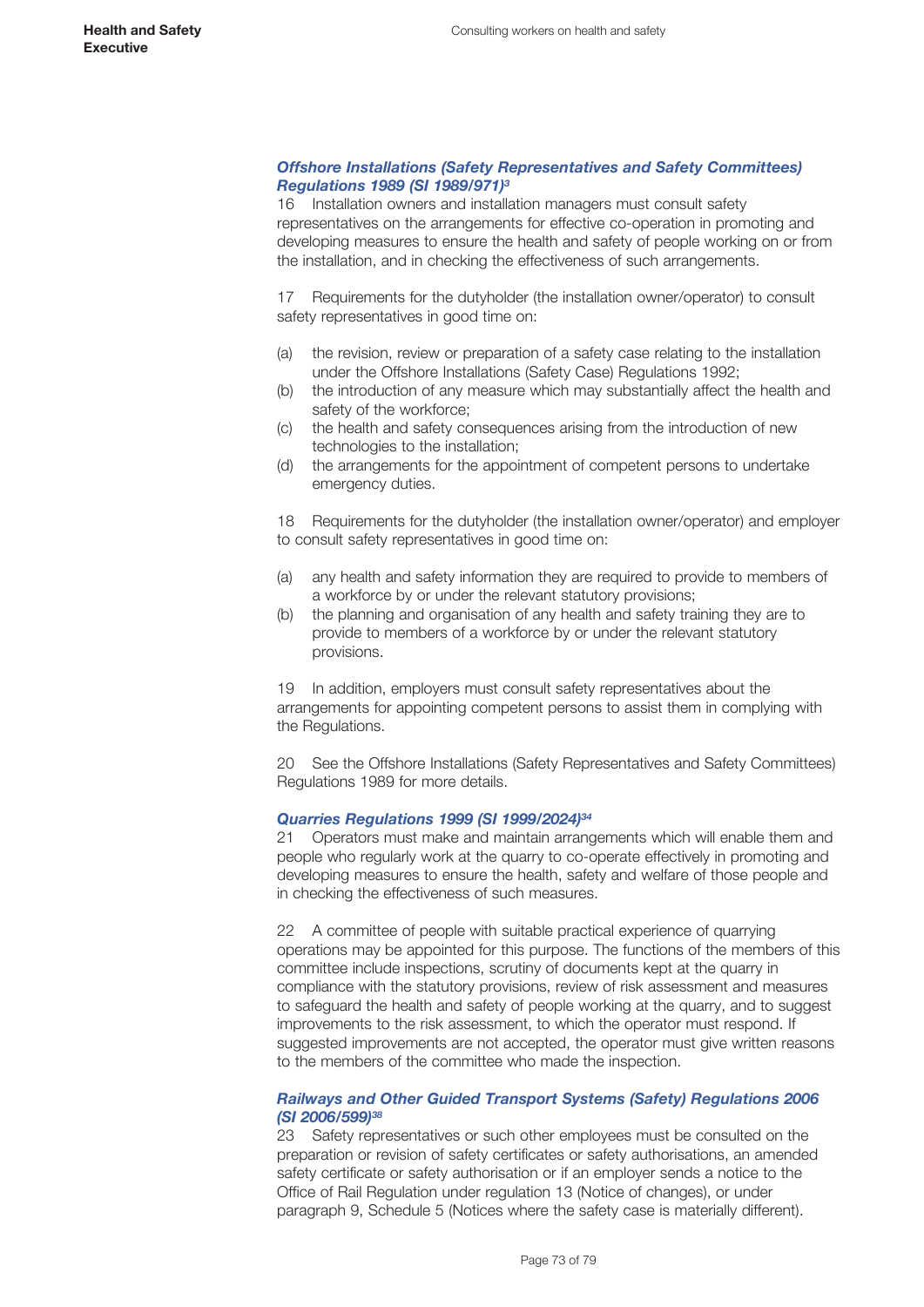24 There are also requirements for the operator's safety management system to describe how people carrying out work or voluntary work and their representatives on all levels are involved with the safety management systems.

# *Confined Spaces Regulations 1997 (SI 1997/1713)45*

25 The guidance on the Regulations states that employees and their representatives should be consulted when assessing the risks connected with entering or working in a confined space.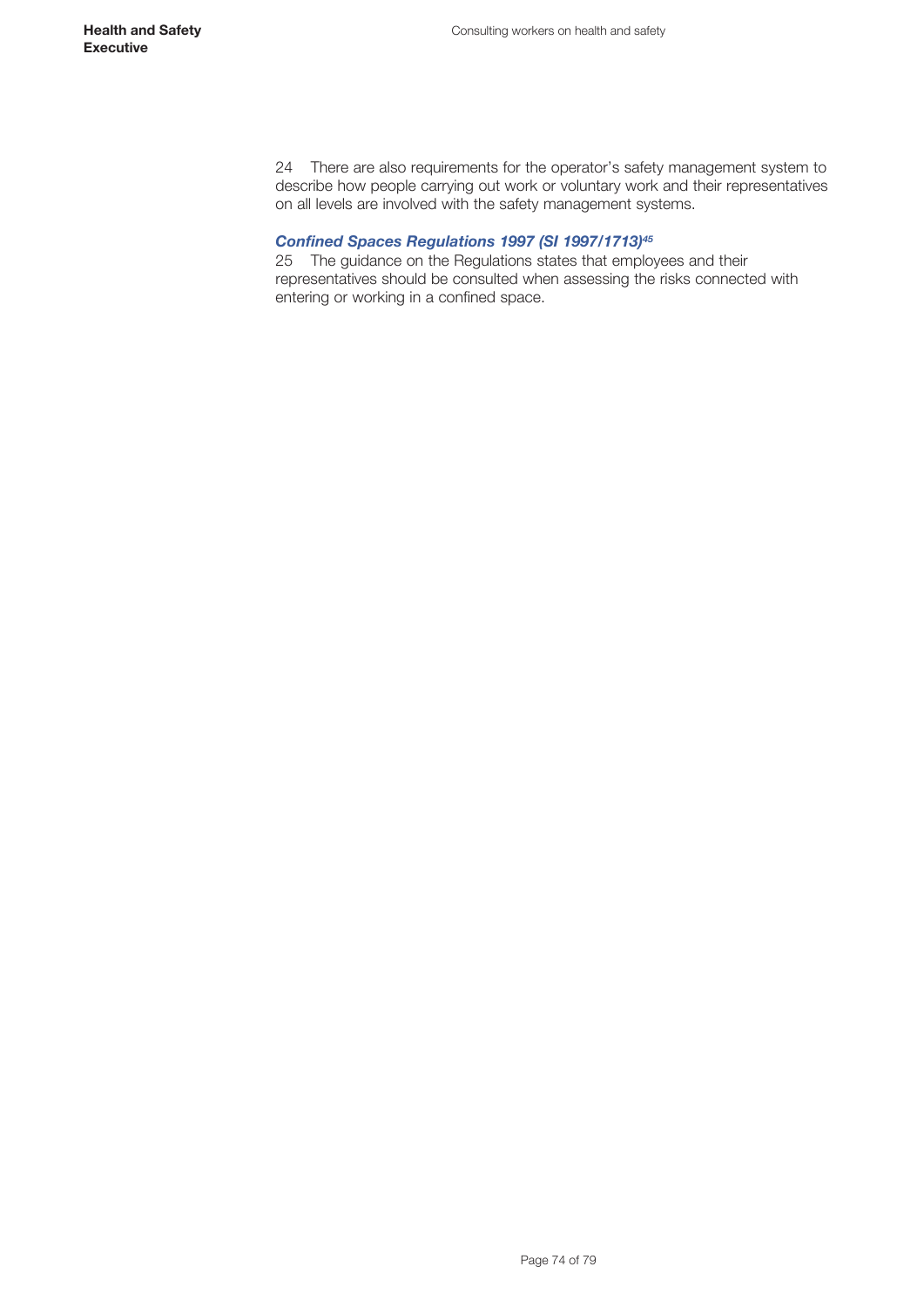# **References**

1 *Involving your workforce in health and safet*y HSG263 HSE Books 2008 ISBN 978 0 7176 6227 2 www.hse.gov.uk/pubns/books/hsg263.htm

2 *Consulting employees on health and safety: A brief guide to the law*  INDG232(rev2) HSE Books 2013 www.hse.gov.uk/pubns/books/indg232.htm

3 *A guide to the Offshore Installations (Safety Representatives and Safety Committees) Regulations 1989. Guidance on Regulations* L110 (Third edition) HSE Books 2012 ISBN 978 0 7176 6493 1 www.hse.gov.uk/pubns/books/l110.htm

4 *Enforcement policy statement* HSE41(rev1) HSE Books 2009 www.hse.gov.uk/pubns/hse41.pdf

5 *Harvey on industrial relations and employment law* LexisNexis Butterworths 2007 ISBN 978 0 40 604811 0

6 *Health and Safety at Work etc Act 1974* (c.37) The Stationery Office 1974 ISBN 978 0 10 543774 1 www.legislation.gov.uk/ukpga/1974/37/contents

7 *Mines and Quarries Act 1954* The Stationery Office 1954 c.70 www.legislation.gov.uk/uksi/1975/1102/contents/made

8 *Management of Health and Safety at Work Regulations 1999* SI 1999/3242 [www.legislation.gov.uk/uksi/1999/3242/contents/made](http://www.legislation.gov.uk/uksi/1999/3242/contents/made 
9) 

9 *The Regulatory Reform (Fire Safety) Order 2005* SI 2005/1541 The Stationery Office ISBN 978 0 11 072945 9 www.legislation.gov.uk/uksi/2005/1541/contents/made

10 *Managing health and safety in construction. Construction (Design and Management) Regulations 2007. Approved Code of Practice* L144 HSE Books 2007 ISBN 978 0 7176 6223 4 www.hse.gov.uk/pubns/books/l144.htm

11 *Employers' Liability (Compulsory Insurance) Act 1969: A guide for employers*  Leaflet HSE40 (rev4) HSE Books 2013 www.hse.gov.uk/pubns/hse40.htm

12 *First aid at work. The Health and Safety (First-Aid) Regulations 1981. Guidance on Regulations* L74 (Third edition) HSE Books 2013 ISBN 978 0 7176 6560 0 www.hse.gov.uk/pubns/books/l74.htm

13 *Safety signs and signals. The Health and Safety (Safety Signs and Signals) Regulations 1996. Guidance on Regulations* L64 (Second edition) HSE Books 2009 ISBN 978 0 7176 6359 0 www.hse.gov.uk/pubns/books/l64.htm

14 *Health and safety law: What you should know* Poster HSE Books 2009 ISBN 978 0 7176 6314 9 www.hse.gov.uk/pubns/books/lawposter.htm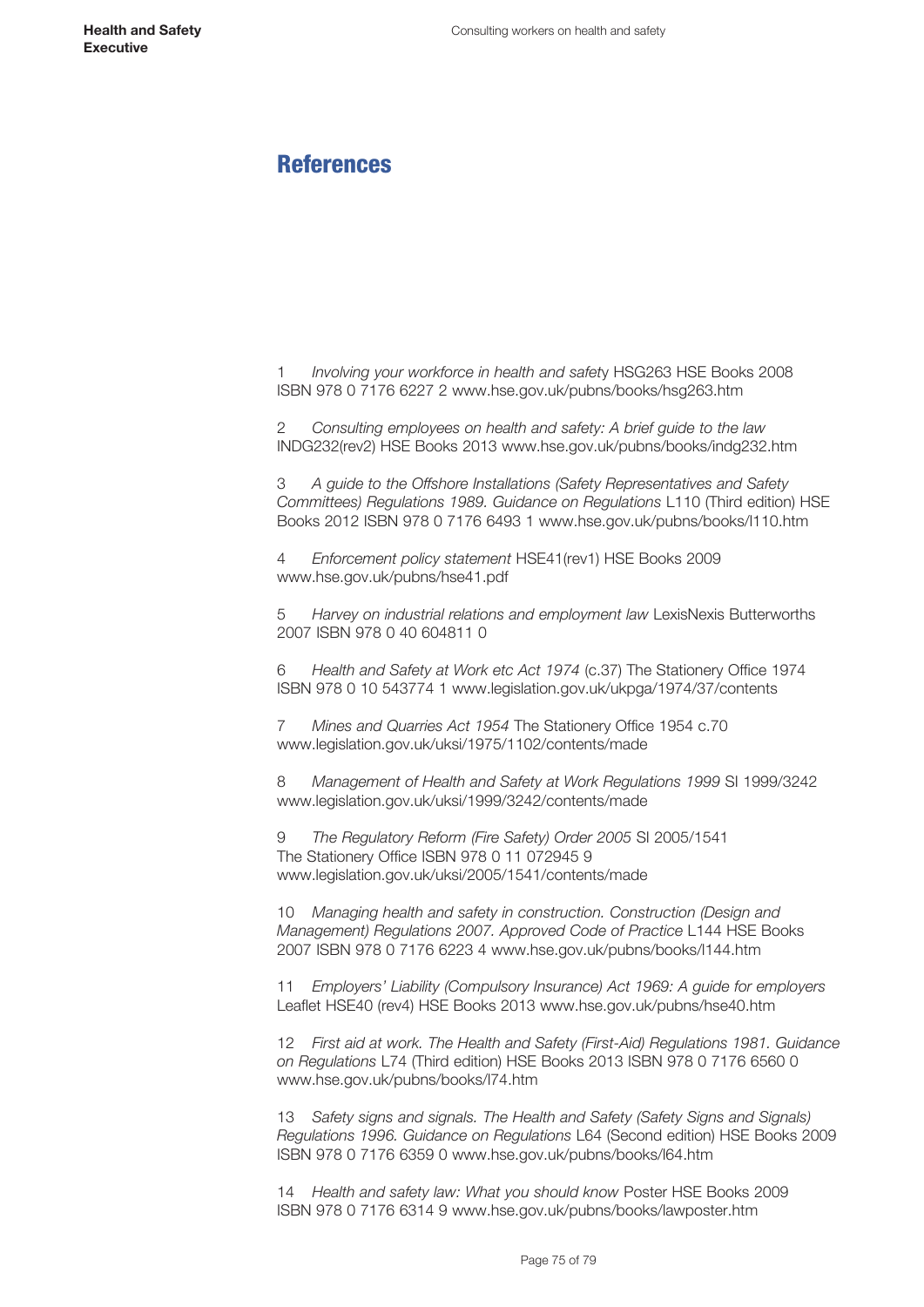15 *Reporting accidents and incidents at work: A brief guide to the Reporting of Injuries, Diseases and Dangerous Occurrences Regulations 2013 (RIDDOR)* Leaflet INDG453(rev1) HSE Books 2013 www.hse.gov.uk/pubns/indg453.htm

16 *The Railways and Other Guided Transport Systems (Safety) Regulations 2006 (ROGS). A guide to ROGS* Office of Rail Regulation 2007 www.rail-reg.gov.uk

17 *Managing and working with asbestos: Control of Asbestos Regulations 2012. Approved Code of Practice and guidance* L143 (Second edition) HSE Books 2013 ISBN 978 0 7176 6618 8 www.hse.gov.uk/pubns/books/l143.htm

18 *Control of lead at work. Control of Lead at Work Regulations 2002. Approved Code of Practice and guidance* L132 (Third edition) HSE Books 2002 ISBN 978 0 7176 2565 9 www.hse.gov.uk/pubns/books/l132.htm

19 *Controlling noise at work. The Control of Noise at Work Regulations 2005. Guidance on Regulations* L108 (Second edition) HSE Books 2005 ISBN 978 0 7176 6164 0 www.hse.gov.uk/pubns/books/l108.htm

20 *Control of substances hazardous to health (COSHH). The Control of Substances Hazardous to Health Regulations 2002 (as amended). Approved Code of Practice and guidance* L5 (Sixth edition) HSE Books 2013 ISBN 978 0 7176 6582 2 www.hse.gov.uk/pubns/books/l5.htm

21 *Hand-arm vibration. The Control of Vibration at Work Regulations 2005. Guidance on Regulations* L140 HSE Books 2005 ISBN 978 0 7176 6125 1 www.hse.gov.uk/pubns/books/l140.htm

22 *Whole-body vibration. The Control of Vibration at Work Regulations 2005. Guidance on Regulations* L141 HSE Books 2005 ISBN 978 0 7176 6126 8 www.hse.gov.uk/pubns/books/l141.htm

23 *Work with display screen equipment. Health and Safety (Display Screen Equipment) Regulations 1992 as amended by the Health and Safety (Miscellaneous Amendments) Regulations 2002. Guidance on Regulations* L26 (Second edition) HSE Books 2003 ISBN 978 0 7176 2582 6 www.hse.gov.uk/pubns/books/l26.htm

24 *Work with ionising radiation. The Ionising Radiations Regulations 1999. Approved Code of Practice and guidance* L121 HSE Books 2000 ISBN 978 0 7176 1746 3 www.hse.gov.uk/pubns/books/l121.htm

25 *A guide to the Radiation (Emergency Preparedness and Public Information) Regulations 2001. Guidance on Regulations* L126 HSE Books 2002 ISBN 978 0 7176 2240 5 www.hse.gov.uk/pubns/books/l126.htm

26 *Manual handling. Manual Handling Operations Regulations 1992 (as amended). Guidance on Regulations* L23 (Third edition) HSE Books 2004 ISBN 978 0 7176 2823 0 www.hse.gov.uk/pubns/books/l23.htm

27 *Safe use of work equipment. Provision and Use of Work Equipment Regulations 1998. Approved Code of Practice and guidance* L22 (Third edition) HSE Books 2008 ISBN 978 0 7176 6295 1 www.hse.gov.uk/pubns/books/l22.htm

28 *Personal protective equipment at work (Second edition). Personal Protective Equipment at Work Regulations 1992 (as amended). Guidance on Regulations* L25 (Second edition) HSE Books 2005 ISBN 978 0 7176 6139 8 www.hse.gov.uk/pubns/books/l25.htm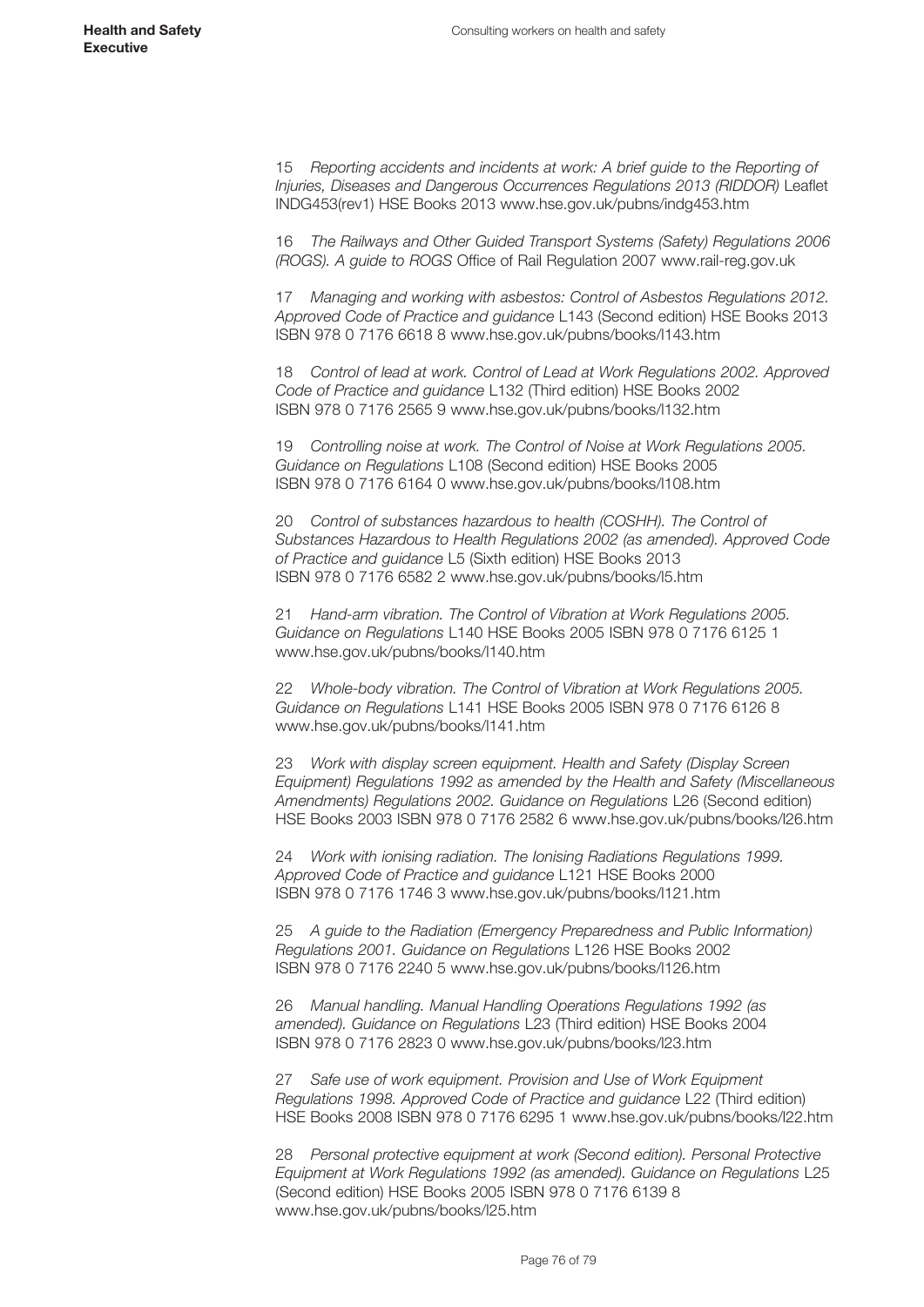29 *A guide to the Borehole Sites and Operations Regulations 1995. Guidance on Regulations* L72 (Second edition) HSE Books 2008 ISBN 978 0 7176 6287 6 www.hse.gov.uk/pubns/books/l72.htm

30 *Dangerous substances and explosive atmospheres: Dangerous Substances and Explosive Atmospheres Regulations 2002. Approved Code of Practice and guidance* L138 (Second edition) HSE Books 2013 ISBN 978 0 7176 6616 4 www.hse.gov.uk/pubns/books/l138.htm

31 *A guide to the Dangerous Substances in Harbour Areas Regulations 1987*  HSR27 HSE Books 1988 ISBN 978 0 11 883991 4 www.hse.gov.uk/pubns/books/hsr27.htm

32 *The management and administration of safety and health at mines. Management and Administration of Safety and Health at Mines Regulations 1993. Approved Code of Practice* L44 HSE Books 1993 ISBN 978 0 7176 0618 4 [www.hse.gov.uk/pubns/books/l44.htm](http://www.hse.gov.uk/pubns/books/l44.htm)

33 *Mines Miscellaneous Health and Safety Provisions Regulations 1995* (SI 1995/2005) The Stationery Office www.legislation.gov.uk/uksi/1995/2005/contents/made

34 *Health and safety at quarries. Quarries Regulations 1999. Approved Code of Practice* L118 (Second edition) HSE Books 2013 ISBN 978 0 7176 6335 4 [www.hse.gov.uk/pubns/books/l118.htm](http://www.hse.gov.uk/pubns/books/l118.htm)

35 *Merchant Shipping and Fishing Vessels (Provision and Use of Work Equipment) Regulations 2006* SI 2006/2183 The Stationery Office 2006 ISBN 978 0 11 075016 3 www.legislation.gov.uk/uksi/2006/2183/contents/made

36 *The licensing of nuclear installations* HSE 2007 www.hse.gov.uk/nuclear

37 *Safety of pressure systems. Pressure Systems Safety Regulations 2000. Approved Code of Practice* L122 HSE Books 2000 ISBN 978 0 7176 1767 8 [www.hse.gov.uk/pubns/books/l122.htm](http://www.hse.gov.uk/pubns/books/l122.htm)

38 *The Railways and Other Guided Transport Systems (Safety) Regulations 2006 (ROGS). A guide to ROGS* Office of Rail Regulation 2007 www.rail-reg.gov.uk

39 *A guide to the Work in Compressed Air Regulations 1996. Guidance on Regulations* L96 HSE Books 1996 ISBN 978 0 7176 1120 1 www.hse.gov.uk/pubns/books/l96.htm

40 *A guide to the Genetically Modified Organisms (Contained Use) Regulations 2014* L29 (Fifth edition) HSE 2014 www.hse.gov.uk/pubns/books/l29.htm

41 *Working at height: A brief guide* Leaflet INDG401(rev2) HSE Books 2014 [www.hse.gov.uk/pubns/indg401.htm](http://www.hse.gov.uk/pubns/indg401.htm)

42 *A guide to the Control of Major Accident Hazards Regulations 1999 (as amended). Guidance on Regulations* L111 (Second edition) HSE Books 2006 ISBN 978 0 7176 6175 6 [www.hse.gov.uk/pubns/books/l111.htm](http://www.hse.gov.uk/pubns/books/l111.htm)

43 *Carriage of Dangerous Goods and Use of Transportable Pressure Equipment Regulations 2007* SI 2007/1573 The Stationery Office 2007 ISBN 978 0 11 077469 5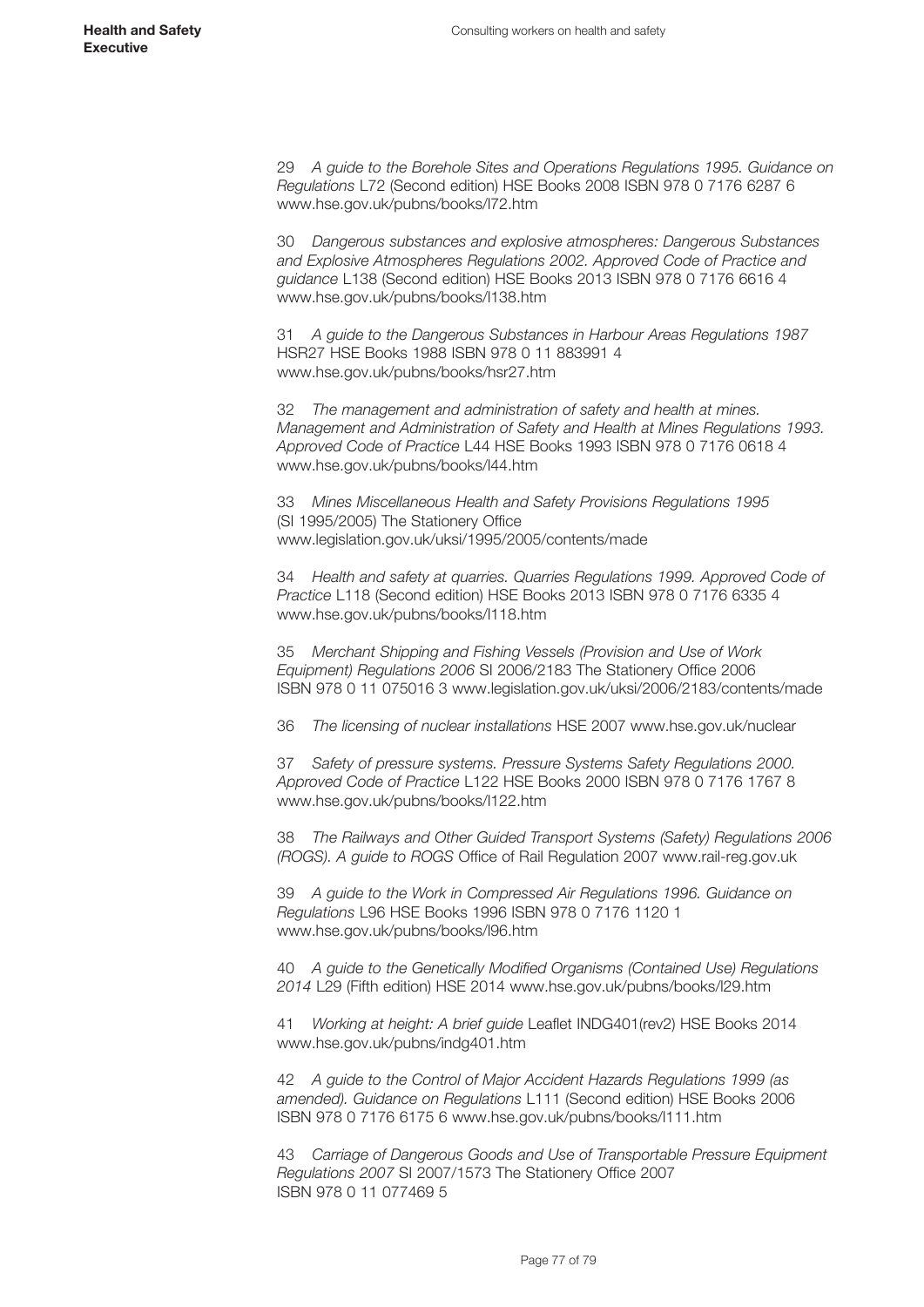44 *European REACH (Registration, Evaluation, Authorisation of Chemicals Regulation* Regulation No 1907/2006 [www.hse.gov.uk/reach](http://www.hse.gov.uk/reach)

45 *Safe work in confined spaces. Confined Spaces Regulations 1997. Approved Code of Practice, Regulations and guidance* L101 (Second edition) HSE Books 2009 ISBN 978 0 7176 6233 3 www.hse.gov.uk/pubns/books/L101.htm